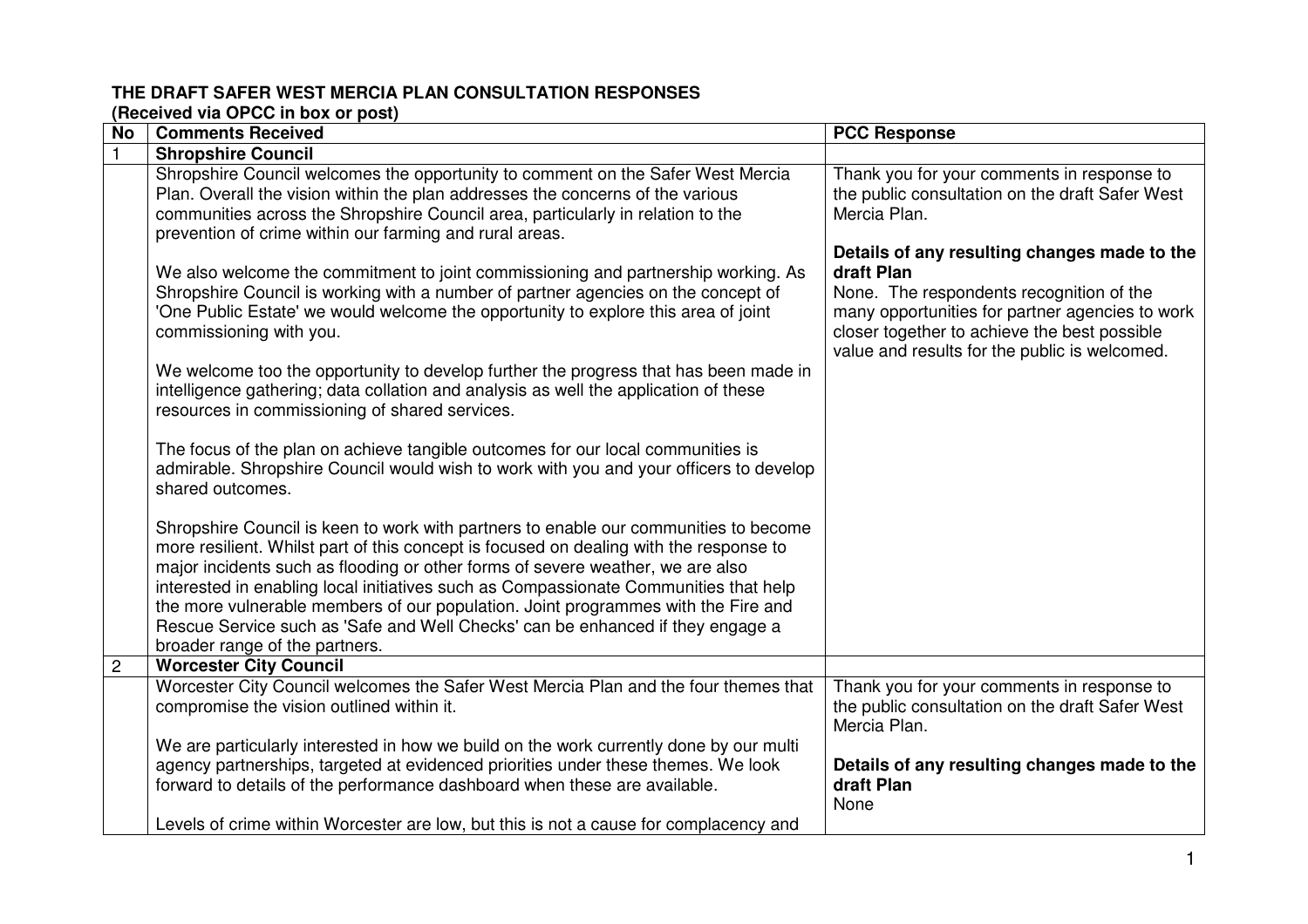| <b>No</b> | <b>Comments Received</b>                                                                                                                                                      | <b>PCC Response</b>                                                                           |
|-----------|-------------------------------------------------------------------------------------------------------------------------------------------------------------------------------|-----------------------------------------------------------------------------------------------|
|           | we welcome the focus on supporting victims and reassuring communities in particular.                                                                                          | Appendix 2 of the Plan refers to the Assurance                                                |
|           |                                                                                                                                                                               | Programme. This will contain performance                                                      |
|           | We welcome the proposed commissioning process to determine allocation of financial                                                                                            | information and will be publicly available on the                                             |
|           | resources in support of the plan, and wait with interest further details on this. It will be                                                                                  | PCC's website.                                                                                |
|           | helpful to have this available at the earliest opportunity so that partners can plan<br>delivery from April 2017.                                                             | Details on the commissioning process and                                                      |
|           |                                                                                                                                                                               | grants will be published on the PCC's website                                                 |
|           | We would particularly like to highlight the role that Worcester's CCTV plays in                                                                                               | when finalised.                                                                               |
|           | managing business crime and anti social behaviour, and in reassuring our                                                                                                      |                                                                                               |
|           | communities, businesses and visitors. We ask that funding of this service continues to                                                                                        | A review of support / funding for CCTV will form                                              |
|           | be a priority and would appreciate an indication of your thoughts in this regard.                                                                                             | part of the PCC's office delivery plan. This will                                             |
|           |                                                                                                                                                                               | be published on the PCC's website and subject                                                 |
|           | Worcester City Council looks forward to continuing to work collaboratively with the off                                                                                       | to regular review.                                                                            |
|           | ice of the Police and Crime Commissioner, and other partners, through the Community                                                                                           |                                                                                               |
|           | Safety Partnership and other forums.                                                                                                                                          |                                                                                               |
| 3         | <b>Worcestershire County Council</b>                                                                                                                                          |                                                                                               |
|           | Thank you for the opportunity to comment on your draft safer West Mercia Plan on<br>behalf of Worcestershire County Council. I respond as the Cabinet Member with             | Thank you for your comments in response to<br>the public consultation on the draft Safer West |
|           | Responsibility for Health and Well-being under which Community Safety sits.                                                                                                   | Mercia Plan.                                                                                  |
|           |                                                                                                                                                                               |                                                                                               |
|           | It is apparent that your plan compliments the Health and Well-being Plan 2016-2021 in                                                                                         | Details of any resulting changes made to the                                                  |
|           | a number of key areas, but specifically in two of the three overarching priorities:                                                                                           | draft Plan                                                                                    |
|           | Improving mental health and well-being<br>$\bullet$                                                                                                                           | None. The respondents recognition of the                                                      |
|           | Reducing the harm caused by alcohol<br>$\bullet$                                                                                                                              | many opportunities for partner agencies to work                                               |
|           |                                                                                                                                                                               | closer together to achieve the best possible                                                  |
|           | I welcome your first principle, "Putting Victims First" as it is in accord with the 3 key                                                                                     | value and results for the public is welcomed.                                                 |
|           | principles within that strategy; Empowering Individual and Families, Taking Local                                                                                             |                                                                                               |
|           | Action and Involving People. This also ties in to your section on reforming West Mercia.                                                                                      |                                                                                               |
|           | Your statement that the Victims Board will champion enhanced support for the most<br>vulnerable is very positive as it encompasses support for the mentally ill. This will be |                                                                                               |
|           | reinforces if your commitment to holding the Chief Constable to account for ensuring                                                                                          |                                                                                               |
|           | staff have the right skills to properly support victims encompasses the special skills                                                                                        |                                                                                               |
|           | around mental health.                                                                                                                                                         |                                                                                               |
|           |                                                                                                                                                                               |                                                                                               |
|           | In "Building a more secure West Mercia", you mention safeguarding the most                                                                                                    |                                                                                               |
|           | vulnerable which again ties into the mental health agenda. These individuals are                                                                                              |                                                                                               |
|           | vulnerable to becoming victims and to being criminalised through their illnesses. We                                                                                          |                                                                                               |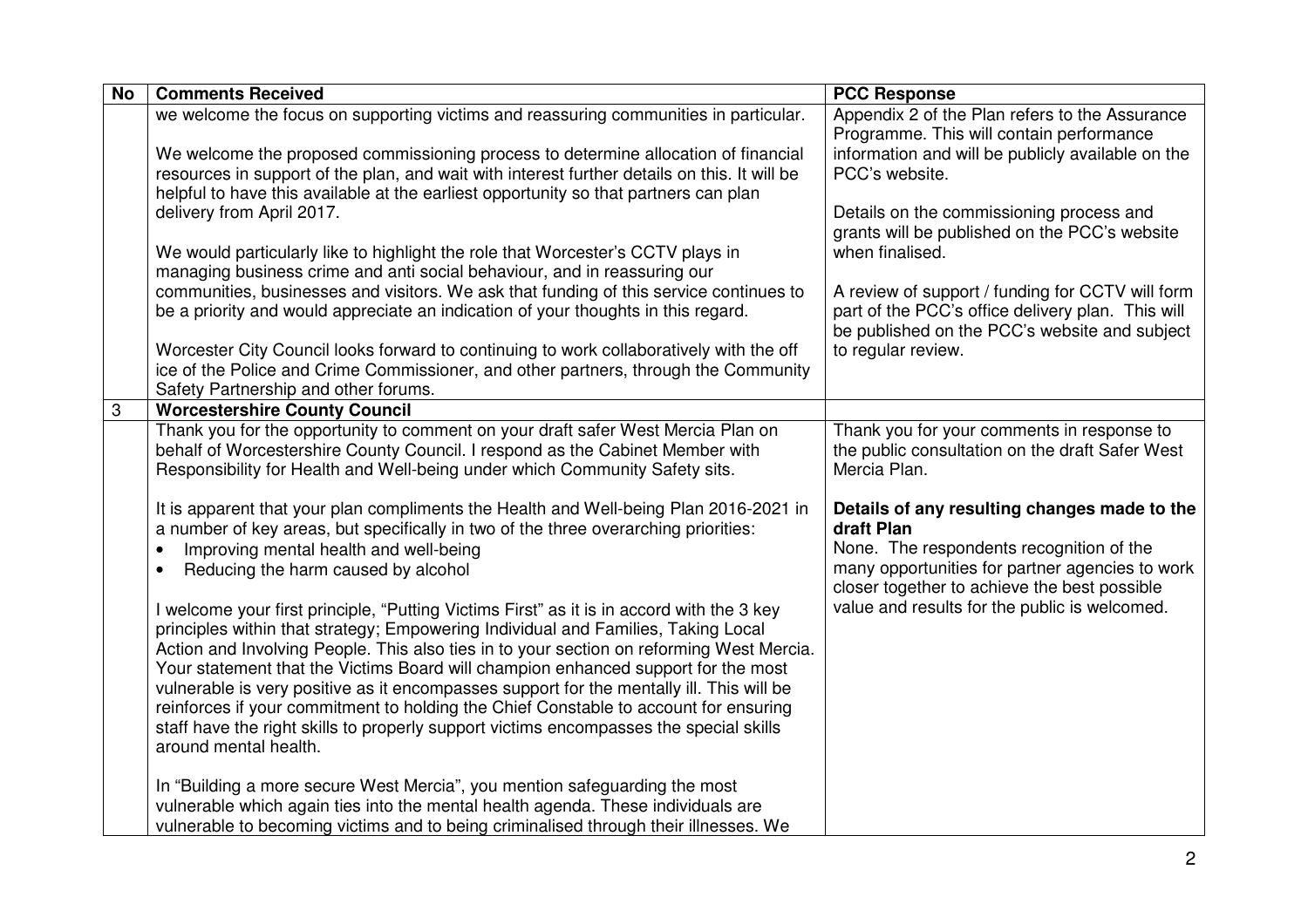| <b>No</b> | <b>Comments Received</b>                                                                                                                                                                                                                                                                                                                                         | <b>PCC Response</b>                                                                                                                        |
|-----------|------------------------------------------------------------------------------------------------------------------------------------------------------------------------------------------------------------------------------------------------------------------------------------------------------------------------------------------------------------------|--------------------------------------------------------------------------------------------------------------------------------------------|
|           | remain committed to the Mental Health Crisis Concordat you mention in your bullets<br>and look forward to continuing to work closely with officers in this challenging area.                                                                                                                                                                                     |                                                                                                                                            |
|           | Alcohol (and drugs) also features in this section – West Mercia and WCC work closely<br>in this area and, considering the health and societal harm caused by alcohol, it remains<br>an area that we are keen to continue to focus partnership activity on.                                                                                                       |                                                                                                                                            |
|           | We agree with your areas of "particular focus" as these reflect both health and<br>community safety priorities and span the wider community safety partnership activity<br>that WCC leads and supports.                                                                                                                                                          |                                                                                                                                            |
|           | Worcestershire County Council is keen to understand shared outcomes and what co-<br>commissioning is being proposed as well as to understand the outcomes based<br>commissioning framework with Community Safety Partnerships and others.                                                                                                                        |                                                                                                                                            |
|           | Your plan is welcomed and sets a good base for c-operation and co-production. We<br>look forward to working with you as the details of the plan emerge and it is put into<br>operational practice.                                                                                                                                                               |                                                                                                                                            |
| 4         | <b>Wyre Forest DC Overview and Scrutiny Committee</b>                                                                                                                                                                                                                                                                                                            |                                                                                                                                            |
|           | <b>Putting Victims First</b><br>The Committee fully supported the new West Mercia Victims Board.                                                                                                                                                                                                                                                                 | Thank you for your comments in response to<br>the public consultation on the draft Safer West<br>Mercia Plan. The concerns you have raised |
|           | <b>Building a more Secure West Mercia</b>                                                                                                                                                                                                                                                                                                                        | have been carefully considered in the<br>development of the final draft version of the<br>plan.                                            |
|           | The Committee would welcome a police presence in our more rural communities,<br>especially when there are events happening in the area.                                                                                                                                                                                                                          | The Plan sets out the Commissioners<br>commitment to holding the chief constable to                                                        |
|           | Concerns were raised regarding the treatment of vulnerable adults. They would like to<br>see more mental health training for police officers.                                                                                                                                                                                                                    | account for ensuring officers and staff<br>effectively identify and support people with<br>vulnerabilities and a commitment to training    |
|           | <b>Reforming West Mercia</b>                                                                                                                                                                                                                                                                                                                                     | officers and staff is mentioned throughout the<br>plan.                                                                                    |
|           | The Committee raised concerns about the 101 service. It has been reported that it can<br>take a long time to get through to an operator. They felt that there was a gap in the<br>service. If it is not an emergency then the only other option is to call 101. Sometimes<br>people only need to log a crime for a reference number for an insurance claim, they | The Plan sets out the Commissioners<br>commitment to holding the chief constable to<br>account for ensuring the alliance transformation    |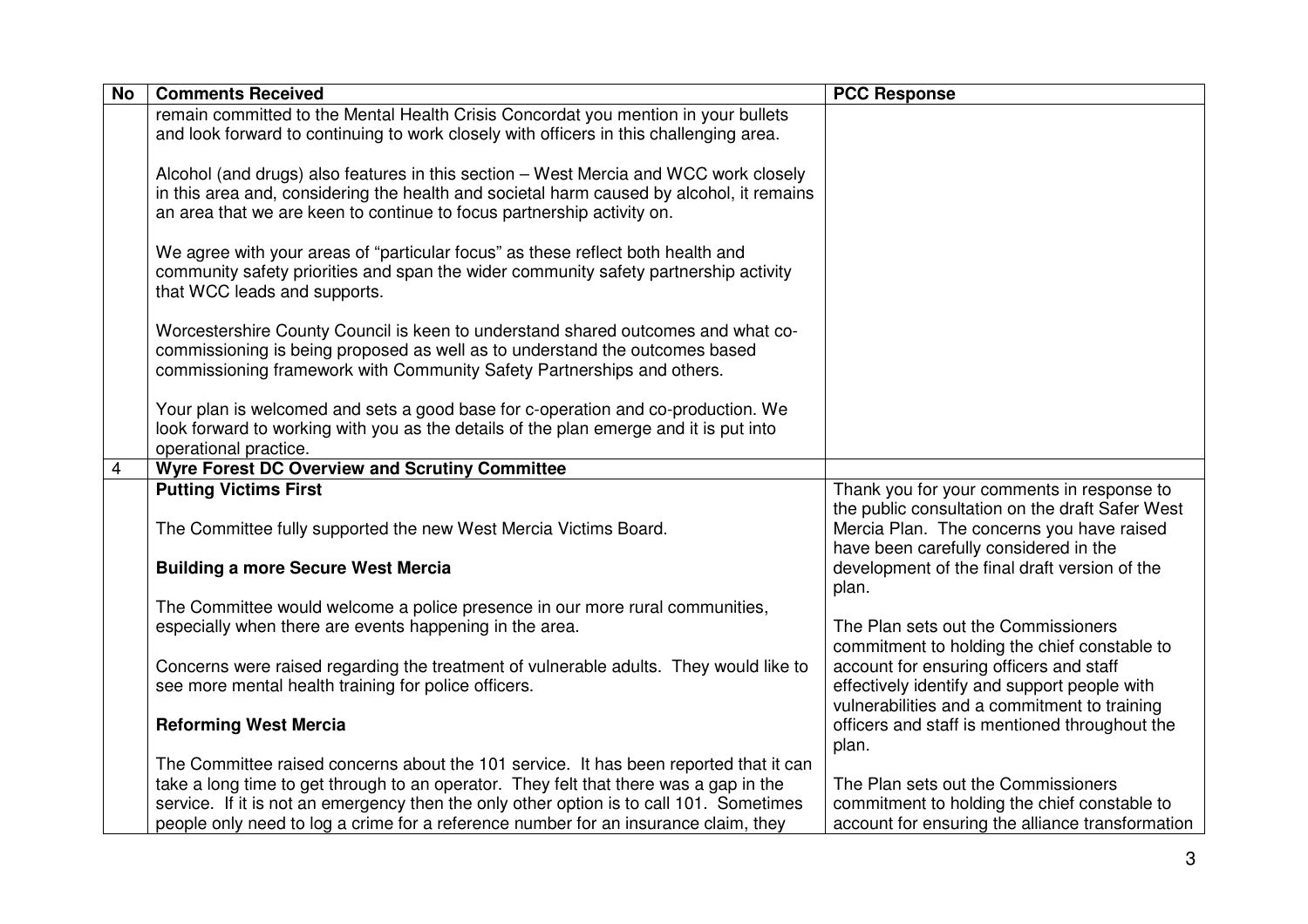| <b>No</b> | <b>Comments Received</b>                                                                  | <b>PCC Response</b>                                                                          |
|-----------|-------------------------------------------------------------------------------------------|----------------------------------------------------------------------------------------------|
|           | may not need an officer response. They felt that the 101 service needed to improve        | programme delivers a better, more efficient                                                  |
|           | and staff needed to be better trained.                                                    | service to the public, has buildings and contact                                             |
|           |                                                                                           | points which best suit the needs of local                                                    |
|           | <b>Reassuring West Mercia's Communities</b>                                               | communities and the organisation and ensuring                                                |
|           |                                                                                           | the force is visible and accessible both in                                                  |
|           | The Committee would like to see more visible policing. Also, they felt that there         | communities and online, including PCSOs.                                                     |
|           | needed to be more awareness of hate crimes and how these should be reported to the        |                                                                                              |
|           | Police. At the moment, they felt that not all hate crimes were being reported.            | Details of any resulting changes made to the                                                 |
|           |                                                                                           | draft Plan                                                                                   |
|           | The Committee understood that the role of the PCSO was created to provide                 |                                                                                              |
|           | reassurance and high visibility for residents. As part of the West Mercia Plan they       | Wording on hate crime moved from the                                                         |
|           | would ask that this post is kept for this purpose and not just become a drive-by service. | Reassuring West Mercia's communities                                                         |
|           |                                                                                           | objective into the Building a more secure West                                               |
|           |                                                                                           | Mercia objective and a specific commitment for                                               |
|           |                                                                                           | the Chief Constable and PCC to work with                                                     |
|           |                                                                                           | partners to increase the proportion of hate<br>crimes reported to the police has been added. |
|           |                                                                                           |                                                                                              |
|           |                                                                                           | Concerns raised by a number of respondents                                                   |
|           |                                                                                           | on 101 performance and related issues will be                                                |
|           |                                                                                           | help inform a specific assurance meeting the                                                 |
|           |                                                                                           | PCC has arranged to hold the Chief Constable                                                 |
|           |                                                                                           | account on OCC performance, demands and                                                      |
|           |                                                                                           | resources. Notes from this meeting will be                                                   |
|           |                                                                                           | made available on the PCC's website.                                                         |
| 5         | <b>Bewdley Town Council</b>                                                               |                                                                                              |
|           | 1. The Plan talks a lot about an enhanced role for communities and partners to            | Thank you for your comments in response to                                                   |
|           | prevent, solve and reduce crime. This is welcomed, but the Town Council and               | the public consultation on the draft Safer West                                              |
|           | the community need to understand how this is to be achieved, and what                     | Mercia Plan.                                                                                 |
|           | resources are to be made available. What does the PCC see as the role of town             |                                                                                              |
|           | and parish councils?                                                                      | The Plan sets out the Commissioners                                                          |
|           |                                                                                           | commitment to engage and empower                                                             |
|           | 2. The PCC mentions "visible reassurance". Does this mean increasing the                  | communities. In support of this the                                                          |
|           | number of officers patrolling town centres and neighbourhoods? This isn't clear.          | Commissioner will publish a communications                                                   |
|           |                                                                                           | and engagement strategy which will set out                                                   |
|           | 3. Road safety. The PCC mentions using "practical, evidence based approaches"             | how he will actively engage with communities                                                 |
|           | and "responding to community concerns". Will this include locally collected data          | and make financial resources available through                                               |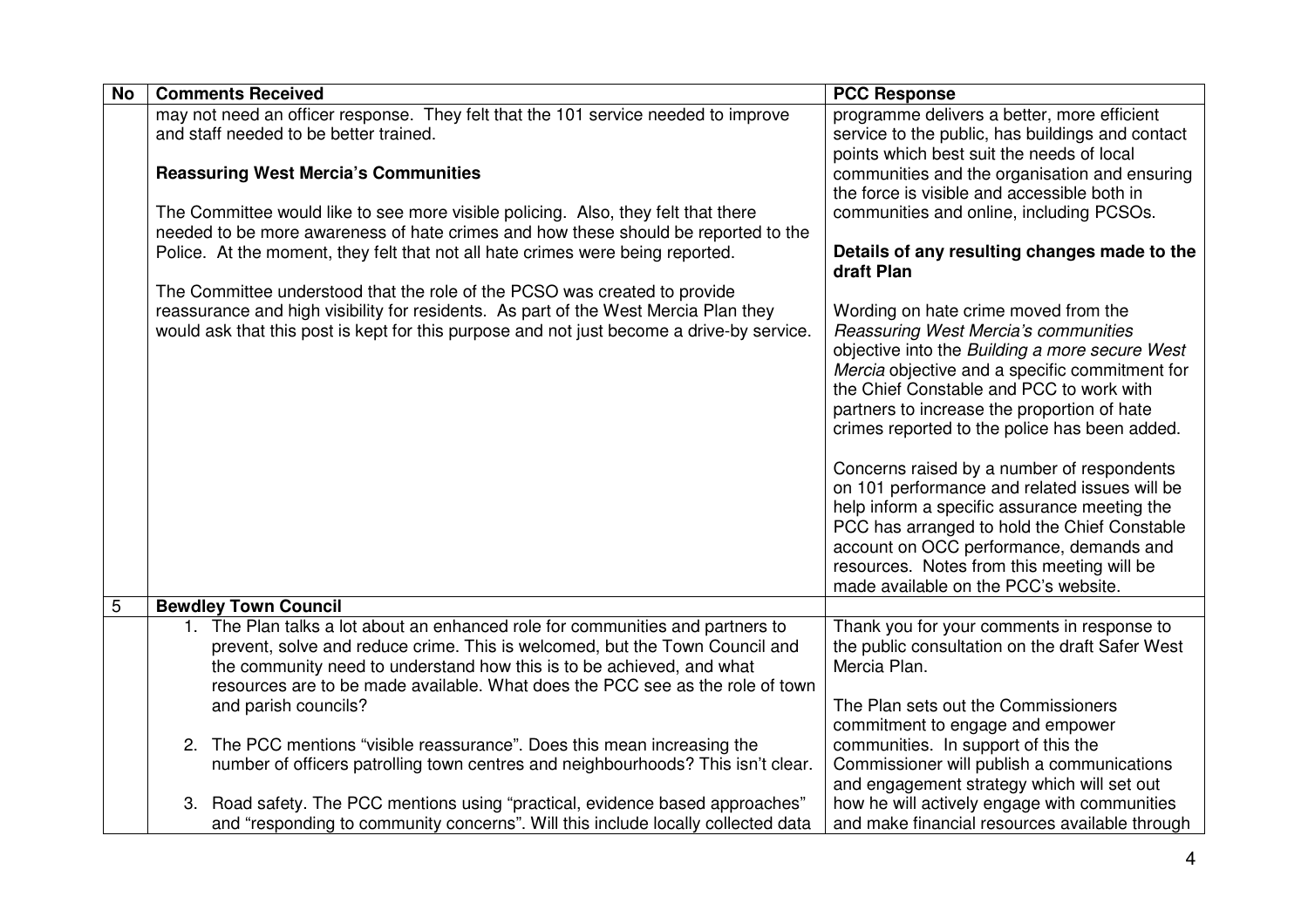| <b>No</b> | <b>Comments Received</b>                                                       | <b>PCC Response</b>                               |
|-----------|--------------------------------------------------------------------------------|---------------------------------------------------|
|           | from Vehicle Activated Signs and local knowledge which so far does not seem    | commissioning and grants.                         |
|           | to have any bearing on speed limit setting or other road safety issues? How    |                                                   |
|           | should these concerns be communicated and fed back on?                         | The PCC recognises the important role town        |
|           |                                                                                | and parish Councils have in representing local    |
|           | 4. On the whole, the Council welcomes the Plan and the priorities it sets out. | communities. Along with his Deputy and            |
|           |                                                                                | Community Ambassadors he will continue to         |
|           |                                                                                | actively engage with town and parish councils     |
|           |                                                                                | and work with them to address policing and        |
|           |                                                                                | community safety issues they raise.               |
|           |                                                                                | The Plan sets out the Commissioners               |
|           |                                                                                | commitment to holding the chief constable to      |
|           |                                                                                | account for ensuring the alliance transformation  |
|           |                                                                                | programme delivers a better, more efficient       |
|           |                                                                                | service to the public, has buildings and contact  |
|           |                                                                                | points which best suit the needs of local         |
|           |                                                                                | communities and the organisation, and             |
|           |                                                                                | ensuring the force is visible and accessible both |
|           |                                                                                | in communities and online. The commitment is      |
|           |                                                                                | to make better use of existing resources, not to  |
|           |                                                                                | increase numbers.                                 |
|           |                                                                                | The Plan sets out the Commissioner's              |
|           |                                                                                | commitment to holding the chief constable to      |
|           |                                                                                | account for working with the West Mercia Safer    |
|           |                                                                                | Roads Partnership (SRP) and other to improve      |
|           |                                                                                | road safety, using practical, evidence led        |
|           |                                                                                | approaches to road safety and education. As       |
|           |                                                                                | part of this the Commissioner is seeking to       |
|           |                                                                                | strengthen the engagement between the SRP         |
|           |                                                                                | and communities so that community                 |
|           |                                                                                | intelligence is better recognised                 |
|           |                                                                                | Details of any resulting changes made to the      |
|           |                                                                                | draft Plan                                        |
|           |                                                                                | None                                              |
| 6         | <b>Churchill and Blakedown Parish Council</b>                                  |                                                   |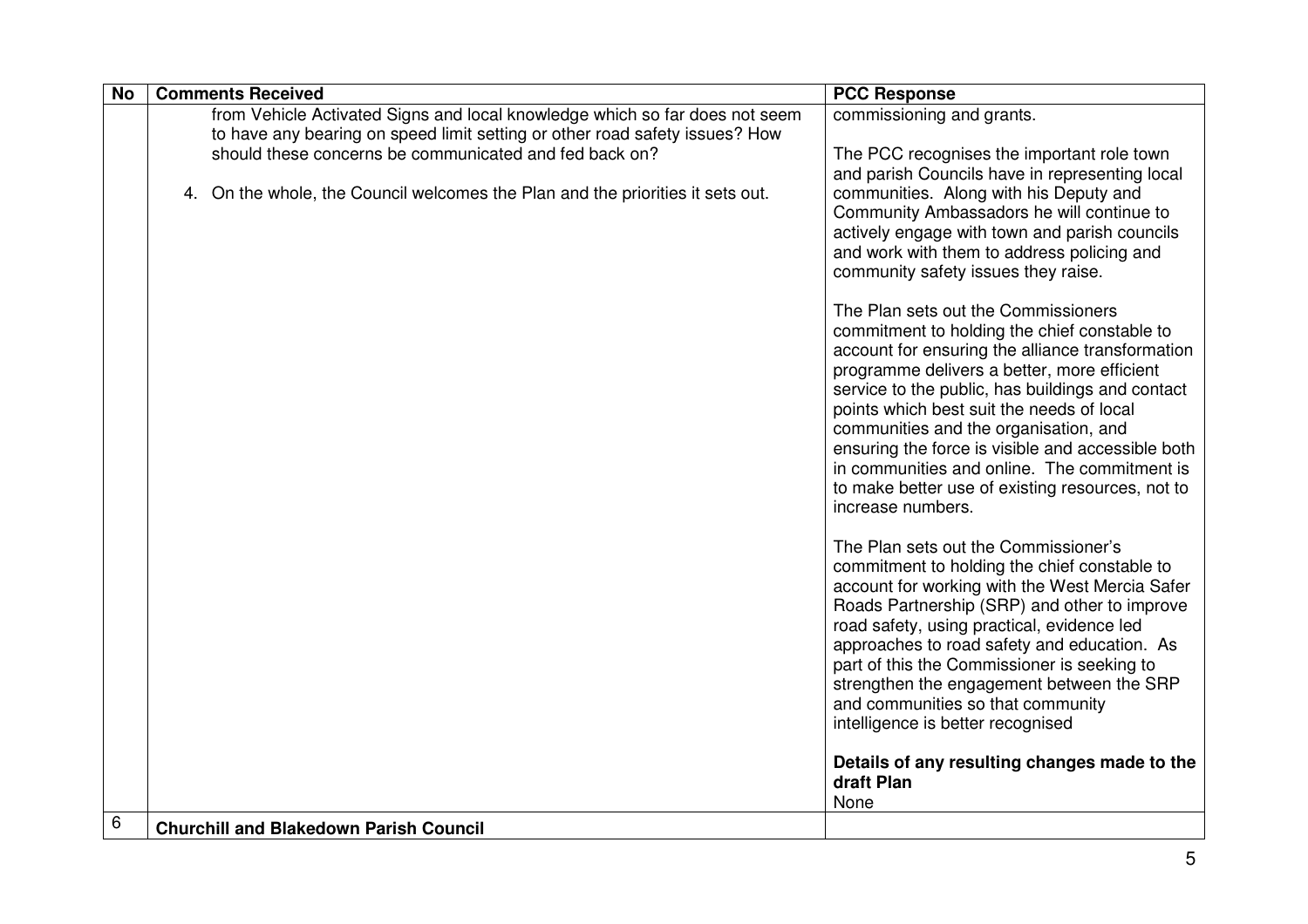| <b>No</b>      | <b>Comments Received</b>                                                                                                                                                                                                                                                                                                                                                                                                                                                                                                                                                                                                                                                                                                       | <b>PCC Response</b>                                                                                                                                                                                                                                                                                                                                         |
|----------------|--------------------------------------------------------------------------------------------------------------------------------------------------------------------------------------------------------------------------------------------------------------------------------------------------------------------------------------------------------------------------------------------------------------------------------------------------------------------------------------------------------------------------------------------------------------------------------------------------------------------------------------------------------------------------------------------------------------------------------|-------------------------------------------------------------------------------------------------------------------------------------------------------------------------------------------------------------------------------------------------------------------------------------------------------------------------------------------------------------|
|                | The comment from Churchill and Blakedown is that could have been some focus on<br>technology and 'cyber' crime as that seems an increasing threat.                                                                                                                                                                                                                                                                                                                                                                                                                                                                                                                                                                             | Thank you for your comments in response to<br>the public consultation on the draft Safer West<br>Mercia Plan. Specific reference to cyber crime<br>is made within the Reassuring West Mercia<br>objective.                                                                                                                                                  |
|                |                                                                                                                                                                                                                                                                                                                                                                                                                                                                                                                                                                                                                                                                                                                                | Details of any resulting changes made to the<br>draft Plan                                                                                                                                                                                                                                                                                                  |
|                |                                                                                                                                                                                                                                                                                                                                                                                                                                                                                                                                                                                                                                                                                                                                | Text changed in the Securing West Mercia<br>page to reference online crime.                                                                                                                                                                                                                                                                                 |
| $\overline{7}$ | <b>Hopton Wafers Parish Council</b>                                                                                                                                                                                                                                                                                                                                                                                                                                                                                                                                                                                                                                                                                            |                                                                                                                                                                                                                                                                                                                                                             |
|                | Hopton Wafers Parish Council discussed this Plan at our meeting last night and are still<br>struggling with the lack of visible policing in our area.                                                                                                                                                                                                                                                                                                                                                                                                                                                                                                                                                                          | Thank you for your comments in response to<br>the public consultation on the draft Safer West<br>Mercia Plan. The concerns you have raised                                                                                                                                                                                                                  |
|                | Since the police station closed in Cleobury Mortimer there seems to be a decrease in<br>police officers and a subsequent increase in break ins of rural properties, out buildings<br>and garages. There is no effective policing in our area and it seems that the<br>communities are meant to take up the slack through youth work, CCTV and property<br>marking etc.                                                                                                                                                                                                                                                                                                                                                         | have been carefully considered in the<br>development of the final draft version of the<br>plan.<br>Details of any resulting changes made to the                                                                                                                                                                                                             |
|                | We would like to see prevention through physical policing rather than equipment/youth<br>activities and disagree that the new way of policing is good progress. Putting more<br>money into Victims of Crime would not be necessary if crime was prevented and dealt<br>with more swiftly in the first place. There used to be three officers based in Cleobury<br>over the years, now we have to share one officer and two support officers with the<br>south east of Shropshire. They have not been seen in Hopton Wafers parish and in an<br>emergency we may get officers from Kidderminster, Leominster, Bromsgrove etc. The<br>boundaries are a great concern here as we don't know who is actually covering our<br>area. | draft Plan<br>None, however concerns raised by a number of<br>respondents on 101 performance and related<br>issues will be help inform a specific assurance<br>meeting the PCC has arranged to hold the<br>Chief Constable account on OCC performance,<br>demands and resources. Notes from this<br>meeting will be made available on the PCC's<br>website. |
|                | We appreciate that Government has cut back your funding and we will write to our MP<br>about this but we feel that rural communities are being treated as second class citizens<br>as officers only come out to emergencies and sometimes that can be an excessively<br>painful wait. Police rarely attend break-ins and residents have to wait (often for a long<br>time) for a crime reference number from the 101 service. People are getting to the<br>point that they do not report all crimes/concerns as they see 'no point' in it as no-one<br>appears to care nor will attend. This then gives false readings that crime is going                                                                                     |                                                                                                                                                                                                                                                                                                                                                             |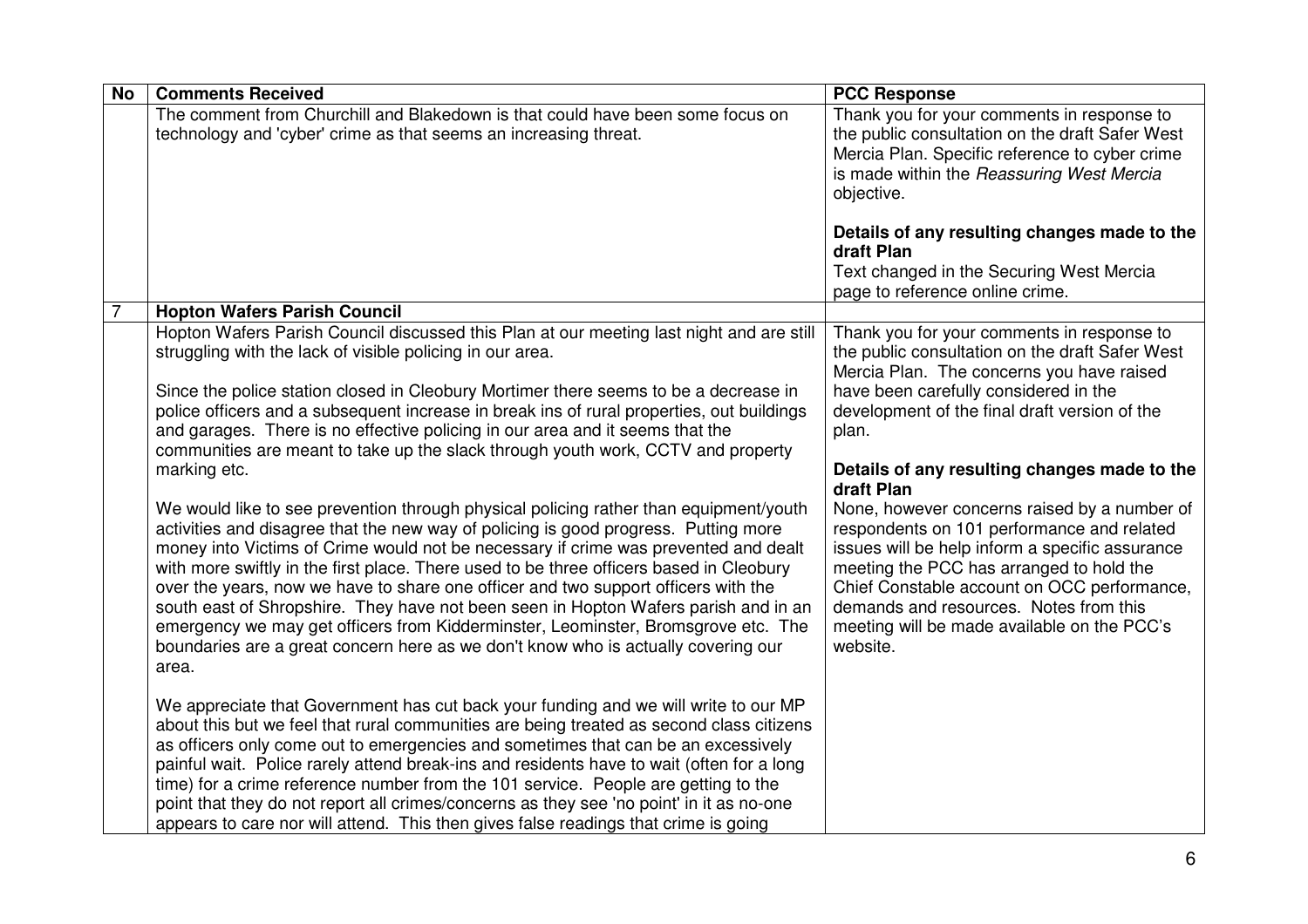| <b>No</b>       | <b>Comments Received</b>                                                                                                                                                                                                                                                                                                                                                                                                                                                                                                         | <b>PCC Response</b>                                                                                                                                                                          |
|-----------------|----------------------------------------------------------------------------------------------------------------------------------------------------------------------------------------------------------------------------------------------------------------------------------------------------------------------------------------------------------------------------------------------------------------------------------------------------------------------------------------------------------------------------------|----------------------------------------------------------------------------------------------------------------------------------------------------------------------------------------------|
|                 | down!                                                                                                                                                                                                                                                                                                                                                                                                                                                                                                                            |                                                                                                                                                                                              |
|                 | I am sorry that this report is so negative but there is a growing lack of confidence due<br>to ineffective police service in our rural area. We, as a community, do not feel<br>reassured at the present time but wish you success with your Plan and hope that you<br>can reform and improve the West Mercia force.<br>We would be delighted if you could arrange for local officers to attend a parish meeting<br>in our community. It may help to build a better relationship with Council members and<br>our local officers. |                                                                                                                                                                                              |
| 8               | <b>Sutton St Nicholas Parish Council</b>                                                                                                                                                                                                                                                                                                                                                                                                                                                                                         |                                                                                                                                                                                              |
|                 | The Parish Council considered and noted the Plan, and commented that there were no<br>SMART performance indicators or targets by which performance and outcomes of<br>anyone could be measured or monitored against.                                                                                                                                                                                                                                                                                                             | Thank you for your comments in response to<br>the public consultation on the draft Safer West<br>Mercia Plan.                                                                                |
|                 |                                                                                                                                                                                                                                                                                                                                                                                                                                                                                                                                  | Details of any resulting changes made to the<br>draft Plan                                                                                                                                   |
|                 |                                                                                                                                                                                                                                                                                                                                                                                                                                                                                                                                  | None. Appendix 2 of the Plan refers to the<br>Assurance Programme. This will contain<br>performance and outcomes information and will<br>be publicly available on our website.               |
| 9               | <b>Wolverley &amp; Cookley Parish Council</b>                                                                                                                                                                                                                                                                                                                                                                                                                                                                                    |                                                                                                                                                                                              |
|                 | Wolverley & Cookley Parish Council discussed your draft plan at the last meeting and<br>would like to express total support for the document and look forward to working in<br>partnership to achieve the goals identified.                                                                                                                                                                                                                                                                                                      | Thank you for your comments in response to<br>the public consultation on the draft Safer West<br>Mercia Plan.                                                                                |
|                 |                                                                                                                                                                                                                                                                                                                                                                                                                                                                                                                                  | Details of any resulting changes made to the<br>draft Plan                                                                                                                                   |
|                 |                                                                                                                                                                                                                                                                                                                                                                                                                                                                                                                                  | None. The respondents recognition of the<br>many opportunities for partner agencies to work<br>closer together to achieve the best possible<br>value and results for the public is welcomed. |
| 10 <sup>1</sup> | <b>North Worcestershire CSP</b>                                                                                                                                                                                                                                                                                                                                                                                                                                                                                                  |                                                                                                                                                                                              |
|                 | I write as Chair of the North Worcestershire Community Safety Partnership where the<br>plan was considered at some length at our partnership meeting on the $7th$ September.                                                                                                                                                                                                                                                                                                                                                     | Thank you for your comments in response to<br>the public consultation on the draft Safer West<br>Mercia Plan                                                                                 |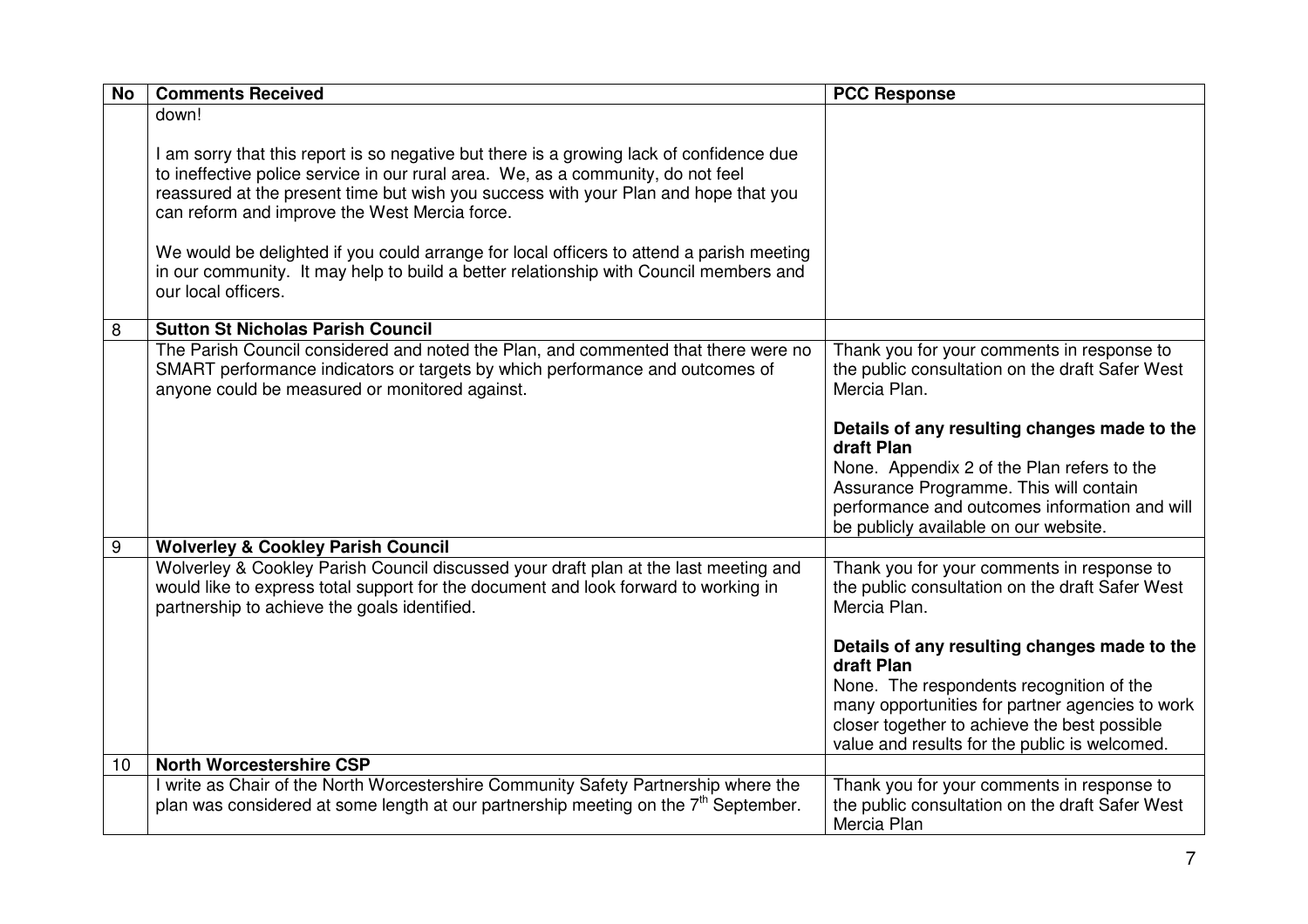| <b>No</b> | <b>Comments Received</b>                                                                                                                                                                                                                                                                                                                                                                                                                                                                                                                                                                                                                                                                                                                                                                                                                                                                                                                                                                                                                                                                                                                                                                                                                                                                                                                                                                                                                                                                                                                                                               | <b>PCC Response</b>                                                                                                                                                                                                                                                                                                                                                                                                                                                                                                                                                                                                             |
|-----------|----------------------------------------------------------------------------------------------------------------------------------------------------------------------------------------------------------------------------------------------------------------------------------------------------------------------------------------------------------------------------------------------------------------------------------------------------------------------------------------------------------------------------------------------------------------------------------------------------------------------------------------------------------------------------------------------------------------------------------------------------------------------------------------------------------------------------------------------------------------------------------------------------------------------------------------------------------------------------------------------------------------------------------------------------------------------------------------------------------------------------------------------------------------------------------------------------------------------------------------------------------------------------------------------------------------------------------------------------------------------------------------------------------------------------------------------------------------------------------------------------------------------------------------------------------------------------------------|---------------------------------------------------------------------------------------------------------------------------------------------------------------------------------------------------------------------------------------------------------------------------------------------------------------------------------------------------------------------------------------------------------------------------------------------------------------------------------------------------------------------------------------------------------------------------------------------------------------------------------|
|           | Whilst I would be very happy to provide you with the full minutes of the debate when<br>finalised, thought it would be helpful to provide the following key issues that were<br>raised in response.<br>There was full partner support for the strategic priorities outlined in the plan and<br>particularly around a victim orientated approach.<br>The partnership supported the approach to increased and open reporting however<br>$\bullet$<br>there were concerns raised regarding forward planning and trajectories and<br>partners expressed support to be involved in the delivery plans.<br>Issues were raised around high harm vulnerability and how involved all partners are<br>$\bullet$<br>in that process.<br>Partners acknowledged the difficulty in some of the measures / data and<br>$\bullet$<br>numbers/increased numbers with community reassurance being a priority.<br>There was some concern expressed around reporting of figures and trends without<br>$\bullet$<br>adequate narrative causing potential concern to the public. Qualitative information<br>on the whole story and risk management is supported.<br>Comment was made that whilst understanding the move towards digital inclusion,<br>this could preclude certain members of the community and specifically those with<br>vulnerabilities.<br>At the NWCSP, respective Responsible Authorities and key partners were encouraged<br>to submit their own organisations/ authorities comments, however we were also keen<br>for a composite response from the statutory partnership to be sent. | Details of any resulting changes made to the<br>draft Plan<br>None. The respondents recognition of the<br>many opportunities for partner agencies to work<br>closer together to achieve the best possible<br>value and results for the public is welcomed.<br>Appendix 2 of the Plan refers to the Assurance<br>Programme. This will contain performance and<br>outcomes information and will be publicly<br>available on our website.<br>As part of the Commissioners engagement<br>strategy consideration will be given to ensuring<br>those members of the community without online<br>access / technology are not excluded. |
| 11        | <b>Telford and Wrekin CSP</b>                                                                                                                                                                                                                                                                                                                                                                                                                                                                                                                                                                                                                                                                                                                                                                                                                                                                                                                                                                                                                                                                                                                                                                                                                                                                                                                                                                                                                                                                                                                                                          |                                                                                                                                                                                                                                                                                                                                                                                                                                                                                                                                                                                                                                 |
|           | 1 Putting victims first<br>We support this objective and as part of our joint working with West Mercia Police, staff<br>from the Council and partners will work closely with the Local Policing Harm Reduction<br>Hub, particularly in supporting and resolving ASB cases.                                                                                                                                                                                                                                                                                                                                                                                                                                                                                                                                                                                                                                                                                                                                                                                                                                                                                                                                                                                                                                                                                                                                                                                                                                                                                                             | Thank you for your detailed commentary in<br>response to the public consultation on the draft<br>Safer West Mercia Plan.<br>Details of any resulting changes made to the                                                                                                                                                                                                                                                                                                                                                                                                                                                        |
|           | We have a number of support services for victims of domestic abuse and work closely<br>with Women's Aid. The MARAC and MAPPA processes also continue to support high<br>risk victims.                                                                                                                                                                                                                                                                                                                                                                                                                                                                                                                                                                                                                                                                                                                                                                                                                                                                                                                                                                                                                                                                                                                                                                                                                                                                                                                                                                                                  | draft Plan<br>None. The respondents recognition of the<br>many opportunities for partner agencies to work<br>closer together to achieve the best possible                                                                                                                                                                                                                                                                                                                                                                                                                                                                       |
|           | The Council continues to work in partnership with the Local Children's Safeguarding<br>Board, in supporting victims of CSE through its dedicated CATE Team.                                                                                                                                                                                                                                                                                                                                                                                                                                                                                                                                                                                                                                                                                                                                                                                                                                                                                                                                                                                                                                                                                                                                                                                                                                                                                                                                                                                                                            | value and results for the public is welcomed.                                                                                                                                                                                                                                                                                                                                                                                                                                                                                                                                                                                   |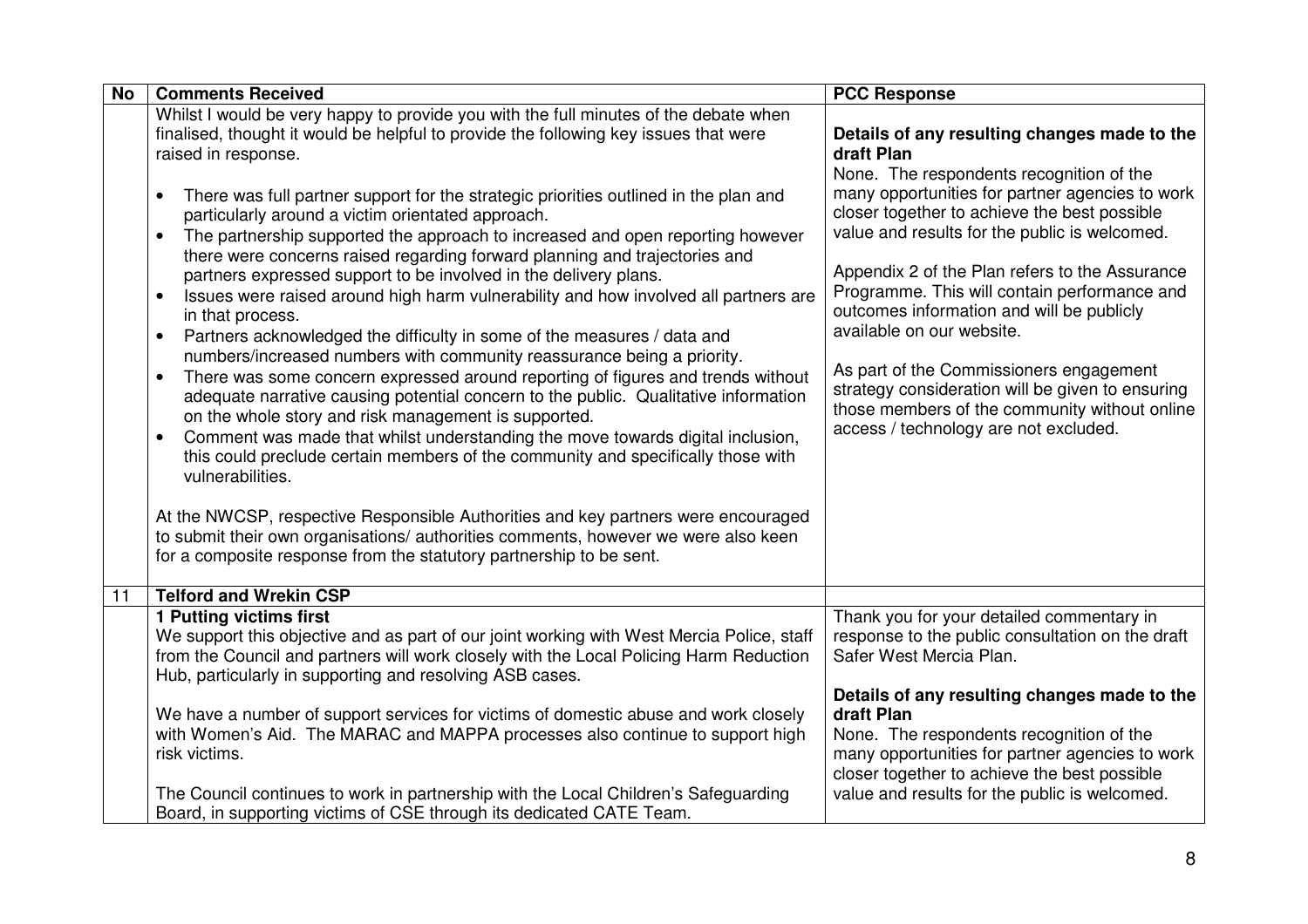| <b>No</b> | <b>Comments Received</b>                                                                                                                                                                                                                                                                                                                                                                                                                                                                                                                                                                                                                                                                                                                                                                                              | <b>PCC Response</b> |
|-----------|-----------------------------------------------------------------------------------------------------------------------------------------------------------------------------------------------------------------------------------------------------------------------------------------------------------------------------------------------------------------------------------------------------------------------------------------------------------------------------------------------------------------------------------------------------------------------------------------------------------------------------------------------------------------------------------------------------------------------------------------------------------------------------------------------------------------------|---------------------|
|           | Sanctuary Scheme provides home safety measures for victims to reduce repeat<br>victimisation, increase safety by target hardening measures.                                                                                                                                                                                                                                                                                                                                                                                                                                                                                                                                                                                                                                                                           |                     |
|           | The Council welcomes the PCCs commitment to putting victims first, by having the<br>Charter will clarify what services must be delivered.                                                                                                                                                                                                                                                                                                                                                                                                                                                                                                                                                                                                                                                                             |                     |
|           | 2. Building a more secure West Mercia<br>We have developed a strong partnership approach in Telford and Wrekin through the<br>use of the Integrated Community Model (ICM). This model places Parish and Town<br>funded PCSO's at the heart of community engagement. We are combining objectives<br>and common values and are drawing together information and intelligence that will be<br>implemented and resolved at a Town/Parish council level. ICM will be delivered by a<br>multi functional team drawn from different agencies who will work together to tackle<br>issues of crime, disorder and tasked to improve the quality of life within our local<br>communities. ICM is strategically led by the Community Safety Partnership to support<br>early intervention and will focus on threat, risk and harm. |                     |
|           | CSE is a priority for the Council, not in just supporting victims but raising awareness of<br>CSE. There is an embedded framework delivered through an overarching strategy<br>delivered through the Local Children's Safeguarding Board and CSP.                                                                                                                                                                                                                                                                                                                                                                                                                                                                                                                                                                     |                     |
|           | We work closely with our Road Safety Teams delivering education, prevention and<br>awareness sessions to children and young people and sharing intelligence with the<br>Safer Roads partnership to ensure our resources are targeted effectively to reduce<br>road deaths and serious injury                                                                                                                                                                                                                                                                                                                                                                                                                                                                                                                          |                     |
|           | We have a range of support services for victims of domestic abuse including: Women's<br>Refuge, Freedom Programme, Power to Change, Me my child and domestic abuse,<br>White Ribbon Town status, and raising awareness amongst young people and we<br>welcome support on ensuring this continuing support.                                                                                                                                                                                                                                                                                                                                                                                                                                                                                                            |                     |
|           | We have Operation encompass supporting children and young people within schools<br>who are affected by domestic abuse and sharing this information to safeguard<br>children.                                                                                                                                                                                                                                                                                                                                                                                                                                                                                                                                                                                                                                          |                     |
|           | Look out life also works with young people within schools to promote positive and<br>healthy relationships.                                                                                                                                                                                                                                                                                                                                                                                                                                                                                                                                                                                                                                                                                                           |                     |
|           | Current Drug and Alcohol Strategy in place, with positive engagement from relevant                                                                                                                                                                                                                                                                                                                                                                                                                                                                                                                                                                                                                                                                                                                                    |                     |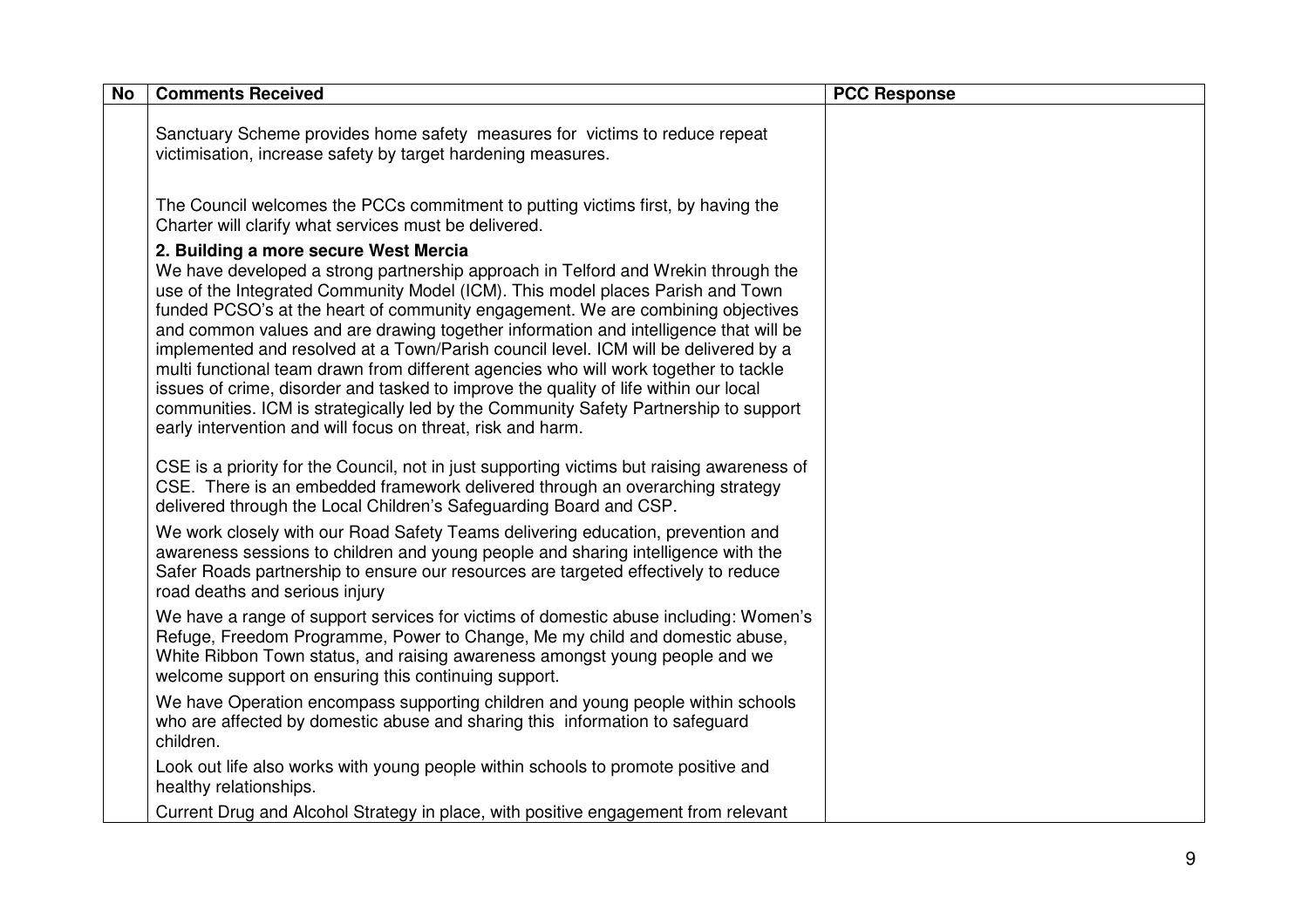| <b>No</b> | <b>Comments Received</b>                                                                                                                                                                                                                                                                                                                                                                                                                                  | <b>PCC Response</b> |
|-----------|-----------------------------------------------------------------------------------------------------------------------------------------------------------------------------------------------------------------------------------------------------------------------------------------------------------------------------------------------------------------------------------------------------------------------------------------------------------|---------------------|
|           | partners. Proactive action plans embedded. We have DAAT coordinator to coordinate<br>multi agency services in developing preventative pathways and services                                                                                                                                                                                                                                                                                               |                     |
|           | Reducing Reoffending working closely with West Mercia Criminal Justice Board<br>supporting the IOM Model framework through the seven pathways managing high risk<br>offenders with an aim of reducing offending and reoffending.                                                                                                                                                                                                                          |                     |
|           | The annual Crucial Crew event also delivers a number of key areas including road<br>safety, ASB, Alcohol Awareness, Safeguarding, Fire Safety, Water Safety, Street Wise,<br>Electricity Safety, Who to call and Be Active to approx 2000 year 6 students each year<br>across Telford.                                                                                                                                                                    |                     |
|           | Community payback scheme working across 6 priority areas enhancing current<br>environmental maintenance programme.                                                                                                                                                                                                                                                                                                                                        |                     |
|           | Street Pastor scheme in place, working in the night time economy to support those that<br>might be vulnerable or at risk and reducing ASB, including under 18's discos.                                                                                                                                                                                                                                                                                   |                     |
|           | Taxi Marshalling project to ensure that late night users have an organised and secure<br>method of transport home. The scheme is aimed at assisting the Police in dispersing<br>large groups of people, a proportion of whom may otherwise try to secure the services<br>of un-booked private hire vehicles and in ensuring vehicle/pedestrian segregation.                                                                                               |                     |
|           | Sexual Assault Referral Centre in place supporting victims of sexual offences.                                                                                                                                                                                                                                                                                                                                                                            |                     |
|           | Detached Youth Team and Street Sports delivering activities and engagement to<br>promote positive behaviour and deter against ASB.                                                                                                                                                                                                                                                                                                                        |                     |
|           | Impact of disabilities and the crimes committed by offenders with mental<br>health/learning disability needs to be a clear focus within reducing reoffending plans.<br>This also needs to be linked in with the personal history of offenders which in some<br>cases has been traumatic. This would allow wider consideration to be given in<br>terms of sanctions and support. Alcohol and drug additions must be a prominent<br>area within the vision. |                     |
|           | There are a number of pieces of work underway in both of these areas but both<br>need a strong focus in the Plan.                                                                                                                                                                                                                                                                                                                                         |                     |
|           | We would also welcome the connection to be made with the West Mercia Drug<br>Strategy which is also pivotal in our overall strategic approach to drugs and alcohol<br>misuse within this vision.                                                                                                                                                                                                                                                          |                     |
|           | <b>3. Reforming West Mercia</b><br>We welcome any initiatives that delivers continuous improvement and are very happy                                                                                                                                                                                                                                                                                                                                     |                     |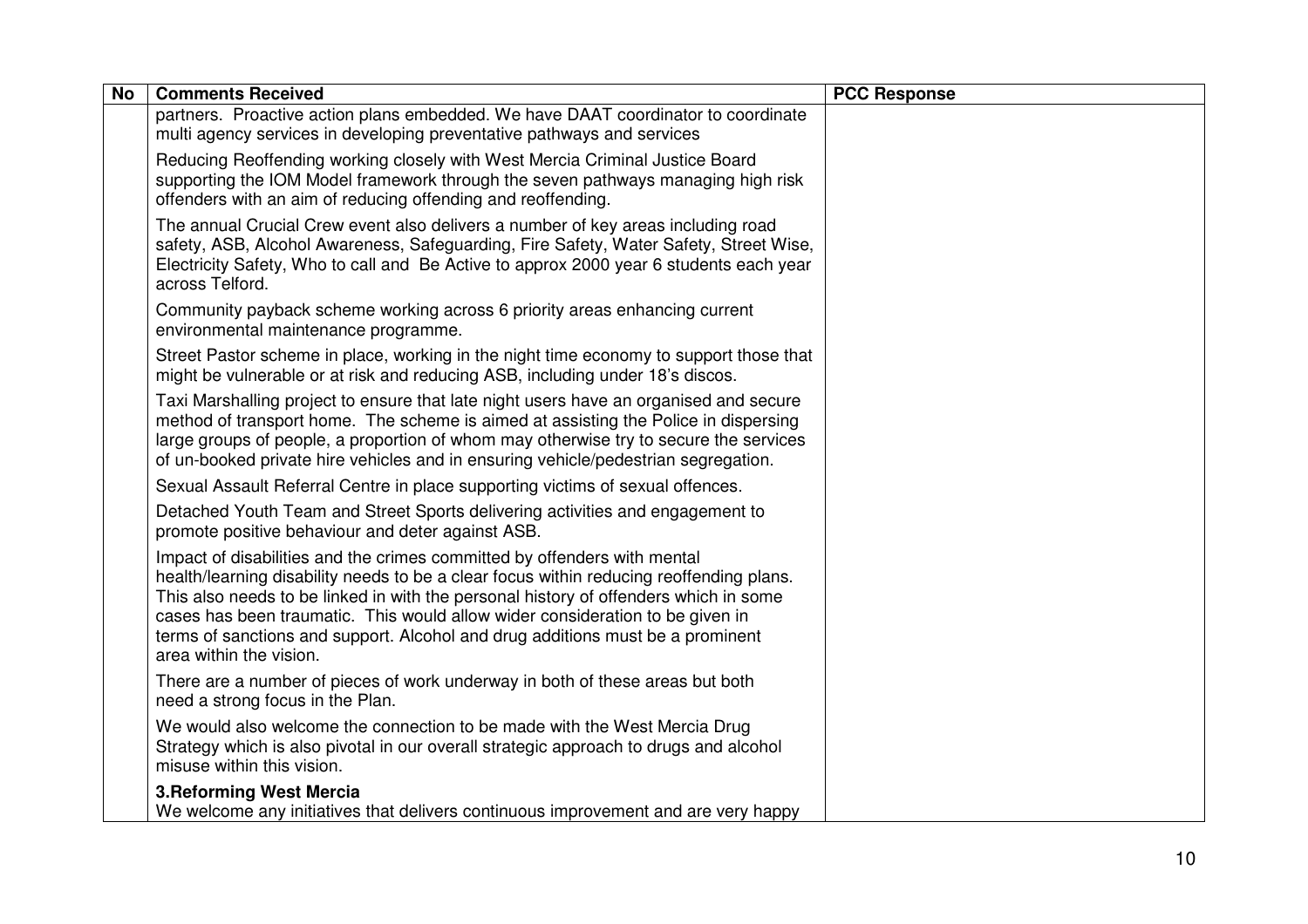| <b>No</b> | <b>Comments Received</b>                                                                                                                                                                                                                                                                                                                                                                                                                                                                                     | <b>PCC Response</b>                                                                                                                          |
|-----------|--------------------------------------------------------------------------------------------------------------------------------------------------------------------------------------------------------------------------------------------------------------------------------------------------------------------------------------------------------------------------------------------------------------------------------------------------------------------------------------------------------------|----------------------------------------------------------------------------------------------------------------------------------------------|
|           | to explore any opportunity to share accommodation and/or front line access to services<br>through co-located services or to review the opportunity to jointly procure services<br>together as required.                                                                                                                                                                                                                                                                                                      |                                                                                                                                              |
|           | Facility and property management, ICT and back office administration are examples of<br>areas we would be interested in exploring shared service opportunities.                                                                                                                                                                                                                                                                                                                                              |                                                                                                                                              |
|           | As demonstrated at a Full Council meeting in June 16, Telford & Wrekin council have<br>an all-party commitment to support the continued need for a dedicated Police<br>Commander for Telford and Wrekin Council area responsible for community and<br>investigative policing, and that the Police Commander must be based in Telford and<br>Wrekin within centrally located Divisional Headquarters for the area in order to<br>continue that vital connection between local communities and local partners. |                                                                                                                                              |
|           | 4. Reassuring West Mercia's communities<br>We support this aim and have multi-agency drop in surgeries held within targeted<br>neighbourhoods.                                                                                                                                                                                                                                                                                                                                                               |                                                                                                                                              |
|           | Community groups are also established in some neighbourhoods to monitor a number<br>of Council service standards.                                                                                                                                                                                                                                                                                                                                                                                            |                                                                                                                                              |
|           | Neighbourhood Delivery Group Action Plans to engage and empower local<br>communities to actively engage in preventing crime and disorder i.e. in adopting the<br>Councils Cooperative values, local residents are trained and empowered to deliver<br>local services such as Voluntary Youth Clubs.                                                                                                                                                                                                          |                                                                                                                                              |
|           | A number of community events are delivered to promote community cohesion and<br>celebrating diversity including Brookside Big Bang, Diwali and Eid and Holocaust<br>Memorial.                                                                                                                                                                                                                                                                                                                                |                                                                                                                                              |
|           | The Community Safety Partnership also has a Communication & Reassurance virtual<br>network of PR and Communication staff that supports on the dissemination of key<br>partnership messages through agency networks.                                                                                                                                                                                                                                                                                          |                                                                                                                                              |
| 12        | <b>Worcestershire Safer Communities Board</b>                                                                                                                                                                                                                                                                                                                                                                                                                                                                |                                                                                                                                              |
|           | Thank you for the opportunity to comment on your draft Plan for a Safer West<br>Mercia and on behalf of the Worcestershire Safer Communities Board.                                                                                                                                                                                                                                                                                                                                                          | Thank you for your comments in response to<br>the public consultation on the draft Safer West<br>Mercia Plan. The respondents recognition of |
|           | <b>Putting victims first</b>                                                                                                                                                                                                                                                                                                                                                                                                                                                                                 | the many opportunities for partner agencies to                                                                                               |
|           | We welcome your first principle "Putting Victims First" as it is in accord with the 3                                                                                                                                                                                                                                                                                                                                                                                                                        | work closer together to achieve the best                                                                                                     |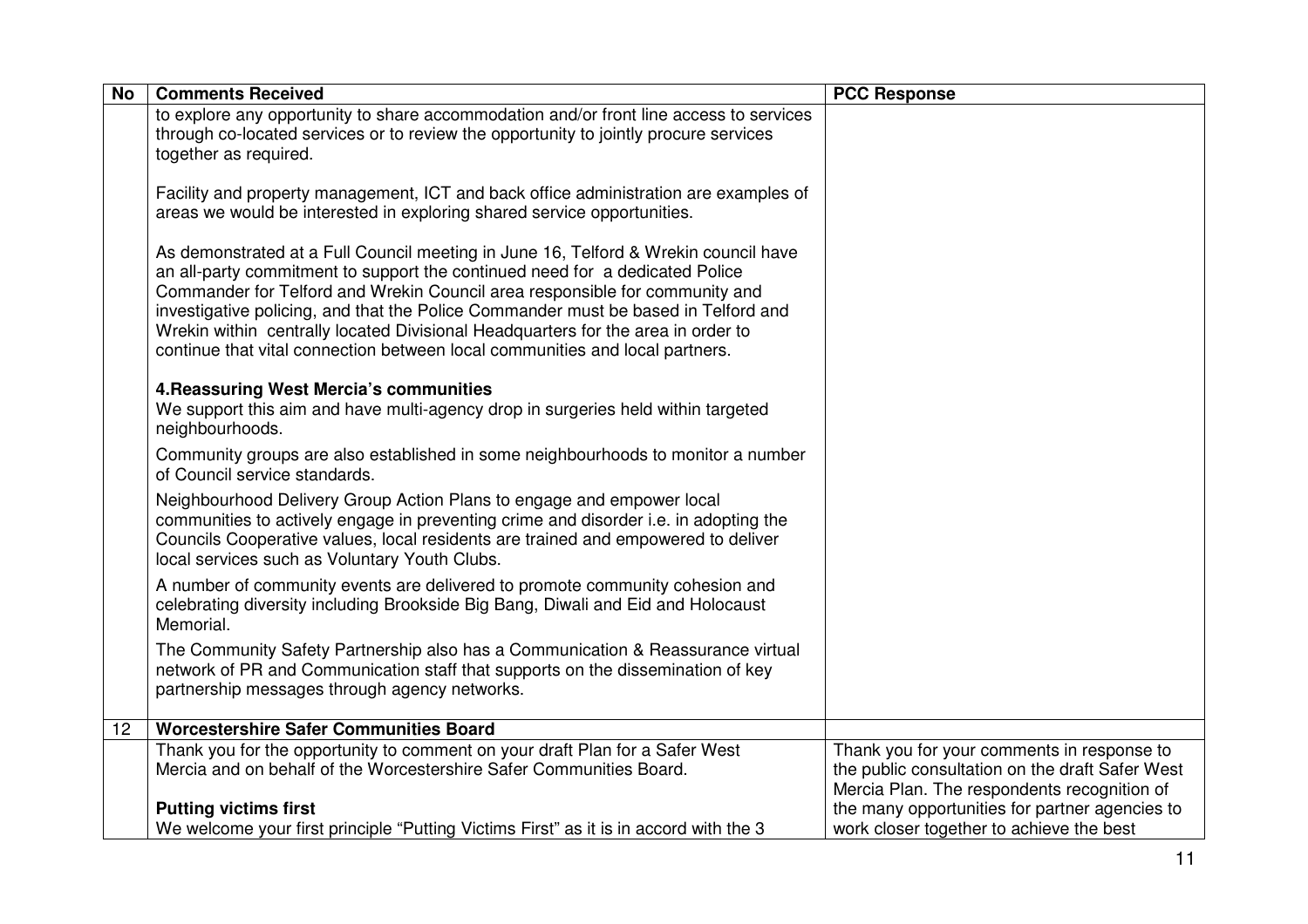| <b>No</b> | <b>Comments Received</b>                                                                                                    | <b>PCC Response</b>                                                              |
|-----------|-----------------------------------------------------------------------------------------------------------------------------|----------------------------------------------------------------------------------|
|           | key principles within the recently published Worcestershire Health and Wellbeing                                            | possible value and results for the public.                                       |
|           | Strategy; Empowering Individuals and Families, Taking Local Action and Involving                                            |                                                                                  |
|           | People. This also ties in to your section on Reforming West Mercia.                                                         | The Commissioner recognises that some                                            |
|           |                                                                                                                             | individuals are not digitally enabled and is                                     |
|           | We note your comment about ensuring that victims can access "Track My Crime"                                                | seeking to ensure an improved and                                                |
|           | but would remind you that while the Digital Service Standard is the aspiration,                                             | consistent service for all victims, survivors                                    |
|           | there are a cohort of individuals who are marginalised by the assumption that                                               | and witnesses irrespective of their                                              |
|           | digital access is open to every one; among them the most disadvantaged and                                                  | individual circumstance.                                                         |
|           | victimised sections of society.                                                                                             |                                                                                  |
|           |                                                                                                                             | The Commissioning team are holding a                                             |
|           | <b>Building a more secure West Mercia</b><br>We would see your bullet points on reducing harm as appropriate although, with | series of workshops with analysts from<br>CSPs and force to understand and agree |
|           | the reduction in Anti-Social Behaviour and the significant increase in Cyber                                                | metrics around performance measures.                                             |
|           | Crime (particularly as it impacts upon the elderly), would it be appropriate to                                             |                                                                                  |
|           | reconsider (and reprioritise) these two elements?                                                                           | Details of any resulting changes made to the                                     |
|           |                                                                                                                             | draft Plan                                                                       |
|           | These bullets in particular are worthy of note:                                                                             | Wording in the Building a more secure West                                       |
|           | Safeguarding; it may be more appropriate to recognise that vulnerable people                                                | Mercia objective has been revised to remove                                      |
|           | can be victims but can also become perpetrators (CSE, Domestic Abuse,                                                       | the reference to specific crime types and                                        |
|           | Mental Health and Channel).                                                                                                 | replaced with generic descriptive text                                           |
|           | Domestic abuse / Sexual Abuse This will benefit from the evolvement of the                                                  |                                                                                  |
|           | victims charter and new Victims Board. It is reassuring that there is a focus                                               | Wording in the Building a more secure                                            |
|           | that will include both domestic abuse and sexual abuse to include sexual                                                    | West Mercia objective has been revised to                                        |
|           | offences and rape.                                                                                                          | remove 'anomaly' in wording.                                                     |
|           | "Drugs and Alcohol" The plan aims to reduce the harms caused (particularly                                                  |                                                                                  |
|           | by alcohol) is in line with the Public Health approach. Recognition that alcohol                                            | As part of the Commissioners                                                     |
|           | is a significant contributory factor in numerous crimes would be positive and                                               | engagement strategy consideration will be                                        |
|           | this is one area where a joint commissioning approach and partnership should                                                | given to ensuring those members of the                                           |
|           | pay strategic dividends. We already share data around this topic and could                                                  | community without online access /                                                |
|           | explore this to a greater extent. We would also support the use of prohibitive                                              | technology are not excluded                                                      |
|           | legislation to reduce abuse of alcohol in public spaces and access by children                                              |                                                                                  |
|           | and young people.                                                                                                           |                                                                                  |
|           |                                                                                                                             |                                                                                  |
|           | There does appear to be an anomaly in the aspirations in the bullets:                                                       |                                                                                  |
|           | Increased reporting of offences                                                                                             |                                                                                  |
|           | Reduced or stable levels of recorded crime and anti social behaviour                                                        |                                                                                  |
|           | In as much as if you increase reporting, levels of recorded crime will also                                                 |                                                                                  |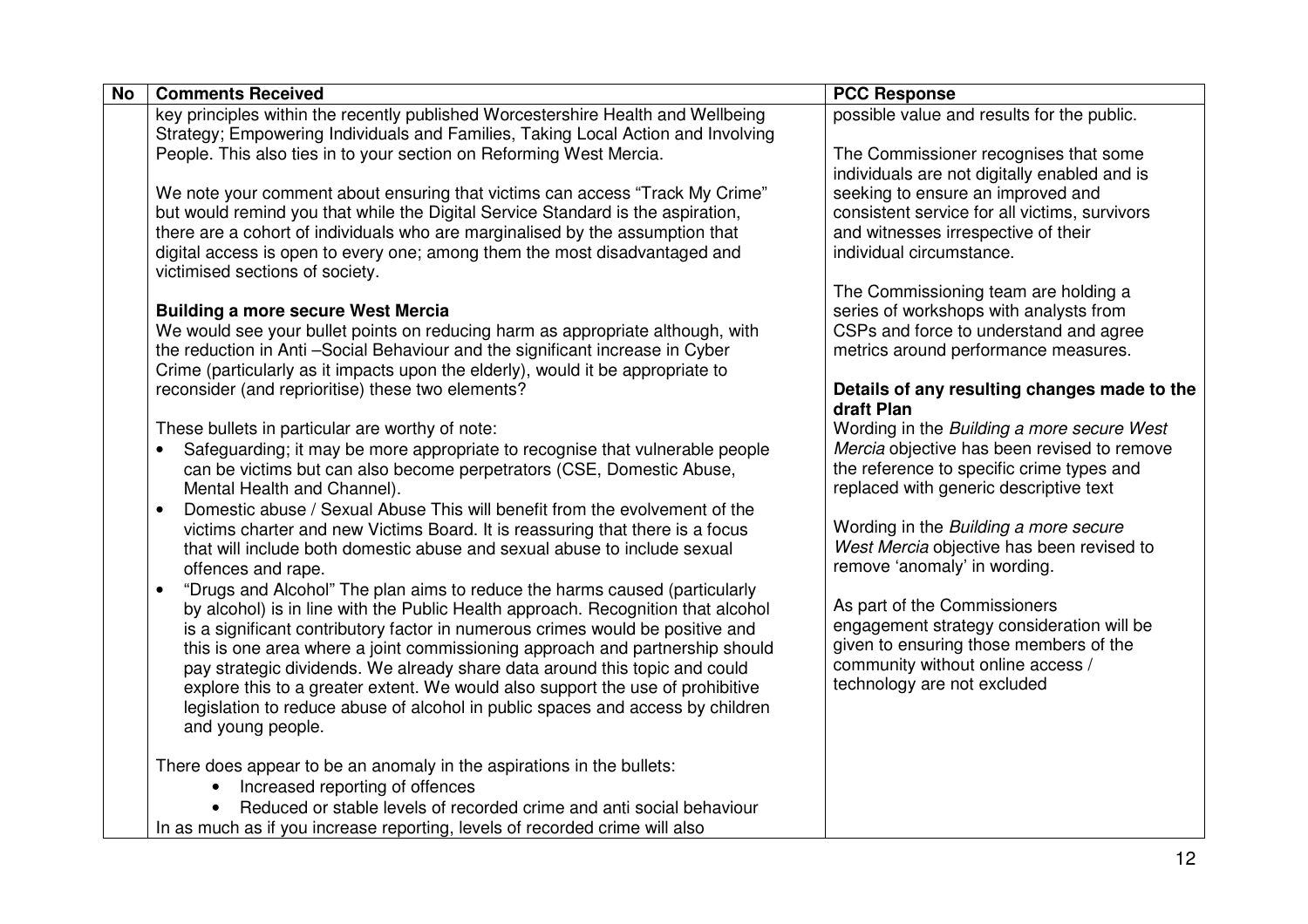| <b>No</b> | <b>Comments Received</b>                                                                                                                                                                                                                                                                                                           | <b>PCC Response</b> |
|-----------|------------------------------------------------------------------------------------------------------------------------------------------------------------------------------------------------------------------------------------------------------------------------------------------------------------------------------------|---------------------|
|           | increase.                                                                                                                                                                                                                                                                                                                          |                     |
|           | <b>Reforming West Mercia</b><br>This section mentions joining up services and commissioning which we see as<br>being a very positive direction of travel (see earlier comments about joint alcohol<br>strategy and later comments on the appendices).                                                                              |                     |
|           | There may be some tensions between the funding framework for CSPs using the<br>PCC scorecards as a metric and WMP's desire to use MoRILE as the<br>performance measures. We note Warwickshire are using MoRILE in their OPCC,<br>County Council, CSPs and Police.                                                                  |                     |
|           | While embracing technology to improve delivery is positive, we would reiterate<br>that Digital Inclusion is important to ensure that access to influence is available to<br>all.                                                                                                                                                   |                     |
|           | It maybe appropriate to reflect the Health and well-being agenda both externally<br>and internally, incorporating both the population and the workforce (sick days,<br>reducing obesity, drinking and smoking); is this something that the PCC can<br>influence in encouraging W Mercia to ensuring improving health of its staff? |                     |
|           | <b>Reassuring West Mercia's Communities</b><br>This is a comprehensive and constructive section. That said, in respect of our<br>previous comments on Digital Inclusion, we would ask that the communications<br>and engagement strategy makes specific reference to those marginalised by<br>access to technology.                |                     |
|           | We feel that "Engaging with public acting on concerns" is an area where further,<br>closer, joint working may be appropriate as we both seek ways to reach out into<br>the community (perhaps in the form of a PACT $+$ meeting structure?).                                                                                       |                     |
|           | Appendices<br>We are keen to understand shared outcomes and what co-commissioning is<br>being proposed as well as to understand the commissioning framework with<br>Community Safety Partnerships and others.                                                                                                                      |                     |
|           | This approach is welcomed and sets a good base for co-operation and co-                                                                                                                                                                                                                                                            |                     |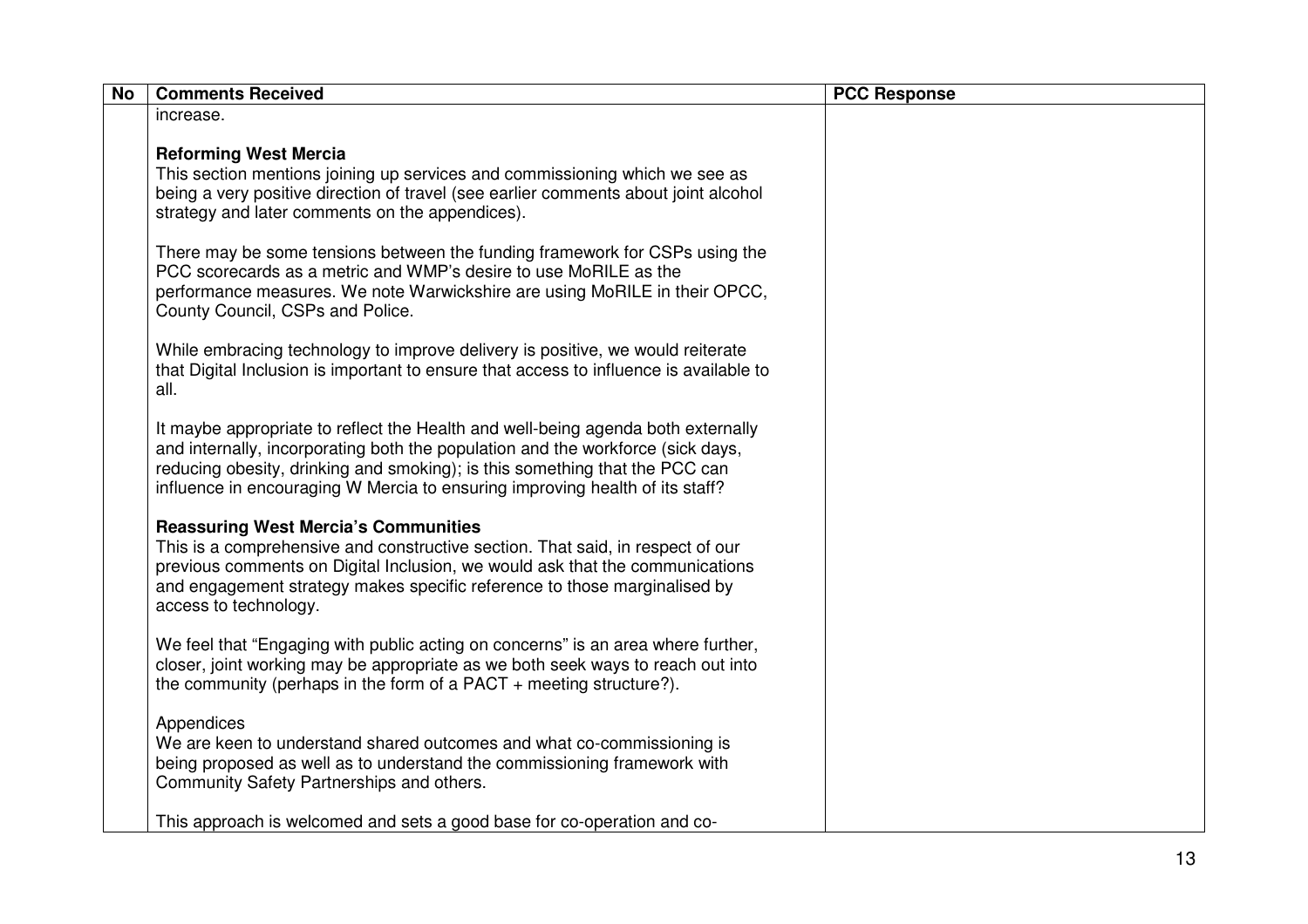| <b>No</b> | <b>Comments Received</b>                                                                                    | <b>PCC Response</b>                                        |
|-----------|-------------------------------------------------------------------------------------------------------------|------------------------------------------------------------|
|           | production. We look forward to working with you as the details of the plan emerge                           |                                                            |
|           | and it is put into operational practice.                                                                    |                                                            |
| 13        | <b>Telford and Wrekin CCG</b>                                                                               |                                                            |
|           | I would like to add the following comments:                                                                 | Thank you for your comments in response                    |
|           | There needs to be close working with the NHS both commissioners and providers                               | to the public consultation on the draft                    |
|           | Prison reform trust states                                                                                  | Safer West Mercia Plan. The concerns                       |
|           | 10% of men and 30% of women have had a previous psychiatric admission                                       | you have raised have been carefully                        |
|           | before they entered prison. A more recent study found that 25% of women and                                 | considered in the development of the final                 |
|           | 15% of men in prison reported symptoms indicative of psychosis. The rate among                              | draft version of the plan.                                 |
|           | the general public is about 4%.                                                                             |                                                            |
|           | 26% of women and 16% of men said they had received treatment for a mental                                   | Details of any resulting changes made to the<br>draft Plan |
|           | health problem                                                                                              | None. The Plan sets out the                                |
|           | in the year before custody.<br>Personality disorders are particularly prevalent among people in prison. 62% | Commissioners commitment to holding                        |
|           | of male and 57% of female sentenced prisoners have a personality disorder.                                  | the chief constable to account for working                 |
|           | 49% of women and 23% of male prisoners in a Ministry of Justice study were                                  | with partners to reduce harm and prevent                   |
|           | assessed as suffering from anxiety and depression. 16% of the general UK                                    | victimisation and delivering the reducing                  |
|           | population (12% of men and 19% of women) are estimated to be suffering from                                 | reoffending strategy.                                      |
|           | different types of anxiety and depression.                                                                  |                                                            |
|           | 46% of women prisoners reported having attempted suicide at some point in                                   |                                                            |
|           | their lives. This is more than twice the rate of male prisoners (21%) and higher                            |                                                            |
|           | than in the general UK population amongst whom around 6% report having ever                                 |                                                            |
|           | attempted suicide.                                                                                          |                                                            |
|           |                                                                                                             |                                                            |
|           | I would like to see more about working with local partners to support these vulnerable                      |                                                            |
|           | people to support them not to re-offend and also to support police officers managing                        |                                                            |
|           | them in a crisis. Police officers are key workers to support the management of this                         |                                                            |
|           | group of people                                                                                             |                                                            |
| 14        | <b>The Comet Group</b>                                                                                      |                                                            |
|           | Safer West Mercia draft plan                                                                                | Thank you for your comments in response                    |
|           | We think the plan is very good.                                                                             | to the public consultation on the draft                    |
|           | But there are some things that should be included to make sure people with                                  | Safer West Mercia Plan. The concerns                       |
|           | learning disabilities get the best support from the Police.                                                 | you have raised have been carefully                        |
|           |                                                                                                             | considered in the development of the final                 |
|           | <b>Putting victims first</b>                                                                                | draft version of the plan.                                 |
|           | The plan says officers and staff should have the right skills to support victims.                           |                                                            |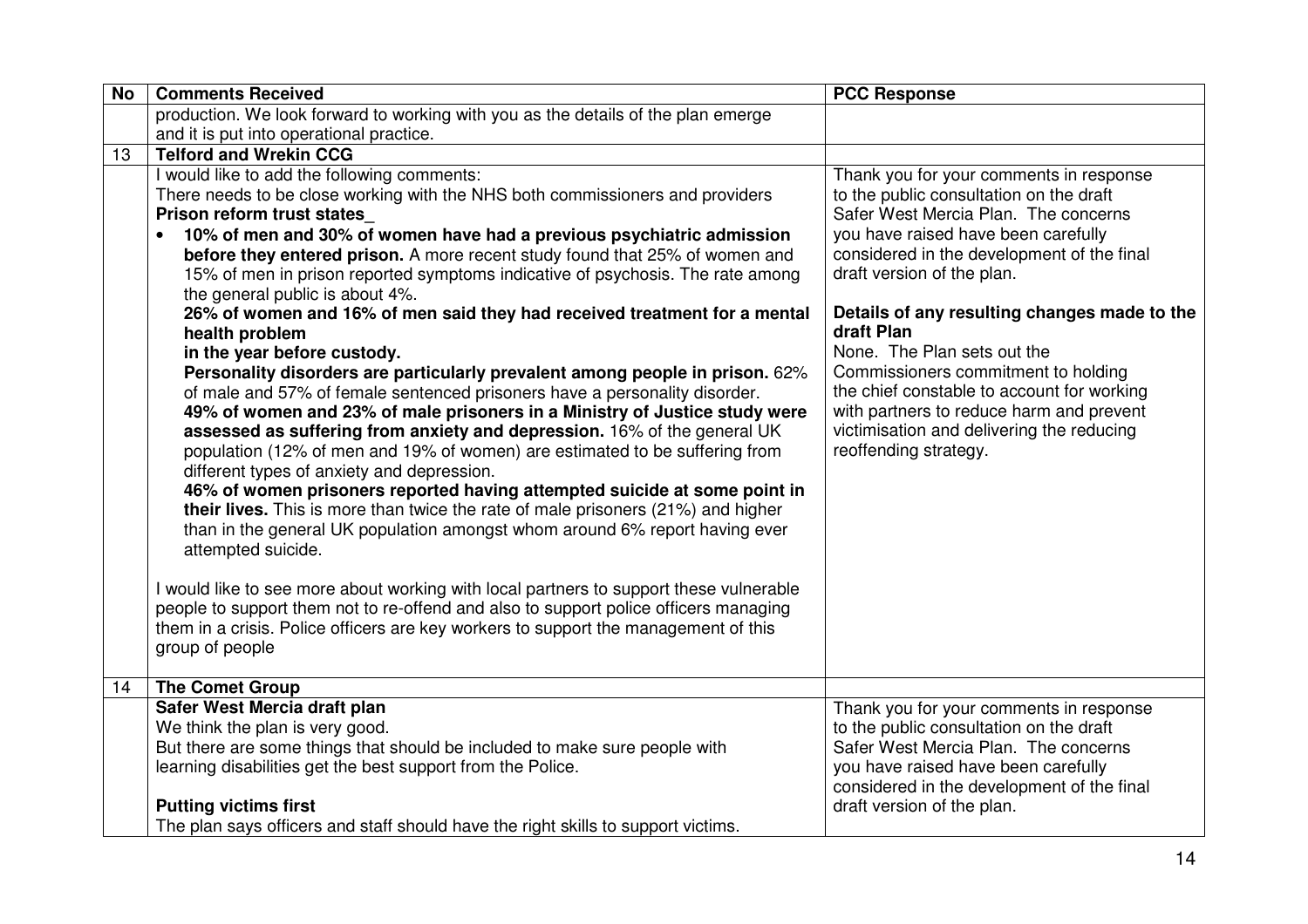| <b>No</b> | <b>Comments Received</b>                                                                                                                                                                                                                                                                     | <b>PCC Response</b>                                                                                                                                                                                |
|-----------|----------------------------------------------------------------------------------------------------------------------------------------------------------------------------------------------------------------------------------------------------------------------------------------------|----------------------------------------------------------------------------------------------------------------------------------------------------------------------------------------------------|
|           | We hope they will have training in how to understand the needs of people with<br>learning disabilities. The police should be trained about this by people who have<br>learning disabilities themselves.                                                                                      | Details of any resulting changes made to the<br>draft Plan<br>None. The Plan sets out the Commissioners<br>commitment to holding the chief constable to                                            |
|           | We hope that police officers will be trained to communicate with people who don't<br>use words to communicate.<br>'Track my crime' should be accessible to people who find it hard to read. It should                                                                                        | account for ensuring officers and staff<br>effectively identify and support people with<br>vulnerabilities and a commitment to training<br>officers and staff is mentioned throughout the<br>plan. |
|           | have a big font, pictures and easy words.<br>The Victims Charter and the Victims Needs assessment should be in easy read<br>format.<br>Information at the Victims Board should be in easy read format.                                                                                       | As part of the Commissioners<br>engagement strategy consideration will be<br>given to making key documents available<br>in alternative formats such as easy read.                                  |
|           | <b>Building a more secure West Mercia</b>                                                                                                                                                                                                                                                    |                                                                                                                                                                                                    |
|           | Early intervention to prevent victimisation - this should include community support<br>service staff being trained by people with learning disabilities about hate crime<br>and mate crime.                                                                                                  |                                                                                                                                                                                                    |
|           | Increasing reporting of offences -<br>to report crime people who have learning disabilities need to feel they will be<br>taken seriously. Most of us are worried about reporting crime because we think<br>we won't be believed. The Police need to show us we can trust them.               |                                                                                                                                                                                                    |
|           | <b>Reassuring West Mercia's communities</b><br>We hope the Communications and Engagement Strategy will be in easy read<br>format. It would be good if you visited self advocacy groups of people with<br>learning disabilities to talk about it.<br>2 other points we would like to make are |                                                                                                                                                                                                    |
|           | sometimes it is really important that women are supported by a female police<br>officer when they have been the victim of a crime. We know of a large area of<br>Malvern where all the PCSOs are men. We are worried about this.                                                             |                                                                                                                                                                                                    |
|           | When the police phone us they use number withheld. Some of us have been the                                                                                                                                                                                                                  |                                                                                                                                                                                                    |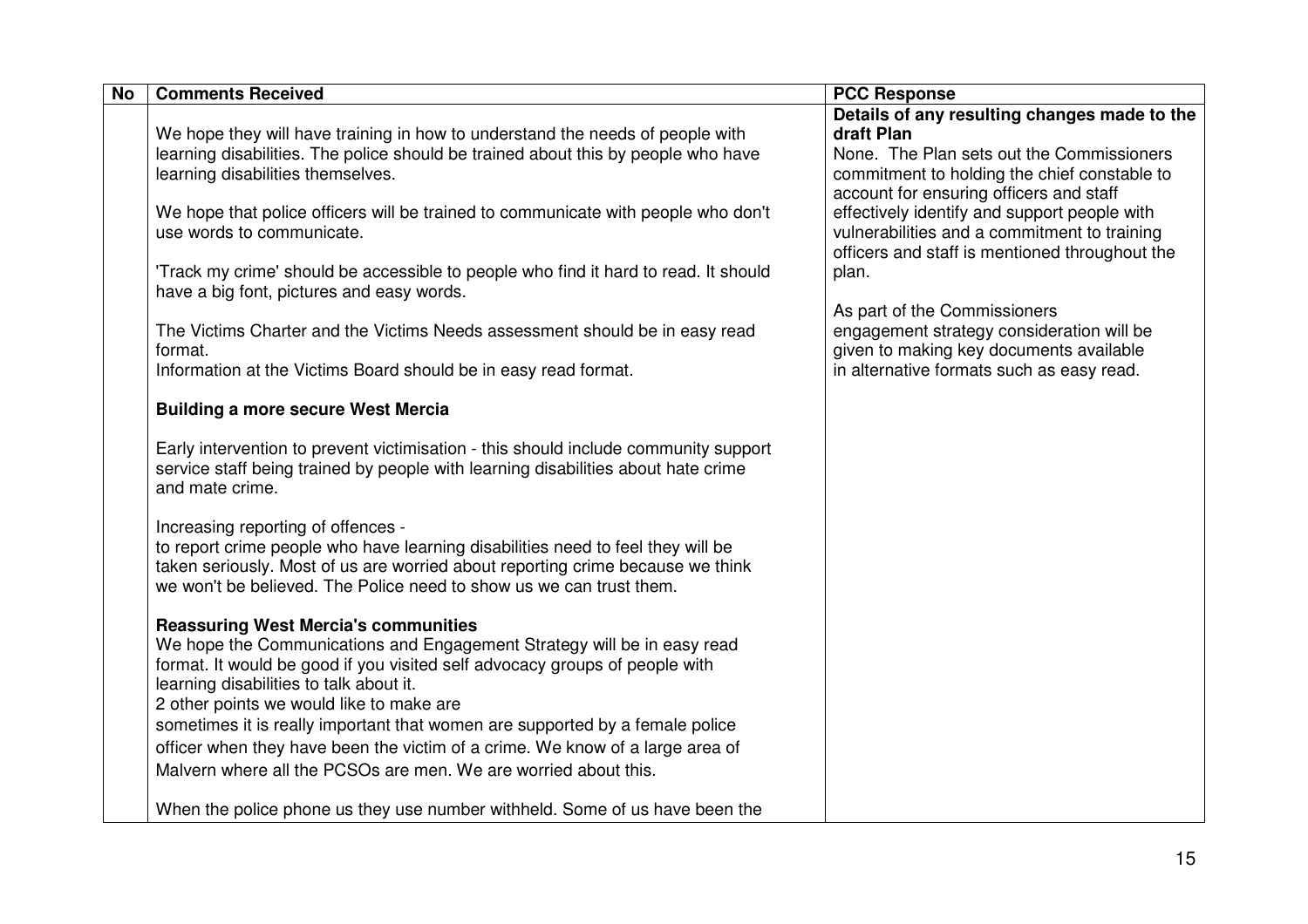| <b>No</b> | <b>Comments Received</b>                                                                                                                                                       | <b>PCC Response</b>                                                                    |
|-----------|--------------------------------------------------------------------------------------------------------------------------------------------------------------------------------|----------------------------------------------------------------------------------------|
|           | victim of phone scams. We have been told not to answer number withheld calls.                                                                                                  |                                                                                        |
|           | But that means we could miss an important call from the police. It would be really                                                                                             |                                                                                        |
|           | good if there was a number the police could use so we know it is them and can                                                                                                  |                                                                                        |
|           | pick up the phone.                                                                                                                                                             |                                                                                        |
|           |                                                                                                                                                                                |                                                                                        |
| 15        | Fairness, Respect, Equality Shropshire (FRESh) Ltd                                                                                                                             |                                                                                        |
|           | FRESh welcomes the opportunity to respond to the West Mercia Police and Crime<br>Commissioner's draft Safer West Mercia Plan2016. We have a number of comments                 | Thank you for your comments in response<br>to the public consultation on the draft     |
|           | which we hope will be helpful, some of which are about clarity and others about                                                                                                | Safer West Mercia Plan. The concerns                                                   |
|           | content.                                                                                                                                                                       | you have raised have been carefully                                                    |
|           |                                                                                                                                                                                | considered in the development of the final                                             |
|           | 1 Foreword                                                                                                                                                                     | draft version of the plan.                                                             |
|           | "For partner agencies, it will mean working closer together to achieve the best possible                                                                                       |                                                                                        |
|           | value and results for the public. We will need to be reactive and adaptive together as                                                                                         | Details of any resulting changes made to the                                           |
|           | society, culture and technology evolve over time to ensure we continue to deliver the                                                                                          | draft Plan                                                                             |
|           | priorities and issues that the public needs"                                                                                                                                   |                                                                                        |
|           |                                                                                                                                                                                | Wording on hate crime moved from the                                                   |
|           | FRESh is heavily involved in partnership work in and beyond Shropshire, including our<br>involvement in the county's Hate Crime Reporting Group and convening and facilitating | Reassuring West Mercia's communities<br>objective into the Building a more secure West |
|           | the FRESh Equality Forum.                                                                                                                                                      | Mercia objective and a specific commitment for                                         |
|           |                                                                                                                                                                                | the Chief Constable and PCC to work with                                               |
|           | In our experience there is a need for partnerships to be proactive at least as much as                                                                                         | partners to increase the proportion of hate                                            |
|           | reactive. We believe that this will be even more important in the next few years, given                                                                                        | crimes reported to the police has been added.                                          |
|           | the significant social divisions highlighted during and since the EU referendum                                                                                                |                                                                                        |
|           | campaign. This has already been evidenced by the increase in hate incidents and                                                                                                | Wording in the Building a more secure West                                             |
|           | crimes, and it is likely to be an ongoing issue during and after the process of the UK                                                                                         | Mercia objective has been revised to remove                                            |
|           | leaving the EU. Proactive partnerships will be important in addressing community                                                                                               | the reference to specific crime types and                                              |
|           | cohesion, especially in areas such as Shropshire with low numbers of people from                                                                                               | replaced with generic descriptive text                                                 |
|           | ethnic and national minorities.                                                                                                                                                |                                                                                        |
|           | 2. Putting victims first                                                                                                                                                       | Glossary of terms added                                                                |
|           | Within 'What I will deliver for West Mercia' we are unsure what "Seamless pathways of                                                                                          |                                                                                        |
|           | service delivery" means. Would it be possible to put this more simply?                                                                                                         |                                                                                        |
|           | 3. Building a more secure West Mercia                                                                                                                                          |                                                                                        |
|           | a) Within the section covering the Commissioner's particular focus there is no mention                                                                                         |                                                                                        |
|           | of hate crimes or incidents. This is of particular concern to FRESh and several of our                                                                                         |                                                                                        |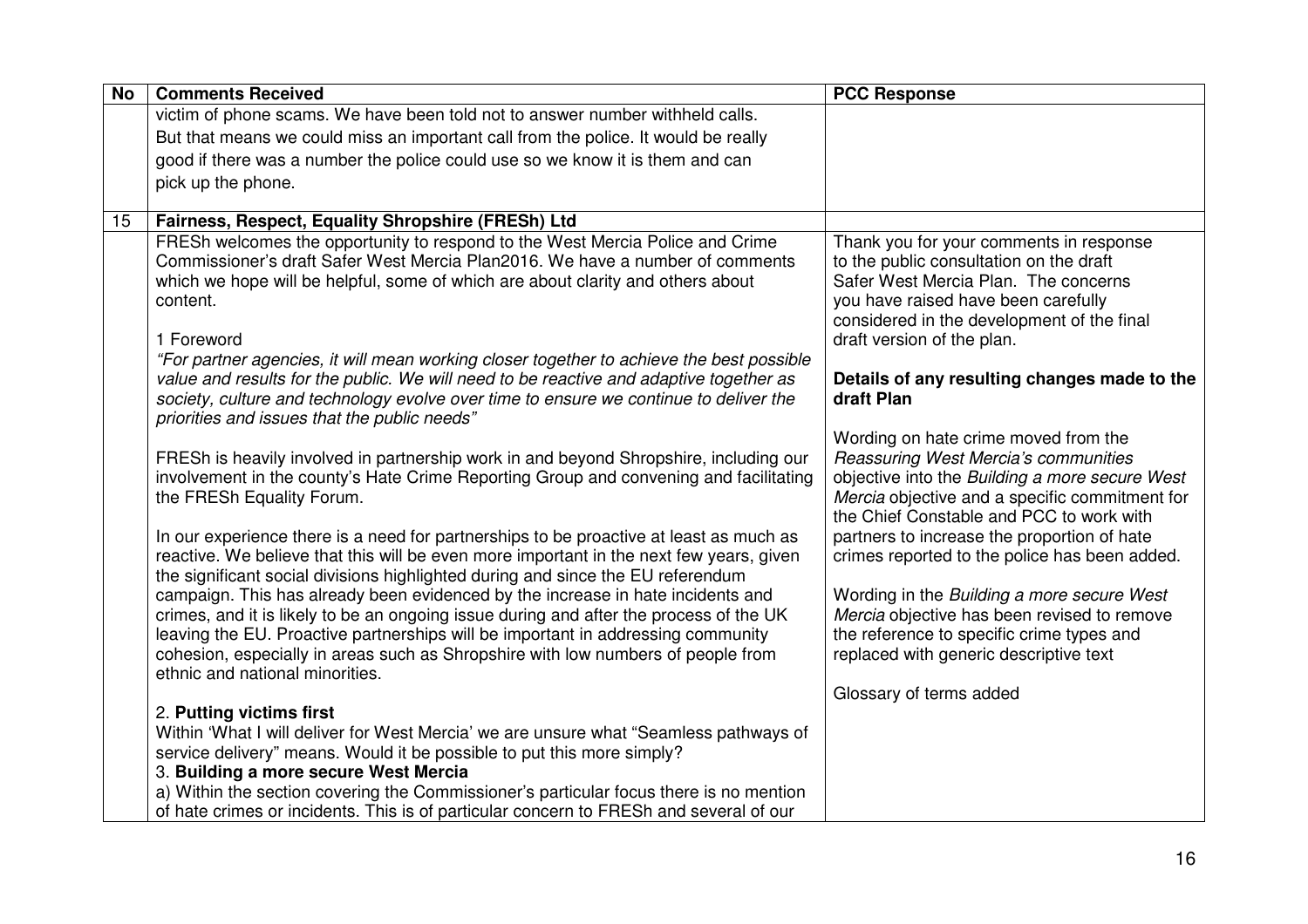| <b>No</b> | <b>Comments Received</b>                                                                                                                                                                                                                                                                                                                                                                                                                                                                                                                                                                                                                                                                                                                                                                                                                                                   | <b>PCC Response</b> |
|-----------|----------------------------------------------------------------------------------------------------------------------------------------------------------------------------------------------------------------------------------------------------------------------------------------------------------------------------------------------------------------------------------------------------------------------------------------------------------------------------------------------------------------------------------------------------------------------------------------------------------------------------------------------------------------------------------------------------------------------------------------------------------------------------------------------------------------------------------------------------------------------------|---------------------|
|           | partner organisations, groups and agencies (see also our comments in 1 above).                                                                                                                                                                                                                                                                                                                                                                                                                                                                                                                                                                                                                                                                                                                                                                                             |                     |
|           | There is substantial evidence that hate crimes and incidents have a major impact on<br>victims; especially for those experiencing repeated incidents. They are also are hugely<br>under-reported, with best estimates that only between 30% and 50% are reported in<br>any way. For evidence see (inter alia) the FRESh report on under-reporting of hate<br>incidents published in Shropshire 2016, and the Leicester Hate Crime Project reports.<br>Hate crime is a government and national policing priority, significantly highlighted since<br>the EU referendum, and has impacts on its victims which are just as severe as those<br>resulting from the Commissioner's other selected priorities.<br>b) The difference between "sexual offences" in the Rape and sexual offences section,<br>and "sexual abuse" in the Domestic and sexual abuse section is unclear. |                     |
|           | c) We wonder whether having a "particular focus" on ten different priorities might create<br>unrealistic expectations in local communities.                                                                                                                                                                                                                                                                                                                                                                                                                                                                                                                                                                                                                                                                                                                                |                     |
|           | d) We are also unsure what "Proactively finding the causes of crime" means. Might it<br>be possible to re word this so that its meaning is clearer?                                                                                                                                                                                                                                                                                                                                                                                                                                                                                                                                                                                                                                                                                                                        |                     |
|           | 4. Reassuring West Mercia's communities<br>a) "Ensure that the police and partner organisations are active and effective in tackling<br>the issues that are important to our communities" implies that the police have a<br>managerial or controlling role within partnerships. Might it be better to say something<br>like; "Ensure that the police work with our partner organisations to enable active and<br>effective responses to tackle the issues that are important to our communities"                                                                                                                                                                                                                                                                                                                                                                           |                     |
|           | b) It is not clear whether hate crimes and incidents are included within 'anti social<br>behaviour'. As above, FRESh believes that this is a separate issue which requires<br>separate consideration within the Plan.                                                                                                                                                                                                                                                                                                                                                                                                                                                                                                                                                                                                                                                      |                     |
|           | c) 'Increase the proportion of hate crimes reported to the police' is mentioned under<br>'What I will deliver for West Mercia'. However, it contains no reference to hate<br>incidents, and lacks any contextual information, such as why it is important (e.g. very<br>low numbers of hate incidents and crimes are currently reported, and a rise in reporting<br>would show our police force is trusted to deal with these incidents') or against what any<br>increase will be measured. It might also be more meaningful to discuss numbers rather<br>than proportions.                                                                                                                                                                                                                                                                                                |                     |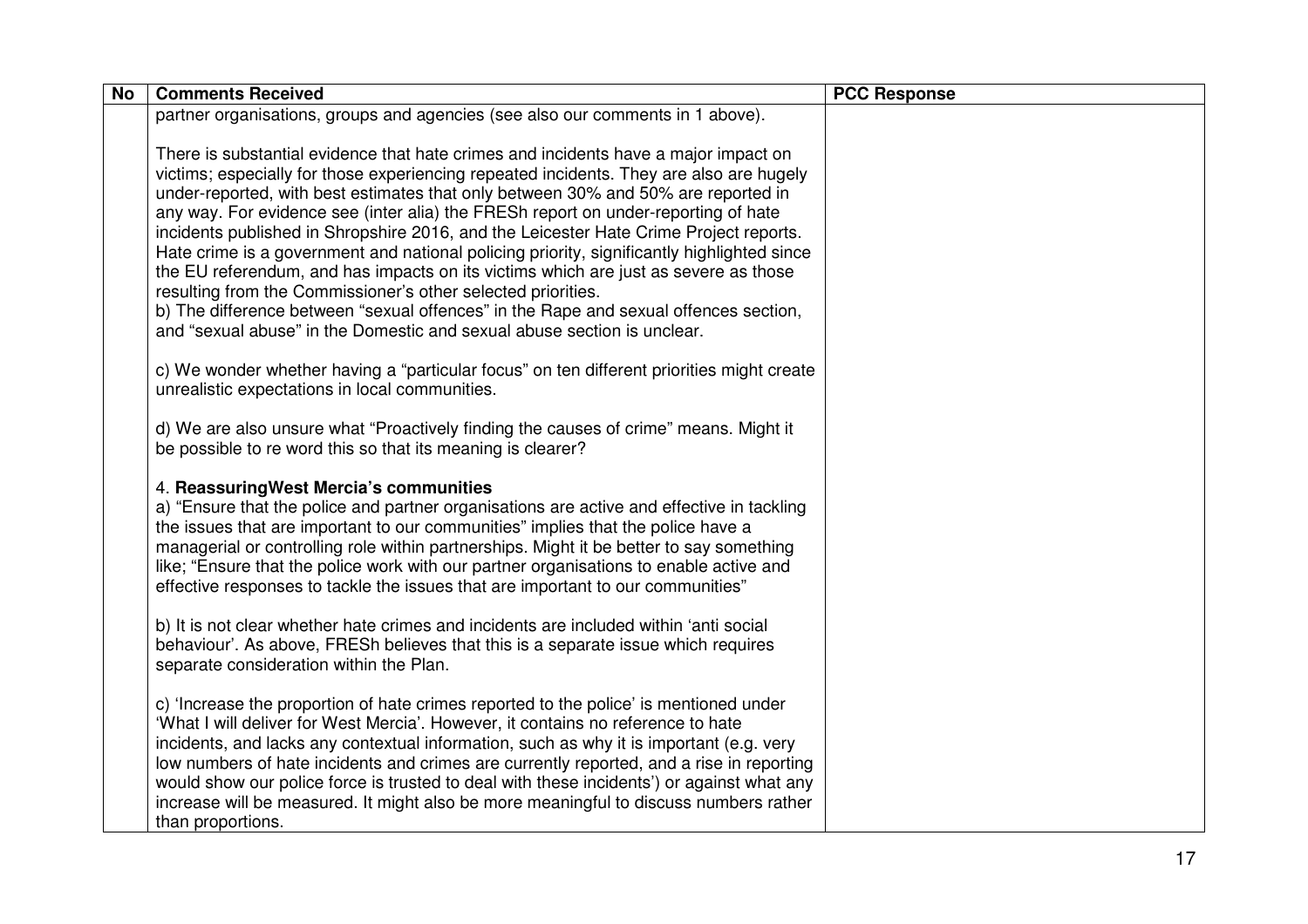| <b>No</b> | <b>Comments Received</b>                                                                                                                                                                                                                                                                                                                                                                                                                       | <b>PCC Response</b>                                                                                                                                                                                                                           |
|-----------|------------------------------------------------------------------------------------------------------------------------------------------------------------------------------------------------------------------------------------------------------------------------------------------------------------------------------------------------------------------------------------------------------------------------------------------------|-----------------------------------------------------------------------------------------------------------------------------------------------------------------------------------------------------------------------------------------------|
|           | 5. General comments<br>a) It would be helpful to include hyperlinks to all the strategies, plans, agendas and<br>concordats mentioned in the Plan.<br>b) A glossary of acronyms and abbreviations would also be useful.                                                                                                                                                                                                                        |                                                                                                                                                                                                                                               |
| 16        | <b>Unitary Councillor</b>                                                                                                                                                                                                                                                                                                                                                                                                                      |                                                                                                                                                                                                                                               |
|           | In Bromyard we have been promised improvements in our policing for over a year.<br>None has been forthcoming. People are not reporting incidents because the police<br>response is so poor (days in some cases). Therefore, figures are dropping. This is not<br>the reality. People are beginning to take the law into their own hands.<br>Please come to Bromyard and meet the Town Council. They will tell you what is really<br>happening. | Thank you for your comments in response to<br>the public consultation on the draft Safer West<br>Mercia Plan. The concerns you have raised<br>have been carefully considered in the<br>development of the final draft version of the<br>plan. |
|           | FYI, 10 years ago, the establishment at Bromyard Police Station was a sergeant, three<br>PCs and one PCSO. Now one PC and two PCSOs.                                                                                                                                                                                                                                                                                                           | Details of any resulting changes made to the<br>draft Plan<br>None                                                                                                                                                                            |
| 17        | <b>Worcestershire Councillor</b>                                                                                                                                                                                                                                                                                                                                                                                                               |                                                                                                                                                                                                                                               |
|           | It all looks good albeit a lot to achieve?<br>Is there going to be a prioritisation of the priorities as it were?<br>I would like to see more about using arts and sports groups in terms of crime<br>prevention too.                                                                                                                                                                                                                          | Thank you for your comments in response to<br>the public consultation on the draft Safer West<br>Mercia Plan. The concerns you have raised<br>have been carefully considered in the<br>development of the final draft version of the<br>plan. |
|           |                                                                                                                                                                                                                                                                                                                                                                                                                                                | Details of any resulting changes made to the<br>draft Plan<br>None                                                                                                                                                                            |
| 18        | <b>District Councillor</b>                                                                                                                                                                                                                                                                                                                                                                                                                     |                                                                                                                                                                                                                                               |
|           | Under a "secure West Mercia" I would like to see " hate crime" included within the list of<br>issues you will focus onparticularly in the present post Brexit climate.                                                                                                                                                                                                                                                                         | Thank you for your comments in response to<br>the public consultation on the draft Safer West<br>Mercia Plan                                                                                                                                  |
|           |                                                                                                                                                                                                                                                                                                                                                                                                                                                | Details of any resulting changes made to the<br>draft Plan<br>Wording on hate crime moved from the<br>Reassuring West Mercia's communities                                                                                                    |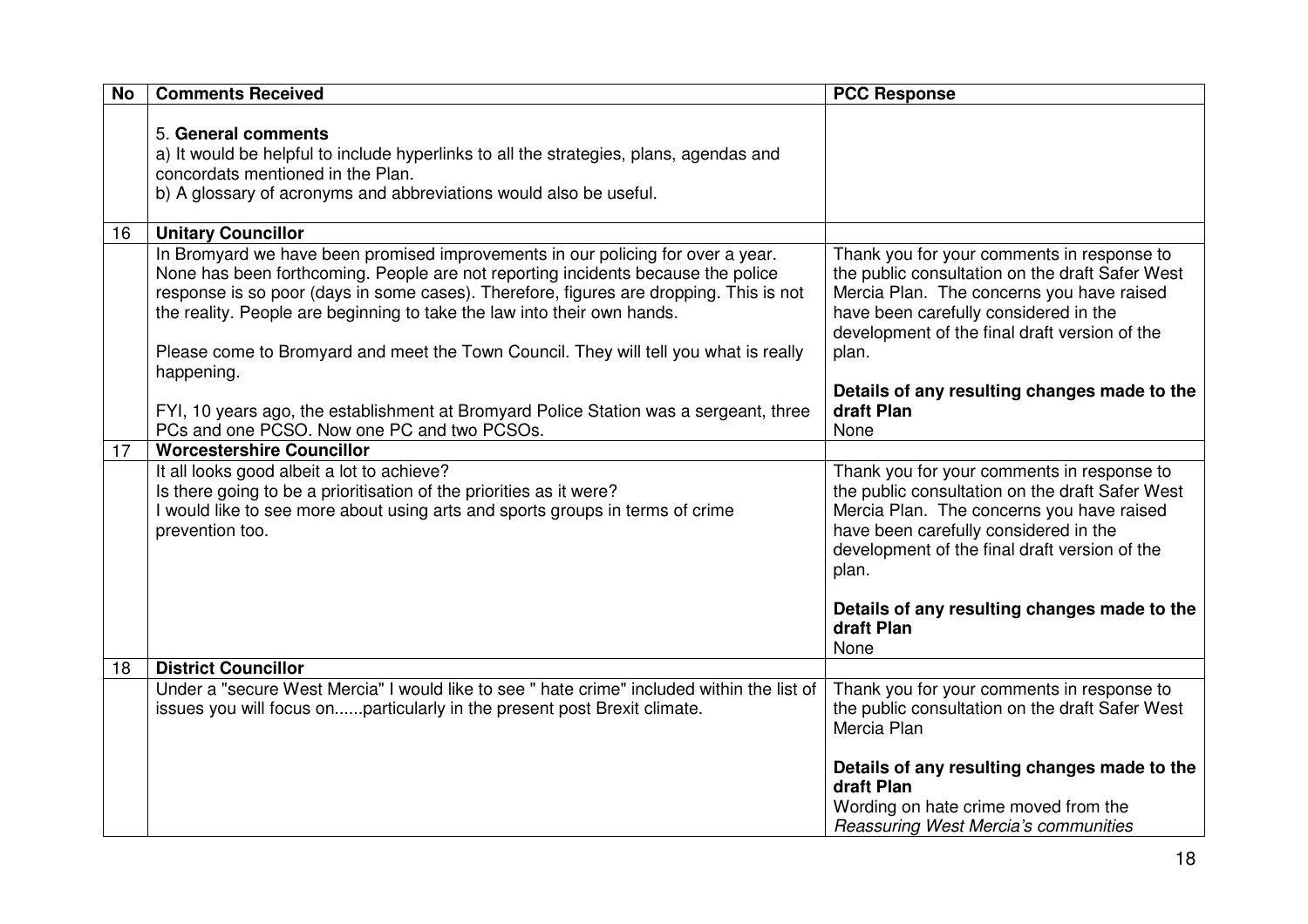| <b>No</b> | <b>Comments Received</b>                                                                                                   | <b>PCC Response</b>                                                                              |
|-----------|----------------------------------------------------------------------------------------------------------------------------|--------------------------------------------------------------------------------------------------|
|           |                                                                                                                            | objective into the Building a more secure West<br>Mercia objective and a specific commitment for |
|           |                                                                                                                            | the Chief Constable and PCC to work with                                                         |
|           |                                                                                                                            | partners to increase the proportion of hate                                                      |
|           |                                                                                                                            | crimes reported to the police has been added.                                                    |
| 19        | <b>Harper Adams University Rep</b>                                                                                         |                                                                                                  |
|           | Whilst I understand that this is not specifically a rural crime strategy, I think it is                                    | Thank you for your comments in response                                                          |
|           | important to consider rural communities throughout the whole document, particularly in                                     | to the public consultation on the draft                                                          |
|           | relation to the strategic priorities, and certainly in light of the fact that Mr Campion did                               | Safer West Mercia Plan. The detailed                                                             |
|           | say in his election manifesto that "rural communities feel forgotten".                                                     | comments you have made and the                                                                   |
|           | <b>Foreword</b><br>Is there not a need to be more proactive and working together with partners and the                     | concerns you have raised have been<br>carefully considered in the development of                 |
|           | public to increase appropriate crime prevention measures/advice rather than just                                           | the final draft version of the plan.                                                             |
|           | stating that the force/partners will be reactive?                                                                          |                                                                                                  |
|           |                                                                                                                            | There were two phases of consultation                                                            |
|           | <b>Introduction</b>                                                                                                        | connected with the plan. The first was pre                                                       |
|           | Online surveys - How well were these publicised? I only saw one. Using solely online                                       | plan consultation and the second was on                                                          |
|           | surveys is not particularly inclusive - factor in the elderly and rural communities who<br>cannot use/access the internet. | the draft plan. Both consultation were<br>open to the public, widely advertised in the           |
|           |                                                                                                                            | press, social media etc and respondents                                                          |
|           | Strategic Assessment & Control strategy - Will the general public know what these are?                                     | were offered alternative ways to respond                                                         |
|           | One line description needed??                                                                                              | including phoning in and writing a letter.                                                       |
|           |                                                                                                                            |                                                                                                  |
|           | <b>Putting victims first</b><br>Please ensure accurate use of apostrophes.                                                 | Details of any resulting changes made to the<br>draft Plan                                       |
|           |                                                                                                                            |                                                                                                  |
|           | <b>Building a more secure West Mercia</b>                                                                                  | Grammar and spelling has been checked and                                                        |
|           | Vulnerable people - How are vulnerable people being defined? Children and elderly,                                         | amended throughout the document for errors                                                       |
|           | but also need to consider that the impact of crime in rural communities is often higher                                    | and consistency where required.                                                                  |
|           | than in towns due to isolation, lack of services, lack of transport etc. Consider beyond                                   |                                                                                                  |
|           | financial impact - social, mental health/suicide, etc.                                                                     | Wording in the Building a more secure West<br>Mercia objective has been revised and              |
|           | West Mercia is predominantly rural, and yet this is not mentioned as a strategic priority.                                 | improved to remove the reference to specific                                                     |
|           | It is an overarching issue that encompasses many of the named priorities, and so                                           | crime types and replaced with generic                                                            |
|           | should be included in this list.                                                                                           | descriptive text                                                                                 |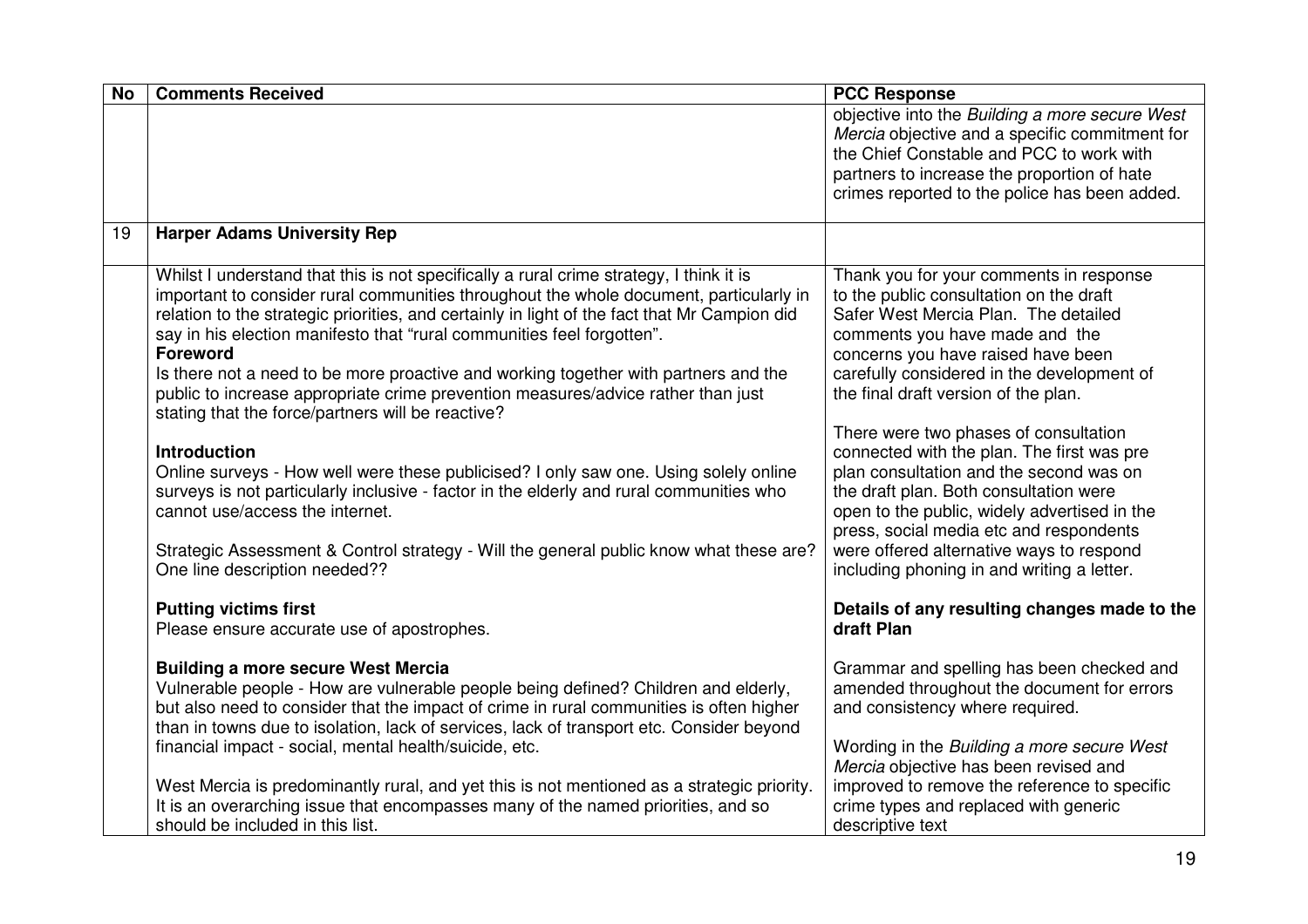| <b>No</b> | <b>Comments Received</b>                                                                                                                                                                                                                                                                                                                          | <b>PCC Response</b>     |
|-----------|---------------------------------------------------------------------------------------------------------------------------------------------------------------------------------------------------------------------------------------------------------------------------------------------------------------------------------------------------|-------------------------|
|           | It is important that any crime prevention advice is tailored to individual needs of the<br>person. The force needs to be more creative in how the crime prevention options can<br>be presented.                                                                                                                                                   | Glossary of terms added |
|           | The majority of issues with reporting may lie in rural communities due to low confidence<br>levels in the police - this needs to be addressed and a level of trust needs to be built up<br>before reporting levels will increase.                                                                                                                 |                         |
|           | Increased reporting of offences - If the aim is to improve levels of reporting, is it realistic<br>to have reduced/stable levels of recorded crime/asb as a target???<br><b>Reforming West Mercia</b>                                                                                                                                             |                         |
|           | Fear of crime is often more pervasive than actual victimisation. More could be done to<br>reduce fear of crime in vulnerable communities - rural, elderly, etc.                                                                                                                                                                                   |                         |
|           | Dedicated rural crime teams with on-farm training including machinery identification,<br>livestock handling, health and safety etc. to provide regular faces and a level of farming<br>knowledge that rural communities appreciate.                                                                                                               |                         |
|           | Support the health and wellbeing agenda within the alliance - Will the general public<br>know what this is?                                                                                                                                                                                                                                       |                         |
|           | National Specialist Capabilities Programme - Will the general public know what this is?                                                                                                                                                                                                                                                           |                         |
|           | <b>Reassuring West Mercia's communities</b><br>So need to ensure police officer continuity, particularly for rural communities - improves<br>the levels of trust in the force and so improves confidence/reporting of.                                                                                                                            |                         |
|           | Need to be careful that in rural communities this does not come before the trust is built<br>up otherwise this action may elicit negative responses and a further feeling of<br>abandonment - I agree communities should have a level of self-responsibility to keep<br>themselves safe as best they can, but the balance must be carefully made. |                         |
|           | Ensuring the force is visible - This is unlikely to be possible in rural communities -<br>increased visibility in villages could be resource heavy - there are ways to be visible<br>without police actually being there - community noticeboards, regular meetings, etc.                                                                         |                         |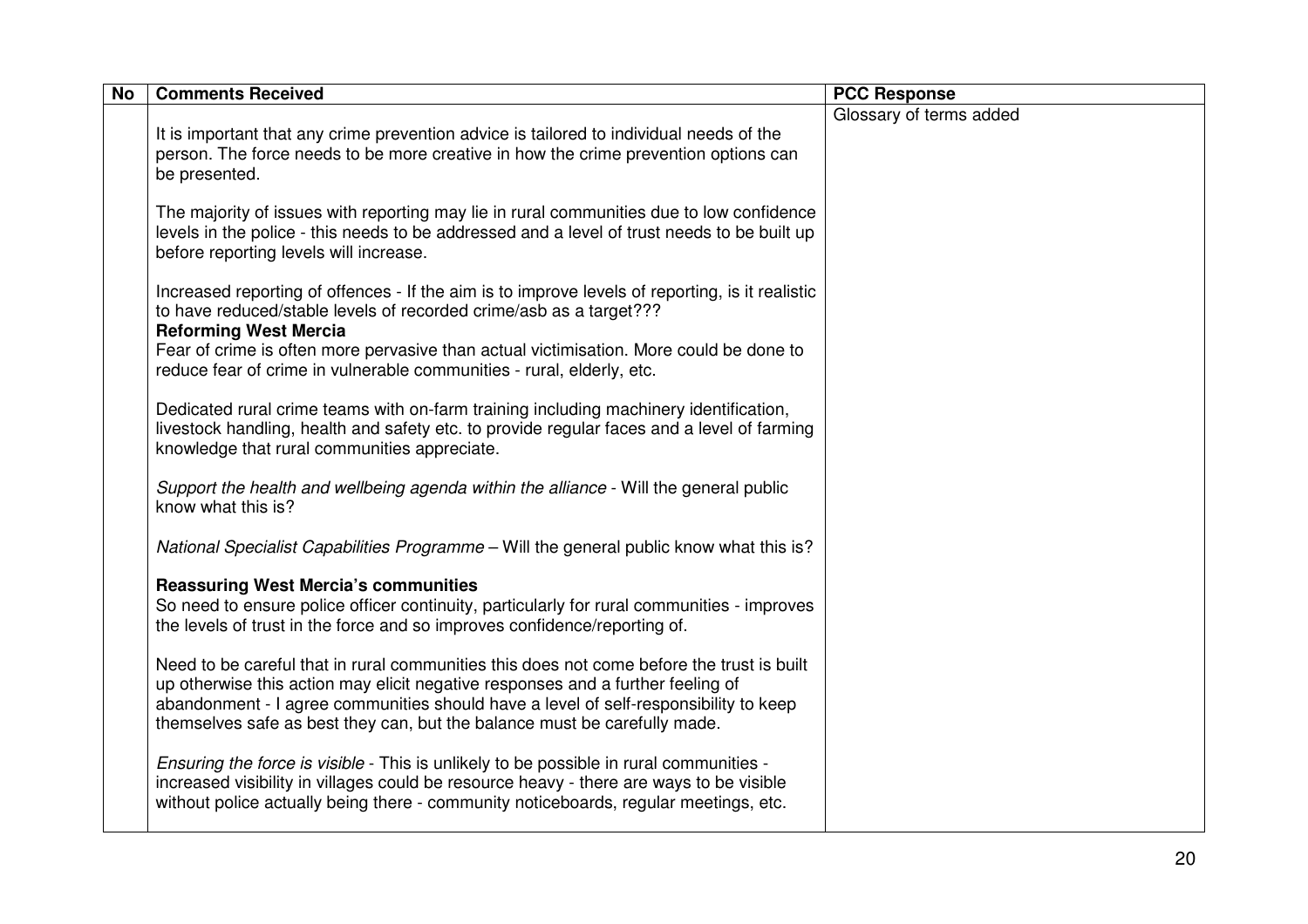| <b>No</b> | <b>Comments Received</b>                                                                                                                                                                                                                      | <b>PCC Response</b>                                                                                                                          |
|-----------|-----------------------------------------------------------------------------------------------------------------------------------------------------------------------------------------------------------------------------------------------|----------------------------------------------------------------------------------------------------------------------------------------------|
|           | Making sure people get an individual response based on their specific needs, and they                                                                                                                                                         |                                                                                                                                              |
|           | understand the service they can expect to receive - particularly important in rural areas                                                                                                                                                     |                                                                                                                                              |
|           | BUT must live up to these promises 100% otherwise confidence will reduce further                                                                                                                                                              |                                                                                                                                              |
|           | emerging threats go beyond cyber crime - this wording is potentially ambiguous.                                                                                                                                                               |                                                                                                                                              |
|           | With such a large rural area, I'm not sure that one line on page 12 will be enough to<br>resonate with those rural communities that already have little confidence in the<br>police??                                                         |                                                                                                                                              |
|           | Appendix 1 Collaboration and Partnership working                                                                                                                                                                                              |                                                                                                                                              |
|           | Academic underpinning of strategy is important. HAU's Rural Security Research Group<br>is willing to assist with regards to rural security/crime strategy aspects.                                                                            |                                                                                                                                              |
|           | Use of apostrophes. Reads as if the children's boards need safeguarding!                                                                                                                                                                      |                                                                                                                                              |
|           | Cross-force working is key for rural crime too. Criminals from e.g. Bristol, Manchester,<br>Liverpool have been known to target farm property in West Mercia force area - such<br>criminals are not necessarily Organised Crime Gangs either. |                                                                                                                                              |
|           | <b>Appendix 2 Performance and accountability</b>                                                                                                                                                                                              |                                                                                                                                              |
|           | The assurance programme gives an assurance - repetition - possibly 'gives a                                                                                                                                                                   |                                                                                                                                              |
|           | quarantee'?                                                                                                                                                                                                                                   |                                                                                                                                              |
| 20        | <b>Shropshire Learning Disability Partnership Board</b>                                                                                                                                                                                       |                                                                                                                                              |
|           | The Learning Disability Board have gone through this draft plan and made comments<br>or have questions on the following pages:-                                                                                                               | Thank you for your comments in response to<br>the public consultation on the draft Safer West<br>Mercia Plan. The detailed comments you have |
|           | Page 5                                                                                                                                                                                                                                        | made and the concerns you have raised have                                                                                                   |
|           | <b>Putting Victims First:</b><br>How will it be ensured or monitored that officers and staff have the skills to properly                                                                                                                      | been carefully considered in the development<br>of the final draft version of the plan.                                                      |
|           | support victims?                                                                                                                                                                                                                              |                                                                                                                                              |
|           | What is 'Track my Crime' and is it accessible to everyone both in terms of being able to                                                                                                                                                      | Details of any resulting changes made to the                                                                                                 |
|           | access on-line or easy to understand and navigate and use?                                                                                                                                                                                    | draft Plan                                                                                                                                   |
|           |                                                                                                                                                                                                                                               |                                                                                                                                              |
|           | Page 6<br>The Victims Board will:                                                                                                                                                                                                             | Wording throughout the plan is intentionally<br>concise, whilst recognising that there is often                                              |
|           |                                                                                                                                                                                                                                               |                                                                                                                                              |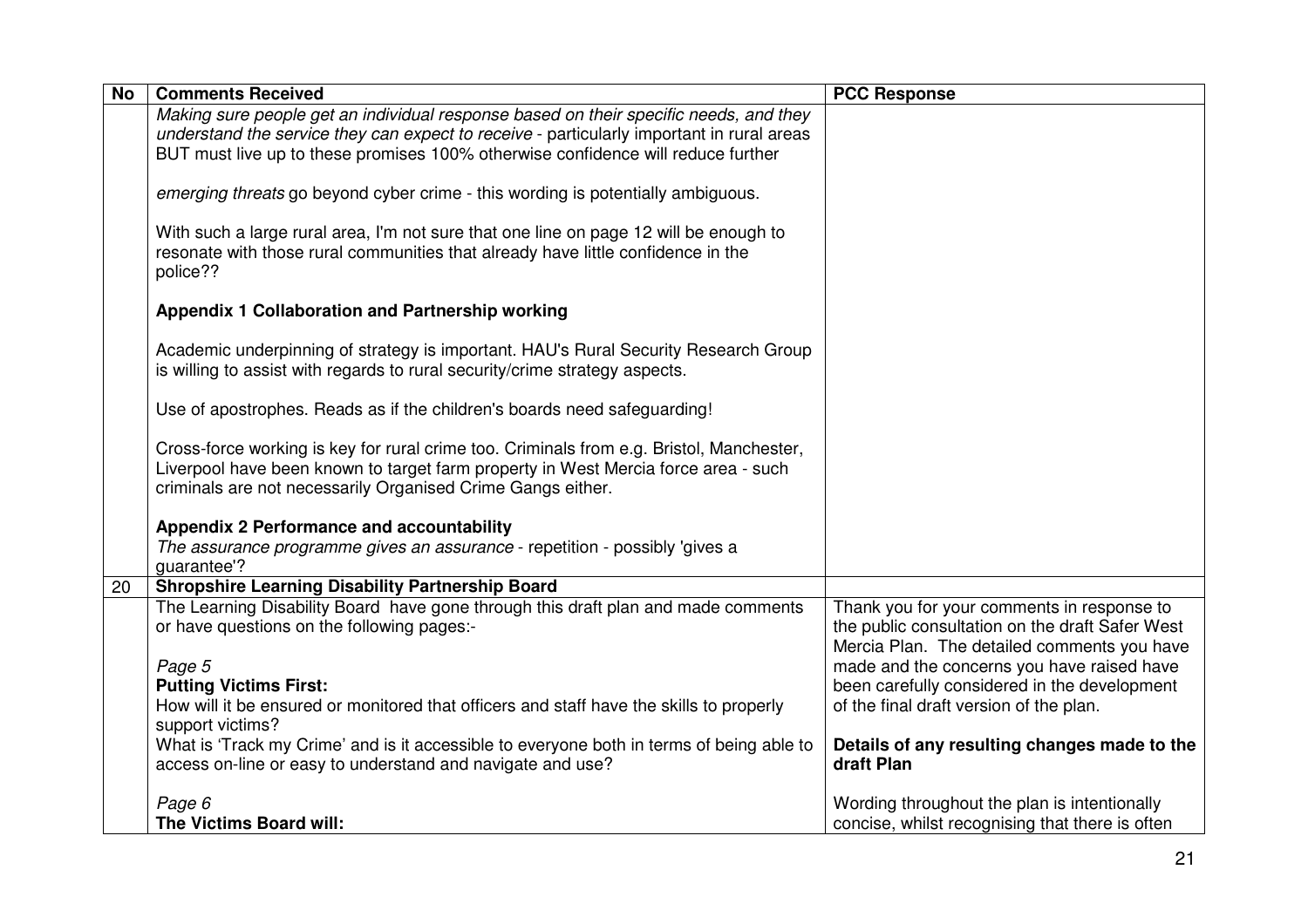| <b>No</b><br><b>Comments Received</b>                                                    | <b>PCC Response</b>                             |
|------------------------------------------------------------------------------------------|-------------------------------------------------|
| Champion enhanced support for the most vulnerable - How? Will there be a                 | significant work to support the commitments     |
| nominated representative for vulnerable people as victims?                               | made. The activity required to support those    |
| Ensure victims and witnesses get the right information at the right time - How           | commitment and deliver outcomes will address    |
| accessible will this be for the most vulnerable?                                         | many of the questions raised by the             |
|                                                                                          | respondent. For example the force is currently  |
| Promote best practice across West Mercia and Warwickshire - how much is known            | implementing a detailed programme of            |
| about Disability Independent Advisory Group and Local Independent Advisory               | vulnerability training seeking to raise         |
| Group, Safe Places, Hate Crime reporting packs?                                          | understanding and awareness to enable           |
|                                                                                          | officers and staff to recognise and act         |
| Page 7                                                                                   | appropriately.                                  |
| <b>Building a more secure West Mercia</b>                                                |                                                 |
| Safeguarding of vulnerable adults and children - define vulnerable adults and how        | A Glossary of terms has been added to assist    |
| will this be done?                                                                       | in the understanding of some of the terminology |
|                                                                                          | used including track my crime.                  |
| Ensuring officers and staff effectively identify and support people with vulnerabilities |                                                 |
| understanding and managing associated risks - How will this be done? What                |                                                 |
| training is place to help officers and staff do this?                                    |                                                 |
|                                                                                          |                                                 |
| Page 8                                                                                   |                                                 |
| Make sure public funding used in support of this objective is allocated responsibly and  |                                                 |
| is outcome focussed and based on proven - How is this evidenced? What services           |                                                 |
| are going to be commissioned? How will funding be monitored?                             |                                                 |
| Increased reporting of offences - How is this currently monitored? Are Safe Places       |                                                 |
| used effectively? Is the Hate Crime Reporting pack used?                                 |                                                 |
|                                                                                          |                                                 |
| Page 9                                                                                   |                                                 |
| <b>Reforming West Mercia</b>                                                             |                                                 |
| Alliance Transformation Programme - what is this?                                        |                                                 |
| Working alongside public and third sector partners - interesting - how and who?          |                                                 |
| Page 10                                                                                  |                                                 |
| Diagram - Listen and engage - with who and how?                                          |                                                 |
| Diagram – work in partnership to provide the best service we can – who with?             |                                                 |
|                                                                                          |                                                 |
| Page 11                                                                                  |                                                 |
| A network of partner, public and third sector agencies working alongside the police to   |                                                 |
| deliver a safer West Mercia – who with and how will this engagement happen?              |                                                 |
|                                                                                          |                                                 |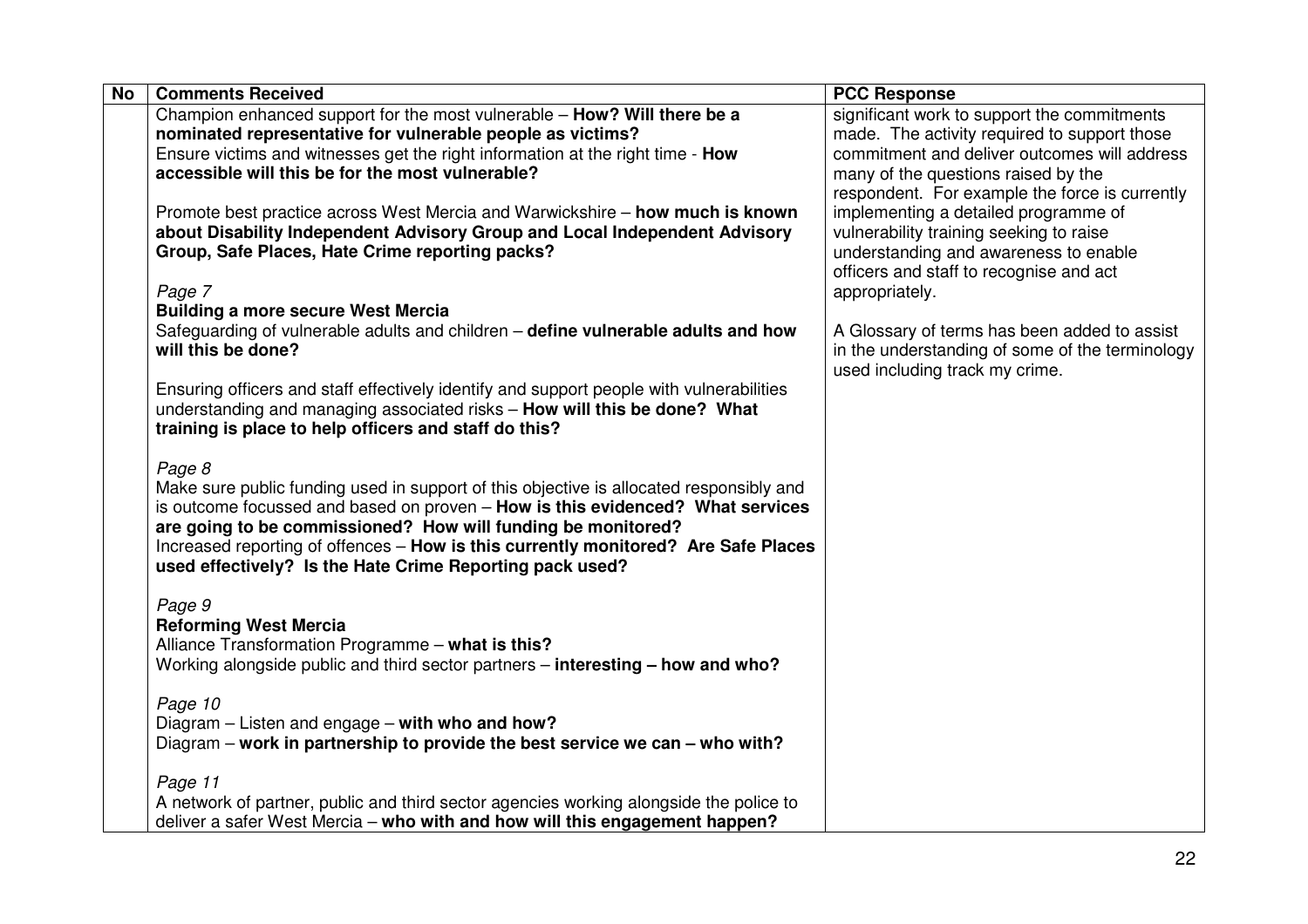| <b>No</b> | <b>Comments Received</b>                                                                        | <b>PCC Response</b> |
|-----------|-------------------------------------------------------------------------------------------------|---------------------|
|           |                                                                                                 |                     |
|           | Page 12                                                                                         |                     |
|           | <b>Reassuring West Merica's communities</b>                                                     |                     |
|           | Engaging with public and acting on their concerns locally – how and will this be truly          |                     |
|           | inclusive?                                                                                      |                     |
|           | Ensuring the force is visible and accessible both in communities and online -<br>how and where? |                     |
|           | Making sure all communities, individuals and staff are treated equally, fairly and              |                     |
|           | respectfully by the force – What Equality and Diversity training do they receive?               |                     |
|           | Does it cover hidden disabilities (MH/ASD/MH/Challenging Behaviour)                             |                     |
|           | Page 13                                                                                         |                     |
|           | Make sure police follow custody rules and treat detainees safely and fairly, via an             |                     |
|           | independent Custody Visitor Scheme - what about use of Appropriate Adults? Are                  |                     |
|           | any of the volunteers on Custody Visitor scheme people with a disability or                     |                     |
|           | classed as vulnerable?                                                                          |                     |
|           | Develop and public a Communications and Engagement Strategy, setting out how I will             |                     |
|           | actively engage with communities and monitor performance - Working with who and                 |                     |
|           | what format will this strategy be in? Make best use of existing tools already in                |                     |
|           | place. What about Mate / Hate Crime too?                                                        |                     |
|           | Involve, engage and empower communities in the delivery of my plan through more                 |                     |
|           | opportunities for active citizenship and volunteering - 'Active Citizenship' frequently         |                     |
|           | used term these days but what does it mean to the Police Force and recruiting                   |                     |
|           | volunteers becoming more difficult.                                                             |                     |
|           | <b>What about:</b>                                                                              |                     |
|           | Engagement with education - schools, colleges                                                   |                     |
|           | Engagement with older people – in rural Shropshire and deprived areas of Telford – we           |                     |
|           | have diverse communities and growth of diverse cultures – how fit for purpose are the           |                     |
|           | Police to do this?                                                                              |                     |
|           |                                                                                                 |                     |
|           | What about all the work that was done on CAF/EAP – could some of this be re-instated            |                     |
|           | if funding was available?                                                                       |                     |
|           | How can best use of materials around Hate and Mate Crime, Safe Places and                       |                     |
|           | Reporting packs be increased?                                                                   |                     |
|           |                                                                                                 |                     |
|           | Page 14                                                                                         |                     |
|           | Appendix 1 - Collaboration and partnership working                                              |                     |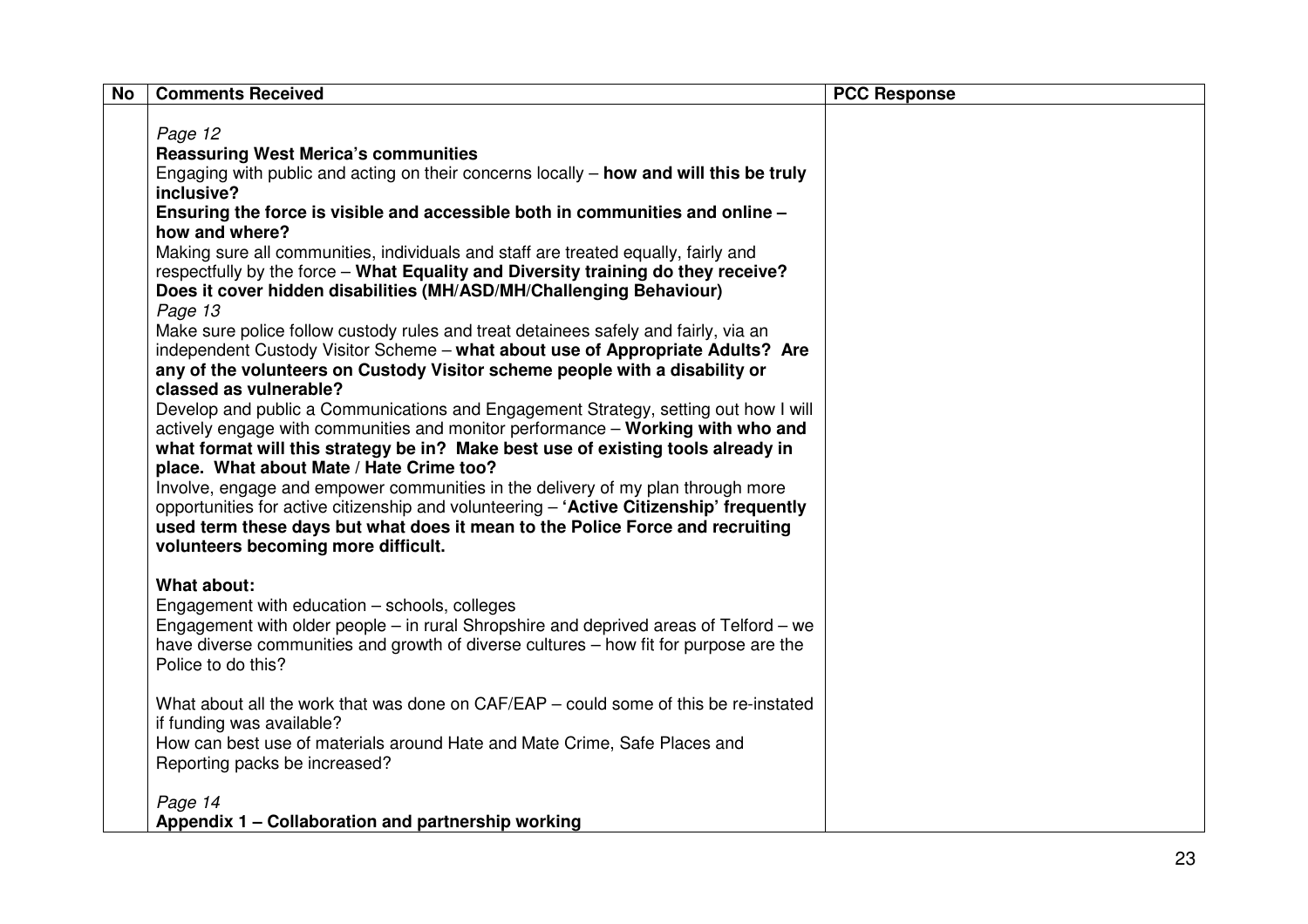| <b>No</b> | <b>Comments Received</b>                                                          | <b>PCC Response</b> |
|-----------|-----------------------------------------------------------------------------------|---------------------|
|           | Develop strong partnership that deliver our shared outcomes etc                   |                     |
|           | How will this be achieved – will there be a presence on the LDPB which is         |                     |
|           | inclusive? There is a place presence on KASISB and Learning and Development       |                     |
|           | Board – but this is at a very strategic level. Where will the connections be made |                     |
|           | at a grassroots level with the public and vulnerable people who can be victims or |                     |
|           | perpetrators.                                                                     |                     |
|           | Page 16                                                                           |                     |
|           | <b>Appendix 2 – Performance and Accountability</b>                                |                     |
|           | PCC – Commissions services and awards grants – so how is this done now? Lots      |                     |
|           | of work done it about 2 years but all gone quiet now or funding given to the      |                     |
|           | chosen few!                                                                       |                     |
|           |                                                                                   |                     |
|           | <b>Summary</b>                                                                    |                     |
|           | What is happening the use of existing groups, schemes and materials?              |                     |
|           | How well are they known to the police on the ground. Why re-invent the            |                     |
|           | wheel?                                                                            |                     |
|           | Development of new materials - how accessible is this all going to be?            |                     |
|           |                                                                                   |                     |
|           | Define 'vulnerable' – we are all vulnerable at times!                             |                     |
|           | Training – What about use of Experts by Experience and rejuvenation of            |                     |
|           | previous materials now sitting on the shelves SOMEWHERE! (CAF/EAP).               |                     |
|           | How well do the Police Force on the ground understand Challenging                 |                     |
|           | Behaviour/LD/ASD/MH/Dementia - to name but a few. But at the same                 |                     |
|           | time need to know how to deal with vulnerable people when they have               |                     |
|           | broken the law. Best use of Appropriate Adults and Advocacy (but                  |                     |
|           | needs funding).                                                                   |                     |
|           |                                                                                   |                     |
|           | What knowledge is there within the force of the 'Third Sector'??                  |                     |
|           | Community presence in community buildings - best use of buildings -               |                     |
|           | not just on the street. Working with community groups in social settings          |                     |
|           | - getting to know their public, presence on public transport.                     |                     |
|           |                                                                                   |                     |
|           | Links with children and young people – schools, education and youth clubs –       |                     |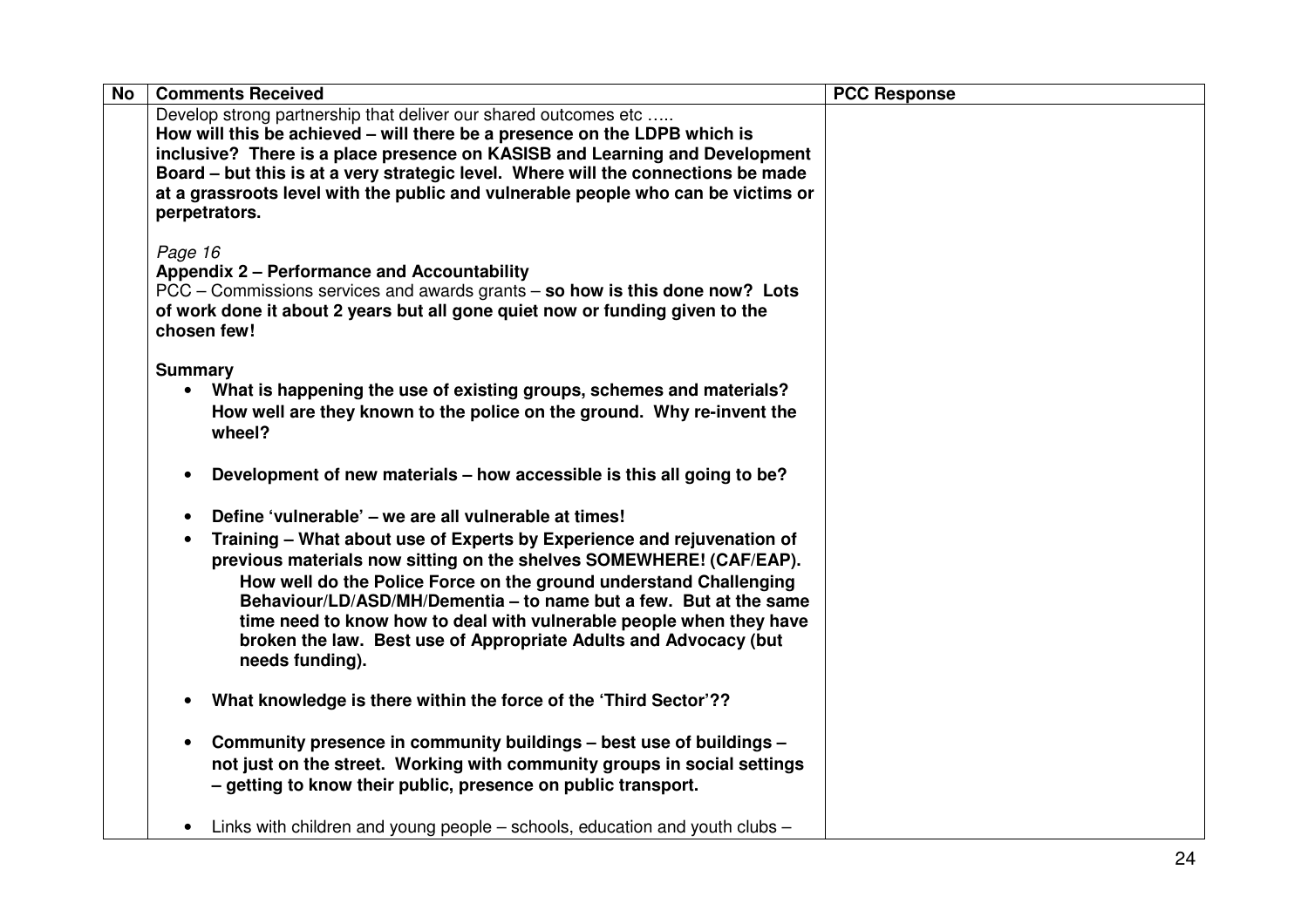| <b>No</b> | <b>Comments Received</b>                                                                                                                                                                                                                                                                                                                                                                                                                                                                                                                                                                                                                                                                                                                                              | <b>PCC Response</b>                                                                                                                                                                                                                  |
|-----------|-----------------------------------------------------------------------------------------------------------------------------------------------------------------------------------------------------------------------------------------------------------------------------------------------------------------------------------------------------------------------------------------------------------------------------------------------------------------------------------------------------------------------------------------------------------------------------------------------------------------------------------------------------------------------------------------------------------------------------------------------------------------------|--------------------------------------------------------------------------------------------------------------------------------------------------------------------------------------------------------------------------------------|
|           | remove stigma of being involved with the police when in trouble and there to                                                                                                                                                                                                                                                                                                                                                                                                                                                                                                                                                                                                                                                                                          |                                                                                                                                                                                                                                      |
|           | help keep safe and free from harm                                                                                                                                                                                                                                                                                                                                                                                                                                                                                                                                                                                                                                                                                                                                     |                                                                                                                                                                                                                                      |
| 21        | <b>Police Officer</b>                                                                                                                                                                                                                                                                                                                                                                                                                                                                                                                                                                                                                                                                                                                                                 |                                                                                                                                                                                                                                      |
|           | I have read the Draft Plan regarding the coming reforms, and in principal believe that<br>the proposals make the best of the national financial situation. My query involves the<br>following paragraphs;<br>Working more effectively with partners and local communities to prevent, solve and                                                                                                                                                                                                                                                                                                                                                                                                                                                                       | Thank you for your comments in response to<br>the public consultation on the draft Safer West<br>Mercia Plan. The concerns you have raised<br>have been carefully considered in the<br>development of the final draft version of the |
|           | reduce crime and anti social behaviour."<br>"Ensuring partnership commitments are fully implemented and delivering the best                                                                                                                                                                                                                                                                                                                                                                                                                                                                                                                                                                                                                                           | plan.                                                                                                                                                                                                                                |
|           | possible results, including West Mercia's Reducing Reoffending Strategy and Mental<br>Health Crisis Concordat."                                                                                                                                                                                                                                                                                                                                                                                                                                                                                                                                                                                                                                                       | Details of any resulting changes made to the<br>draft Plan                                                                                                                                                                           |
|           | To me, these points are crucial; we as an organisation are the whipping boy for other<br>agencies who know with some confidence that when they dump a problem in our<br>collective laps, we will endeavour to try and solve it. That we exist to save life and limb<br>is indisputable, however time and time again we become responsible for disciplines<br>that we are not trained for, mental health and social services being the main culprits.<br>They appear to have a corporate attitude of "we've told the Police, we're off the hook<br>now" leaving officers to manage situations using their own skills and experience rather<br>than professional training. Not an efficient use of Police time.                                                         | None                                                                                                                                                                                                                                 |
|           | In summary, what assurances will be sought that other agencies will be compelled to<br>accept their responsibilities? Will they be held to account when we invariably take up<br>their slack, as I'm sure we will? I appreciate that this is not a problem that can be<br>solved overnight, however surely a dialogue needs to take place at PCC level across<br>the board where we can say "We will save life and limb but we will not do your job for<br>you" - I believe Mrs May once said "The Police's job is to cut crime, nothing more".<br>Grossly over simplistic but with a kernel of truth; over the years we have experienced<br>mission creep ad nauseam. A return to core Policing should help deliver efficiencies<br>and promote victim satisfaction. |                                                                                                                                                                                                                                      |
| 22        | <b>Resident</b>                                                                                                                                                                                                                                                                                                                                                                                                                                                                                                                                                                                                                                                                                                                                                       |                                                                                                                                                                                                                                      |
|           | What stands out for me is what may be implied but is nowhere expressed, that<br>elements of policing work are planned to be subcontracted to the likes of G4S in the                                                                                                                                                                                                                                                                                                                                                                                                                                                                                                                                                                                                  | Thank you for your comments in response to<br>the public consultation on the draft Safer West                                                                                                                                        |
|           | near future, as part of aspirations for efficiency savings.                                                                                                                                                                                                                                                                                                                                                                                                                                                                                                                                                                                                                                                                                                           | Mercia Plan. The concerns you have raised<br>have been carefully considered in the                                                                                                                                                   |
|           | I would appreciate your reassurance that no such plans exist or are in mind for West                                                                                                                                                                                                                                                                                                                                                                                                                                                                                                                                                                                                                                                                                  | development of the final draft version of the                                                                                                                                                                                        |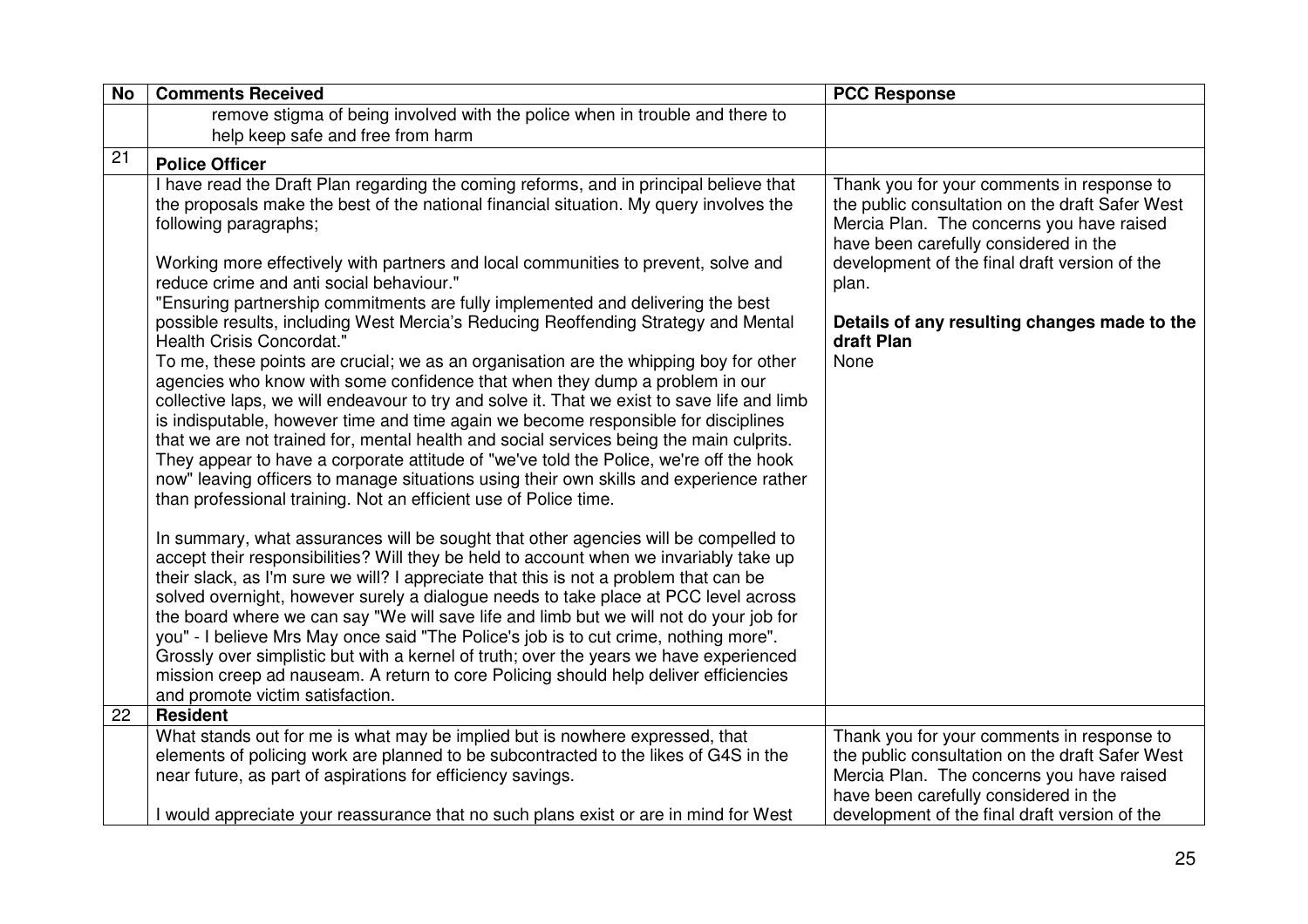| <b>No</b> | <b>Comments Received</b>                                                                                                                                                                               | <b>PCC Response</b>                                                                                                                        |
|-----------|--------------------------------------------------------------------------------------------------------------------------------------------------------------------------------------------------------|--------------------------------------------------------------------------------------------------------------------------------------------|
|           | Mercia, and that any proposal for same shall be put out to genuine public consultation<br>well before any discussions to such ends might be had.                                                       | plan.                                                                                                                                      |
|           |                                                                                                                                                                                                        | Details of any resulting changes made to the                                                                                               |
|           |                                                                                                                                                                                                        | draft Plan                                                                                                                                 |
|           |                                                                                                                                                                                                        | None                                                                                                                                       |
| 23        | <b>Resident</b>                                                                                                                                                                                        |                                                                                                                                            |
|           | We need to tackle antisocial behaviour its simple make people have pride in their area<br>themselves their community and it grows listen listen and listen again. Then act.                            | Thank you for your comments in response to<br>the public consultation on the draft Safer West<br>Mercia Plan. The concerns you have raised |
|           | Common sense and people want and have a desire to see fairness in decisions. Local                                                                                                                     | have been carefully considered in the                                                                                                      |
|           | park has regular drug use taking place nothing appears to be done.                                                                                                                                     | development of the final draft version of the<br>plan.                                                                                     |
|           | I still think and believe old school Bobbies on the beat works. They should become                                                                                                                     |                                                                                                                                            |
|           | integrated into community and I still think community will embrace them and it stops the<br>them and us syndrome.                                                                                      | Details of any resulting changes made to the<br>draft Plan                                                                                 |
|           |                                                                                                                                                                                                        | None                                                                                                                                       |
|           | Fair sentencing of criminals! And include communities do not excluded different<br>communities but do not do this at the expense of others. As Churchill said jaw jaw jaw                              |                                                                                                                                            |
|           | is better than war war war.<br>No matter how insignificant crime seems to the police send someone out its shows you                                                                                    |                                                                                                                                            |
|           | care when a crime is committed its important to the victim that it feels like they matter.<br>Taking finance away from the small crime increases the big crimes                                        |                                                                                                                                            |
|           | Severn sounds festival more of that sort of thing community supporting local schools                                                                                                                   |                                                                                                                                            |
|           | bands arts sports provision youth clubs short sighted councils don't need to be closing<br>down provisions like these they need to open longer. It was called nipping it in the bud<br>when I was kid. |                                                                                                                                            |
| 24        | <b>Resident</b>                                                                                                                                                                                        |                                                                                                                                            |
|           | It is really good and helpful to see this clear plan from the Police and Crime                                                                                                                         | Thank you for your comments in response to                                                                                                 |
|           | Commissioner, I appreciate that it cannot cover every aspect of community safety and                                                                                                                   | the public consultation on the draft Safer West                                                                                            |
|           | policing, however I would like to have seen as part of a strategic plan a commitment to                                                                                                                | Mercia Plan. The concerns you have raised                                                                                                  |
|           | the issues of homelessness as it does impact on Policing.                                                                                                                                              | have been carefully considered in the<br>development of the final draft version of the                                                     |
|           | My comment will come as no surprise to those who know me, as a champion for the                                                                                                                        | plan.                                                                                                                                      |
|           | issues of homelessness, in Telford and Wrekin and it would be remiss of me if I did not                                                                                                                |                                                                                                                                            |
|           | respond by raising the issue of homelessness.                                                                                                                                                          | Details of any resulting changes made to the<br>draft Plan                                                                                 |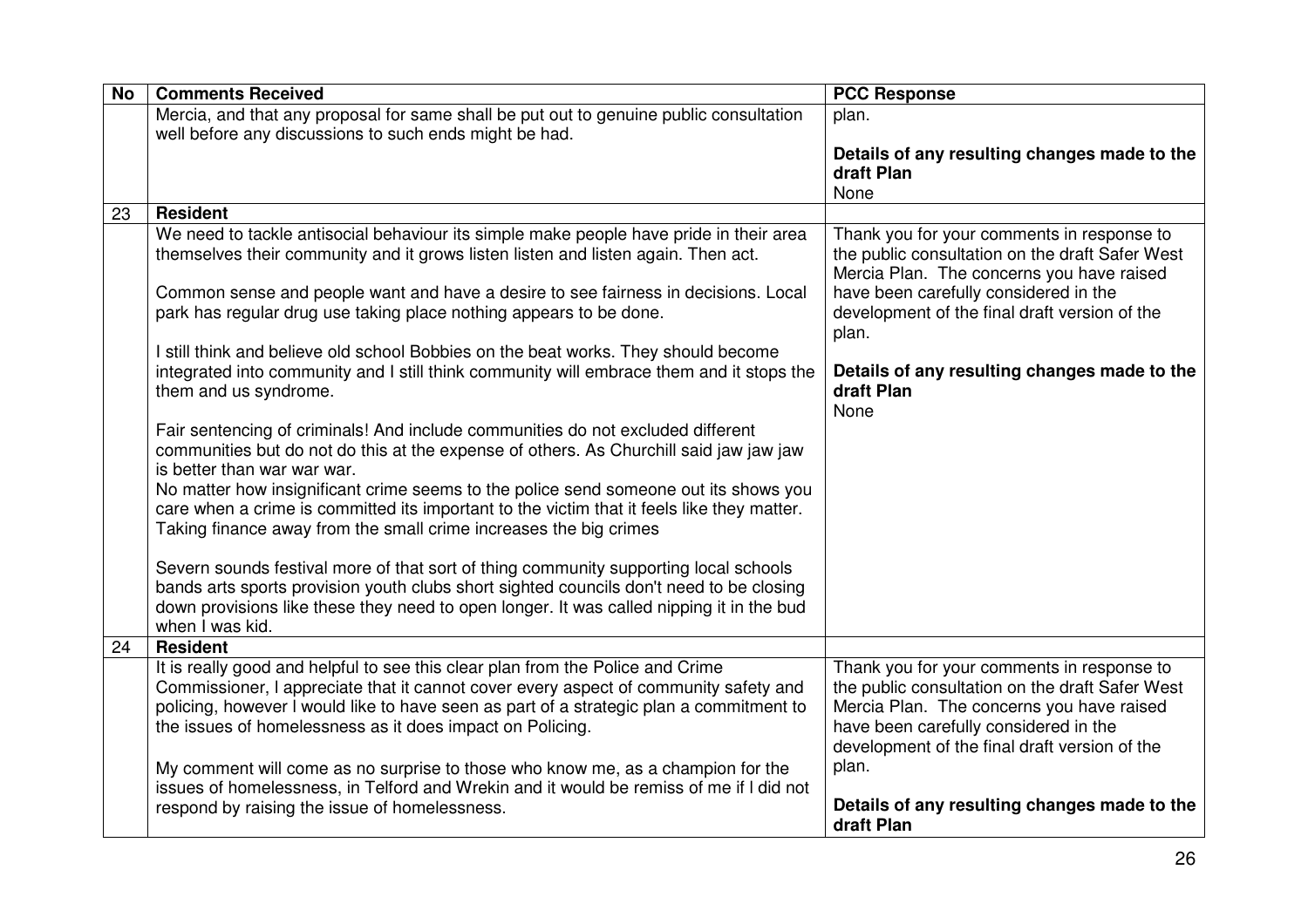| <b>No</b> | <b>Comments Received</b>                                                                                                                                                                                                                                                                                                                                                                                                                                                                                                                                                                                                                                                                                                                                                                                                                                                                                                                                                                                                                                                                                                                                                                                                                                                                                                                                                                                              | <b>PCC Response</b>                                                                                                                                                                                                                                                                |
|-----------|-----------------------------------------------------------------------------------------------------------------------------------------------------------------------------------------------------------------------------------------------------------------------------------------------------------------------------------------------------------------------------------------------------------------------------------------------------------------------------------------------------------------------------------------------------------------------------------------------------------------------------------------------------------------------------------------------------------------------------------------------------------------------------------------------------------------------------------------------------------------------------------------------------------------------------------------------------------------------------------------------------------------------------------------------------------------------------------------------------------------------------------------------------------------------------------------------------------------------------------------------------------------------------------------------------------------------------------------------------------------------------------------------------------------------|------------------------------------------------------------------------------------------------------------------------------------------------------------------------------------------------------------------------------------------------------------------------------------|
|           | For it has an impact on Police time and resources, the correlation with elements of the<br>plan being vulnerability, alcohol, drugs, poor mental health, general wellbeing and re-<br>offending<br>Such inclusion would support the current partnership working and foster ongoing work<br>between the Police, Community Safety Partnership and Probation.                                                                                                                                                                                                                                                                                                                                                                                                                                                                                                                                                                                                                                                                                                                                                                                                                                                                                                                                                                                                                                                            | None                                                                                                                                                                                                                                                                               |
| 25        | <b>Resident</b>                                                                                                                                                                                                                                                                                                                                                                                                                                                                                                                                                                                                                                                                                                                                                                                                                                                                                                                                                                                                                                                                                                                                                                                                                                                                                                                                                                                                       |                                                                                                                                                                                                                                                                                    |
|           | It's pretty good. West Mercia police needs to be fixed because I don't have any<br>confidence in the police to protect children, be fair or help children and I'm actually<br>quite frightened of the police. I think you have made a good decision with the new Chief<br>Constable. I know his 2 daughters.<br>My opinions on what you need to do:<br>The police need to go into schools and explain to teachers what is classed as                                                                                                                                                                                                                                                                                                                                                                                                                                                                                                                                                                                                                                                                                                                                                                                                                                                                                                                                                                                  | Thank you for your detailed comments in<br>response to the public consultation on the draft<br>Safer West Mercia Plan. The concerns you<br>have raised have been carefully considered in<br>the development of the final draft version of the<br>plan.                             |
|           | "criminal".<br>There need to be rules telling the Headmistresses and Headmasters that if children<br>$\bullet$<br>come and tell them something that a teacher is doing (which is criminal), so it<br>doesn't get timed out, that they have to report it for the children or tell them how to<br>dial 999 (because sometimes teachers scare little children that they will be in<br>trouble with their parents, if they tell them).<br>There needs to be someone who the Headmistresses and Headmasters can go to<br>$\bullet$<br>for help, if they can't stop a teacher treating a child badly (not criminal). Discarding<br>children for complaining, won't stop it.<br>You need to stop West Mercia police sorting out school things and giving children a<br>$\bullet$<br>record on the police computer, which wouldn't normally happen if teachers sorted<br>things out.<br>If Headmasters / Mistresses ask West Mercia police to sort things out (instead of<br>$\bullet$<br>doing it themselves) then the police need to be told to make the schools sort things<br>out themselves. Otherwise some children get a police punishment (more serious)<br>when others don't.<br>The police need to call someone from Justine Greening's department, if they are<br>$\bullet$<br>called to a school, so the police can check what quality of teacher they are and get<br>the teachers training, if they are no good. | Details of any resulting changes made to the<br>draft Plan<br>None. The Commissioner recognises that<br>children and young people are important<br>members of our local communities and will<br>continue to listen and act on their concerns<br>through his engagement activities. |
|           | Headmasters / Headmistresses are supposed to sort teachers out, so they do a<br>$\bullet$<br>proper job. I think it's totally wrong for the police to start saying that children are anti<br>social / criminal when they haven't got a clue what is going in the school or<br>understand that in proper schools children are told to report bad treatment and you                                                                                                                                                                                                                                                                                                                                                                                                                                                                                                                                                                                                                                                                                                                                                                                                                                                                                                                                                                                                                                                     |                                                                                                                                                                                                                                                                                    |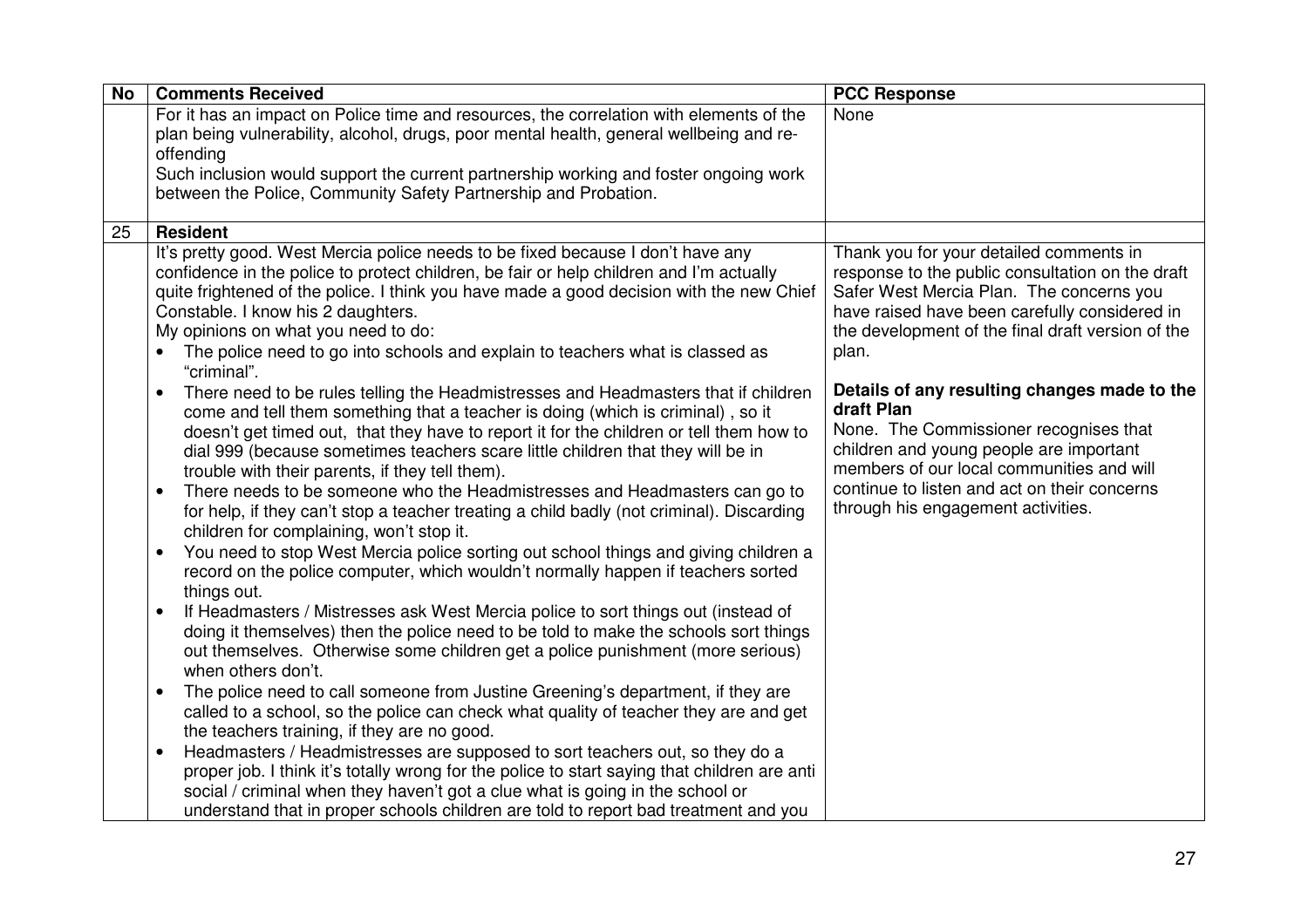| <b>No</b> | <b>Comments Received</b>                                                                                                                                       | <b>PCC Response</b> |
|-----------|----------------------------------------------------------------------------------------------------------------------------------------------------------------|---------------------|
|           | do growth mindset. It's about keeping going to SOLVE a problem YOURSELF,                                                                                       |                     |
|           | using initiative. We are told DON'T GIVE UP, FIND ANOTHER WAY AROUND                                                                                           |                     |
|           | THE PROBLEM. Then West Mercia police must stop punishing children for doing it.                                                                                |                     |
|           | It's upsetting and confusing.                                                                                                                                  |                     |
|           | Schools also say you should apologise if you've upset someone. The police<br>$\bullet$                                                                         |                     |
|           | shouldn't then punish children trying to do that.                                                                                                              |                     |
|           | There is a big problem with the anti social behaviour legislation (Keith Vaz led a<br>$\bullet$                                                                |                     |
|           | Select Committee into the Sussex police overuse of these pin notices, dished out                                                                               |                     |
|           | unfairly without investigations. You can find it on Parliament TV or I can send you                                                                            |                     |
|           | the link). So, you can be treated very unfairly by the police. This is extremely bad<br>for children at school who need to be helped to learn. It's upsetting. |                     |
|           | You need to recommend to Amber Rudd MP that the police have to look at both<br>$\bullet$                                                                       |                     |
|           | sides, so she can make this point in the House and reform this law.                                                                                            |                     |
|           | In one school you can be treated like children normally are, in good quality schools<br>$\bullet$                                                              |                     |
|           | (not criminally) but in another school you can get told your behaviour is criminal                                                                             |                     |
|           | (when you are only standing up for poor treatment) because it comes from the                                                                                   |                     |
|           | police. That's wrong.                                                                                                                                          |                     |
|           | So, you need to ban the West Mercia police from doing jobs teachers are paid for,<br>$\bullet$                                                                 |                     |
|           | so children in poor quality schools aren't punished for poor teachers, by police                                                                               |                     |
|           | using undemocratic legislation.                                                                                                                                |                     |
|           | If you google the Met Police qualifiers for anti social behaviour, they don't mention<br>$\bullet$                                                             |                     |
|           | schools. West Mercia police should follow the same rules, otherwise how you are                                                                                |                     |
|           | treated depends on where you live.                                                                                                                             |                     |
|           | When the West Mercia police worry about the upset of a teacher, they need to ask<br>$\bullet$                                                                  |                     |
|           | whether they have any lasting effects.                                                                                                                         |                     |
|           | If they don't listen to children, they won't know if they are upset or if their upset                                                                          |                     |
|           | came first.                                                                                                                                                    |                     |
|           | West Mercia police need to stop telling children that their behaviour is criminal,                                                                             |                     |
|           | when they haven't listened, so don't understand and can't rate the level of their<br>upset or lasting effects.                                                 |                     |
|           | West Mercia police need to start listening to children. We also have opinions.<br>$\bullet$                                                                    |                     |
|           | If policemen stand up in assemblies and say that they HELP children, then they                                                                                 |                     |
|           | need to start listening. How do they know if they are helping otherwise?                                                                                       |                     |
|           | When policemen send a message, 'don't worry, we will help sort it out', then they                                                                              |                     |
|           | shouldn't change and punish.                                                                                                                                   |                     |
|           | West Mercia police need to start caring about children, not just adults.<br>$\bullet$                                                                          |                     |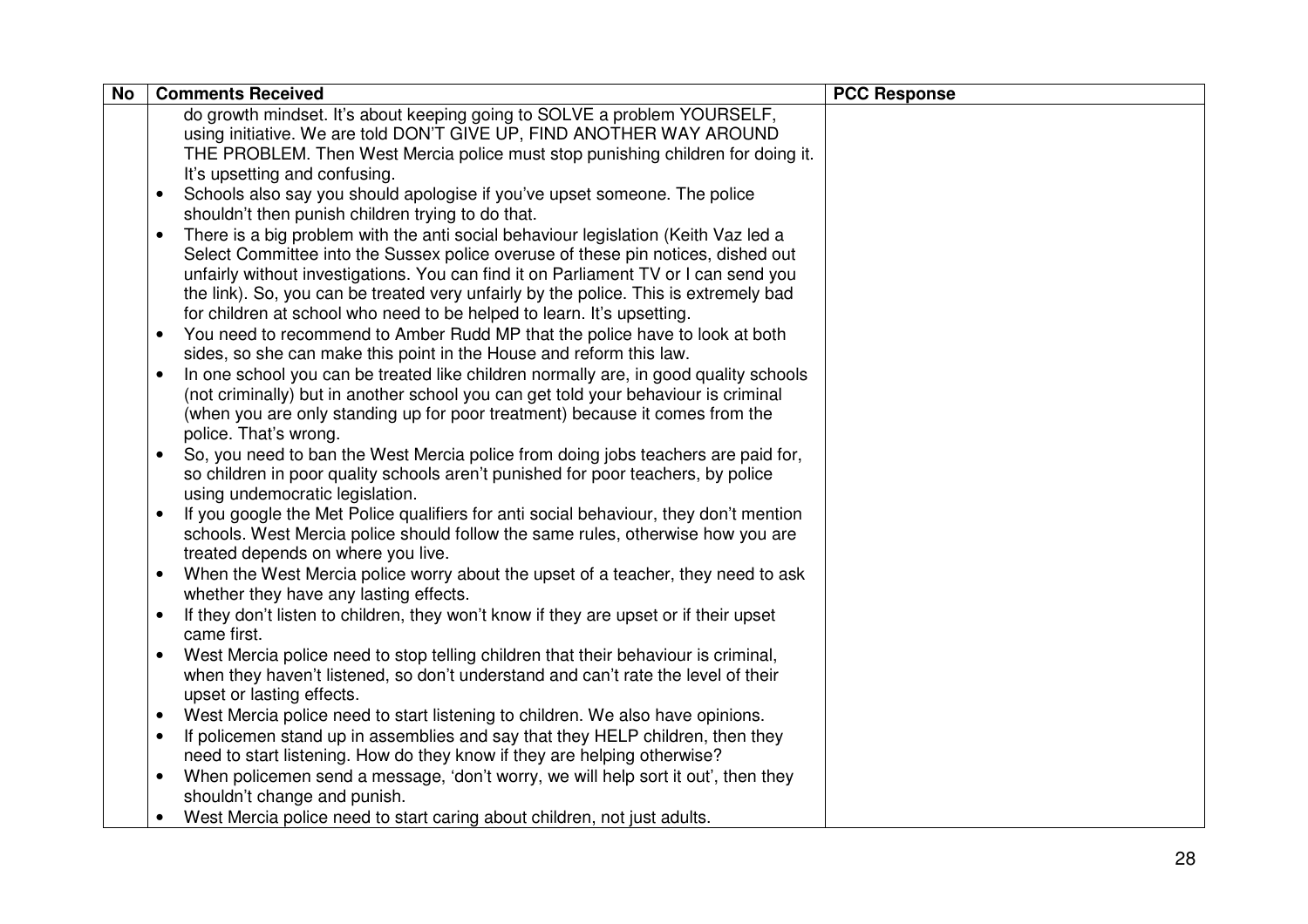| <b>No</b> | <b>Comments Received</b>                                                                                                                                                                                                                                                                                                                                                                                                                                                                                                                                                                                                                                                                                                                                                                                                                                                                                                                                                                                                                                                                                                                                                                                                                                                                                                                                                                                                                                                                                                                                                                                                                         | <b>PCC Response</b>                                                                                                                                                                                                                                                                                                                                                                                                                                                                             |
|-----------|--------------------------------------------------------------------------------------------------------------------------------------------------------------------------------------------------------------------------------------------------------------------------------------------------------------------------------------------------------------------------------------------------------------------------------------------------------------------------------------------------------------------------------------------------------------------------------------------------------------------------------------------------------------------------------------------------------------------------------------------------------------------------------------------------------------------------------------------------------------------------------------------------------------------------------------------------------------------------------------------------------------------------------------------------------------------------------------------------------------------------------------------------------------------------------------------------------------------------------------------------------------------------------------------------------------------------------------------------------------------------------------------------------------------------------------------------------------------------------------------------------------------------------------------------------------------------------------------------------------------------------------------------|-------------------------------------------------------------------------------------------------------------------------------------------------------------------------------------------------------------------------------------------------------------------------------------------------------------------------------------------------------------------------------------------------------------------------------------------------------------------------------------------------|
|           | The 101 live chat is the only good bit of West Mercia police. They care and listen to<br>$\bullet$<br>children. You need to get these police staff to train the PC rank.<br>If the police punish children like this, children will be very scared and they won't<br>trust the police. They will probably avoid calling in an emergency because they<br>won't know if they will be in trouble.<br>Punishing a child when actually the teachers caused the problem, in the first place<br>just makes children very sad and it is very hard to get rid of this.<br>Some teachers deliberately hurt children, but if you never listen to children, you<br>can't work out which the bad teachers are.<br>You've got a massive job. Please make children your priority. We are just as important<br>as adults and we are the future.                                                                                                                                                                                                                                                                                                                                                                                                                                                                                                                                                                                                                                                                                                                                                                                                                   |                                                                                                                                                                                                                                                                                                                                                                                                                                                                                                 |
| 26        | <b>Resident</b>                                                                                                                                                                                                                                                                                                                                                                                                                                                                                                                                                                                                                                                                                                                                                                                                                                                                                                                                                                                                                                                                                                                                                                                                                                                                                                                                                                                                                                                                                                                                                                                                                                  |                                                                                                                                                                                                                                                                                                                                                                                                                                                                                                 |
|           | As a senior counter fraud professional (I am the Honorary President of the London<br>Fraud Forum, former chair of the Network of UK Fraud Forums and a member of the<br>Fraud Advisory Panel) I was a little disappointed to see the lack of any reference to<br>fraud, financial crime and cyber crime in the plan. I appreciate that Serious and<br>Organised Crime is mentioned but as the latest crime figures show, members of the<br>public are now more likely to be defrauded than they are to be victims of any other type<br>of crime. The elderly are especially vulnerable to scams and cyber crime and I believe<br>school children should be taught the dangers of online crime as they are the most<br>prolific users of mobile devices. As such I feel there needs to be a proactive approach<br>by the police UK wide to this ever growing threat.<br>I am involved with the Shropshire Chamber of Commerce on this topic and have<br>recently met members of West Mercia Police at Telford to discuss closer cooperation.<br>However, I do feel that specific reference to fraud and cyber crime in your plan would<br>result in greater emphasis by senior officers on this topic and encourage better training<br>to police officers in general.<br>Again I am sure you are aware that fraud is now reported centrally via Action Fraud but<br>to refer to the first "Peel Principle", the basic mission for which police exist is to prevent<br>crime, and that includes fraud. To prevent fraud I believe there is a need for greater<br>education of the rank and file and greater emphasis of the topic in police plans. | Thank you for your comments in response to<br>the public consultation on the draft Safer West<br>Mercia Plan. The concerns you have raised<br>have been carefully considered in the<br>development of the final draft version of the<br>plan.<br>Details of any resulting changes made to the<br>draft Plan<br>Wording in the Building a more secure West<br>Mercia objective has been revised to remove<br>the reference to specific crime types and<br>replaced with generic descriptive text |
| 27        | <b>Resident</b>                                                                                                                                                                                                                                                                                                                                                                                                                                                                                                                                                                                                                                                                                                                                                                                                                                                                                                                                                                                                                                                                                                                                                                                                                                                                                                                                                                                                                                                                                                                                                                                                                                  |                                                                                                                                                                                                                                                                                                                                                                                                                                                                                                 |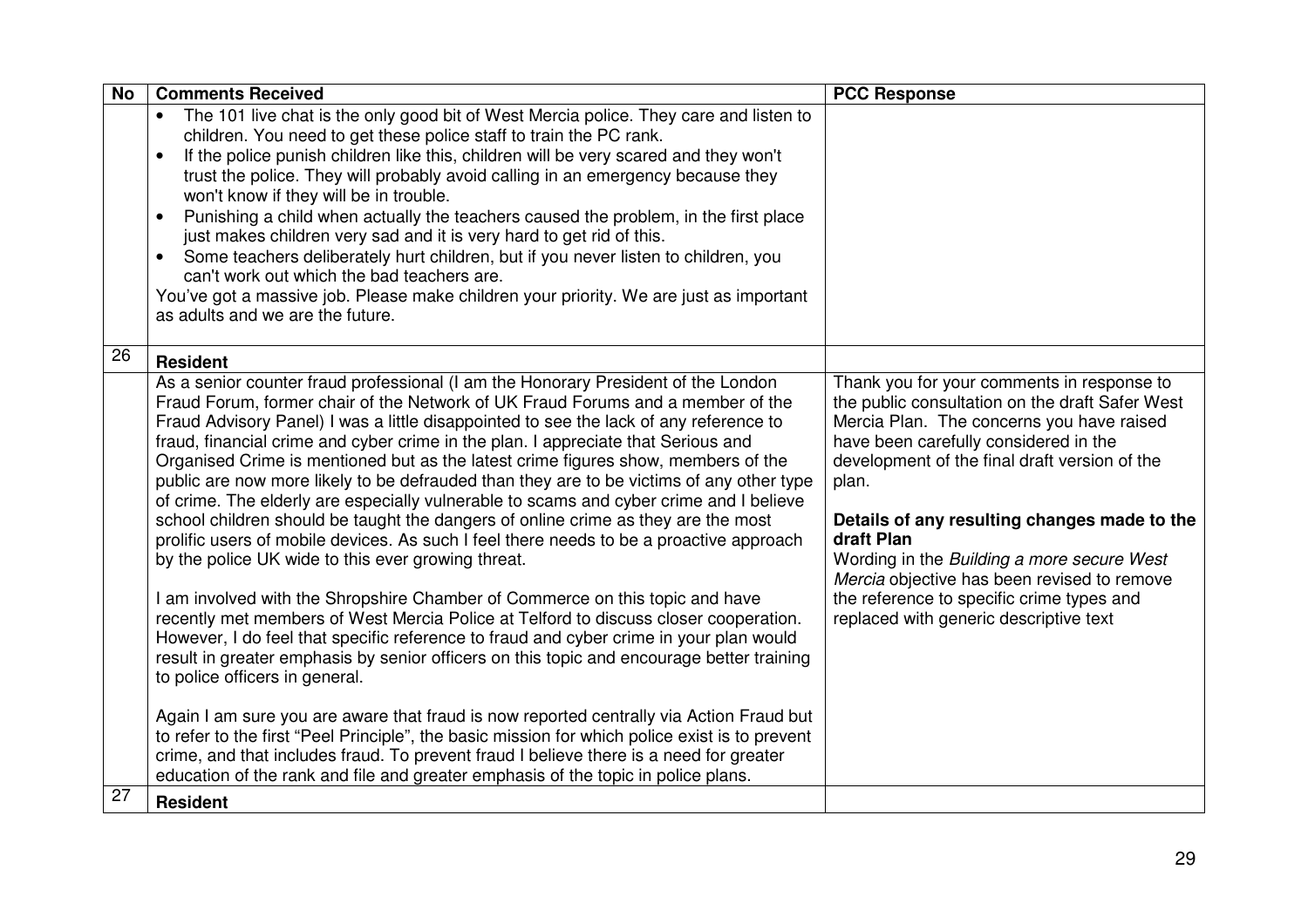| <b>No</b> | <b>Comments Received</b>                                                                                                                                                                                                                                                                   | <b>PCC Response</b>                                                                                                                                                                                                                         |
|-----------|--------------------------------------------------------------------------------------------------------------------------------------------------------------------------------------------------------------------------------------------------------------------------------------------|---------------------------------------------------------------------------------------------------------------------------------------------------------------------------------------------------------------------------------------------|
|           | 1) In the Foreword the Force is described as a 'good Force'. Is this meant to provide a<br>benchmark for improvement to become a very good Force, or an excellent, or<br>outstanding Force. It is in the first paragraph and it certainly struck me as being a<br>'positioning' statement. | Thank you for your comments in response to<br>the public consultation on the draft Safer West<br>Mercia Plan. The detailed comments you have<br>made have been carefully considered in the<br>development of the final draft version of the |
|           | 2) In the third paragraph of the Foreword reference is made to 'national' and 'local'. I<br>would suggest that these words need to be reversed. It is more important to the<br>people living within the West Mercia Police area to know that 'local' policing is the<br>priority.          | plan.<br>Details of any resulting changes made to the<br>draft Plan                                                                                                                                                                         |
|           | 3) In the Foreword if your target is to become an 'outstanding' Force you should say so.                                                                                                                                                                                                   | Grammar and spelling has been checked and<br>amended throughout the document for errors                                                                                                                                                     |
|           | 4) In the fourth paragraph mention is made of re-victimisation - do you mean repeat<br>victimisation.                                                                                                                                                                                      | and consistency where required.                                                                                                                                                                                                             |
|           | 5) Page 4 - Introduction - the word 'vision' is used four times in a couple of lines. It is<br>repetitive and loses its meaning. The election is over - this should be a 'forward looking'<br>document.                                                                                    | Wording in the Building a more secure West<br>Mercia objective has been revised and<br>improved to remove the reference to specific<br>crime types and replaced with generic                                                                |
|           | 6) Regarding consultation should you not also consider the 'College of Policing' and<br>identifying established 'best practice' rather than trying to just 'reinvent the wheel'.                                                                                                           | descriptive text                                                                                                                                                                                                                            |
|           | 7) You mention HMIC reports but do not allude to which ones, covering what period<br>and which themes. Is it the good ones or the poor ones or both.                                                                                                                                       | Wording in the Building a more secure West<br>Mercia objective has been revised to remove<br>'anomaly' in wording.                                                                                                                          |
|           | 8) What does 'National Strategies' mean - is it Government policy - which is not<br>mentioned - or is it new or emerging Legislation.                                                                                                                                                      | The wording in the what I will deliver for West<br>Mercia section for each of the four objectives                                                                                                                                           |
|           | 9) Without some further detail the above is just a list which will mean little to the<br>general public.                                                                                                                                                                                   | has been reviewed and amended to make it<br>more outcome focussed.                                                                                                                                                                          |
|           | 10) Page 5 'As your Commissioner I will :' are you going to articulate the 'when'                                                                                                                                                                                                          | Glossary of terms added                                                                                                                                                                                                                     |
|           | 11) Page 5 - what does 'help lead' mean - are you going to lead it i.e. be accountable<br>or is someone else going to lead it who will be accountable.                                                                                                                                     | Appendix 2 of the Plan refers to the Assurance<br>Programme. This will contain performance and<br>outcomes information and will be publicly                                                                                                 |
|           | 12) Page 5 - what does 'any new responsibilities' mean. Is it just something that might<br>happen.                                                                                                                                                                                         | available on our website.                                                                                                                                                                                                                   |
|           |                                                                                                                                                                                                                                                                                            | Details on commissioning and grants will be                                                                                                                                                                                                 |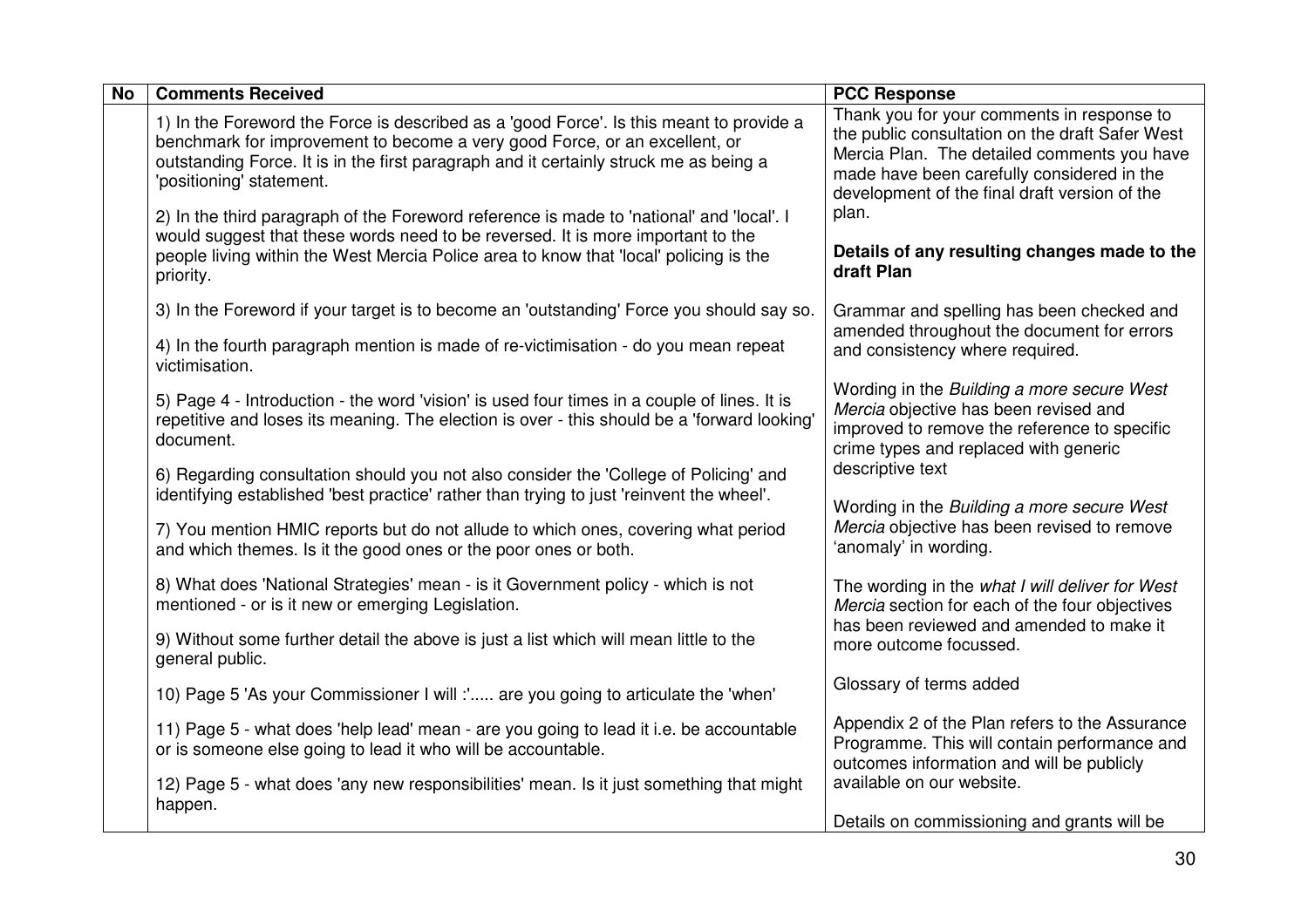| <b>No</b> | <b>Comments Received</b>                                                                                                                                                                                                                                                                                                                                                                                                                                                                                                                                                                                                                                    | <b>PCC Response</b>                                    |
|-----------|-------------------------------------------------------------------------------------------------------------------------------------------------------------------------------------------------------------------------------------------------------------------------------------------------------------------------------------------------------------------------------------------------------------------------------------------------------------------------------------------------------------------------------------------------------------------------------------------------------------------------------------------------------------|--------------------------------------------------------|
|           | 13) Page 5 - what is your measurement of 'improved police satisfaction' - do you mean<br>'satisfaction with the police'. What is the baseline that you are trying to achieve?                                                                                                                                                                                                                                                                                                                                                                                                                                                                               | made available on the PCC's website once<br>finalised. |
|           | 14) Page 7 - 'I will reduce harm and increase safety in communities' - what does that<br>mean and reduce/increase from what.                                                                                                                                                                                                                                                                                                                                                                                                                                                                                                                                |                                                        |
|           | 15) Page 7 - Crime trends change - such as the recent emphasis on 'human trafficking'<br>- should you not have something in the plan to reflect that you will also respond to new<br>and emerging challenges - otherwise its just another wish list and only what gets<br>recorded will get measured.                                                                                                                                                                                                                                                                                                                                                       |                                                        |
|           | 16) Page 7 - what do you mean by 'drugs and alcohol' - these are not offences in their<br>own right within the meaning of the two words. Do you mean criminality relating to<br>these subjects - if so at what level.                                                                                                                                                                                                                                                                                                                                                                                                                                       |                                                        |
|           | 17) Page 7 - What about 'prevention' in road safety.                                                                                                                                                                                                                                                                                                                                                                                                                                                                                                                                                                                                        |                                                        |
|           | 18) Page 8 'What I will deliver for West Mercia is - fewer victims' - this is very loose - is<br>it one less or significantly less or a percentage less. I realise that you may well be<br>referring to such targets in separate delivery plans but thus far these plans are not<br>really alluded to. They just read like a series of 'mission' statements.                                                                                                                                                                                                                                                                                                |                                                        |
|           | 19) Page 8 - I would suggest to you that the insert relating to 'increasing the number of<br>crimesfollowed by reduced or 'stable' levels of recorded crime is extremely 'woolly'<br>and one contradicts the other. There is no mention of ethical recording and stable<br>means nothing in performance terms but implies that they will stay at current or<br>reduced levels. If you want ethical recording you should be brave enough to explain the<br>inevitable increases to the public and have a communications strategy in place to deal<br>with it. This current section represents a real threat to the PCC function with its current<br>wording. |                                                        |
|           | 20) PEEL will mean nothing to the community - what does it mean                                                                                                                                                                                                                                                                                                                                                                                                                                                                                                                                                                                             |                                                        |
|           | 21) Page 9 - 'leading the way' in what nationally? It currently means nothing.                                                                                                                                                                                                                                                                                                                                                                                                                                                                                                                                                                              |                                                        |
|           | 22) Page 9 - What is your measure for achieving VFM and at which point will you<br>trigger requests for additional funding for council tax increases.                                                                                                                                                                                                                                                                                                                                                                                                                                                                                                       |                                                        |
|           | 23) Page 9 - What is a 'better more efficient service to the public' - it implies that                                                                                                                                                                                                                                                                                                                                                                                                                                                                                                                                                                      |                                                        |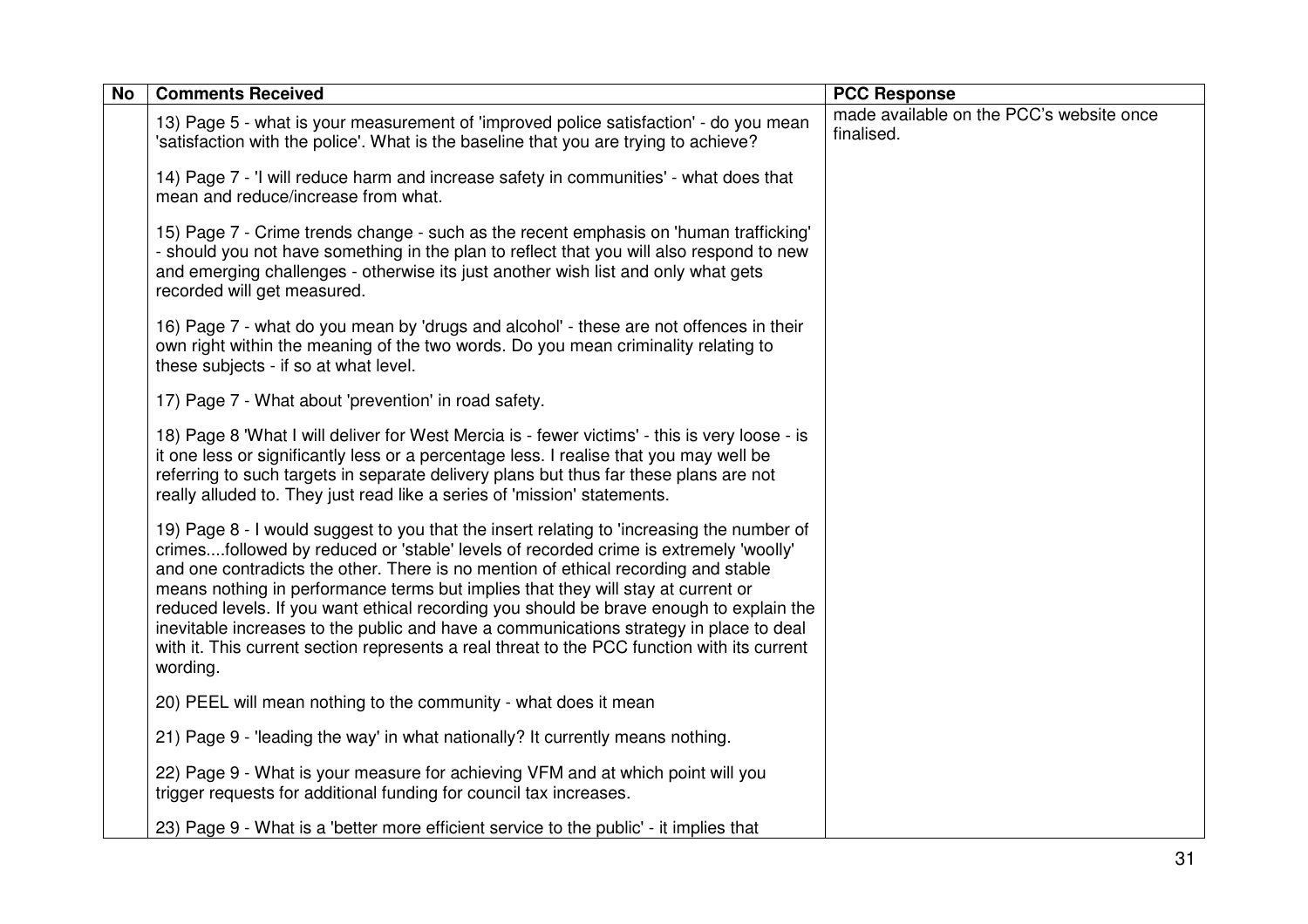| <b>No</b> | <b>Comments Received</b>                                                                                                                                                                                                                                                                                                                                                                    | <b>PCC Response</b> |
|-----------|---------------------------------------------------------------------------------------------------------------------------------------------------------------------------------------------------------------------------------------------------------------------------------------------------------------------------------------------------------------------------------------------|---------------------|
|           | improvements are required but doesn't say in what areas.                                                                                                                                                                                                                                                                                                                                    |                     |
|           | 24) Page 9 - Increase the number of Specials and Volunteers - by how many - again<br>does one more of each mean success. Will it be a % target or a figure. Its just a<br>statement not a plan.                                                                                                                                                                                             |                     |
|           | 25) Page 9 - what do you define as a 'third sector' partner.                                                                                                                                                                                                                                                                                                                                |                     |
|           | 26) Page 10 - What does 'new collaborations' mean? The public will want to know if<br>this means with West Midlands Police, Staffordshire Police, or do you mean the Fire<br>Service, or do you mean things like PFI.                                                                                                                                                                       |                     |
|           | 27) Page 11 - 'Aspire' is a hope - not a plan. What does 'market leading' mean in this<br>context and what is the benchmark.                                                                                                                                                                                                                                                                |                     |
|           | 28) Page 11 - How will you personally deliver a 'network of third party agencies'. Are<br>you talking about those to which you will be providing funding?                                                                                                                                                                                                                                   |                     |
|           | 29) Page 12 - What does the phrase 'pro-actively' publish mean - will it be<br>weekly/monthly/quarterly/yearly and to whom? What is new about this?                                                                                                                                                                                                                                         |                     |
|           | 30) Page 13 - 'Deliver more engagements' - do you mean to engage more, establish<br>new relationships etc. The current description of the new Ambassador scheme looks<br>like a 'one way street' - are they not going to provide feedback to the PCC, identify<br>good practice, market the role, and assist with governance issues or are they just<br>figureheads that turn up at events? |                     |
|           | 31) Page 13 - the structure is poor - 'I will deliver' - 'Increased confidence in the police'<br>works. Apply the three words to the others and they don't quite read properly.                                                                                                                                                                                                             |                     |
|           | 32) Page 14 - Is 'good' existing partnership arrangements again your benchmark for<br>trying to improve.                                                                                                                                                                                                                                                                                    |                     |
|           | 33) Page 15 - Do you mean 'armed response' policing and other non-lethal options<br>such as the use of taser'                                                                                                                                                                                                                                                                               |                     |
|           | 34) Page 16 - is the proposed performance 'dashboard' going to be available to the<br>public. In my experience this approach can be 'labour intensive' and whilst they can<br>look very colourful they are nearly always looking back as opposed to looking forward.                                                                                                                        |                     |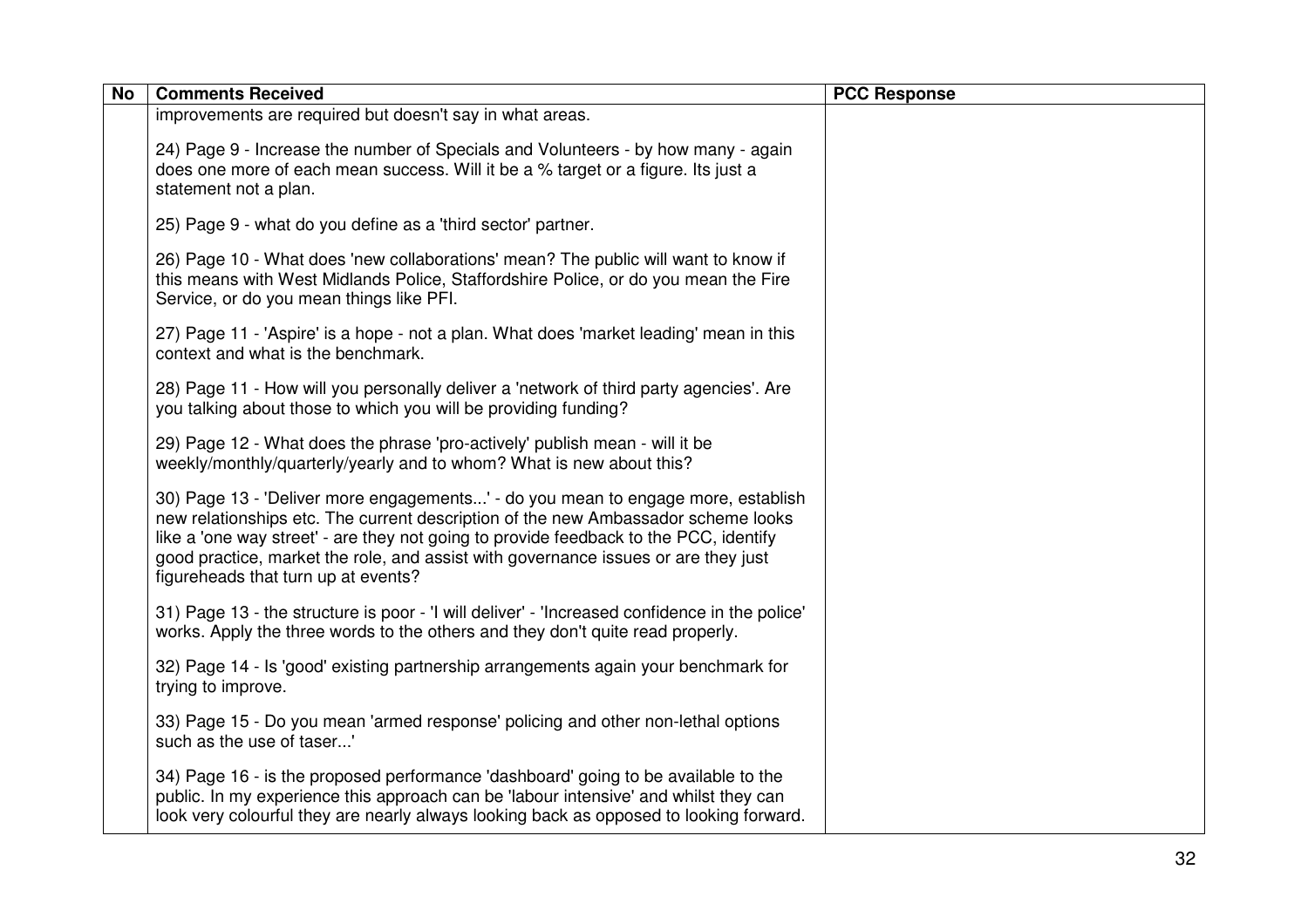| <b>No</b> | <b>Comments Received</b>                                                                                                                                                                                                                                                                                                                                    | <b>PCC Response</b> |
|-----------|-------------------------------------------------------------------------------------------------------------------------------------------------------------------------------------------------------------------------------------------------------------------------------------------------------------------------------------------------------------|---------------------|
|           | 35) Page 18 - the phrasing of this is somewhat contradictory to earlier references to<br>council tax increases. This implies that they will rather than may happen.                                                                                                                                                                                         |                     |
|           | 36) Page 18 - This is a draft plan for the future but you have chosen to include in it an<br>action which has already been completed i.e. the Deputy and Ambassador Scheme.<br>This is a consultation document. You cannot consult on something which has already<br>been done.                                                                             |                     |
|           | 37) In general terms there is no mention of Neighbourhood Watch which will upset<br>many residents and not much reference to local policing which is the bedrock of the<br>Forces approach using Safer Neighbourhood Teams. Minor reference only to business<br>and rural crime despite them being significant areas of police business for West<br>Mercia. |                     |
|           | 38) No mention of the fact that this plan will be delivered in specific timeframes - by<br>whom - using what means - and the fact that performance will be the subject of<br>ongoing review.                                                                                                                                                                |                     |
|           | 39) No mention of sanctions for poor performance.                                                                                                                                                                                                                                                                                                           |                     |
|           | 40) No mention of a media marketing strategy to keep the wider public informed.                                                                                                                                                                                                                                                                             |                     |
|           | 41) Is this plan for 2016 in which case we are already into the ninth month or is it a plan<br>that has been produced in 2016 to cover a specific period to the future. It needs to be<br>clarified because the reader does I suggest need to understand from the outset over<br>what period of time the PCC is seeking to achieve the plan.                |                     |
|           | 42) The photograph used in the document portrays a 'white police force' policing a<br>'white community'. Whilst there is a mix of elderly and very young people there is<br>nothing to reflect diversity or social inclusion. I would describe it as a typically 'cuddly'<br>police picture which is now somewhat outdated.                                 |                     |
|           | 43) In the contents section on page 2 do you mean 'reforming West Mercia Police'<br>(Likewise it is the same in page 4 in the table).                                                                                                                                                                                                                       |                     |
|           | 44) Page 2 - line 3 - Do you mean 'Using' our strong foundation of 'having' a good<br>police force to create an even safer West Mercia. (The current sentence doesn't read<br>well)                                                                                                                                                                         |                     |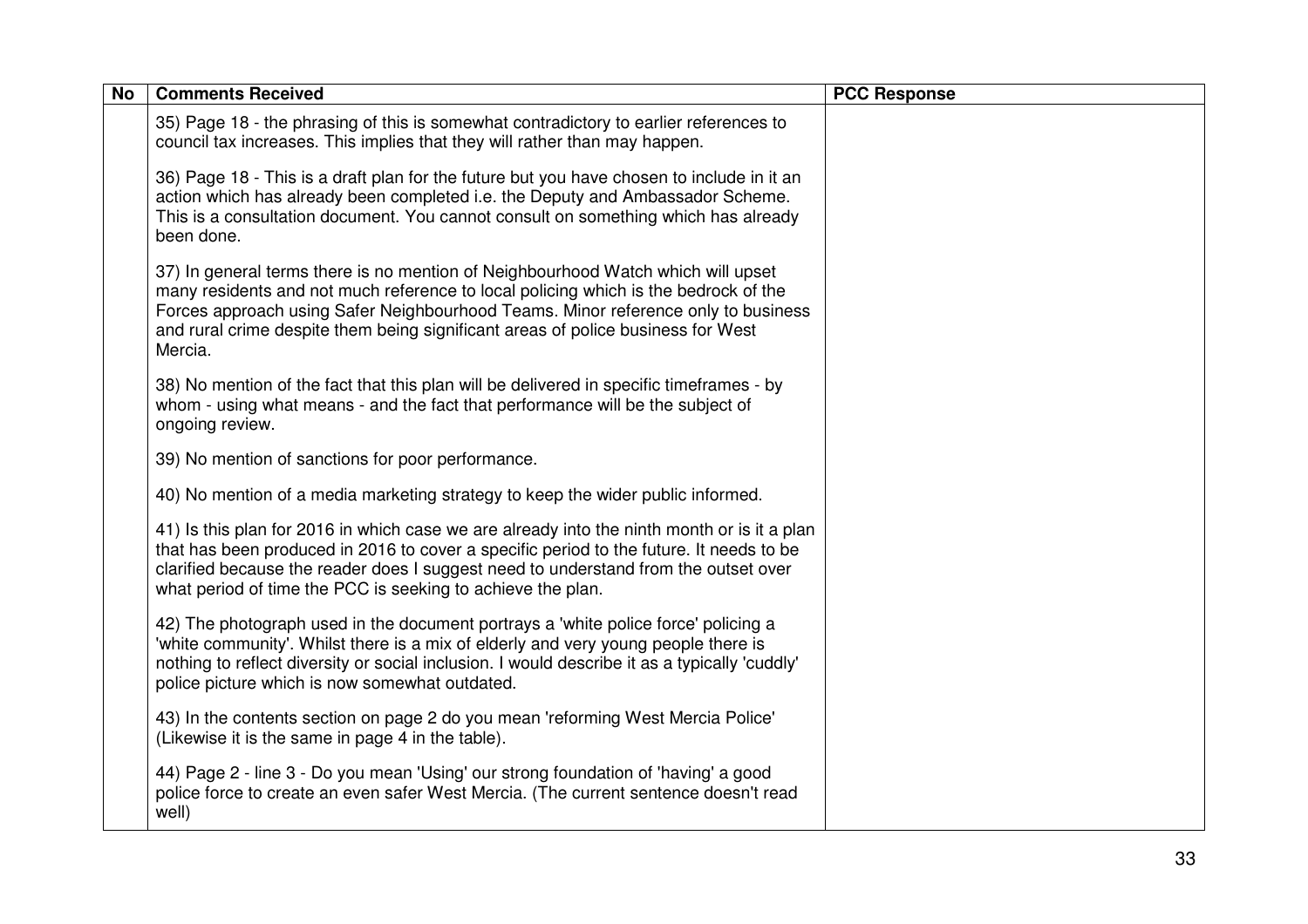| <b>No</b> | <b>Comments Received</b>                                                                                                                                                                     | <b>PCC Response</b> |
|-----------|----------------------------------------------------------------------------------------------------------------------------------------------------------------------------------------------|---------------------|
|           | 45) Page 3 - Do you mean 'We will need to be 'pro-active' as opposed to being just<br>'reactive' to change.                                                                                  |                     |
|           | 46) Page 3 - 'Together we can build a safer West Mercia' - but the document is littered<br>with 'I will' and as such is not that inclusive.                                                  |                     |
|           | 47) Page 4 - Table - workforce of West Mercia Police?                                                                                                                                        |                     |
|           | 48) Page 4 - Is there an Intelligence Requirement to go with the Control Strategy?                                                                                                           |                     |
|           | 49) Page 4 - Both big letters and small letters are used for Strategic Assessments                                                                                                           |                     |
|           | 50) Page 5 - After 'every point of their journey' do you mean 'through the Judicial<br>process'.                                                                                             |                     |
|           | 51) Page 5 - Why say 'work hard to' why not just say 'Put victims first'.                                                                                                                    |                     |
|           | 52) Page 5 - Isn't it 'set out my commitment to deliver a new Victims Charter'                                                                                                               |                     |
|           | 53) Page 5 - The first two points about seamless approach seem to be the same thing<br>with a mix of different words.                                                                        |                     |
|           | 54) Page 5 - What is the definition of 'successfully supported' - isn't it 'supported in<br>accordance with the new Charter'.                                                                |                     |
|           | 55) Page 6 - What is strategic evidence and data sharing, review and problem solving.<br>The first is strategic - the rest are tactical. Is it a strategic forum or an operational<br>forum. |                     |
|           | 56) Page 7 - Concordat - full stop required.                                                                                                                                                 |                     |
|           | 57) Page 8 - Community Safety Partnerships - needs to be capital letters as per your<br>next bullet point.                                                                                   |                     |
|           | 58) Page 9 - None of the bullet points have full stops at the end.                                                                                                                           |                     |
|           | 59) Page 10 - Do you mean 'Aspire to be' a market leading                                                                                                                                    |                     |
|           | 60) Page 13 - The Independent Custody Visitor Scheme already exists so should it be                                                                                                          |                     |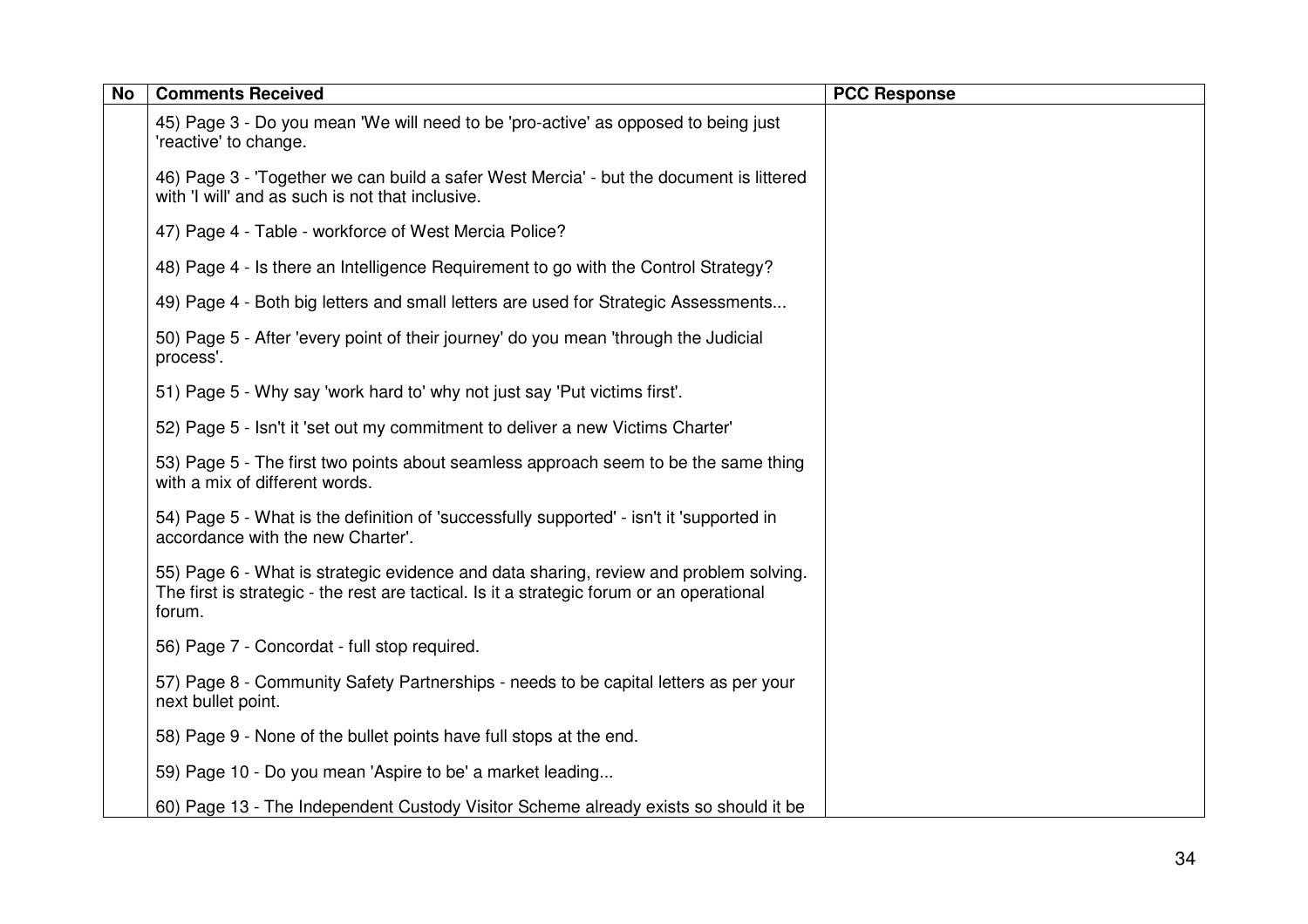| <b>No</b> | <b>Comments Received</b>                                                                                                                                                                                                                                                                  | <b>PCC Response</b> |
|-----------|-------------------------------------------------------------------------------------------------------------------------------------------------------------------------------------------------------------------------------------------------------------------------------------------|---------------------|
|           | 'the' as opposed to 'an'. It is not a new initiative unless you want to improve it?                                                                                                                                                                                                       |                     |
|           | 61) Page 13 - Increase the number of hate crimes reported to the police is laudable but<br>only half an action. Its what you are going to do with them by way of effective<br>investigation which is as important.                                                                        |                     |
|           | 62) Page 14 - Do you mean 'enhance' and 'improve' rather than just develop strong<br>partnerships - most if not all the ones you have mentioned will already be in existence.                                                                                                             |                     |
|           | 63) Page 14 - One of the bullet points needs a full stop.                                                                                                                                                                                                                                 |                     |
|           | 64) Page 14 - I don't understand what a 'local and community sector' is. No full stop at<br>the end.                                                                                                                                                                                      |                     |
|           | 65) Page 14 - Last bullet point - no full stop.                                                                                                                                                                                                                                           |                     |
|           | 66) Page 15 - 'National oversight of terrorism policing' is a repeat in a different form of<br>words to the previous paragraph.                                                                                                                                                           |                     |
|           | 67) Page 19 - Shouldn't 'operate a grants scheme' be the first bullet point. The rest<br>follow.                                                                                                                                                                                          |                     |
|           | 68) Are you going to say how big the Community Grant Scheme is?                                                                                                                                                                                                                           |                     |
|           | 69) Page 20 - You use a capital A for Alliance and yet the other references are all 'a'.                                                                                                                                                                                                  |                     |
|           | 70) In general terms I saw little evidence of how the plan is intended to 'empower'<br>communities. As one of the cornerstones to the plan I would suggest that it is not<br>enough to just mention the word a couple of times in the document.                                           |                     |
|           | 71) Likewise another cornerstone of creating opportunities for 'active citizenship' is<br>fairly cosmetically referred to.                                                                                                                                                                |                     |
|           | 72) Unless I have missed it I have not seen anything in the document about BME<br>issues for instances or diversity as a whole. For example what is the current footprint of<br>BME staff in the Force - is their room for improvement for police officers, specials and<br>police staff. |                     |
|           | 73) Very little about the word education linked to prevention and nothing much about                                                                                                                                                                                                      |                     |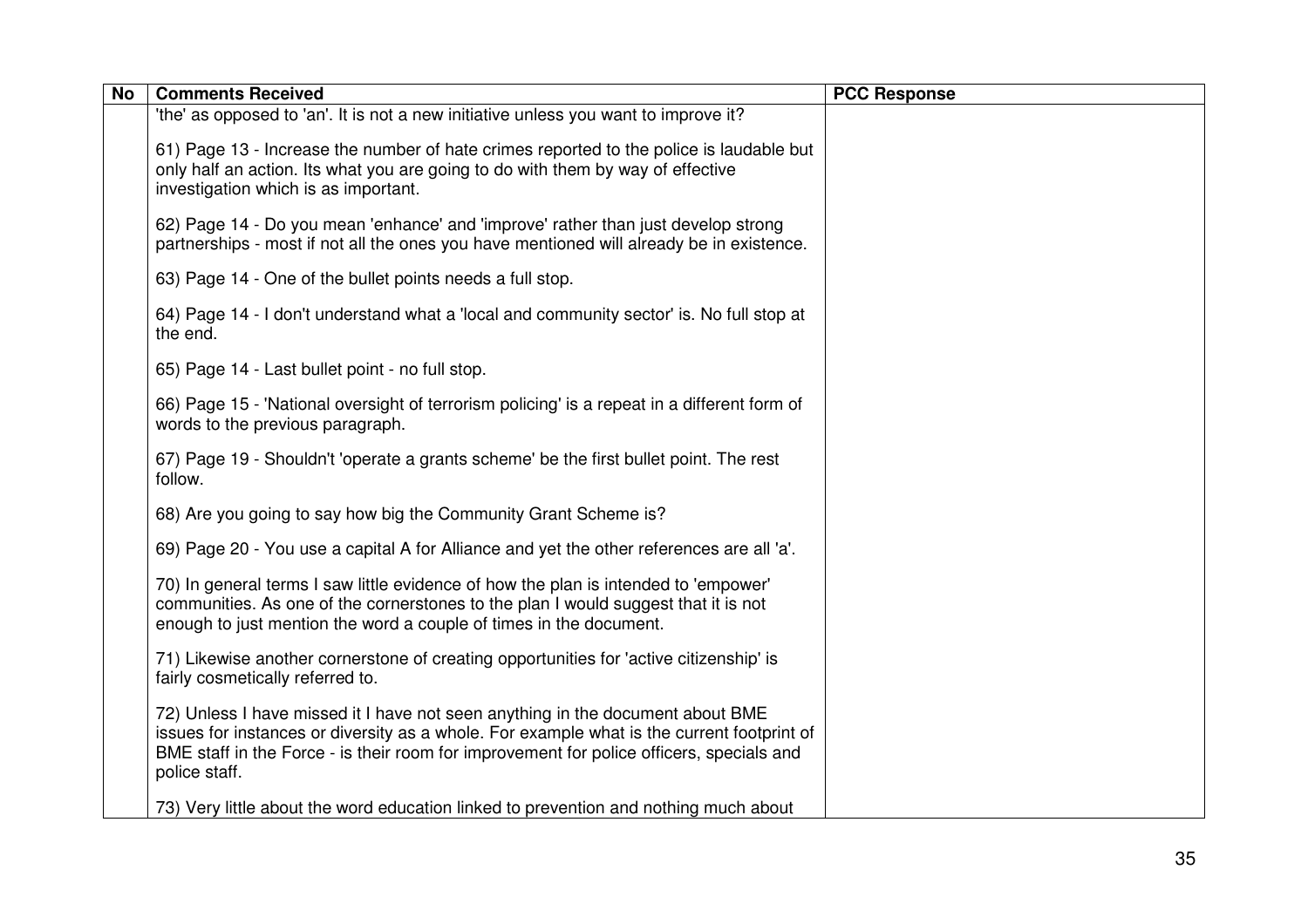| <b>No</b> | <b>Comments Received</b>                                                                                                                                                                                                                                                                                                                                                   | <b>PCC Response</b>                                                                                                                          |
|-----------|----------------------------------------------------------------------------------------------------------------------------------------------------------------------------------------------------------------------------------------------------------------------------------------------------------------------------------------------------------------------------|----------------------------------------------------------------------------------------------------------------------------------------------|
|           | working with educational establishments.                                                                                                                                                                                                                                                                                                                                   |                                                                                                                                              |
|           | 74) What purpose do the appendices serve in relation to the plan - they just seem to<br>have been placed at the end of the document with no explanation.                                                                                                                                                                                                                   |                                                                                                                                              |
|           | 75) Having read the plan again I have yet again been struck by the deliberate<br>positioning of the Force, and relationships with other Agencies etc. by consistently<br>using the word 'good' throughout. This rather implies a low baseline for being able to<br>claim success and improvement in the future.                                                            |                                                                                                                                              |
| 28        | <b>Resident</b>                                                                                                                                                                                                                                                                                                                                                            |                                                                                                                                              |
|           | I have a few questions/queries/comments listed here in. Please forgive the scattergun<br>approach but these are typed as they are thought of.                                                                                                                                                                                                                              | Thank you for your comments in response to<br>the public consultation on the draft Safer West<br>Mercia Plan. The detailed comments you have |
|           | Who are the Partners & third sector partners please?                                                                                                                                                                                                                                                                                                                       | made have been carefully considered in the<br>development of the final draft version of the                                                  |
|           | You mention "New Technology" is this to include new & therefore better CCTV if so<br>where would it be viewed & by whom?                                                                                                                                                                                                                                                   | plan.                                                                                                                                        |
|           | Investment in Workforce is mentioned. Is this more officers I hesitate to say "On the<br>beat" instead I'll say on the patch?                                                                                                                                                                                                                                              | Details of any resulting changes made to the<br>draft Plan                                                                                   |
|           | Please explain "Market Leading Support Service For Policing" If it means be the best<br>why not say that?                                                                                                                                                                                                                                                                  | A Glossary of terms has been added to assist<br>in the understanding of some of the terminology<br>use.                                      |
|           | The next question I thought long & hard about how it should be phrased. There is no<br>other way to ask then straight forward so.<br>You intend to Increase the "Proportion of Hate Crime reported" What if the levels are<br>accurate at this time? Is there not a fear of increasing the level by emphasising it too<br>much. ??                                         | Grammar, language and spelling has been<br>checked and amended throughout the<br>document for errors and consistency where<br>required       |
|           | National & Regional Corroboration. Is this not how its been since the Instigation of The<br>Police National Database. (*about 2003 I think). Most of the Public expect & quite often<br>would demand a quick response to most crimes & especially to any real or imaginary<br>Terrorist Threat. No Matter WHERE they are. Is there a target for ARV times to any<br>areas? |                                                                                                                                              |
|           | National Specialist Capabilities Programme is I assume not including Armed Response<br>Teams?                                                                                                                                                                                                                                                                              |                                                                                                                                              |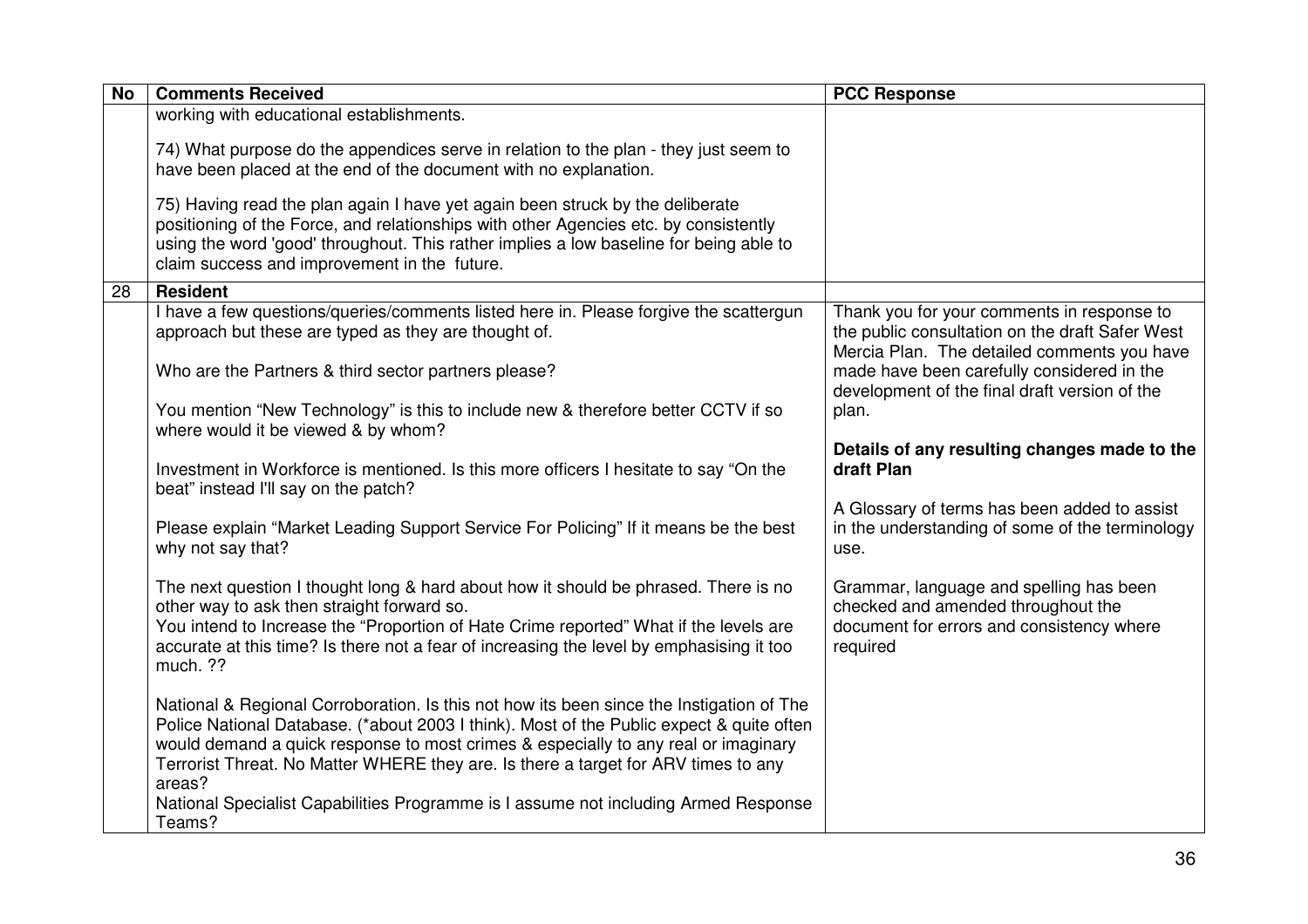| <b>No</b> | <b>Comments Received</b>                                                                                                                                                                                                                                                                                                                                                                                                                                                                                                                                                                                                                                                                                                                                                                                                                                                                                                                                                                                                                                                   | <b>PCC Response</b>                                                                                                                                                                                                                                                                                                 |
|-----------|----------------------------------------------------------------------------------------------------------------------------------------------------------------------------------------------------------------------------------------------------------------------------------------------------------------------------------------------------------------------------------------------------------------------------------------------------------------------------------------------------------------------------------------------------------------------------------------------------------------------------------------------------------------------------------------------------------------------------------------------------------------------------------------------------------------------------------------------------------------------------------------------------------------------------------------------------------------------------------------------------------------------------------------------------------------------------|---------------------------------------------------------------------------------------------------------------------------------------------------------------------------------------------------------------------------------------------------------------------------------------------------------------------|
|           | If we are working with Warwickshire almost totally, why do we need Deputy or<br>Assistant Commissioners in both forces?<br>There are lots of Volunteer or perhaps I should say non-supported groups working<br>within our areas. Quite often they overlap & perhaps confuse the issue sometimes. I<br>am speaking of Groups like the Domestic abuse groups of which I think there are 5<br>operating in Worcester. There is possibly a case quite often for some kind of<br>unification.                                                                                                                                                                                                                                                                                                                                                                                                                                                                                                                                                                                   |                                                                                                                                                                                                                                                                                                                     |
|           | A uniformed presence in City centres is often a comforting site for some of our more<br>vulnerable citizens. It appears we get a strong presence in Worcester City Centre when<br>something is on, considerably less so on a normal day.                                                                                                                                                                                                                                                                                                                                                                                                                                                                                                                                                                                                                                                                                                                                                                                                                                   |                                                                                                                                                                                                                                                                                                                     |
| 29        | <b>Resident</b><br>I have read your plan and there is no mention of the U.K. leaving the EU and the<br>potential effects this may or may not have. Maybe you could ask for some of the 350<br>million a week the government will have extra.<br>I think that the resources and money you will have will be less in the future the only<br>way to have any control will be to have intelligent lead policing the key people to this<br>are the analyst from all agencies to work together<br>The Police to be brave and challenge CPS decision they will listen if you put forward a<br>good case<br>The developers to be held to account and challenged on their design of housing<br>developments which are going to be a criminals paradise with all their escape routes<br>and twists and turns the council should look at previous research that has already been<br>completed. The public should be told that a lot of funding were given to other agencies<br>with additional responsibilities for example burglary became the responsibility of the<br>council etc. | Thank you for your comments in response to<br>the public consultation on the draft Safer West<br>Mercia Plan. The concerns you have raised<br>have been carefully considered in the<br>development of the final draft version of the<br>plan.<br>Details of any resulting changes made to the<br>draft Plan<br>None |
|           | The Police are taking the blame for other agencies inability to investigate or take action<br>for example the RSPCA The Courts lack of taking into consideration the old witness<br>charter let alone any new one. I could go on but I am sure you heard it all before                                                                                                                                                                                                                                                                                                                                                                                                                                                                                                                                                                                                                                                                                                                                                                                                     |                                                                                                                                                                                                                                                                                                                     |
| 30        | <b>Resident</b>                                                                                                                                                                                                                                                                                                                                                                                                                                                                                                                                                                                                                                                                                                                                                                                                                                                                                                                                                                                                                                                            |                                                                                                                                                                                                                                                                                                                     |
|           | I found your plan interesting, but I am surprised at your final staff breakdown figure                                                                                                                                                                                                                                                                                                                                                                                                                                                                                                                                                                                                                                                                                                                                                                                                                                                                                                                                                                                     | Thank you for your comment in response to the                                                                                                                                                                                                                                                                       |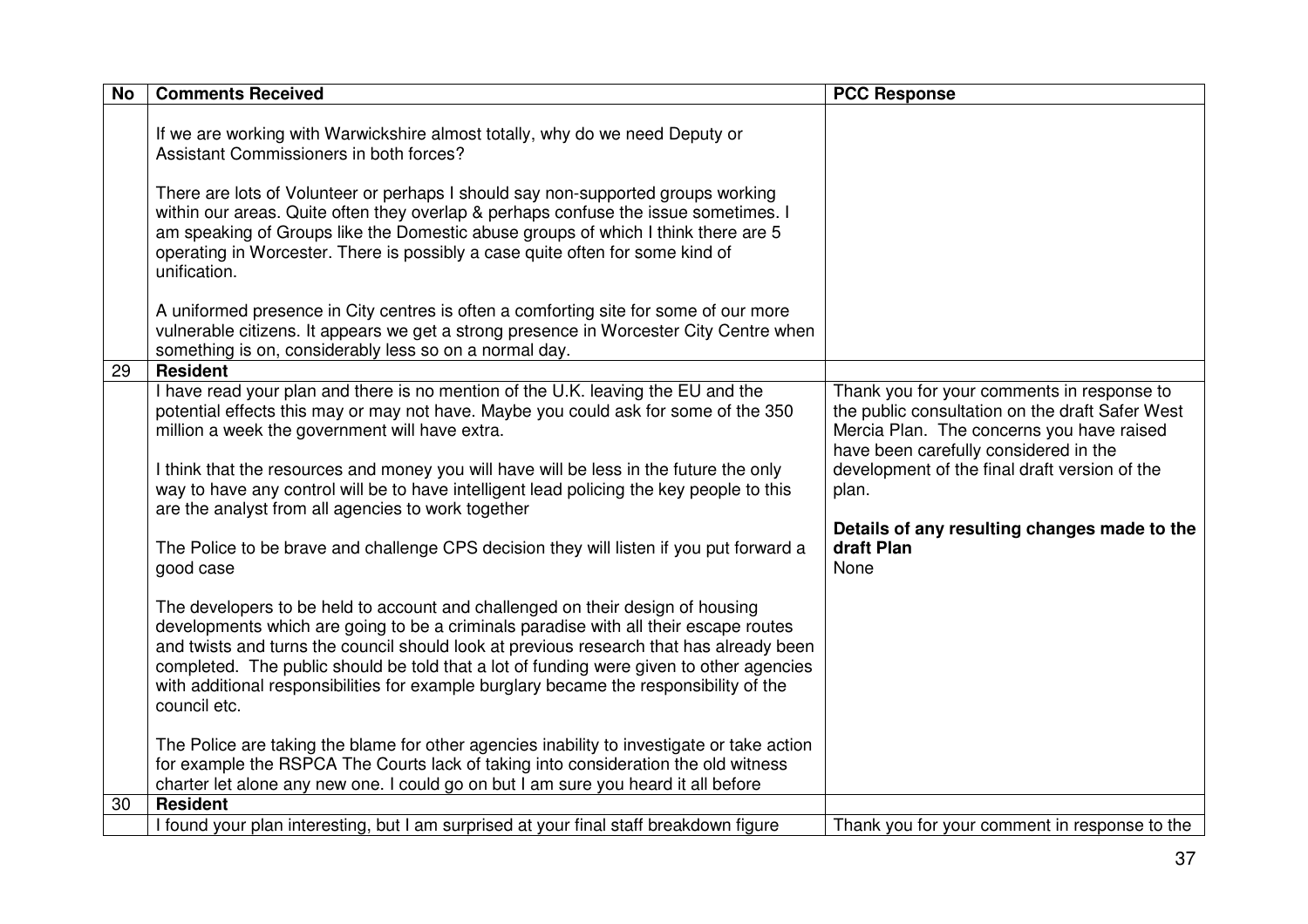| No | <b>Comments Received</b>                                                                                     | <b>PCC Response</b>                                                                                                                                                                                                                                                                                                                                                                                                                           |
|----|--------------------------------------------------------------------------------------------------------------|-----------------------------------------------------------------------------------------------------------------------------------------------------------------------------------------------------------------------------------------------------------------------------------------------------------------------------------------------------------------------------------------------------------------------------------------------|
|    | could I please have a department break of the numbers (1600), eg how many in IT,<br>accounts, personnel, etc | public consultation on the draft Safer West<br>Mercia Plan.                                                                                                                                                                                                                                                                                                                                                                                   |
|    |                                                                                                              | Details of any resulting changes made to the<br>draft Plan<br>None. A police and crime plan must set out the<br>policing of the police area the chief constable is<br>provide. It is considered that the table showing<br>personnel numbers by actual number and full<br>time equivalent for officers, staff, etc is<br>sufficient when read in conjunction with other<br>information on the force and alliance contained<br>within the Plan. |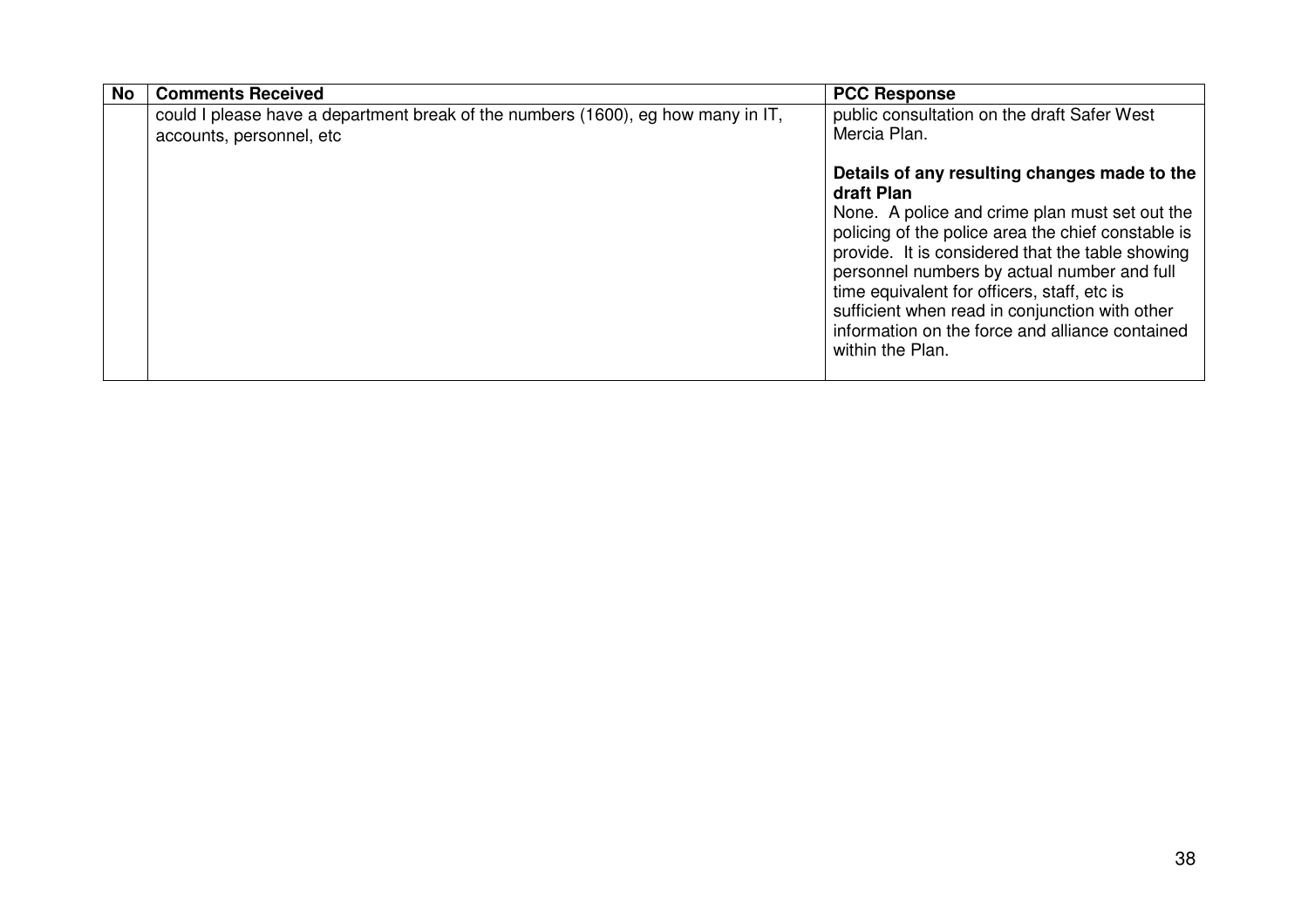## **Summary of online and social media responses (numbering continued from section above)**

| $\overline{31}$ | write with personal experience of domestic abuse and would like to take this<br>opportunity to publicly thank West Mercia Police (particularly the officers within dv unit<br>at Malinsgate) for the exemplary support they have shown to me, and continue to<br>show, throughout this difficult time. Good to see domestic abuse remains a focus o f<br>your plans.                                                                                                                                                                                                                                                                                                                                                                                                                                                                                                                                                                                                                                                                                                  | Thank you for your comments in response to<br>the public consultation on the draft Safer West<br>Mercia Plan.<br>Details of any resulting changes made to the<br>draft Plan<br>None                                                                                                                                  |
|-----------------|-----------------------------------------------------------------------------------------------------------------------------------------------------------------------------------------------------------------------------------------------------------------------------------------------------------------------------------------------------------------------------------------------------------------------------------------------------------------------------------------------------------------------------------------------------------------------------------------------------------------------------------------------------------------------------------------------------------------------------------------------------------------------------------------------------------------------------------------------------------------------------------------------------------------------------------------------------------------------------------------------------------------------------------------------------------------------|----------------------------------------------------------------------------------------------------------------------------------------------------------------------------------------------------------------------------------------------------------------------------------------------------------------------|
| 32              | Sergeants, PC's and CSO's to not go in all guns blazing when a person is recognised<br>as being a Veteran of our armed forces and to have a mental health condition related<br>to service.<br>To work with and listen to families and others involved about how best to deal with a<br>situation. We are professionals in that persons condition we live it everyday.<br>Having a 'I'm the person in charge here do as I say' person isn't helpful. Telling us that<br>you can't remove the fluorescent jacket because it's your protection (rubbish its your<br>stab proof jacket underneath that's protecting you and to think we will fall for that just<br>makes us think you think we are stupid!) when actually that jacket will cause the<br>situation to escalate also to refuse to listen to us when we say to go in through the<br>front door and not round the back as they feel threatened when someone is out the<br>back, no wonder it causes you issues. Working alongside us and with us will mean the<br>situation is dealt with quicker and calmer. | Thank you for your comments in response to<br>the public consultation on the draft Safer West<br>Mercia Plan. The concerns you have raised<br>have been carefully considered in the<br>development of the final draft version of the<br>plan.<br>Details of any resulting changes made to the<br>draft Plan<br>None. |
| 33              | It's pretty good. West Mercia police needs to be<br>The Safer West Mercia Plan Draft:<br>fixed because I don't have any confidence in the police to protect children, be fair or<br>help children and I'm actually quite frightened of the police. I think you have made a<br>good decision with the new Chief Constable. I know his 2 daughters.<br>My opinions on<br>what you need to do:<br>•The police need to go into schools and explain to teachers what is classed as<br>"criminal".<br>•There need to be rules telling the Headmistresses and Headmasters that if children<br>come and tell them something that a teacher is doing (which is criminal), so it doesn't<br>get timed out, that they have to report it for the children or tell them how to dial 999<br>(because sometimes teachers scare little children that they will be in trouble with their<br>parents, if they tell them).<br>•There needs to be someone who the Headmistresses and Headmasters can go to for<br>help, if they can't stop                                                | This is a repeat of an email received - see 25<br>above.                                                                                                                                                                                                                                                             |
| 34              | 'Reassuring West Mercia's Communities' - this is my greatest area of interest. I<br>fundamentally agree with bullet point 5 of what you are planning to hold the CC                                                                                                                                                                                                                                                                                                                                                                                                                                                                                                                                                                                                                                                                                                                                                                                                                                                                                                   | Thank you for your comments in response to<br>the public consultation on the draft Safer West                                                                                                                                                                                                                        |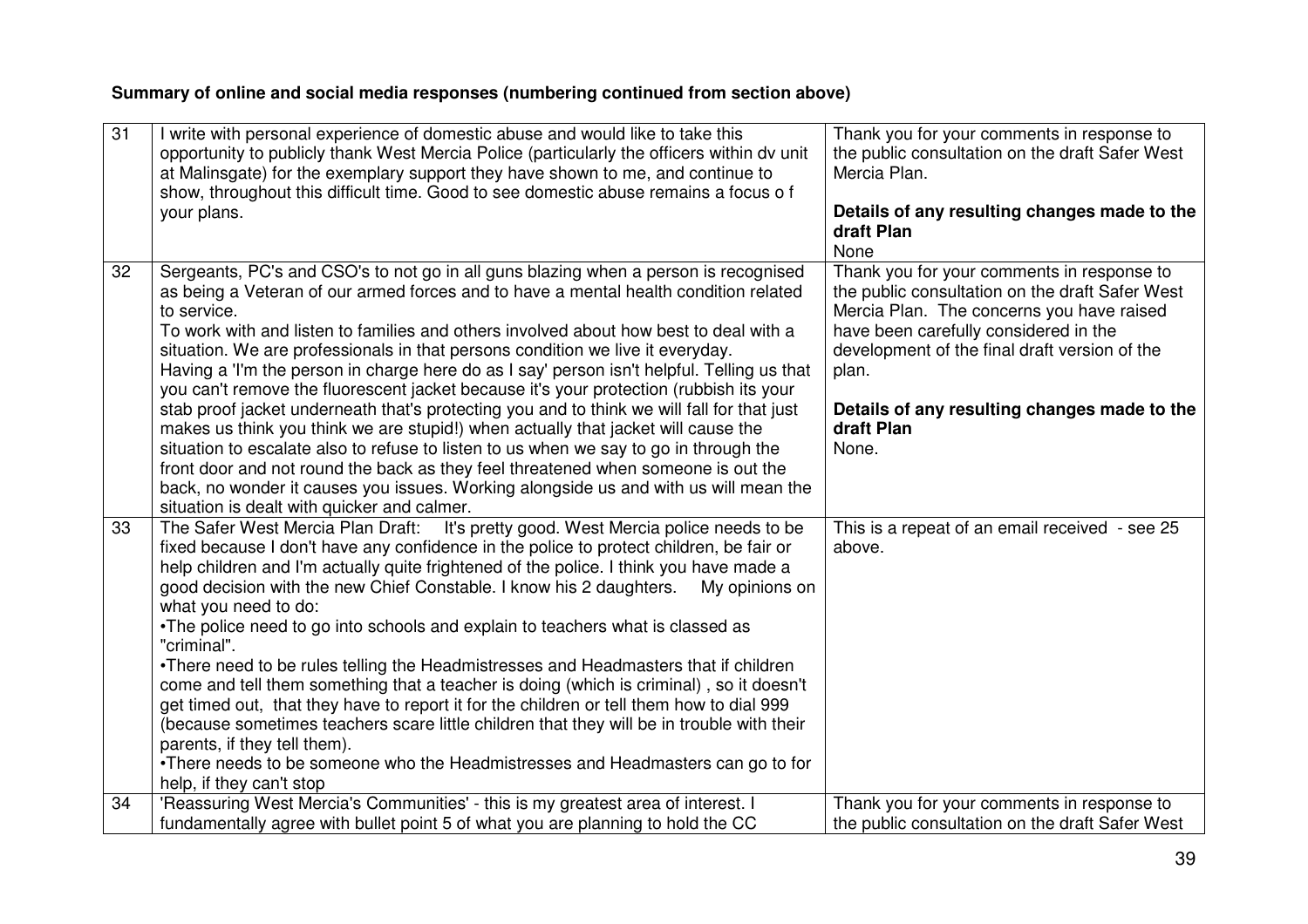|    | accountable for namely: "Ensuring the force is visible and accessible both in<br>communities and online" - it is extremely rare to see a Police Officer in our village<br>these days due to cut backs.<br>In the last 12 months I have seen our PCSO at the village show (I invited them) one<br>officer outside the school one morning and I saw our PCSO a few weeks back. That's<br>been it other than those attending accidents on the bend by our home. Even<br>attendance at Parish Council meetings has been light. Also - I think Twitter is a great<br>source of information and since our local PS sadly passed away there are no tweets<br>that I can find about our local community. I follow OPUShropshire & ShrewsburyCops<br>(VERY good account) to find out what's going on - although they are some 25+ miles<br>away. (Our nearest manned Police Station btw) | Mercia Plan. The concerns you have raised<br>have been carefully considered in the<br>development of the final draft version of the<br>plan.<br>Details of any resulting changes made to the<br>draft Plan<br>None. The Plan sets out the Commissioners<br>commitment to holding the chief constable to<br>account for ensuring the alliance transformation<br>programme delivers a better, more efficient<br>service to the public, has buildings and contact<br>points which best suit the needs of local<br>communities and the organisation, and<br>ensuring the force is visible and accessible both<br>in communities and online. |
|----|---------------------------------------------------------------------------------------------------------------------------------------------------------------------------------------------------------------------------------------------------------------------------------------------------------------------------------------------------------------------------------------------------------------------------------------------------------------------------------------------------------------------------------------------------------------------------------------------------------------------------------------------------------------------------------------------------------------------------------------------------------------------------------------------------------------------------------------------------------------------------------|-----------------------------------------------------------------------------------------------------------------------------------------------------------------------------------------------------------------------------------------------------------------------------------------------------------------------------------------------------------------------------------------------------------------------------------------------------------------------------------------------------------------------------------------------------------------------------------------------------------------------------------------|
| 35 | I would also be interested in your views on the closure of the North Control Room as I<br>am extremely concerned about how much local knowledge is going to be lost. In<br>emergency situations where people are scared and confused, it is imperative that a<br>call handler knows the area so an incident can be logged in the quickest time possible,<br>enabling a controller to send officers to the location. It is so much more reassuring<br>when police know where you are talking about. Why lose this valuable resource?                                                                                                                                                                                                                                                                                                                                             | Thank you for your comments in response to<br>the public consultation on the draft Safer West<br>Mercia Plan. The concerns you have raised<br>have been carefully considered in the<br>development of the final draft version of the<br>plan.                                                                                                                                                                                                                                                                                                                                                                                           |
|    |                                                                                                                                                                                                                                                                                                                                                                                                                                                                                                                                                                                                                                                                                                                                                                                                                                                                                 | Details of any resulting changes made to the<br>draft Plan<br>No changes to the plan have been made, but<br>the concerns raised by a number of<br>respondents on the closure of Battlefield will be<br>help inform a specific assurance meeting the<br>PCC has arranged to hold the Chief Constable<br>account on OCC performance, demands and<br>resources. Notes from this meeting will be<br>made available on the PCC's website.                                                                                                                                                                                                    |
| 36 | Again I support the night time economy but you do not support it which needs a police<br>presence                                                                                                                                                                                                                                                                                                                                                                                                                                                                                                                                                                                                                                                                                                                                                                               | Thank you for your comments in response to<br>the public consultation on the draft Safer West<br>Mercia Plan.                                                                                                                                                                                                                                                                                                                                                                                                                                                                                                                           |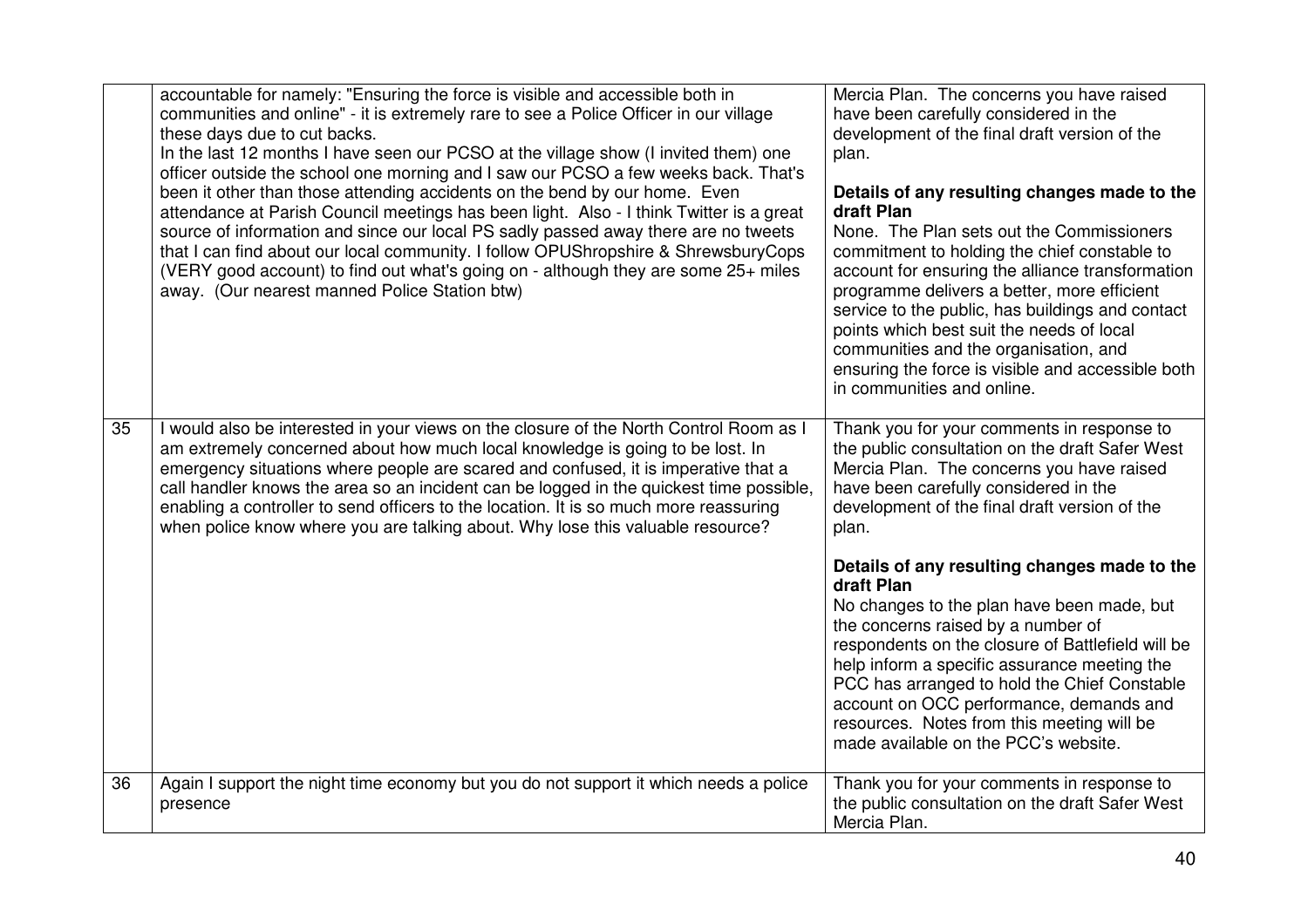|    |                                                                                                                                                                                                                                                                                                                                                                                    | Details of any resulting changes made to the<br>draft Plan<br>None. The Plan sets out the Commissioners<br>commitment to holding the chief constable to<br>account for working with businesses and<br>partners to ensure business crime is addressed<br>effectively. This will include the night time<br>economy.                                                   |
|----|------------------------------------------------------------------------------------------------------------------------------------------------------------------------------------------------------------------------------------------------------------------------------------------------------------------------------------------------------------------------------------|---------------------------------------------------------------------------------------------------------------------------------------------------------------------------------------------------------------------------------------------------------------------------------------------------------------------------------------------------------------------|
| 37 | All meaningless without specific, measured, quantifiable targets for all elements of<br>work. The plan appears to be following the old 'cost of everything value of nothing'<br>scenario typical of following a party line.                                                                                                                                                        | Thank you for your comments in response to<br>the public consultation on the draft Safer West<br>Mercia Plan.<br>Details of any resulting changes made to the<br>draft Plan<br>None. Appendix 2 of the Plan refers to the<br>Assurance Programme. This will contain<br>performance and outcomes information and will<br>be publicly available on the PCC's website. |
| 38 | All sounds very good on the surface but no real detail as to how you will obtain these<br>goals. It's a lot to achieve in a short space of time should you not be re-elected in 4<br>years time. I wish you well in your efforts but these things take time. Please balance<br>the needs and abilities of officers and staff before you commit to making promises to<br>the public | Thank you for your comments in response to<br>the public consultation on the draft Safer West<br>Mercia Plan. The concerns you have raised<br>have been carefully considered in the<br>development of the final draft version of the<br>plan.<br>Details of any resulting changes made to the<br>draft Plan<br>None                                                 |
| 39 | Ambitious plan, will be interesting to see how the plan translates into clear<br>unambiguous results the public can see. Some of the plan 'appears' to cite "improve<br>effectiveness and efficiency", but fails to define against what baseline it will be<br>measured. That said hope he is successful.                                                                          | Thank you for your comments in response to<br>the public consultation on the draft Safer West<br>Mercia Plan.<br>Details of any resulting changes made to the<br>draft Plan                                                                                                                                                                                         |
| 40 | As Mayor of Bromyard I have many concerns. The present one is the lack of                                                                                                                                                                                                                                                                                                          | None.<br>Thank you for your comments in response to                                                                                                                                                                                                                                                                                                                 |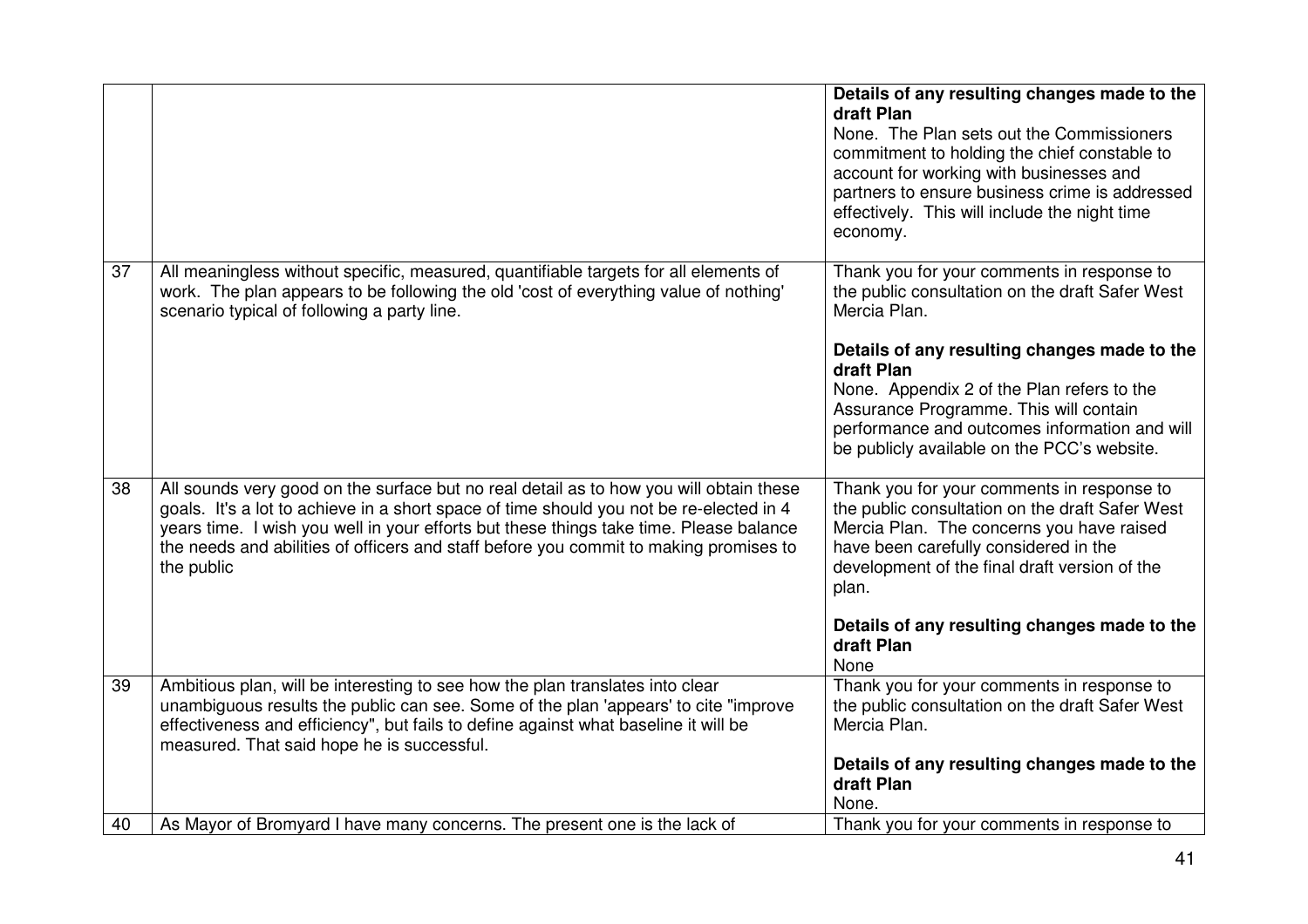|    | confidence in the 101 system. My personal experience is of 11 minutes, seven minutes<br>and five minutes to get a reply, this is not fit for purpose and needs serious attention or<br>everybody will revert to using 999 at all times.<br>Replace the PCSO's who have so little power with a PC or an identifiable Special who<br>can do the job. Why cannot my local PC issue parking tickets? If a traffic enforcement<br>officer arrives in town it just drives the visitors away, the locals know where they can<br>park. Yes new technology CCTV in the streets where the problems are make things<br>easier to identify trouble makers and law breakers.                                                                                                                                                                                                                                                                                                                                                                                                                                                                                                                                                                      | the public consultation on the draft Safer West<br>Mercia Plan. The concerns you have raised<br>have been carefully considered in the<br>development of the final draft version of the<br>plan.<br>Details of any resulting changes made to the<br>draft Plan<br>Concerns raised by a number of respondents<br>on 101 performance and related issues will be<br>help inform a specific assurance meeting the<br>PCC has arranged to hold the Chief Constable<br>account on OCC performance, demands and<br>resources. Notes from this meeting will be<br>made available on the PCC's website. |
|----|--------------------------------------------------------------------------------------------------------------------------------------------------------------------------------------------------------------------------------------------------------------------------------------------------------------------------------------------------------------------------------------------------------------------------------------------------------------------------------------------------------------------------------------------------------------------------------------------------------------------------------------------------------------------------------------------------------------------------------------------------------------------------------------------------------------------------------------------------------------------------------------------------------------------------------------------------------------------------------------------------------------------------------------------------------------------------------------------------------------------------------------------------------------------------------------------------------------------------------------|-----------------------------------------------------------------------------------------------------------------------------------------------------------------------------------------------------------------------------------------------------------------------------------------------------------------------------------------------------------------------------------------------------------------------------------------------------------------------------------------------------------------------------------------------------------------------------------------------|
| 41 | As a Third Sector organisation in receipt of PCC Tier 1 funding we would be very<br>interested in being involved with the pilot for using the Outcomes Star. We would also<br>like to invite you to visit our scheme called Recharge Telford to see the fantastic work<br>that we do in the local community.                                                                                                                                                                                                                                                                                                                                                                                                                                                                                                                                                                                                                                                                                                                                                                                                                                                                                                                         | Thank you for your comments in response to<br>the public consultation on the draft Safer West<br>Mercia Plan.<br>Details of any resulting changes made to the<br>draft Plan                                                                                                                                                                                                                                                                                                                                                                                                                   |
| 42 | As a set of commitments to how the police will work, the plan offers a good framework<br>and provides a list of criteria that both Commissioner and police performance can be<br>measured against. As always with anything like this, the Devil is in the detail.<br>One of my personal concerns when public sector works with communities is how<br>smaller voluntary and community groups (the third sector), who are both part of and<br>serve communities, are funded. With stretched budgets, outcomes based funding has<br>become the norm. However much of the work that the third sector does and that<br>contributes to achieving the aims set out in the plan such as this is preventative. My<br>analogy is servicing a car. We do not ask our local garage to prove our car won't break<br>down in the next 12 months (or wait until 12 months has elapsed before paying)<br>because we know having our car serviced is prudent and reduces the risk of it<br>breaking down. However this is exactly how the third sector is being funded.<br>For West Mercia. many smaller third sector organisations will be working with (for<br>example) troubled young people, people with mental health issues, or ex offenders in | None<br>Thank you for your comments in response to<br>the public consultation on the draft Safer West<br>Mercia Plan. The concerns you have raised<br>have been carefully considered in the<br>development of the final draft version of the<br>plan.<br>Details of any resulting changes made to the<br>draft Plan<br>None. Appendix 3 of the plan sets out the<br>Commissioner's commitment towards<br>commissioning and grants.                                                                                                                                                            |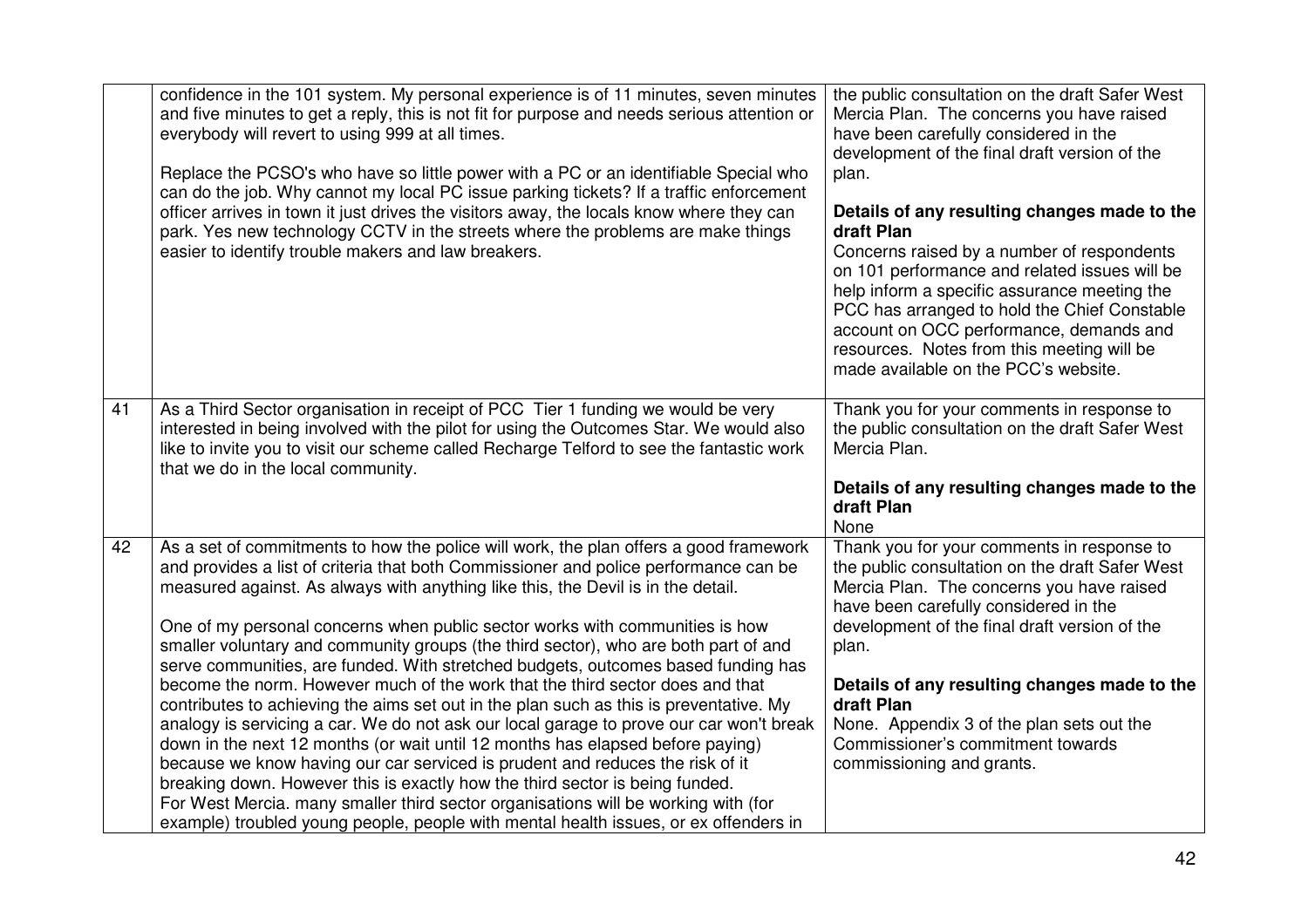|    | ways which are small scale but innovative and effective. They are actively preventing<br>criminal behaviour, but are neither big enough nor funded well enough to demonstrate<br>the value of what they do.<br>It is my hope that in delivering the plan, the contribution of these organisations is<br>recognised, and sufficient funds are provided (balancing both the need of West Mercia<br>police to be accountable and the needs of these organisations) to carry on their<br>preventative work.                                                                                         |                                                                                                                                                                                                                                                                                                                     |
|----|-------------------------------------------------------------------------------------------------------------------------------------------------------------------------------------------------------------------------------------------------------------------------------------------------------------------------------------------------------------------------------------------------------------------------------------------------------------------------------------------------------------------------------------------------------------------------------------------------|---------------------------------------------------------------------------------------------------------------------------------------------------------------------------------------------------------------------------------------------------------------------------------------------------------------------|
| 43 | As the new PCC who will hopefully beware of the harrowing story of former GMP<br>officer Andy Summerscales whom was found passed away after leaving the that force<br>in 2015. It s reported that he was one of the first officers to attend the scene after Dale<br>Cregen shot and hand grenaded two un armed female officers, this may have<br>contributed to him taking his own death. If that is the case and God forbid it happens to<br>me or my colleagues what is in place for the force you are now responsible for,<br>because internal emails and post masters don't really cut it. | Thank you for your comments in response to<br>the public consultation on the draft Safer West<br>Mercia Plan. The concerns you have raised<br>have been carefully considered in the<br>development of the final draft version of the<br>plan.<br>Details of any resulting changes made to the<br>draft Plan<br>None |
| 44 | Before you can make it safe, you need to clarify safe staffing levels ! It used to be<br>called minimum staffing levels of warranted fully powered PC's. However now all the<br>management seem quite shy to quote those minimum safe staffing levels. Come on<br>man, tell them to grow a set and stop worrying about getting the QPM and playing silly<br>political games, get round the table and deal with it. You haven't enough qualified<br>warranted officers. You need to heft hat sorted first and foremost                                                                           | Thank you for your comments in response to<br>the public consultation on the draft Safer West<br>Mercia Plan. The concerns you have raised<br>have been carefully considered in the<br>development of the final draft version of the<br>plan.<br>Details of any resulting changes made to the<br>draft Plan         |
| 45 |                                                                                                                                                                                                                                                                                                                                                                                                                                                                                                                                                                                                 | None                                                                                                                                                                                                                                                                                                                |
|    | Can you please look at the police numbers for Newport? Our town is growing due to<br>development and we have just one PC and 1 PCSO. The last fortnight we have had<br>just one PCSO covering 52 square miles.                                                                                                                                                                                                                                                                                                                                                                                  | Thank you for your comments in response to<br>the public consultation on the draft Safer West<br>Mercia Plan. The concerns you have raised<br>have been carefully considered in the<br>development of the final draft version of the<br>plan.                                                                       |
|    |                                                                                                                                                                                                                                                                                                                                                                                                                                                                                                                                                                                                 | Details of any resulting changes made to the<br>draft Plan                                                                                                                                                                                                                                                          |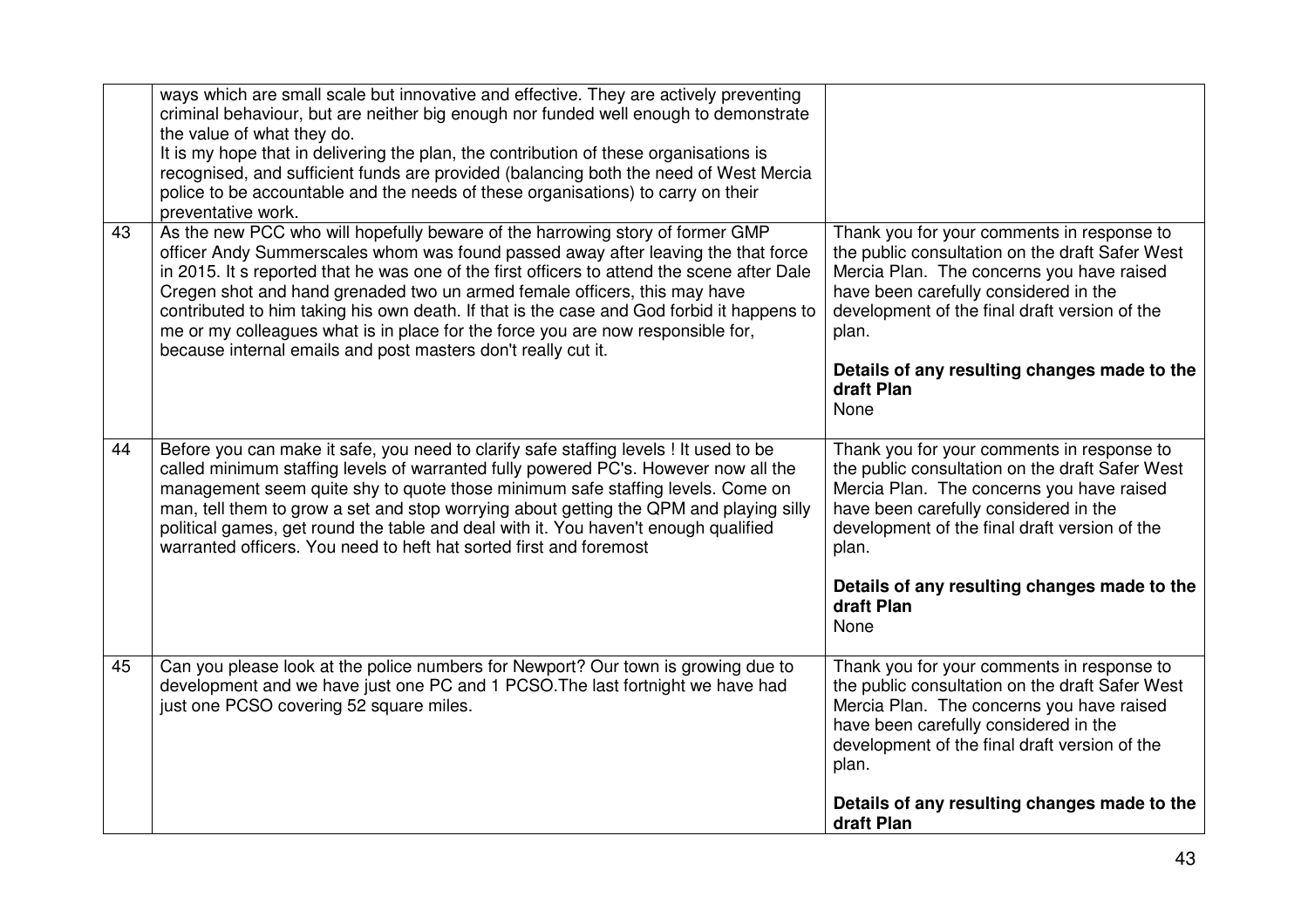|    |                                                                                                                                                                                                                                                                                                               | None. The Plan sets out the Commissioners<br>commitment to holding the chief constable to<br>account for ensuring the alliance transformation<br>programme delivers a better, more efficient<br>service to the public, has buildings and contact<br>points which best suit the needs of local<br>communities and the organisation, and<br>ensuring the force is visible and accessible both<br>in communities and online. The commitment is<br>to make better use of existing resources, not to<br>increase numbers.                                                                                                                                                   |
|----|---------------------------------------------------------------------------------------------------------------------------------------------------------------------------------------------------------------------------------------------------------------------------------------------------------------|------------------------------------------------------------------------------------------------------------------------------------------------------------------------------------------------------------------------------------------------------------------------------------------------------------------------------------------------------------------------------------------------------------------------------------------------------------------------------------------------------------------------------------------------------------------------------------------------------------------------------------------------------------------------|
| 46 | Centralising things at a hub means just that. The hub moves slowly whilst the staff on<br>the outside are running ten times faster .its not all about saving money, it must be<br>about the other "buzz" words "service delivery first" oh but oh no only when it suits<br>does that statement apply.         | Thank you for your comments in response to<br>the public consultation on the draft Safer West<br>Mercia Plan.<br>Details of any resulting changes made to the<br>draft Plan<br>None                                                                                                                                                                                                                                                                                                                                                                                                                                                                                    |
| 47 | Currently limited policing in rural areas. This needs to be addressed local business<br>and farming community left isolated and not supported rural crime does and is<br>happening but nothing is being done to support rural communities. Work closer with<br>Parish councils would also we welcome I'm sure | Thank you for your comments in response to<br>the public consultation on the draft Safer West<br>Mercia Plan. The concerns you have raised<br>have been carefully considered in the<br>development of the final draft version of the<br>plan.<br>Details of any resulting changes made to the<br>draft Plan<br>None. The Reassuring West Mercia's<br>communities objective sets out the<br>Commissioners commitment to holding the<br>chief constable to account for making sure<br>voices and priorities are heard and acted on<br>from within rural communities and for working<br>with businesses and partners to ensure<br>business crime is effectively addressed |
| 48 | Cyclist riding on pavements and though pedestrian areas are ignored, they now seem                                                                                                                                                                                                                            | Thank you for your comments in response to                                                                                                                                                                                                                                                                                                                                                                                                                                                                                                                                                                                                                             |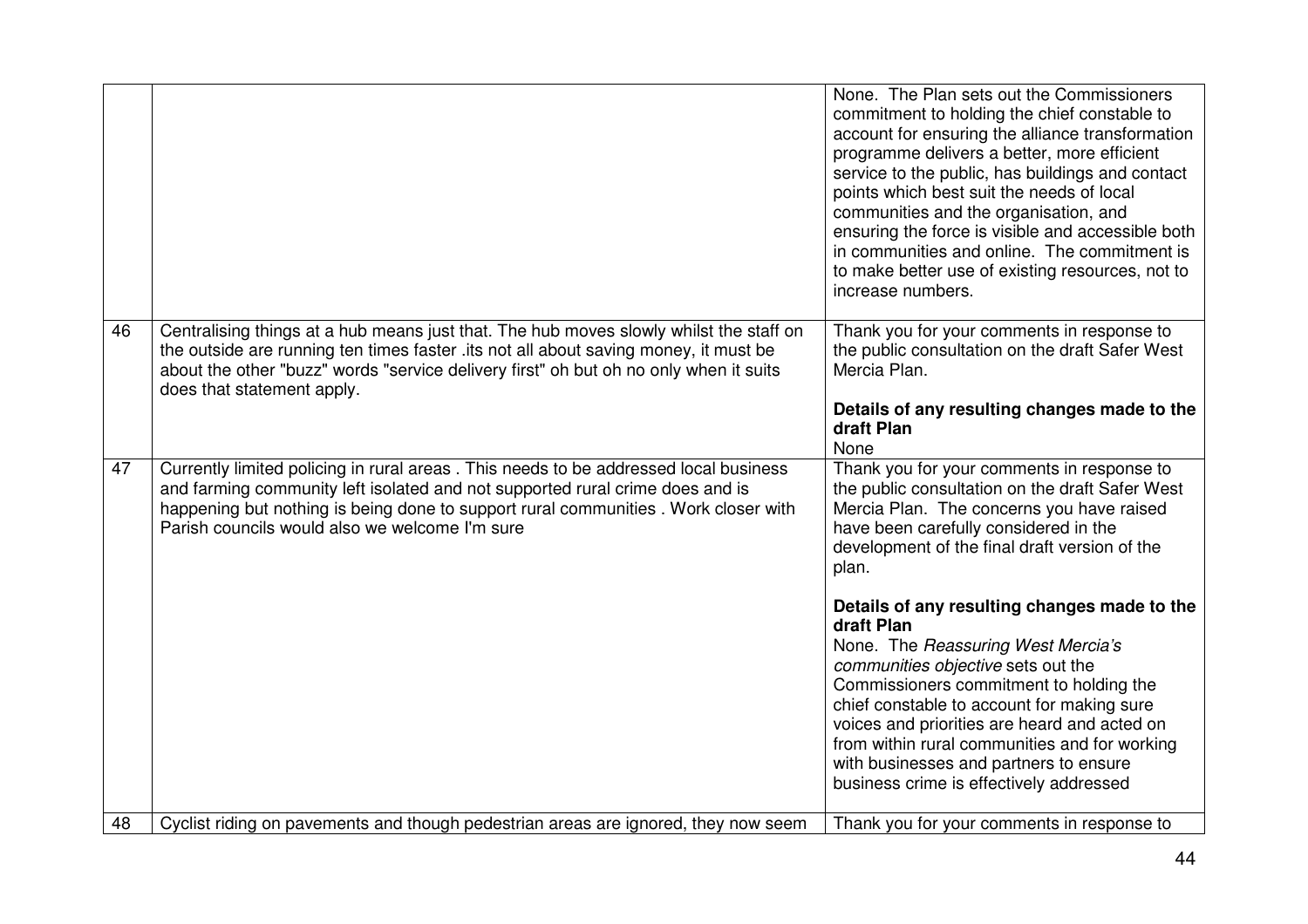|    | to think they have the right to ride there, I'm sick of pulling a small child out of their<br>path                                                                                                                                                                                                                                                                                                                                                   | the public consultation on the draft Safer West<br>Mercia Plan. The concerns you have raised<br>have been carefully considered in the<br>development of the final draft version of the<br>plan.<br>Details of any resulting changes made to the<br>draft Plan<br>None. The Plan sets out the Commissioners<br>commitment to holding the chief constable to<br>account for working with West Mercia Safer<br>Roads Partnership and others to improve road<br>safety. This includes cyclists.                                                          |
|----|------------------------------------------------------------------------------------------------------------------------------------------------------------------------------------------------------------------------------------------------------------------------------------------------------------------------------------------------------------------------------------------------------------------------------------------------------|------------------------------------------------------------------------------------------------------------------------------------------------------------------------------------------------------------------------------------------------------------------------------------------------------------------------------------------------------------------------------------------------------------------------------------------------------------------------------------------------------------------------------------------------------|
| 49 | Do more to control anti social behaviour                                                                                                                                                                                                                                                                                                                                                                                                             | Thank you for your comments in response to<br>the public consultation on the draft Safer West<br>Mercia Plan<br>Details of any resulting changes made to the<br>draft Plan<br>None. A commitment to address anti social<br>behaviour is included in the Building a more<br>secure objective                                                                                                                                                                                                                                                          |
| 50 | Do not shut down the north control room. Local knowledge of areas, repeat<br>callers/offenders/victims is key to providing a safer community. There is a wealth of<br>experience being lost as staff from the north will have to travel too far for work and will<br>look elsewhere. What a waste. Albeit the staff in the south will be skilled, they will not<br>have the required local knowledge needed to ensure officers arrive safely on time | Thank you for your comments in response to<br>the public consultation on the draft Safer West<br>Mercia Plan. The concerns you have raised<br>have been carefully considered in the<br>development of the final draft version of the<br>plan.<br>Details of any resulting changes made to the<br>draft Plan<br>No changes to the plan have been made, but<br>the concerns raised by a number of<br>respondents on the closure of Battlefield will be<br>help inform a specific assurance meeting the<br>PCC has arranged to hold the Chief Constable |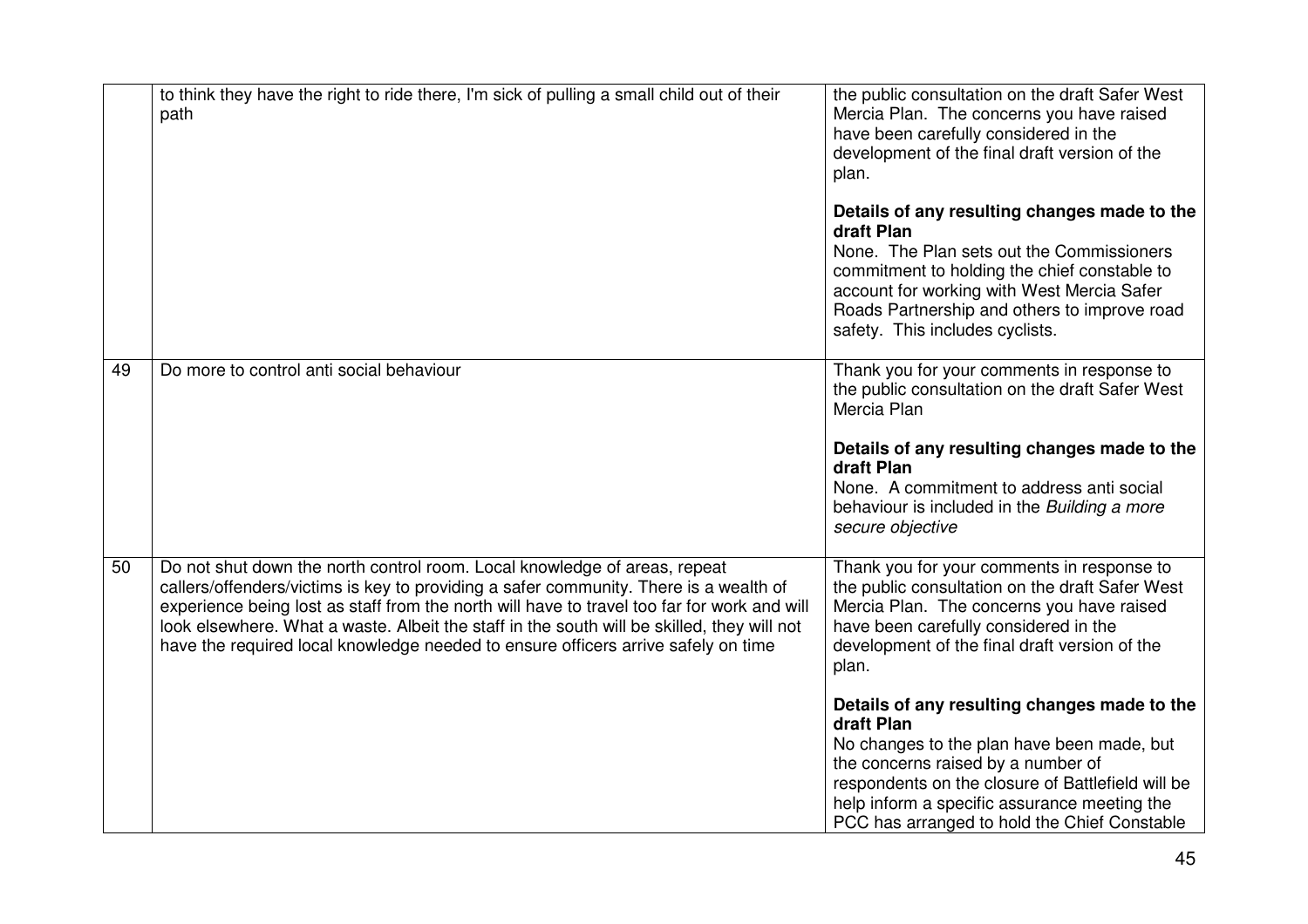|    |                                                                                                                                                                                                                                                                                                                                                           | account on OCC performance, demands and<br>resources. Notes from this meeting will be<br>made available on the PCC's website.          |
|----|-----------------------------------------------------------------------------------------------------------------------------------------------------------------------------------------------------------------------------------------------------------------------------------------------------------------------------------------------------------|----------------------------------------------------------------------------------------------------------------------------------------|
| 51 | Excellent plan. I'm very impressed. Page 12: Just a 'heads up' that the Enterprise<br>Zone in Hereford has bid with Wolverhampton Uni for a cyber unit to be built. We are<br>awaiting confirmation for funding in the Autumn Statement. This will be specialising in<br>cyber security and could be looking to co-work with Malvern and Cheltenham based | Thank you for your comments in response to<br>the public consultation on the draft Safer West<br>Mercia Plan.                          |
|    | organisations in a 'cyber security triangle'. Within Hereford ex Signals from Credenhill<br>could take a lead locally.                                                                                                                                                                                                                                    | Details of any resulting changes made to the<br>draft Plan<br>None                                                                     |
| 52 | Get rid of unnecessary traffic lights on station road, in Pershore, and outside<br>Woodnorton, where there was no one working, but traffic was stacked back past the<br>island at the squires and Worcester road toward Tesco, and back past Evesham golf<br>club at Fladbury in the other directiontotally pointless.                                    | Thank you for your comments in response to<br>the public consultation on the draft Safer West<br>Mercia Plan.                          |
|    |                                                                                                                                                                                                                                                                                                                                                           | Details of any resulting changes made to the<br>draft Plan<br>None                                                                     |
| 53 | Get some police who care about public service on the streets. Simples                                                                                                                                                                                                                                                                                     | Thank you for your comments in response to<br>the public consultation on the draft Safer West<br>Mercia Plan.                          |
|    |                                                                                                                                                                                                                                                                                                                                                           | Details of any resulting changes made to the<br>draft Plan<br>None                                                                     |
| 54 | Good basis of a document. But need dates and metrics to make it a plan e.g. I will<br>improve this number 25 by 10% by Jan 2018                                                                                                                                                                                                                           | Thank you for your comments in response to<br>the public consultation on the draft Safer West<br>Mercia Plan.                          |
|    |                                                                                                                                                                                                                                                                                                                                                           | Details of any resulting changes made to the<br>draft Plan<br>None. Appendix 2 of the Plan refers to the                               |
|    |                                                                                                                                                                                                                                                                                                                                                           | Assurance Programme. This will contain<br>performance and outcomes information and will<br>be publicly available on the PCC's website. |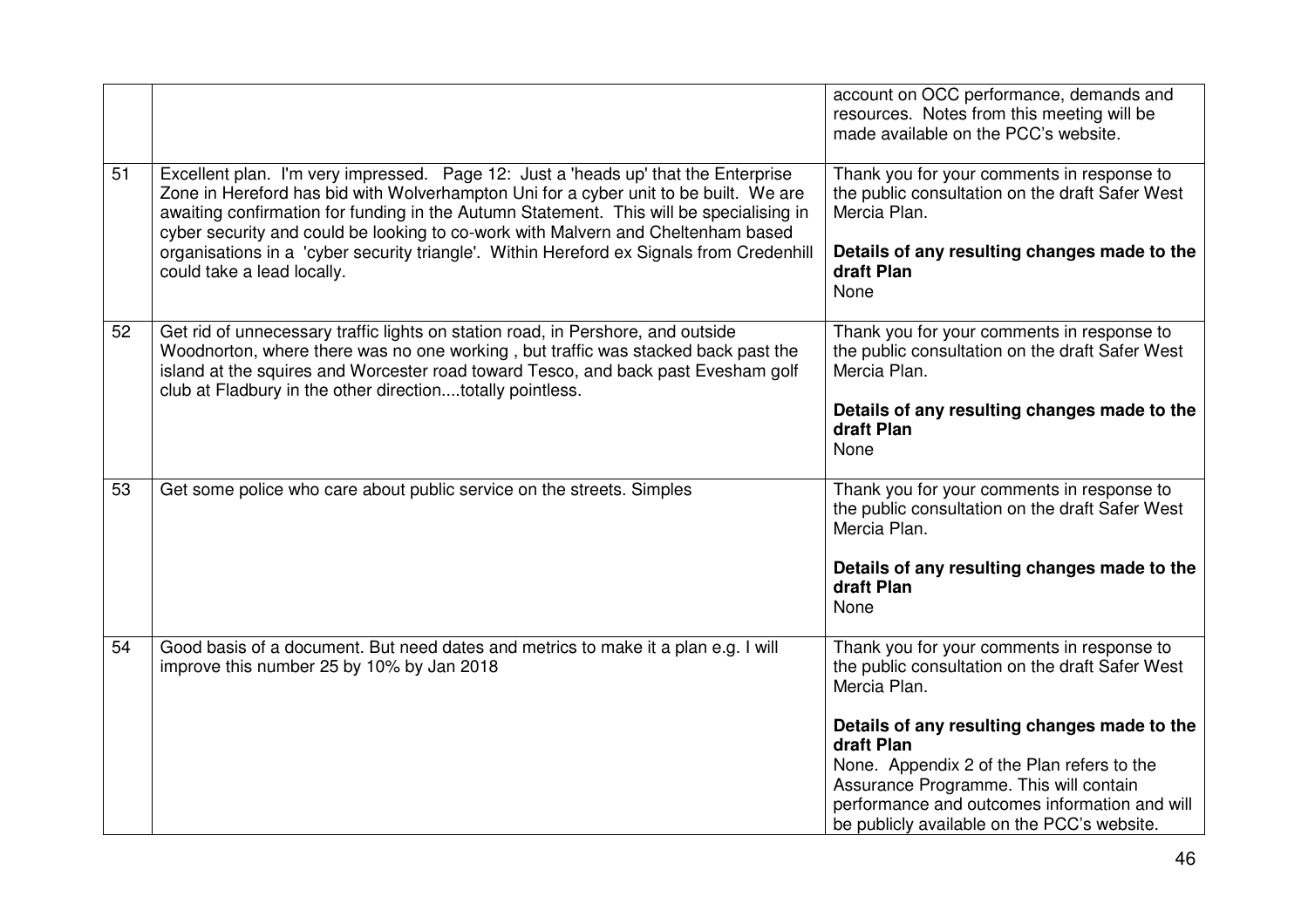| 55 | Good morning As an employee of West Mercia Police. I am fully aware that The<br>closure of Shrewsbury control room is subject to closure. However I too also live in<br>Shropshire and it concerns me that with this proposed closure lives will be put at risk<br>due to the lack of knowledge that will be taken away from us. The staff in the control<br>rooms knowledge is needed They get to know people, places etc This knowledge<br>is shared with the front line officers. When call taking we are able to engage with the<br>other person on the phone when we know where they are This enables us to get a<br>quicker response in order to secure the scenes and help those whom are needed. I<br>experienced first hand the lack of knowledge just a few weeks ago with a call taker<br>who had no idea where I was when I was stood off duty with a well known suspect<br>requesting back up! | Thank you for your comments in response to<br>the public consultation on the draft Safer West<br>Mercia Plan. The concerns you have raised<br>have been carefully considered in the<br>development of the final draft version of the<br>plan.<br>Details of any resulting changes made to the<br>draft Plan<br>No changes to the plan have been made, but<br>the concerns raised by a number of<br>respondents on the closure of Battlefield will be<br>help inform a specific assurance meeting the<br>PCC has arranged to hold the Chief Constable<br>account on OCC performance, demands and<br>resources. Notes from this meeting will be<br>made available on the PCC's website. |
|----|-------------------------------------------------------------------------------------------------------------------------------------------------------------------------------------------------------------------------------------------------------------------------------------------------------------------------------------------------------------------------------------------------------------------------------------------------------------------------------------------------------------------------------------------------------------------------------------------------------------------------------------------------------------------------------------------------------------------------------------------------------------------------------------------------------------------------------------------------------------------------------------------------------------|---------------------------------------------------------------------------------------------------------------------------------------------------------------------------------------------------------------------------------------------------------------------------------------------------------------------------------------------------------------------------------------------------------------------------------------------------------------------------------------------------------------------------------------------------------------------------------------------------------------------------------------------------------------------------------------|
| 56 | Good morning, A friend of mine has expressed concerns that a lot of police stations<br>will be closed in Shropshire and the surrounding counties and all policemen will be<br>dispatched from one location. This seems like she must have heard wrong, as from the<br>face of it that doesn't seem like the most sensible plan if you want fast response times.<br>Could you please explain what is planned to change in this regard, and if my friend is<br>correct could you please explain some of the reasons for this change?                                                                                                                                                                                                                                                                                                                                                                          | Thank you for your comments in response to<br>the public consultation on the draft Safer West<br>Mercia Plan. The concerns you have raised<br>have been carefully considered in the<br>development of the final draft version of the<br>plan.                                                                                                                                                                                                                                                                                                                                                                                                                                         |
|    |                                                                                                                                                                                                                                                                                                                                                                                                                                                                                                                                                                                                                                                                                                                                                                                                                                                                                                             | Details of any resulting changes made to the<br>draft Plan                                                                                                                                                                                                                                                                                                                                                                                                                                                                                                                                                                                                                            |
|    |                                                                                                                                                                                                                                                                                                                                                                                                                                                                                                                                                                                                                                                                                                                                                                                                                                                                                                             | No changes to the plan have been made, but<br>the concerns raised by a number of                                                                                                                                                                                                                                                                                                                                                                                                                                                                                                                                                                                                      |
|    |                                                                                                                                                                                                                                                                                                                                                                                                                                                                                                                                                                                                                                                                                                                                                                                                                                                                                                             | respondents on the closure of Battlefield will be<br>help inform a specific assurance meeting the                                                                                                                                                                                                                                                                                                                                                                                                                                                                                                                                                                                     |
|    |                                                                                                                                                                                                                                                                                                                                                                                                                                                                                                                                                                                                                                                                                                                                                                                                                                                                                                             | PCC has arranged to hold the Chief Constable<br>account on OCC performance, demands and                                                                                                                                                                                                                                                                                                                                                                                                                                                                                                                                                                                               |
|    |                                                                                                                                                                                                                                                                                                                                                                                                                                                                                                                                                                                                                                                                                                                                                                                                                                                                                                             | resources. Notes from this meeting will be<br>made available on the PCC's website.                                                                                                                                                                                                                                                                                                                                                                                                                                                                                                                                                                                                    |
| 57 | Have 999 operators instant info. as to which police force is responsible for every area?                                                                                                                                                                                                                                                                                                                                                                                                                                                                                                                                                                                                                                                                                                                                                                                                                    | Thank you for your comments in response to                                                                                                                                                                                                                                                                                                                                                                                                                                                                                                                                                                                                                                            |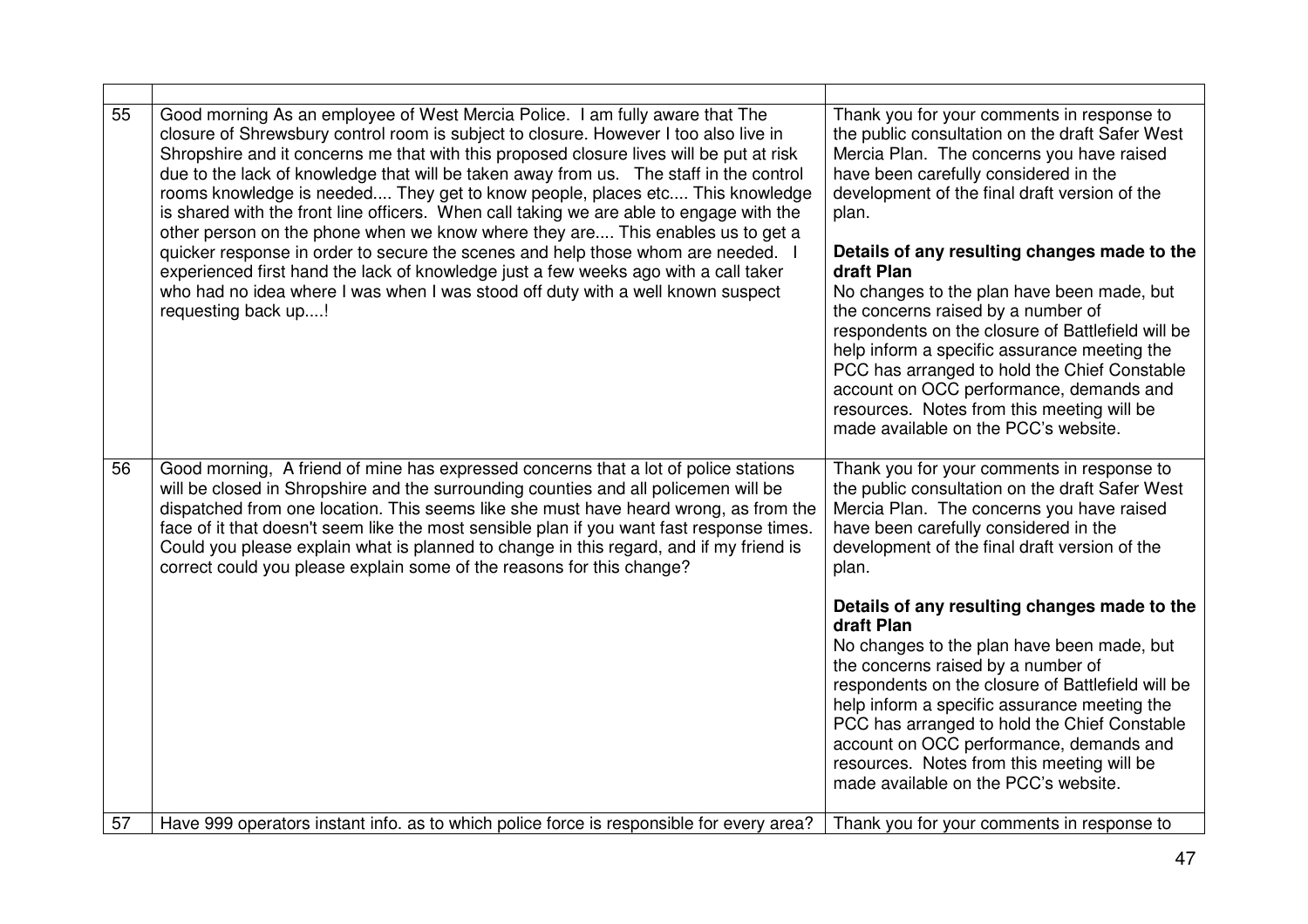|    |                                                                                                                                                                                                                                                                                                                   | the public consultation on the draft Safer West<br>Mercia Plan.<br>Details of any resulting changes made to the<br>draft Plan<br>None                                                                                                                                                                                                                                             |
|----|-------------------------------------------------------------------------------------------------------------------------------------------------------------------------------------------------------------------------------------------------------------------------------------------------------------------|-----------------------------------------------------------------------------------------------------------------------------------------------------------------------------------------------------------------------------------------------------------------------------------------------------------------------------------------------------------------------------------|
| 58 | Hi. can you clarify how many vehicles need to be stuck behind ignorant farmers in their<br>tractors before they are meant to pull over? It causes massive tailbacks, dangerous<br>situations for road tax payers and they're always on their mobile phonesquick fine<br>someone going 1 mph over the speed limit. | Thank you for your comments in response to<br>the public consultation on the draft Safer West<br>Mercia Plan.<br>Details of any resulting changes made to the<br>draft Plan<br>None. The Plan sets out the Commissioners<br>commitment to holding the chief constable to<br>account for working with West Mercia Safer<br>Roads Partnership and others to improve road<br>safety. |
| 59 | How are the police volunteers going to be employed? I attended a 10 week training<br>course at Bromsgrove but have heard nothing since.                                                                                                                                                                           | Thank you for your comments in response to<br>the public consultation on the draft Safer West<br>Mercia Plan.<br>Details of any resulting changes made to the<br>draft Plan<br>None. The PCC has oversight of volunteers<br>through internal meetings and will raise<br>timeliness through that forum.                                                                            |
| 60 | How can closing local control rooms be considered as making west Mercia safer?<br>Computer systems are all well and good, but local people with local knowledge are key<br>in saving lives                                                                                                                        | Thank you for your comments in response to<br>the public consultation on the draft Safer West<br>Mercia Plan. The concerns you have raised<br>have been carefully considered in the<br>development of the final draft version of the<br>plan.<br>Details of any resulting changes made to the<br>draft Plan                                                                       |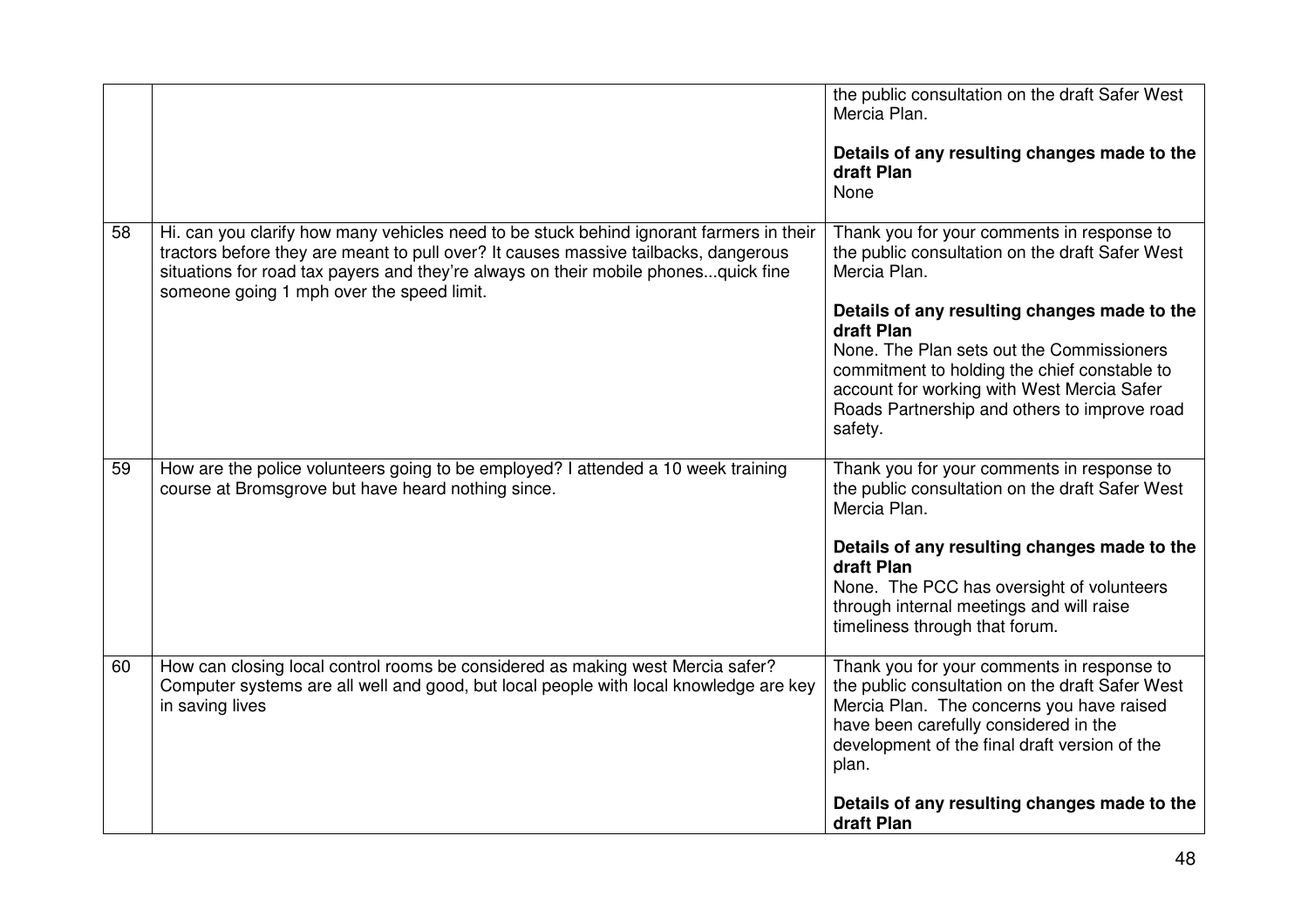|    |                                                                                                                                                                                                                                                                                                                                                                                                                                                                                                                                                                                                                                                                                                                                                                                                                                                                                                                                                                                                                                                              | No changes to the plan have been made, but<br>the concerns raised by a number of<br>respondents on the closure of Battlefield will be<br>help inform a specific assurance meeting the<br>PCC has arranged to hold the Chief Constable<br>account on OCC performance, demands and<br>resources. Notes from this meeting will be<br>made available on the PCC's website.                                                   |
|----|--------------------------------------------------------------------------------------------------------------------------------------------------------------------------------------------------------------------------------------------------------------------------------------------------------------------------------------------------------------------------------------------------------------------------------------------------------------------------------------------------------------------------------------------------------------------------------------------------------------------------------------------------------------------------------------------------------------------------------------------------------------------------------------------------------------------------------------------------------------------------------------------------------------------------------------------------------------------------------------------------------------------------------------------------------------|--------------------------------------------------------------------------------------------------------------------------------------------------------------------------------------------------------------------------------------------------------------------------------------------------------------------------------------------------------------------------------------------------------------------------|
| 61 | I am a recent victim of an attempt burglary at my home. The investigation has been<br>allocated to a uniform response officer. I am a former police officer (West Midlands)<br>and in all my 30 years service CID always investigated burglary dwelling offences. I<br>have no specific complaint about the officer who has been allocated my investigation,<br>but I think it is crazy to allocate serious investigations to response officers who are at<br>the end of a police radio, and who can be re-directed to new incidents at any time,<br>making it impossible for them to undertake their investigations in an effective manner.<br>The CCTV evidence at my home has now been lost as the officer has failed to secure<br>and preserve evidence. (Date of offence 29/07/16) On the day burglary was<br>discovered we were informed that no police were available to attend that day.<br>Thankfully Scenes of Crime did attend. I had to chase up police next day to get them<br>to attend. Several promised appointments for officer to visit me | Thank you for your comments in response to<br>the public consultation on the draft Safer West<br>Mercia Plan. The concerns you have raised<br>have been carefully considered in the<br>development of the final draft version of the<br>plan.<br>Details of any resulting changes made to the<br>draft Plan<br>None.                                                                                                     |
| 62 | I am slightly disappointed that there is no mention within the document of using and/or<br>helping to improve the Active Neighbourhood Watch Schemes within West Mercia<br>especial as the Commissioner pledged his support to NHW at the last meeting which<br>he attended.                                                                                                                                                                                                                                                                                                                                                                                                                                                                                                                                                                                                                                                                                                                                                                                 | Thank you for your comments in response to<br>the public consultation on the draft Safer West<br>Mercia Plan. The concerns you have raised<br>have been carefully considered in the<br>development of the final draft version of the<br>plan.                                                                                                                                                                            |
|    |                                                                                                                                                                                                                                                                                                                                                                                                                                                                                                                                                                                                                                                                                                                                                                                                                                                                                                                                                                                                                                                              | Details of any resulting changes made to the<br>draft Plan<br>None. Neighbourhood Watch is not mentioned,<br>however the plan does state the PCC's<br>commitment to active citizenship and<br>volunteering and ensuring that people get the<br>tools, training or expertise they need in order to<br>help themselves and their communities.<br>Neighbourhood Watch along with other watch<br>schemes is an integral part |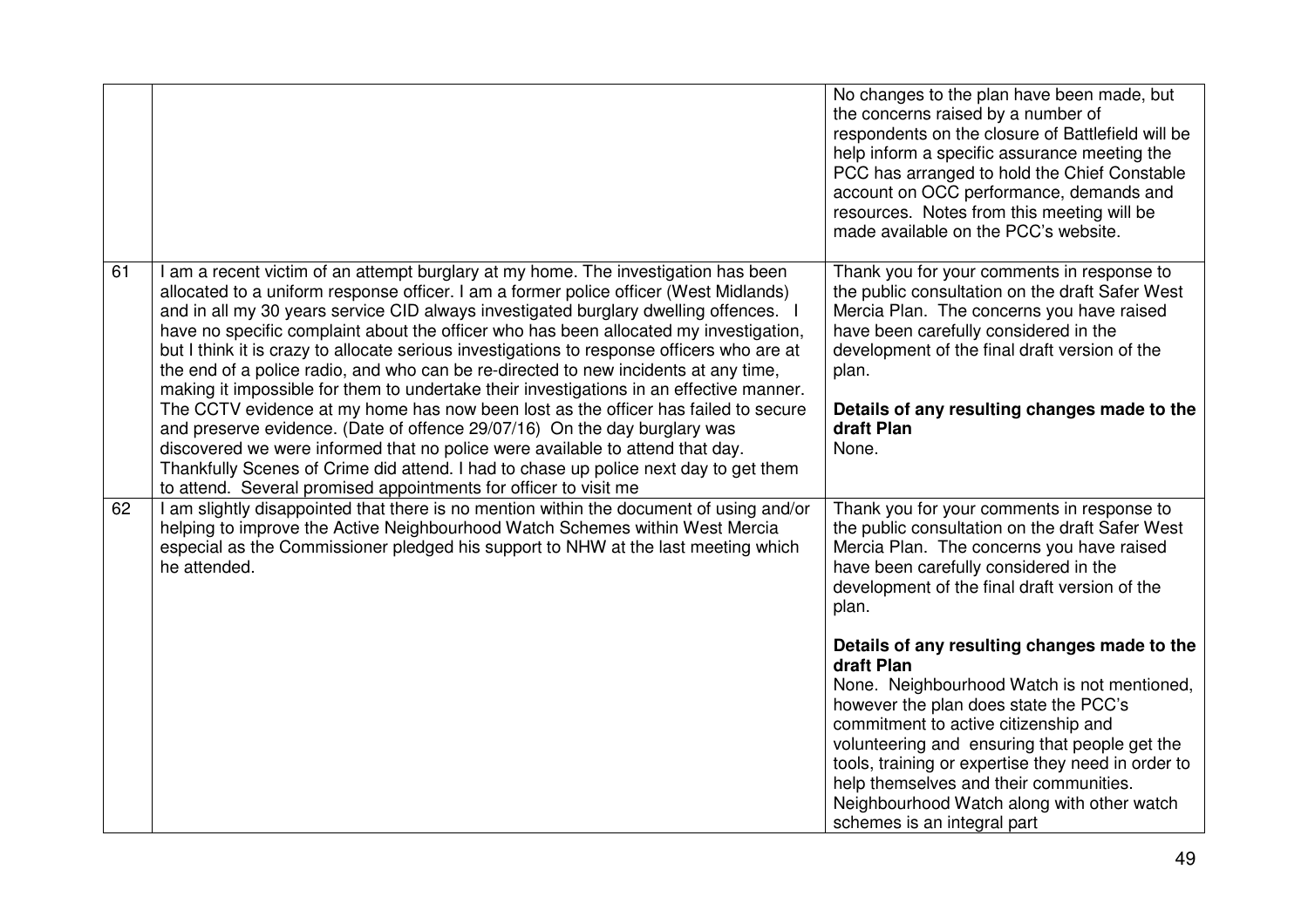|    |                                                                                                                                                                                                                                                                                                                                                                                                                                                                                                                                                                                                                                | of this commitment and therefore is not<br>mentioned specifically                                                                                                                                                                                                                                                                                                                                                                    |
|----|--------------------------------------------------------------------------------------------------------------------------------------------------------------------------------------------------------------------------------------------------------------------------------------------------------------------------------------------------------------------------------------------------------------------------------------------------------------------------------------------------------------------------------------------------------------------------------------------------------------------------------|--------------------------------------------------------------------------------------------------------------------------------------------------------------------------------------------------------------------------------------------------------------------------------------------------------------------------------------------------------------------------------------------------------------------------------------|
| 63 | I believe that the decision to close the Police Control Room in Battlefield Shrewsbury,<br>will ultimately cost some poor Shropshire tax payer their life. With the loss of local<br>knowledge being the main reason. I think the roads in Shropshire are going to be more<br>dangerous for residents and non-residents alike. There aren't enough Police out and<br>about as it is, so I can't for the life of me understand why my local Comms Room with<br>all that invaluable local topographic understanding should close. There will be a<br>monetary saving but at what cost, Shropshire doesn't want any "Lamara Bell" | Thank you for your comments in response to<br>the public consultation on the draft Safer West<br>Mercia Plan. The concerns you have raised<br>have been carefully considered in the<br>development of the final draft version of the<br>plan.                                                                                                                                                                                        |
|    | tragedies.                                                                                                                                                                                                                                                                                                                                                                                                                                                                                                                                                                                                                     | Details of any resulting changes made to the<br>draft Plan<br>No changes to the plan have been made, but<br>the concerns raised by a number of<br>respondents on the closure of Battlefield will be<br>help inform a specific assurance meeting the<br>PCC has arranged to hold the Chief Constable<br>account on OCC performance, demands and<br>resources. Notes from this meeting will be<br>made available on the PCC's website. |
| 64 | I can't even remember the last time I have seen a police office walking on our streets,<br>do see the odd community officer who walk into town empty handed and walk back to<br>the station with a Tesco shopping bag!!                                                                                                                                                                                                                                                                                                                                                                                                        | Thank you for your comments in response to<br>the public consultation on the draft Safer West<br>Mercia Plan. The concerns you have raised<br>have been carefully considered in the<br>development of the final draft version of the<br>plan.                                                                                                                                                                                        |
|    |                                                                                                                                                                                                                                                                                                                                                                                                                                                                                                                                                                                                                                | Details of any resulting changes made to the<br>draft Plan                                                                                                                                                                                                                                                                                                                                                                           |
|    |                                                                                                                                                                                                                                                                                                                                                                                                                                                                                                                                                                                                                                | None. The Plan sets out the Commissioners<br>commitment to holding the chief constable to<br>account for ensuring the police is visible and<br>accessible both in communities and online.                                                                                                                                                                                                                                            |
| 65 | I have concerns for the closure of the Battlefield control room. Cheaper does not<br>mean safer - it never has. It is naive to think mistakes are not made by police,<br>mistakes are already made and will only worsen if the local knowledge is taken away -<br>it is often local knowledge that identifies a mistake before it harms the public. If the                                                                                                                                                                                                                                                                     | Thank you for your comments in response to<br>the public consultation on the draft Safer West<br>Mercia Plan. The concerns you have raised<br>have been carefully considered in the                                                                                                                                                                                                                                                  |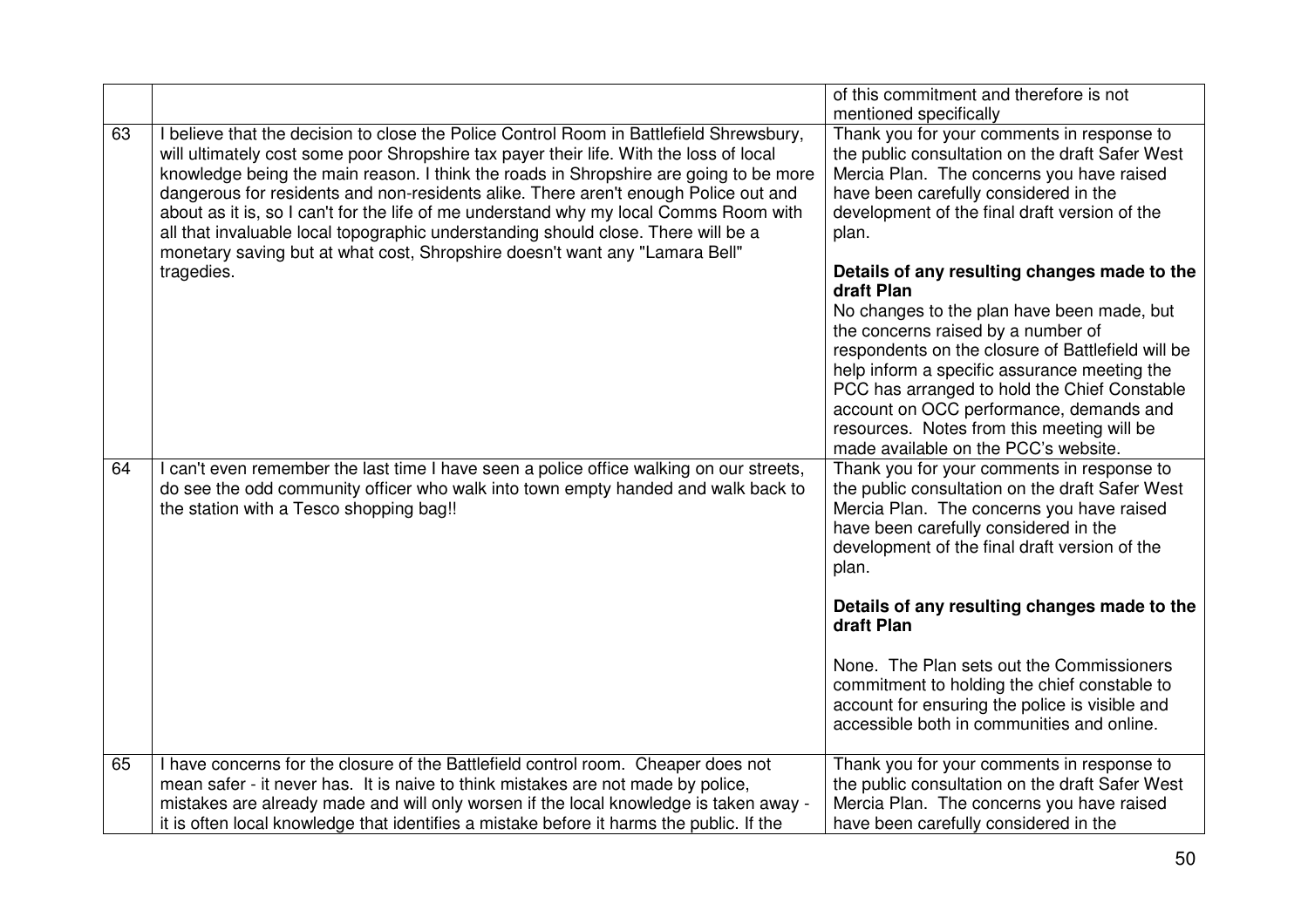|    | control room does not have local knowledge, there will be instances when officers are<br>sent to the wrong location, which can literally mean the difference between life and<br>death. If a caller does not know where they are, they rely on the control room to find<br>them. If the control room does not know, then people are being put at risk. This is not<br>keeping people safe, or putting the public/victims first, as you promise. A Safer West<br>Mercia would be one with adequately funded multiple OCC's, making use of valuable<br>local knowledge and ensuring systems are kept up to date - not leaving them to expire<br>until the new multi million pound OCC is built.<br>I strongly feel the loss of staff and officers is contradictory to keeping people safe.<br>I do not feel you can keep the promises you have made whilst supporting the closure<br>of the Battlefield OCC or while encouraging budget cuts.<br>I think it is fortunate for West Mercia (but unfortunate for the public) that the majority of<br>the public do not understand the consequences of the decisions being made on their<br>behalf. | development of the final draft version of the<br>plan.<br>Details of any resulting changes made to the<br>draft Plan<br>No changes to the plan have been made, but<br>the concerns raised by a number of<br>respondents on the closure of Battlefield will be<br>help inform a specific assurance meeting the<br>PCC has arranged to hold the Chief Constable<br>account on OCC performance, demands and<br>resources. Notes from this meeting will be<br>made available on the PCC's website. |
|----|-----------------------------------------------------------------------------------------------------------------------------------------------------------------------------------------------------------------------------------------------------------------------------------------------------------------------------------------------------------------------------------------------------------------------------------------------------------------------------------------------------------------------------------------------------------------------------------------------------------------------------------------------------------------------------------------------------------------------------------------------------------------------------------------------------------------------------------------------------------------------------------------------------------------------------------------------------------------------------------------------------------------------------------------------------------------------------------------------------------------------------------------------|------------------------------------------------------------------------------------------------------------------------------------------------------------------------------------------------------------------------------------------------------------------------------------------------------------------------------------------------------------------------------------------------------------------------------------------------------------------------------------------------|
| 66 | I have read your plan, always remember stop the small things and the big things won't<br>happen                                                                                                                                                                                                                                                                                                                                                                                                                                                                                                                                                                                                                                                                                                                                                                                                                                                                                                                                                                                                                                               | Thank you for your comments in response to<br>the public consultation on the draft Safer West<br>Mercia Plan.<br>Details of any resulting changes made to the<br>draft Plan<br>None                                                                                                                                                                                                                                                                                                            |
| 67 | I live in a village south of Hereford in the past 20 years it has doubled in size but we<br>lost our local police house We are now under south wye rural policing who are never<br>around we used to be serviced by peterchurch Even then the police presence was<br>small but at least we saw something Surely for better policing there should be more<br>police officers stations should be manned and their should be less fat cats skimming<br>from the top                                                                                                                                                                                                                                                                                                                                                                                                                                                                                                                                                                                                                                                                              | Thank you for your comments in response to<br>the public consultation on the draft Safer West<br>Mercia Plan. The concerns you have raised<br>have been carefully considered in the<br>development of the final draft version of the<br>plan.                                                                                                                                                                                                                                                  |
|    |                                                                                                                                                                                                                                                                                                                                                                                                                                                                                                                                                                                                                                                                                                                                                                                                                                                                                                                                                                                                                                                                                                                                               | Details of any resulting changes made to the<br>draft Plan                                                                                                                                                                                                                                                                                                                                                                                                                                     |
|    |                                                                                                                                                                                                                                                                                                                                                                                                                                                                                                                                                                                                                                                                                                                                                                                                                                                                                                                                                                                                                                                                                                                                               | None. The Plan sets out the Commissioners<br>commitment to holding the chief constable to<br>account for ensuring the police is visible and<br>accessible both in communities and online and<br>ensuring the force has fit for purpose buildings<br>and contact points which best meet the needs<br>of local communities and the organisation.                                                                                                                                                 |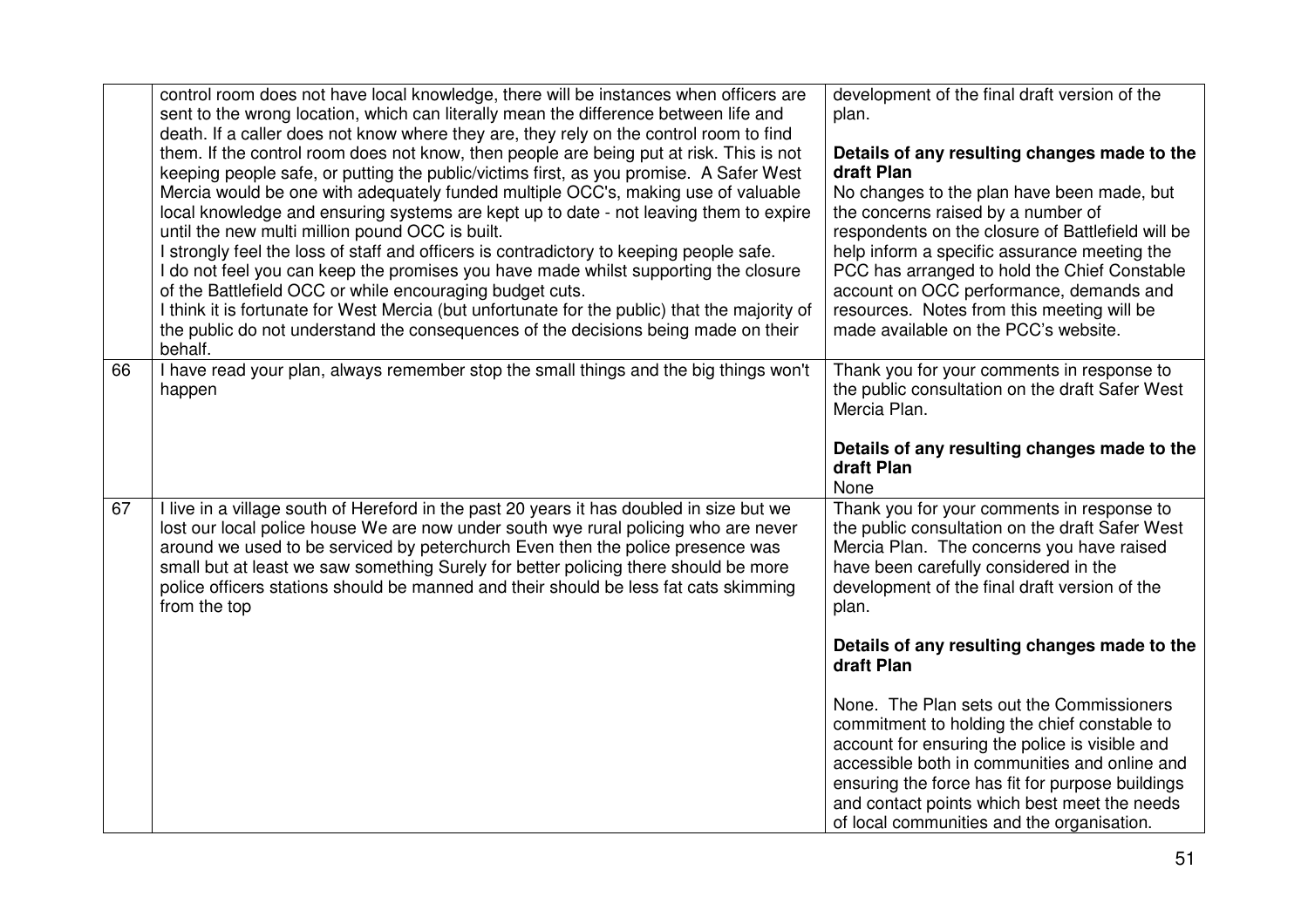| 68 | I live in north Worcester and recently suffered a burglary. On finding my van and<br>garage had been broken into I immediately phoned the police. The response I received<br>was shameful. No police office attended the crime scene and I was asked by the<br>person at the control centre whether there was any forensic evidence. What do I know<br>about forensic evidence, it is the duty of the police to determine this by attending the<br>crime scene. As far as I am concerned west Mercia police showed utter contempt<br>towards me. You can find the resources to station a police mobile speed camera 200<br>yards from my home on a regular basis but you can't be bothered to turn up to a<br>burglary. As a tax payer I am disgusted by the service you provide. | Thank you for your comments in response to<br>the public consultation on the draft Safer West<br>Mercia Plan. The concerns you have raised<br>have been carefully considered in the<br>development of the final draft version of the<br>plan.<br>Details of any resulting changes made to the<br>draft Plan                                       |
|----|-----------------------------------------------------------------------------------------------------------------------------------------------------------------------------------------------------------------------------------------------------------------------------------------------------------------------------------------------------------------------------------------------------------------------------------------------------------------------------------------------------------------------------------------------------------------------------------------------------------------------------------------------------------------------------------------------------------------------------------------------------------------------------------|---------------------------------------------------------------------------------------------------------------------------------------------------------------------------------------------------------------------------------------------------------------------------------------------------------------------------------------------------|
|    |                                                                                                                                                                                                                                                                                                                                                                                                                                                                                                                                                                                                                                                                                                                                                                                   | None. The Plan sets out the Commissioners<br>commitment to holding the chief constable to<br>account for ensuring the police provide the right<br>response to incidents at the right time and<br>making sure people get an individual response<br>based on their specific needs and they<br>understand the service they can expect to<br>receive. |
| 69 | I really liked the idea of communities playing a lead role in resolving issues but see no<br>real strategy to achieve this - policing of an area only happens with the consent of the<br>local community and it would be fantastic to see a community where they produce a<br>community offer to match that of the police- local residents are the experts in their own<br>communities and with the right support and empowerment they can help to reduce<br>crime and re-offending.                                                                                                                                                                                                                                                                                              | Thank you for your comments in response to<br>the public consultation on the draft Safer West<br>Mercia Plan. The issues you have raised have<br>been carefully considered in the development<br>of the final draft version of the plan.<br>Details of any resulting changes made to the<br>draft Plan<br>None                                    |
| 70 | I think that we would have a much safer communtiy if the police stopped worrying so<br>much about cars with silly number plates etc and actually made more effort to catch<br>actual criminals people who steal and fight ect there is more to the law than the boy<br>racers and their cars I know exactly what the police views are on young drivers<br>singling them out etcivd been a victim of that myself and also been 100%<br>discriminated by a police officer and not even given a chance to explain what has<br>happened before i get arrested what happened to equal rights?? Is it the young ones<br>that singled out and automatically deemed to in the wrong                                                                                                       | Thank you for your comments in response to<br>the public consultation on the draft Safer West<br>Mercia Plan. The concerns you have raised<br>have been carefully considered in the<br>development of the final draft version of the<br>plan.<br>Details of any resulting changes made to the<br>draft Plan                                       |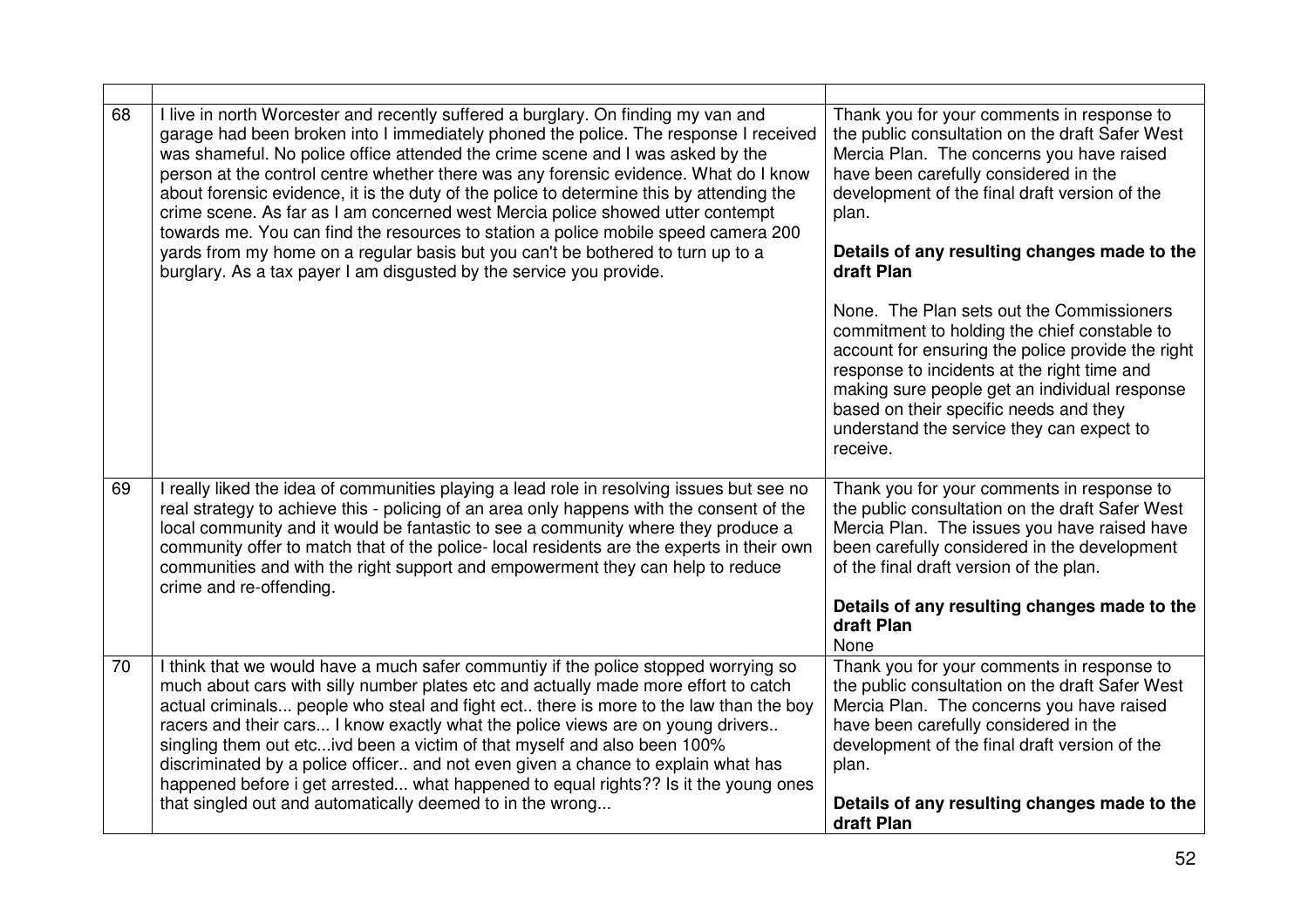|                 |                                                                                                                                                                                                                                                                                                                                                                                                                                                                                                                                                                                                              | None                                                                                                                                                                                                                                                                                                                |
|-----------------|--------------------------------------------------------------------------------------------------------------------------------------------------------------------------------------------------------------------------------------------------------------------------------------------------------------------------------------------------------------------------------------------------------------------------------------------------------------------------------------------------------------------------------------------------------------------------------------------------------------|---------------------------------------------------------------------------------------------------------------------------------------------------------------------------------------------------------------------------------------------------------------------------------------------------------------------|
| 71              | I think the police should give more support to residents who are affected by anti social<br>behaviour and take more action against students from the university, this is an on<br>going problem every year, it just seems the police are not interested in the problem<br>residents have received comments like, move house, where ear plugs, move to a<br>different bedroom where you can't here the noise it's just has if the police are not<br>interested in the problem.                                                                                                                                | Thank you for your comments in response to<br>the public consultation on the draft Safer West<br>Mercia Plan. The concerns you have raised<br>have been carefully considered in the<br>development of the final draft version of the<br>plan.                                                                       |
|                 |                                                                                                                                                                                                                                                                                                                                                                                                                                                                                                                                                                                                              | Details of any resulting changes made to the<br>draft Plan<br>None. Anti social behaviour is addressed in the<br>wording of the Building a more secure West<br>Mercia objective                                                                                                                                     |
| 72              | I think we need to get back to local police officers who know the area know the people<br>and get given the information they need to solve crimes etc                                                                                                                                                                                                                                                                                                                                                                                                                                                        | Thank you for your comments in response to<br>the public consultation on the draft Safer West<br>Mercia Plan. The concerns you have raised<br>have been carefully considered in the<br>development of the final draft version of the<br>plan.<br>Details of any resulting changes made to the<br>draft Plan<br>None |
| 73              | I welcome the the priorities regarding safeguarding adults at risk, sexual exploitation<br>and domestic abuse                                                                                                                                                                                                                                                                                                                                                                                                                                                                                                | Thank you for your comments in response to<br>the public consultation on the draft Safer West<br>Mercia Plan.<br>Details of any resulting changes made to the<br>draft Plan<br>None                                                                                                                                 |
| $\overline{74}$ | I work in the OCC North as a dispatcher. I have 10yrs experience in my role which<br>may seem a long time but some of my colleagues have more than 20yrs local<br>knowledge and experience which will be lost. Local knowledge has been deemed<br>irrelevant yet in our role we use it everyday. We rely on it and so do the officers who<br>are relying on us. Most of my colleagues will not relocate when the OCC closes. The<br>distance is too far and for older colleagues redundancy is more appealing. This<br>knowledge will be lost, Response times will drop and public confidence will decrease. | Thank you for your comments in response to<br>the public consultation on the draft Safer West<br>Mercia Plan. The concerns you have raised<br>have been carefully considered in the<br>development of the final draft version of the<br>plan.<br>Details of any resulting changes made to the                       |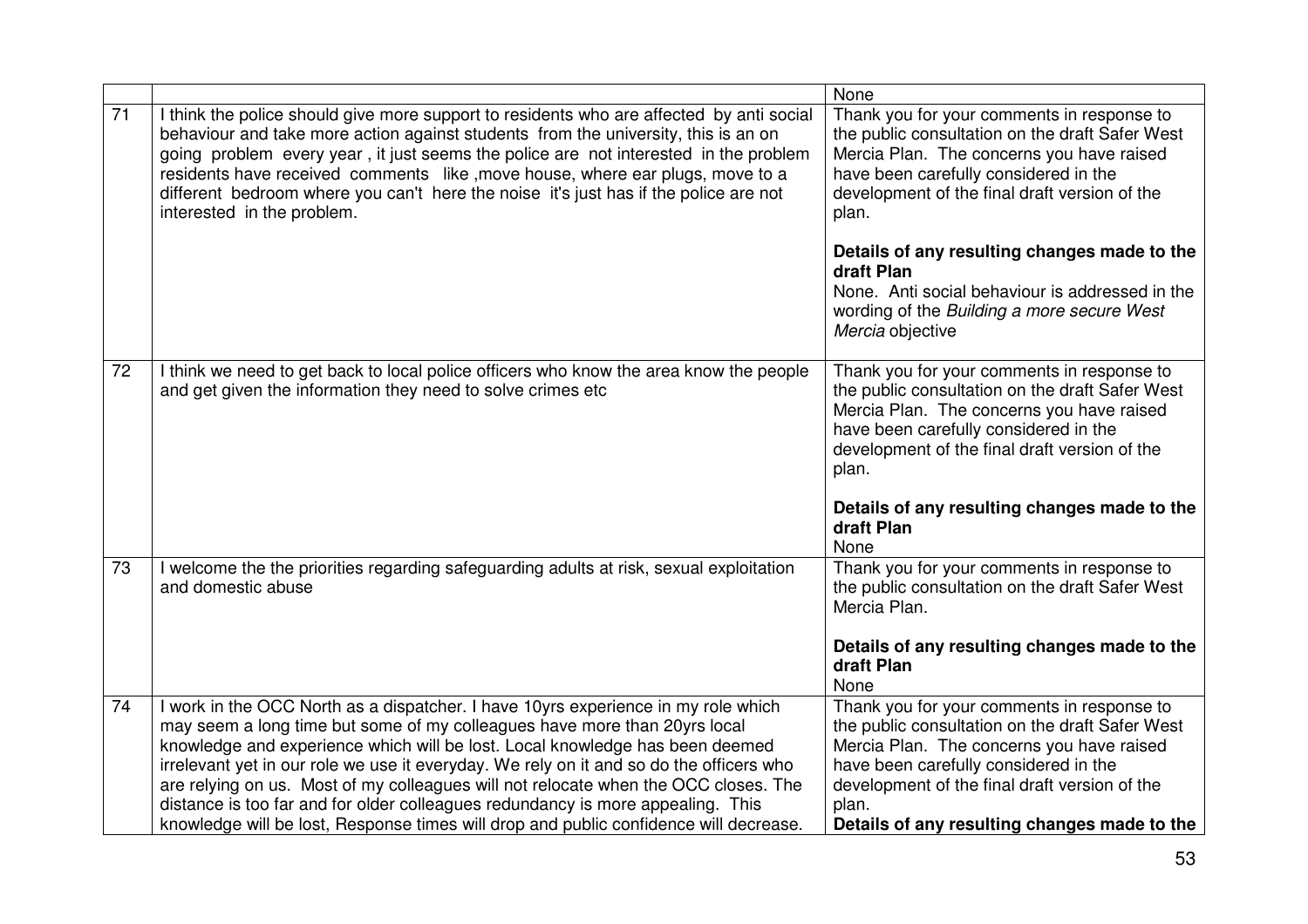|    | When dealing with time critical incidents, local knowledge of the areas locally known<br>as, directions of travel, where that old pub used to be or even the name of the chippy<br>is important. How do you think we manage to find the members of the public who have<br>no idea where they are following a road traffic collision etc Local knowledge is the key<br>and it is being dismissed. This is not safe.                             | draft Plan<br>No changes to the plan have been made, but<br>the concerns raised by a number of<br>respondents on the closure of Battlefield will be<br>help inform a specific assurance meeting the<br>PCC has arranged to hold the Chief Constable<br>account on OCC performance, demands and<br>resources. Notes from this meeting will be<br>made available on the PCC's website.                                                                 |
|----|------------------------------------------------------------------------------------------------------------------------------------------------------------------------------------------------------------------------------------------------------------------------------------------------------------------------------------------------------------------------------------------------------------------------------------------------|------------------------------------------------------------------------------------------------------------------------------------------------------------------------------------------------------------------------------------------------------------------------------------------------------------------------------------------------------------------------------------------------------------------------------------------------------|
| 75 | If Shrewsbury call centre closes you will lose all local knowledge, which can be<br>priceless. People feel safe having local police and a call centre. We need local<br>knowledge. As a tax payer I feel you should listen to the public. Are you going to take<br>responsibility for any loss of life or injury due to your Safer West Mercia Plan which<br>may be cheaper but certainly not safer. Why should SHROPSHIRE have to go without. | Thank you for your comments in response to<br>the public consultation on the draft Safer West<br>Mercia Plan. The concerns you have raised<br>have been carefully considered in the<br>development of the final draft version of the<br>plan.<br>Details of any resulting changes made to the<br>draft Plan<br>No changes to the plan have been made, but<br>the concerns raised by a number of<br>respondents on the closure of Battlefield will be |
|    |                                                                                                                                                                                                                                                                                                                                                                                                                                                | help inform a specific assurance meeting the<br>PCC has arranged to hold the Chief Constable<br>account on OCC performance, demands and<br>resources. Notes from this meeting will be<br>made available on the PCC's website.                                                                                                                                                                                                                        |
| 76 | If all goes well I think it is a sound plan throughout. The money aspect concerns me<br>as I wouldn't want a penny wasted.                                                                                                                                                                                                                                                                                                                     | Thank you for your comments in response to<br>the public consultation on the draft Safer West<br>Mercia Plan.                                                                                                                                                                                                                                                                                                                                        |
|    |                                                                                                                                                                                                                                                                                                                                                                                                                                                | Details of any resulting changes made to the<br>draft Plan<br>None. The Plan sets out the Commissioners<br>commitment to ensuring money given for<br>policing is spent effectively as possible before<br>asking communities to pay more through                                                                                                                                                                                                      |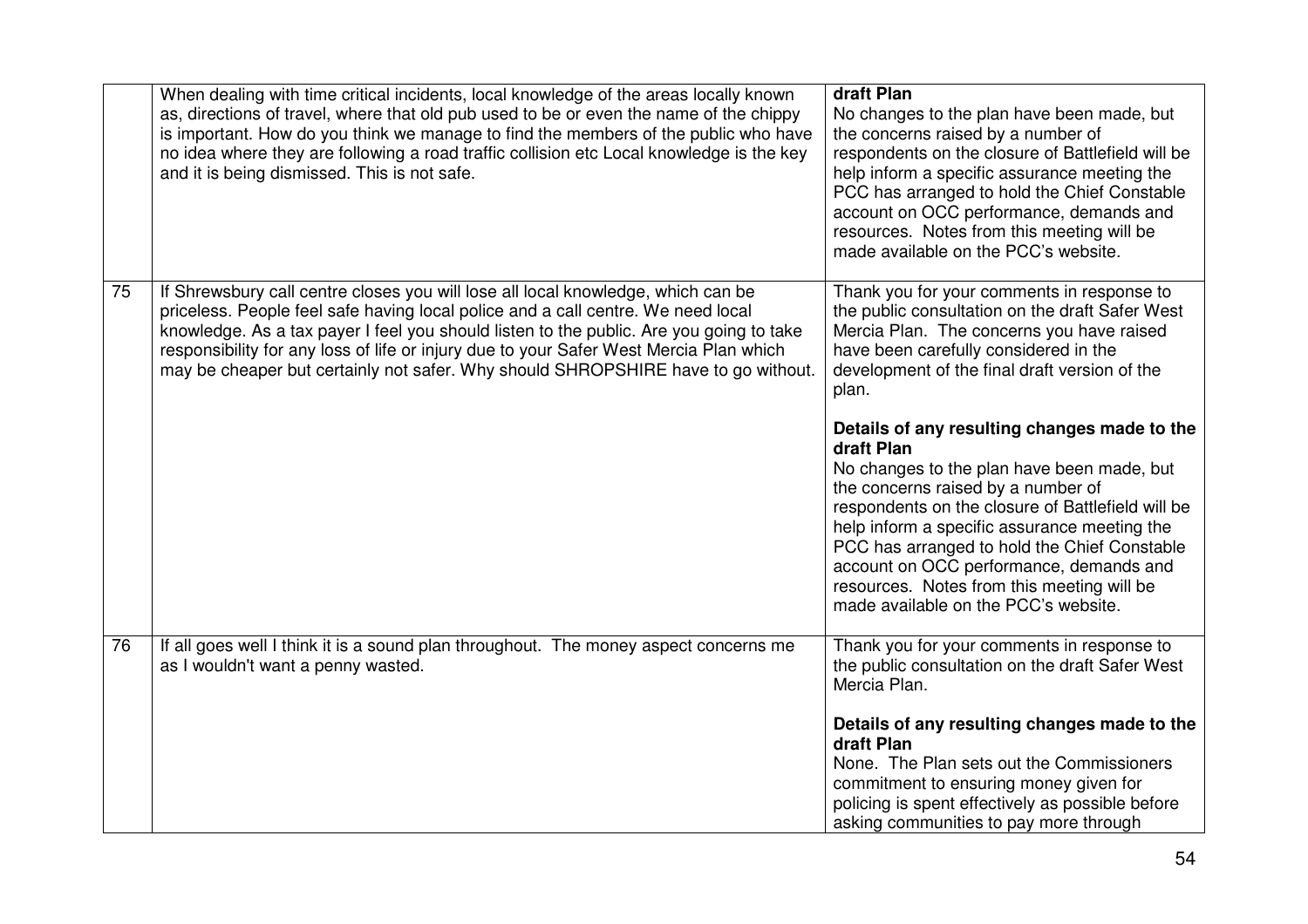|    |                                                                                                                                                                                                                                                                                                                                                                                                                                                                                                        | council tax.                                                                                                                                                                                                                                                                                                                                        |
|----|--------------------------------------------------------------------------------------------------------------------------------------------------------------------------------------------------------------------------------------------------------------------------------------------------------------------------------------------------------------------------------------------------------------------------------------------------------------------------------------------------------|-----------------------------------------------------------------------------------------------------------------------------------------------------------------------------------------------------------------------------------------------------------------------------------------------------------------------------------------------------|
| 77 | If you want the community to trust the police then the police need to work for the<br>innocent tax payers that fund their wages. The police should focus on crimes that have<br>devastating effects on communities like abuse of women and children, theft and drugs,<br>rather than going for the easy wins like speeding and drink driving. It appears to a lot<br>of the community that the police spend more time in McDonalds looking for young<br>drivers to harass than they do fighting crime. | Thank you for your comments in response to<br>the public consultation on the draft Safer West<br>Mercia Plan.<br>Details of any resulting changes made to the<br>draft Plan<br>None                                                                                                                                                                 |
| 78 | In rural N. Herefordshire we don't get a great deal of serious crime - burglaries,<br>robberies etc. What bugs me is the low level anti social crime especially road crime -<br>e.g. speeding through villages because there is no-one to catch drivers etc                                                                                                                                                                                                                                            | Thank you for your comments in response to<br>the public consultation on the draft Safer West<br>Mercia Plan. The concerns you have raised<br>have been carefully considered in the<br>development of the final draft version of the<br>plan.                                                                                                       |
|    |                                                                                                                                                                                                                                                                                                                                                                                                                                                                                                        | Details of any resulting changes made to the<br>draft Plan<br>None The Plan sets out the Commissioner's<br>commitment to holding the chief constable to<br>account for working with the West Mercia Safer<br>Roads Partnership (SRP) and other to improve<br>road safety, using practical, evidence led<br>approaches to road safety and education. |
| 79 | Isn't all this essentially what the police are supposed to be doing already?                                                                                                                                                                                                                                                                                                                                                                                                                           | Thank you for your comments in response to<br>the public consultation on the draft Safer West<br>Mercia Plan.                                                                                                                                                                                                                                       |
|    |                                                                                                                                                                                                                                                                                                                                                                                                                                                                                                        | Details of any resulting changes made to the<br>draft Plan<br>None                                                                                                                                                                                                                                                                                  |
| 80 | It is a statement of laudable objectives, but little substance. EG I will reform , but<br>does not say what the reforms will be. Nor, what is wrong with the current system. Full<br>of management speak and no useful facts                                                                                                                                                                                                                                                                           | Thank you for your comments in response to<br>the public consultation on the draft Safer West<br>Mercia Plan.                                                                                                                                                                                                                                       |
|    |                                                                                                                                                                                                                                                                                                                                                                                                                                                                                                        | Details of any resulting changes made to the<br>draft Plan<br>None                                                                                                                                                                                                                                                                                  |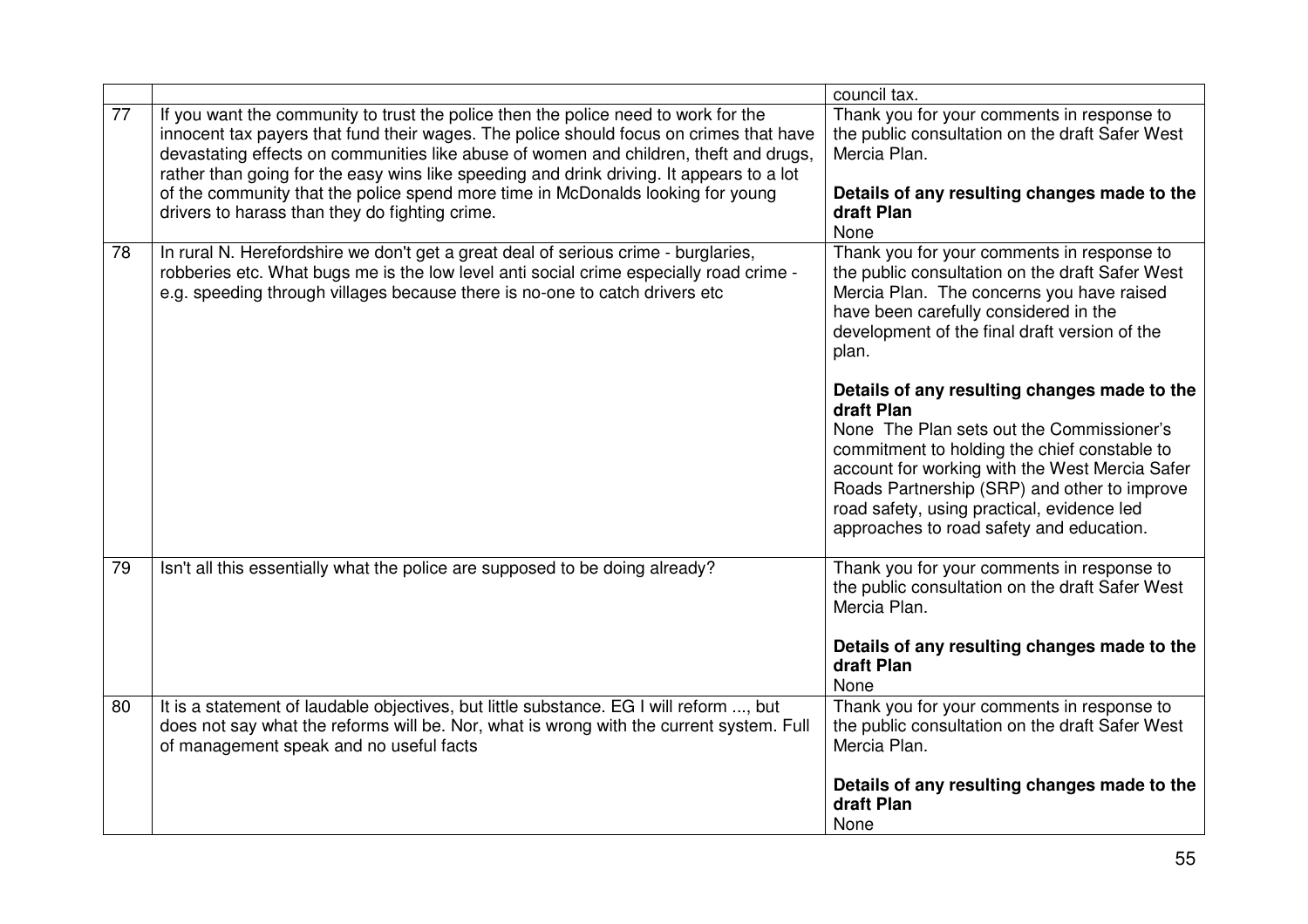| $\overline{81}$ | It's about time the Worcestershire tax payer stopped paying to Police Warwickshire                                                                                                                                                                                                                                                                                                                                                                                                                                                                                                                    | Thank you for your comments in response to<br>the public consultation on the draft Safer West<br>Mercia Plan.<br>Details of any resulting changes made to the<br>draft Plan<br>None                                                                |
|-----------------|-------------------------------------------------------------------------------------------------------------------------------------------------------------------------------------------------------------------------------------------------------------------------------------------------------------------------------------------------------------------------------------------------------------------------------------------------------------------------------------------------------------------------------------------------------------------------------------------------------|----------------------------------------------------------------------------------------------------------------------------------------------------------------------------------------------------------------------------------------------------|
| 82              | It's all very well, but how are you going to measure these aspirations? If you can't do<br>that then you've wasted your time producing this Plan.                                                                                                                                                                                                                                                                                                                                                                                                                                                     | Thank you for your comments in response to<br>the public consultation on the draft Safer West<br>Mercia Plan. The concerns you have raised<br>have been carefully considered in the<br>development of the final draft version of the<br>plan.      |
|                 |                                                                                                                                                                                                                                                                                                                                                                                                                                                                                                                                                                                                       | Details of any resulting changes made to the<br>draft Plan<br>None. Appendix 2 of the Plan refers to the<br>Assurance Programme. This will contain<br>performance and outcomes information and will<br>be publicly available on the PCC's website. |
| 83              | It's very good to see addressing sexual violence and child sexual abuse on the plan<br>and acknowledging it exists in Herefordshire. As a counsellor who just this week saw a<br>40 year old woman who had been raped by her father at the age of 11 and who<br>walked to the police station to report it but was told that it was 'a serious allegation and<br>she needed to go back home and think about it because she really didn't want to get<br>anybody into trouble did she?' I very much hope that the response would be different<br>now and that victims will be believed and have a voice | Thank you for your comments in response to<br>the public consultation on the draft Safer West<br>Mercia Plan. The concerns you have raised<br>have been carefully considered in the<br>development of the final draft version of the<br>plan.      |
|                 |                                                                                                                                                                                                                                                                                                                                                                                                                                                                                                                                                                                                       | Details of any resulting changes made to the<br>draft Plan<br>None                                                                                                                                                                                 |
| 84              | It's worth remembering that the officers on the front line do not make decisions about<br>where they are sent, they are instructed by others who have to follow guidelines. It<br>appears that certain incidents such as burglary and criminal damage have been<br>downgraded and are not given the attention many members of the public feel is<br>needed, this is mentioned in some comments on here. Maybe this is an issue which<br>could be addressed by the PCC?                                                                                                                                | Thank you for your comments in response to<br>the public consultation on the draft Safer West<br>Mercia Plan. The concerns you have raised<br>have been carefully considered in the<br>development of the final draft version of the<br>plan.      |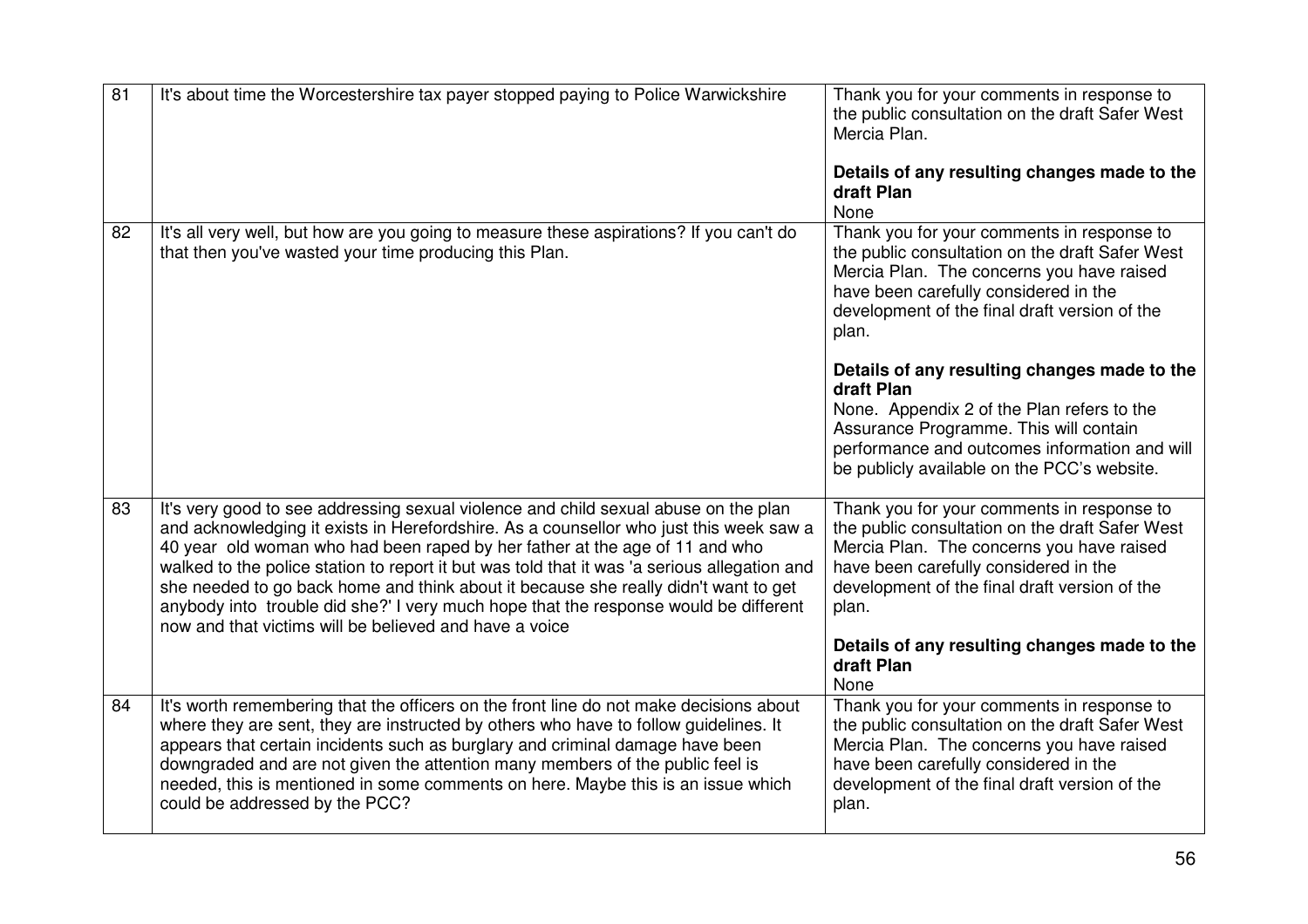|    |                                                                                                                                                                                                                                                                                                                                        | Details of any resulting changes made to the<br>draft Plan<br>None. The Plan sets out the Commissioners<br>commitment to holding the chief constable to<br>account for working more effectively with<br>partners and local communities to prevent,<br>resolve and reduce crime and anti social<br>behaviour.                                                                                                                                                                                                                                                                                                                                                                          |
|----|----------------------------------------------------------------------------------------------------------------------------------------------------------------------------------------------------------------------------------------------------------------------------------------------------------------------------------------|---------------------------------------------------------------------------------------------------------------------------------------------------------------------------------------------------------------------------------------------------------------------------------------------------------------------------------------------------------------------------------------------------------------------------------------------------------------------------------------------------------------------------------------------------------------------------------------------------------------------------------------------------------------------------------------|
| 85 | Just skimmed through, West Mercia has a Police "Force"again, victims first, I feel<br>dizzy, round and round we go again !!!                                                                                                                                                                                                           | Thank you for your comments in response to<br>the public consultation on the draft Safer West<br>Mercia Plan.<br>Details of any resulting changes made to the<br>draft Plan<br>None                                                                                                                                                                                                                                                                                                                                                                                                                                                                                                   |
| 86 | Keep the Shropshire OCC, if safety is your top priority how can you afford to lose the<br>experience and knowledge of the Police staff working in the Shropshire Control Room.<br>Most of these staff will not relocate so you will lose them. You are risking the lives of<br>the people living and working in the north of the force | Thank you for your comments in response to<br>the public consultation on the draft Safer West<br>Mercia Plan. The concerns you have raised<br>have been carefully considered in the<br>development of the final draft version of the<br>plan.<br>Details of any resulting changes made to the<br>draft Plan<br>No changes to the plan have been made, but<br>the concerns raised by a number of<br>respondents on the closure of Battlefield will be<br>help inform a specific assurance meeting the<br>PCC has arranged to hold the Chief Constable<br>account on OCC performance, demands and<br>resources. Notes from this meeting will be<br>made available on the PCC's website. |
| 87 | Living in a village we are paying for the policing of the cities whilst we have to put up<br>with 'reactive' policing instead of 'pro-active', turning-up after the event has occurred<br>rather than police presence discouraging from it happening in the first place. Police<br>'protection' is more of a 'con' than a reality.     | Thank you for your comments in response to<br>the public consultation on the draft Safer West<br>Mercia Plan.                                                                                                                                                                                                                                                                                                                                                                                                                                                                                                                                                                         |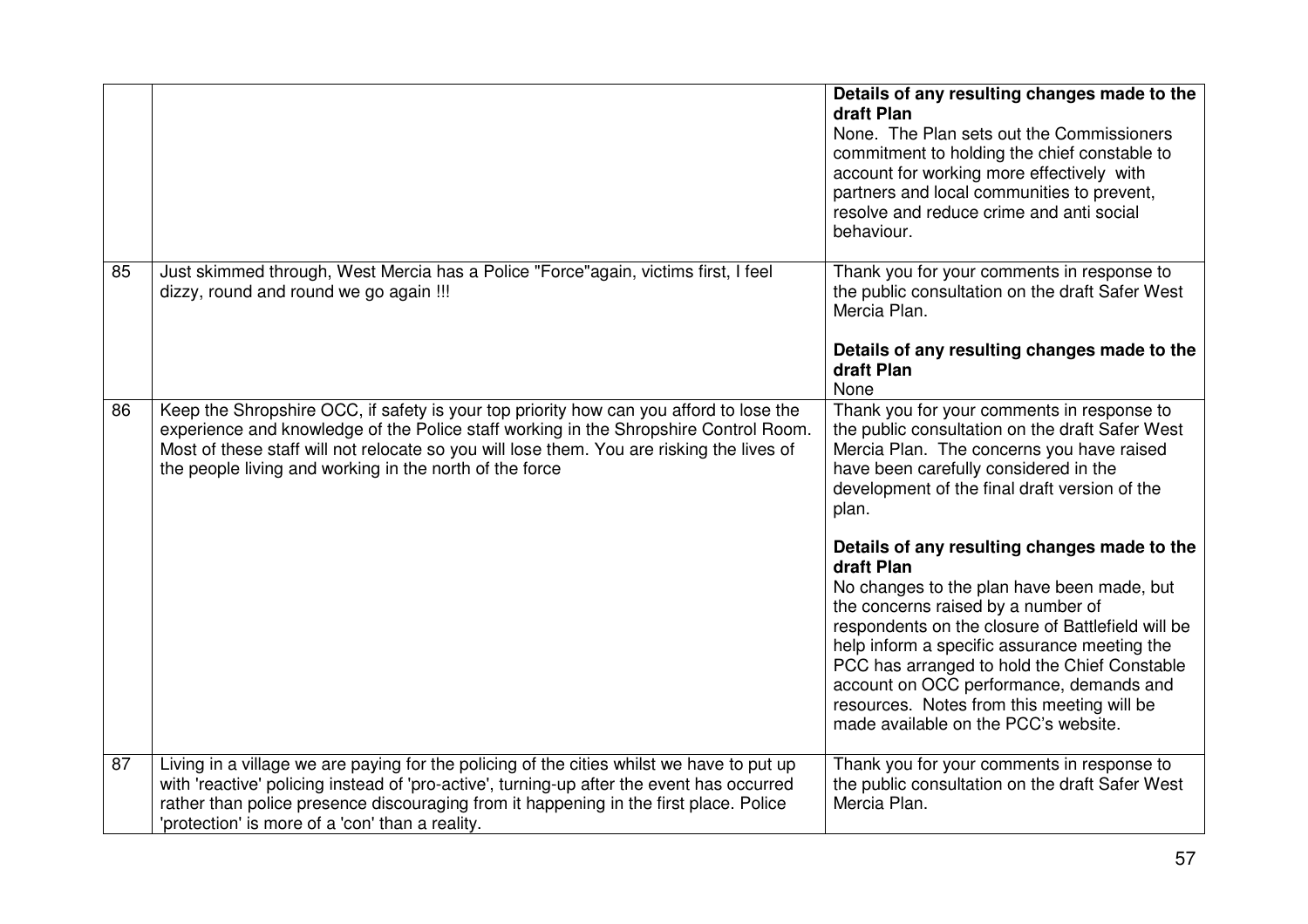|    |                                                                                                                                                                                                                                                                                                            | Details of any resulting changes made to the<br>draft Plan<br>None                                                                                                                                                                                                                                                                                                                                                                                                                                                                                                                                       |
|----|------------------------------------------------------------------------------------------------------------------------------------------------------------------------------------------------------------------------------------------------------------------------------------------------------------|----------------------------------------------------------------------------------------------------------------------------------------------------------------------------------------------------------------------------------------------------------------------------------------------------------------------------------------------------------------------------------------------------------------------------------------------------------------------------------------------------------------------------------------------------------------------------------------------------------|
| 88 | Looks very much like the exact plans the previous PCC & Deputy had implemented<br>already, but you used a few more buzz words like 'fit for purpose'. All in all, nothing<br>staggering or revolutionary I can see, just continuation of the previous projects. Let's<br>hope you can actually deliver it. | Thank you for your comments in response to<br>the public consultation on the draft Safer West<br>Mercia Plan.<br>Details of any resulting changes made to the<br>draft Plan<br>None                                                                                                                                                                                                                                                                                                                                                                                                                      |
| 89 | More feet on the beat what we want                                                                                                                                                                                                                                                                         | Thank you for your comments in response to<br>the public consultation on the draft Safer West<br>Mercia Plan.<br>Details of any resulting changes made to the<br>draft Plan<br>None. The Plan sets out the Commissioners<br>commitment to holding the chief constable to<br>account for ensuring the alliance transformation<br>programme delivers a better, more efficient<br>service to the public, has buildings and contact<br>points which best suit the needs of local<br>communities and the organisation, and<br>ensuring the force is visible and accessible both<br>in communities and online. |
| 90 | Only use tasers as a last resort. They are a dangerous weapon and should not be<br>used to restrain people who have had too much to drink.                                                                                                                                                                 | Thank you for your comments in response to<br>the public consultation on the draft Safer West<br>Mercia Plan.<br>Details of any resulting changes made to the<br>draft Plan<br>None                                                                                                                                                                                                                                                                                                                                                                                                                      |
| 91 | Patrol in Stanklyn lane to stop the idiot youths who ride motorbikes at speed and<br>without helmets                                                                                                                                                                                                       | Thank you for your comments in response to<br>the public consultation on the draft Safer West<br>Mercia Plan. The concerns you have raised<br>have been carefully considered in the<br>development of the final draft version of the<br>plan.<br>Details of any resulting changes made to the                                                                                                                                                                                                                                                                                                            |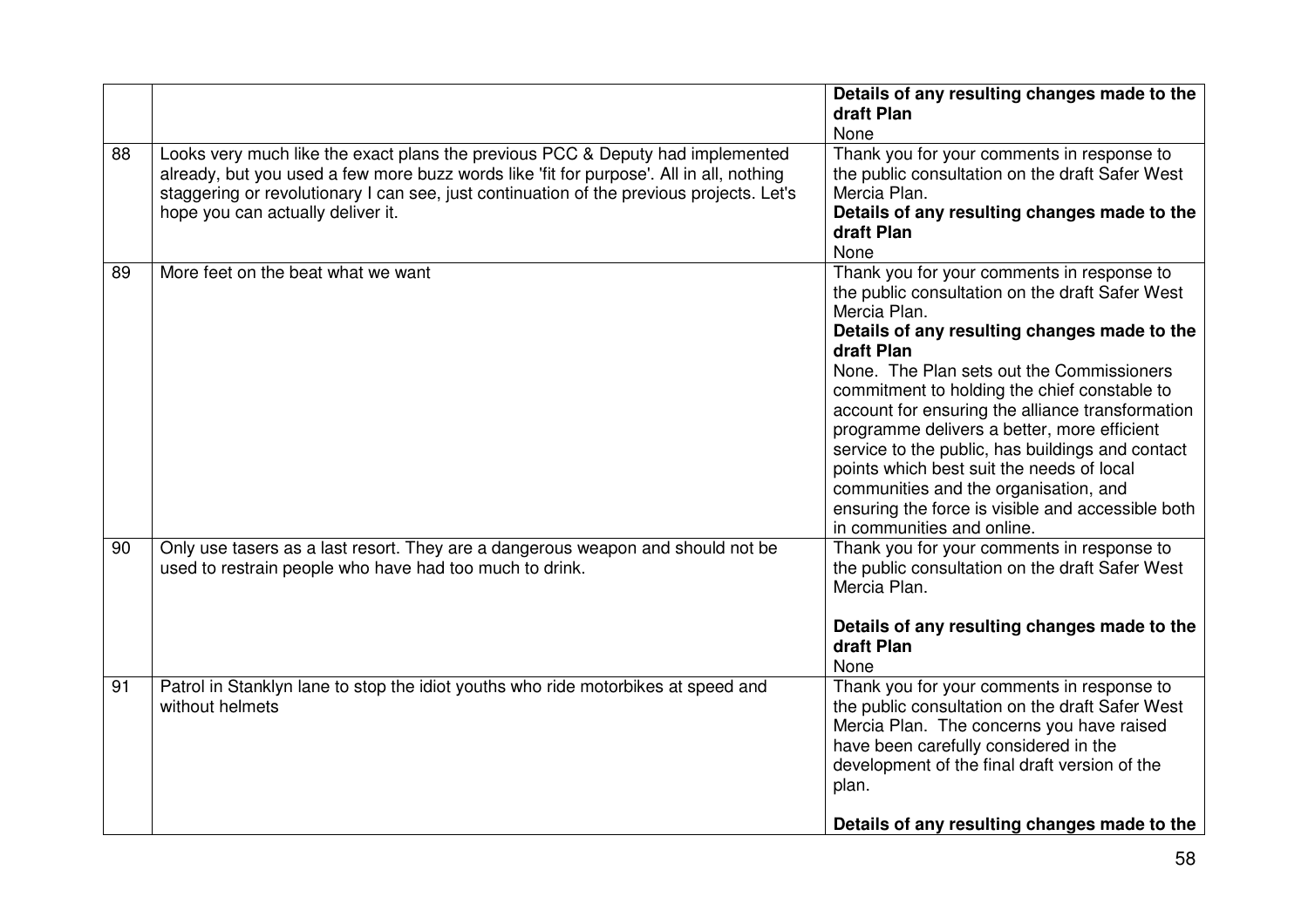|    |                                                                                                                                                                                                                                                                                         | draft Plan<br>None The Plan sets out the Commissioner's<br>commitment to holding the chief constable to<br>account for working with the West Mercia Safer<br>Roads Partnership (SRP) and other to improve<br>road safety, using practical, evidence led<br>approaches to road safety and education,<br>including motorcycles.                                          |
|----|-----------------------------------------------------------------------------------------------------------------------------------------------------------------------------------------------------------------------------------------------------------------------------------------|------------------------------------------------------------------------------------------------------------------------------------------------------------------------------------------------------------------------------------------------------------------------------------------------------------------------------------------------------------------------|
| 92 | Protect women walking home from being attacked                                                                                                                                                                                                                                          | Thank you for your comments in response to<br>the public consultation on the draft Safer West<br>Mercia Plan.<br>Details of any resulting changes made to the<br>draft Plan<br>None                                                                                                                                                                                    |
| 93 | Recruit more Officers instead of recruiting more senior officers top heavy comes to<br>mind. Plus why get rid of a North control room where those staff know the Officers and<br>the area. If it becomes one site lives will be put at risk. Remember this lives will be at<br>risk!!!! | Thank you for your comments in response to<br>the public consultation on the draft Safer West<br>Mercia Plan. The concerns you have raised<br>have been carefully considered in the<br>development of the final draft version of the<br>plan.<br>Details of any resulting changes made to the<br>draft Plan                                                            |
|    |                                                                                                                                                                                                                                                                                         | No changes to the plan have been made, but<br>the concerns raised by a number of<br>respondents on the closure of Battlefield will be<br>help inform a specific assurance meeting the<br>PCC has arranged to hold the Chief Constable<br>account on OCC performance, demands and<br>resources. Notes from this meeting will be<br>made available on the PCC's website. |
| 94 | Recruitment of full time paid police officers as well as specials would be beneficial to<br>all, policing on the cheap does not help anyone.                                                                                                                                            | Thank you for your comments in response to<br>the public consultation on the draft Safer West<br>Mercia Plan.<br>Details of any resulting changes made to the                                                                                                                                                                                                          |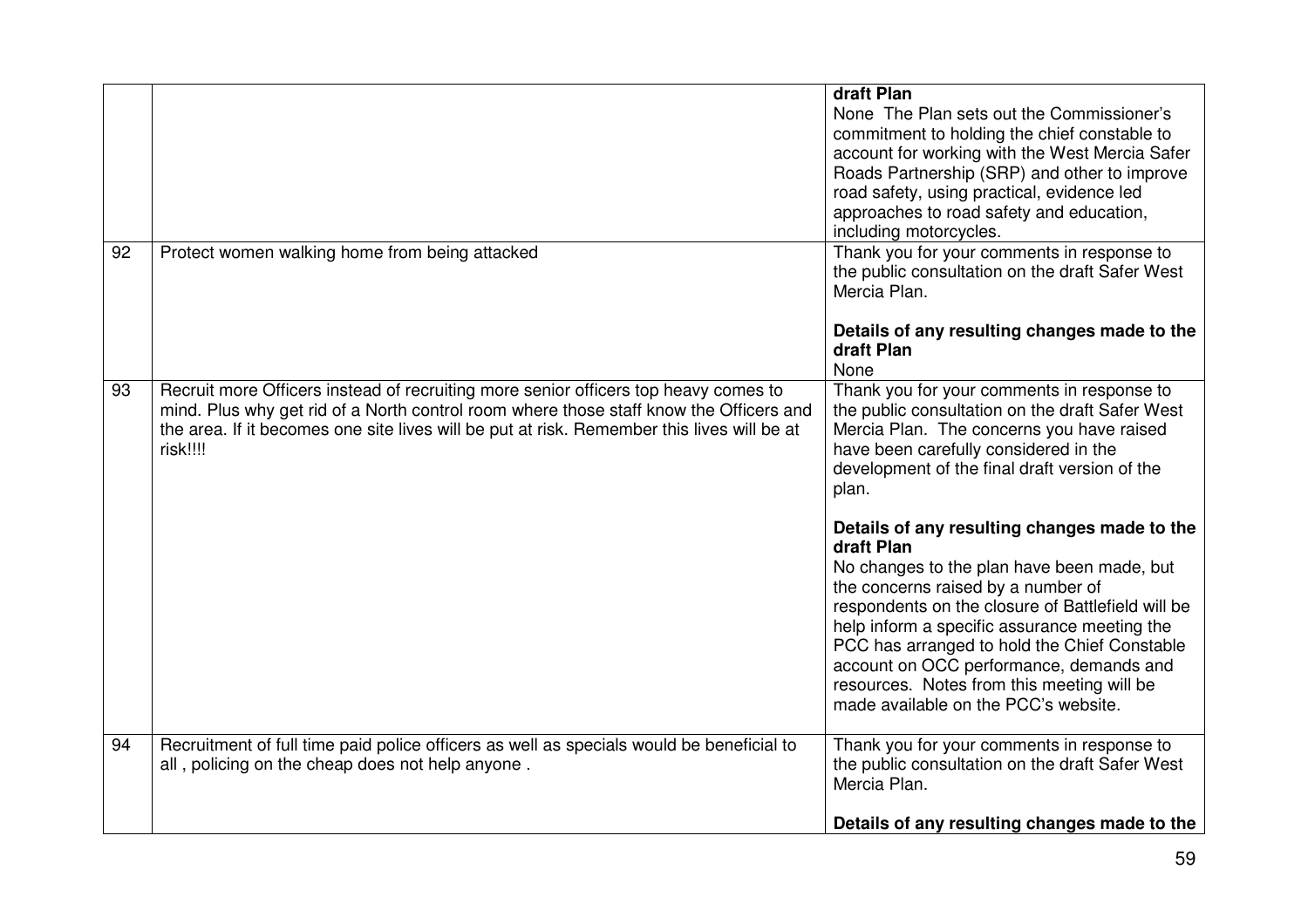|    |                                                                                                                             | draft Plan                                                                                                                                                                                                                                                                                                                                                                                                                           |
|----|-----------------------------------------------------------------------------------------------------------------------------|--------------------------------------------------------------------------------------------------------------------------------------------------------------------------------------------------------------------------------------------------------------------------------------------------------------------------------------------------------------------------------------------------------------------------------------|
|    |                                                                                                                             | None                                                                                                                                                                                                                                                                                                                                                                                                                                 |
| 95 | Same sound bites with no substance. Would help if the work force shared the "vision" -<br>a hope that is seldom realised.   | Thank you for your comments in response to<br>the public consultation on the draft Safer West<br>Mercia Plan.                                                                                                                                                                                                                                                                                                                        |
|    |                                                                                                                             | Details of any resulting changes made to the<br>draft Plan<br>None                                                                                                                                                                                                                                                                                                                                                                   |
| 96 | Save the Battlefield control room!                                                                                          | Thank you for your comments in response to<br>the public consultation on the draft Safer West<br>Mercia Plan. The concerns you have raised<br>have been carefully considered in the<br>development of the final draft version of the<br>plan.                                                                                                                                                                                        |
|    |                                                                                                                             | Details of any resulting changes made to the<br>draft Plan<br>No changes to the plan have been made, but<br>the concerns raised by a number of<br>respondents on the closure of Battlefield will be<br>help inform a specific assurance meeting the<br>PCC has arranged to hold the Chief Constable<br>account on OCC performance, demands and<br>resources. Notes from this meeting will be<br>made available on the PCC's website. |
| 97 | Speed and size of vehicles travelling through our village is a perennial problem which<br>the Police seem to want to ignore | Thank you for your comments in response to<br>the public consultation on the draft Safer West<br>Mercia Plan. The concerns you have raised<br>have been carefully considered in the<br>development of the final draft version of the<br>plan.                                                                                                                                                                                        |
|    |                                                                                                                             | Details of any resulting changes made to the<br>draft Plan<br>None The Plan sets out the Commissioner's<br>commitment to holding the chief constable to                                                                                                                                                                                                                                                                              |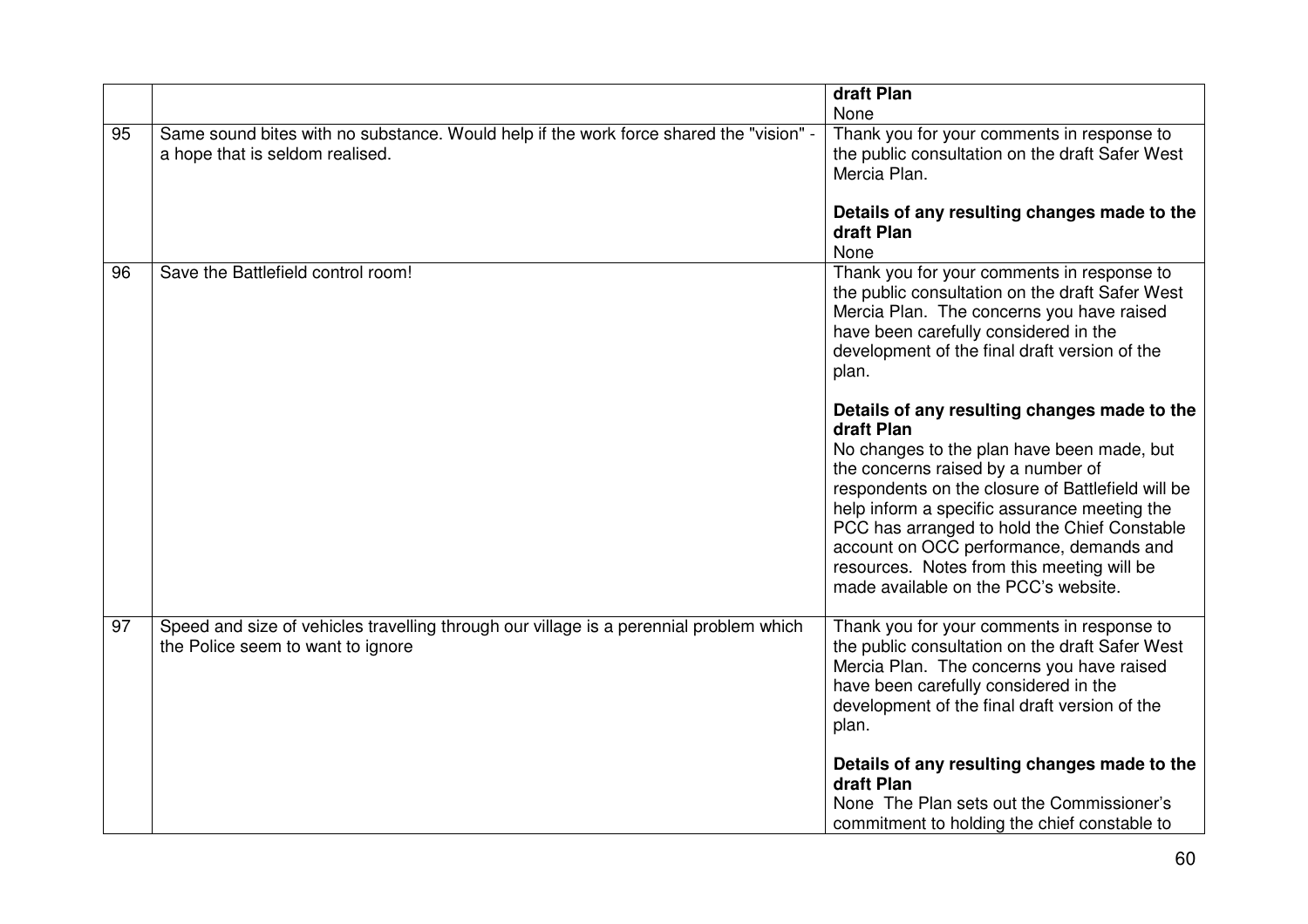|     |                                                                                                                                                                                                                                                                                                                                                                                                                                                                                                                                                                                                                                       | account for working with the West Mercia Safer<br>Roads Partnership (SRP) and other to improve<br>road safety, using practical, evidence led<br>approaches to road safety and education.                                                                     |
|-----|---------------------------------------------------------------------------------------------------------------------------------------------------------------------------------------------------------------------------------------------------------------------------------------------------------------------------------------------------------------------------------------------------------------------------------------------------------------------------------------------------------------------------------------------------------------------------------------------------------------------------------------|--------------------------------------------------------------------------------------------------------------------------------------------------------------------------------------------------------------------------------------------------------------|
| 98  | Stop telling people the police have power. They haven't and don't help                                                                                                                                                                                                                                                                                                                                                                                                                                                                                                                                                                | Thank you for your comments in response to<br>the public consultation on the draft Safer West<br>Mercia Plan.<br>Details of any resulting changes made to the                                                                                                |
|     |                                                                                                                                                                                                                                                                                                                                                                                                                                                                                                                                                                                                                                       | draft Plan<br>None                                                                                                                                                                                                                                           |
| 99  | The Safer West Mercia plan rightly places great emphasis on ensuring the welfare of<br>the victim is at the heart of local police provision.                                                                                                                                                                                                                                                                                                                                                                                                                                                                                          | Thank you for your comments in response to<br>the public consultation on the draft Safer West<br>Mercia Plan.                                                                                                                                                |
|     |                                                                                                                                                                                                                                                                                                                                                                                                                                                                                                                                                                                                                                       | Details of any resulting changes made to the<br>draft Plan<br>None                                                                                                                                                                                           |
| 100 | The Safer West Mercia plan rightly places great emphasis on ensuring the welfare of<br>the victim is at the heart of local policing. To ensure victims of Domestic Abuse are<br>treated in line with the Victim Charter, I suggest a greater education of officers and<br>staff in provision of support for male victims, who make up approximately 40% of<br>victims but are sadly under represented. I feel that it is vital to a modern police force<br>that there is safe and effective provision for all victims equally, regardless of gender.<br>Please ensure you consider this in the development of training programmes and | Thank you for your comments in response to<br>the public consultation on the draft Safer West<br>Mercia Plan. The concerns you have raised<br>have been carefully considered in the<br>development of the final draft version of the<br>plan.                |
|     | allocation of funding to ensure an effective service for victims.                                                                                                                                                                                                                                                                                                                                                                                                                                                                                                                                                                     | Details of any resulting changes made to the<br>draft Plan<br>None. It is intended that references to victims<br>in the Putting victims first objective and<br>elsewhere in the plan is inclusive of all victims,<br>irrespective of gender, sexuality, etc. |
| 101 | The closure of the Shrewsbury Control Room is an awful idea, local knowledge is vital<br>for us residents of Shropshire. I beg of you to keep the Shropshire Control Room open,<br>look at Police Scotland, their centralised control room has clearly not worked and they<br>are going back to regional control rooms. If the closure of the building is really<br>necessary, can the control room not be moved into one of the local Police Stations<br>(Wem, Oswestry, Market Drayton or Shrewsbury) so you retain the local knowledge of                                                                                          | Thank you for your comments in response to<br>the public consultation on the draft Safer West<br>Mercia Plan. The concerns you have raised<br>have been carefully considered in the<br>development of the final draft version of the<br>plan.                |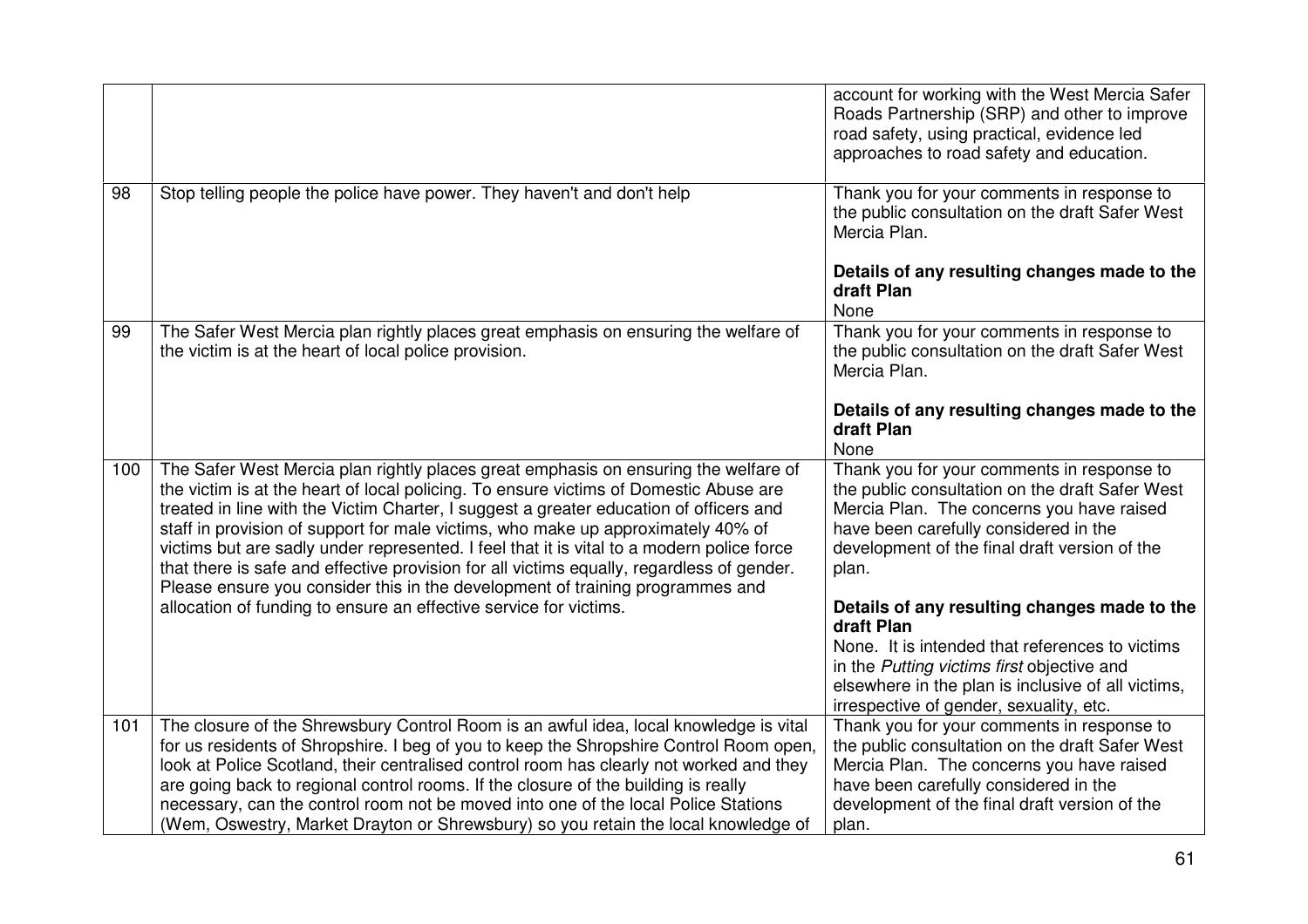|     | staff who work there? Which could in turn save a life (lives).                                                                                                                                                                                                                                                                                                                                                                                                                                                                                                                                                                                                                                                                                                                                                                                                                                                                     |                                                                                                                                                                                                                                                                                                                                                                                                                                                                                                                                                                                                                                                                                                                                                                                                                                                                                                                                                                                                                                                                                       |
|-----|------------------------------------------------------------------------------------------------------------------------------------------------------------------------------------------------------------------------------------------------------------------------------------------------------------------------------------------------------------------------------------------------------------------------------------------------------------------------------------------------------------------------------------------------------------------------------------------------------------------------------------------------------------------------------------------------------------------------------------------------------------------------------------------------------------------------------------------------------------------------------------------------------------------------------------|---------------------------------------------------------------------------------------------------------------------------------------------------------------------------------------------------------------------------------------------------------------------------------------------------------------------------------------------------------------------------------------------------------------------------------------------------------------------------------------------------------------------------------------------------------------------------------------------------------------------------------------------------------------------------------------------------------------------------------------------------------------------------------------------------------------------------------------------------------------------------------------------------------------------------------------------------------------------------------------------------------------------------------------------------------------------------------------|
| 102 | The closure of the control room in Shropshire is literally playing with people's lives.<br>Those who work there lose their jobs which they have worked so hard to achieve and<br>the vast local knowledge and countless years of experience are lost. The people who<br>live there lose the experience of the staff working there and are left with potentially<br>zero local knowledge and a load of new staff with little or no experience controlling<br>Shropshire. Surely this is risking lives in more ways than one? Same with all the local<br>police station closures. An emergency in say Bishops Castle for example would now<br>take well over an hour to reach from Leominster or shrewsbury. It's going to be too<br>late when someone is seriously hurt as a result of lack of policing/local knowledge.<br>Don't let it get to the stage that it is too latesave people's lives now. Only you can<br>prevent this. | Details of any resulting changes made to the<br>draft Plan<br>No changes to the plan have been made, but<br>the concerns raised by a number of<br>respondents on the closure of Battlefield will be<br>help inform a specific assurance meeting the<br>PCC has arranged to hold the Chief Constable<br>account on OCC performance, demands and<br>resources. Notes from this meeting will be<br>made available on the PCC's website.<br>Thank you for your comments in response to<br>the public consultation on the draft Safer West<br>Mercia Plan. The concerns you have raised<br>have been carefully considered in the<br>development of the final draft version of the<br>plan.<br>Details of any resulting changes made to the<br>draft Plan<br>No changes to the plan have been made, but<br>the concerns raised by a number of<br>respondents on the closure of Battlefield will be<br>help inform a specific assurance meeting the<br>PCC has arranged to hold the Chief Constable<br>account on OCC performance, demands and<br>resources. Notes from this meeting will be |
| 103 | The draft Safer West Mercia Plan would appear to cover all aspects necessary.                                                                                                                                                                                                                                                                                                                                                                                                                                                                                                                                                                                                                                                                                                                                                                                                                                                      | made available on the PCC's website.<br>Thank you for your comments in response to<br>the public consultation on the draft Safer West                                                                                                                                                                                                                                                                                                                                                                                                                                                                                                                                                                                                                                                                                                                                                                                                                                                                                                                                                 |
| 104 | The recent British Crime survey shows that Fraud and Financial crime has increased                                                                                                                                                                                                                                                                                                                                                                                                                                                                                                                                                                                                                                                                                                                                                                                                                                                 | Mercia Plan.<br>Details of any resulting changes made to the<br>draft Plan<br>None<br>Thank you for your comments in response to                                                                                                                                                                                                                                                                                                                                                                                                                                                                                                                                                                                                                                                                                                                                                                                                                                                                                                                                                      |
|     | significantly, yet this is not on your list of priorities.                                                                                                                                                                                                                                                                                                                                                                                                                                                                                                                                                                                                                                                                                                                                                                                                                                                                         | the public consultation on the draft Safer West<br>Mercia Plan.                                                                                                                                                                                                                                                                                                                                                                                                                                                                                                                                                                                                                                                                                                                                                                                                                                                                                                                                                                                                                       |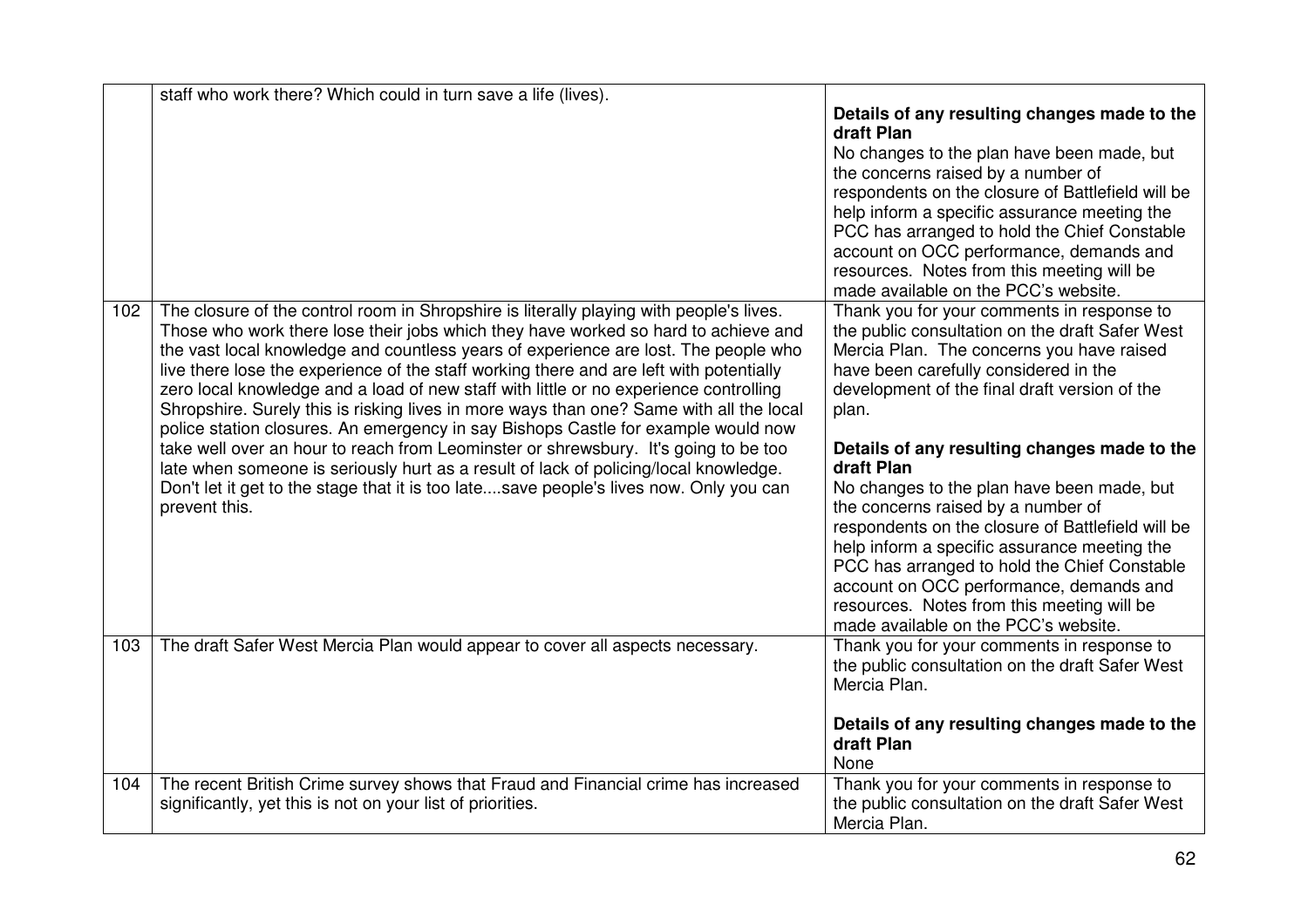|     |                                                                                                                                                                                                                                                                                                                                                                                                                                                                                                                                                                                                                                              | Details of any resulting changes made to the<br>draft Plan<br>Wording in the Building a more secure West<br>Mercia objective has been revised and<br>improved to remove the reference to specific<br>crime types and replaced with generic<br>descriptive text                                 |
|-----|----------------------------------------------------------------------------------------------------------------------------------------------------------------------------------------------------------------------------------------------------------------------------------------------------------------------------------------------------------------------------------------------------------------------------------------------------------------------------------------------------------------------------------------------------------------------------------------------------------------------------------------------|------------------------------------------------------------------------------------------------------------------------------------------------------------------------------------------------------------------------------------------------------------------------------------------------|
| 105 | The underlying context of this plan has to be centred around prevention. The emphasis<br>that the Alliance has already committed around prevention and that has been outlined<br>in the HMIC's report, must be built upon, so that all staff realise their responsibilities<br>start with prevention, whilst providing the professional and effective response the<br>communities across the Alliance expect and deserve.                                                                                                                                                                                                                    | Thank you for your comments in response to<br>the public consultation on the draft Safer West<br>Mercia Plan. The concerns you have raised<br>have been carefully considered in the<br>development of the final draft version of the<br>plan.                                                  |
|     |                                                                                                                                                                                                                                                                                                                                                                                                                                                                                                                                                                                                                                              | Details of any resulting changes made to the<br>draft Plan<br>None. Reference to prevention is mentioned in<br>the Building a more secure West Mercia<br>objective and throughout the Plan                                                                                                     |
| 106 | There needs to be a more direct way to report or ask things online for people. There<br>have been a few times when I want to ask questions or report things online but the<br>standard thing said is "ring this number or we do not take information online". Crime<br>stoppers and other agencies do. Obviously suitable for non-serious things locally but<br>also non-local issues. I know there are the local policing teams, but sometimes it is<br>outside of their hours or they just don't know the answer to it. Perfect example is the<br>potential harm to children, but not necessarily in this area but within the UK. The non- | Thank you for your comments in response to<br>the public consultation on the draft Safer West<br>Mercia Plan. The concerns you have raised<br>have been carefully considered in the<br>development of the final draft version of the<br>plan.                                                  |
|     | linked Police force systems, makes it difficult for people to contact other forces and<br>pass on information directly, but not for control rooms and police officers it would be far<br>simpler. Or there are times when there is local intel about drug users/sellers or other<br>forms of (potential) incidents where you want advice as to whether it needs reporting to<br>101 or not.                                                                                                                                                                                                                                                  | Details of any resulting changes made to the<br>draft Plan<br>None. The Plan sets out the Commissioners<br>commitment to holding the chief constable to                                                                                                                                        |
|     | It is a contact avenue more for things not really worth tying up the 999 / 101 numbers<br>for or getting the local policing team out to, if they are available the next day etc. The<br>WMP need to have more of an online interface on Facebook and Twitter that can be<br>answered via the private messaging available. One that can be escalated up to the<br>control room if assessed to be required. These days, people are reliant on the internet<br>to communicate and I really don't feel the Police are utilising it to its full potential,                                                                                        | account for ensuring the alliance transformation<br>programme delivers a better, more efficient<br>service to the public, has buildings and contact<br>points which best suit the needs of local<br>communities and the organisation, and<br>ensuring the force is visible and accessible both |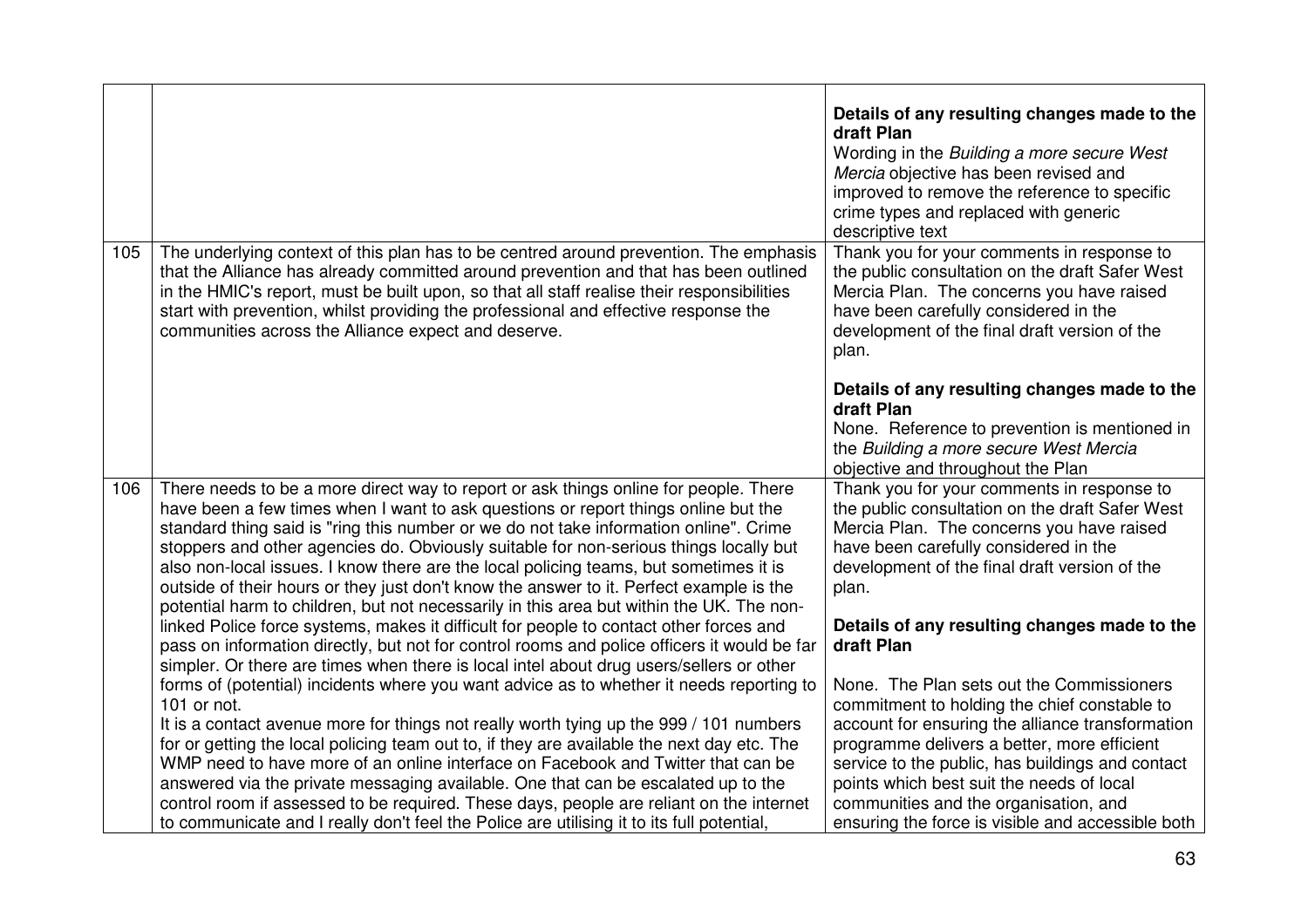|     | especially when you have people sharing incidents on here to alert others rather than                                                                                                                                                                                                                                                                                                                                                                                                                                                                                                                                     | in communities and online.                                                                                                                                                                                                                                                                                                             |
|-----|---------------------------------------------------------------------------------------------------------------------------------------------------------------------------------------------------------------------------------------------------------------------------------------------------------------------------------------------------------------------------------------------------------------------------------------------------------------------------------------------------------------------------------------------------------------------------------------------------------------------------|----------------------------------------------------------------------------------------------------------------------------------------------------------------------------------------------------------------------------------------------------------------------------------------------------------------------------------------|
|     | feeling confidence in the police to. i.e dog snatchers/property theft/abusive<br>people/fraudsters/car racing & parking issues etc. Those sort of posts are becoming                                                                                                                                                                                                                                                                                                                                                                                                                                                      | The facility to report a crime online are already                                                                                                                                                                                                                                                                                      |
|     | more and more prolific, so there is a genuine need for the Police to take advantage of                                                                                                                                                                                                                                                                                                                                                                                                                                                                                                                                    | in place on the West Mercia Police website                                                                                                                                                                                                                                                                                             |
|     | this, IMO.                                                                                                                                                                                                                                                                                                                                                                                                                                                                                                                                                                                                                |                                                                                                                                                                                                                                                                                                                                        |
| 107 | We are very concerned about the lack of visibility of police officers and the current<br>increase in break-ins especially of outbuildings and garages. We disagree that<br>progress is being made.                                                                                                                                                                                                                                                                                                                                                                                                                        | Thank you for your comments in response to<br>the public consultation on the draft Safer West<br>Mercia Plan. The concerns you have raised<br>have been carefully considered in the<br>development of the final draft version of the<br>plan.                                                                                          |
|     |                                                                                                                                                                                                                                                                                                                                                                                                                                                                                                                                                                                                                           | Details of any resulting changes made to the<br>draft Plan                                                                                                                                                                                                                                                                             |
|     |                                                                                                                                                                                                                                                                                                                                                                                                                                                                                                                                                                                                                           | None. The Plan sets out the Commissioners<br>commitment to holding the chief constable to<br>account for ensuring the police is visible and<br>accessible both in communities and online and<br>for working more effectively with partners and<br>local communities to present, resolve and<br>reduce crime and anti social behaviour. |
| 108 | We have older controlling neighbours who want everything their way and not open to<br>others, since we moved in we have had nothing but hassle and over time it is genuine<br>harassment. Because of the low level and proof factor we are left just dealing with it<br>day by day and are busy working people. for long term support of this regular<br>harassment how is this dealt with by the police, unless its threats and criminal acts?<br>The police have been supportive, but this older couple have nothing to do and moved<br>into the area and sadly are driving local people away. We suspect they now have | Thank you for your comments in response to<br>the public consultation on the draft Safer West<br>Mercia Plan. The concerns you have raised<br>have been carefully considered in the<br>development of the final draft version of the<br>plan.                                                                                          |
|     | cameras focussing on our property and our right to quiet enjoyment is seriously<br>affected. how will this plan help people in our situation?                                                                                                                                                                                                                                                                                                                                                                                                                                                                             | Details of any resulting changes made to the<br>draft Plan<br>None. The Plan sets out the Commissioners                                                                                                                                                                                                                                |
|     |                                                                                                                                                                                                                                                                                                                                                                                                                                                                                                                                                                                                                           | commitment to holding the chief constable to                                                                                                                                                                                                                                                                                           |
|     |                                                                                                                                                                                                                                                                                                                                                                                                                                                                                                                                                                                                                           | account for working more effectively with                                                                                                                                                                                                                                                                                              |
|     |                                                                                                                                                                                                                                                                                                                                                                                                                                                                                                                                                                                                                           | partners and local communities to present,                                                                                                                                                                                                                                                                                             |
|     |                                                                                                                                                                                                                                                                                                                                                                                                                                                                                                                                                                                                                           | resolve and reduce crime and anti social<br>behaviour.                                                                                                                                                                                                                                                                                 |
| 109 | We need to see police walking the streets day and night, as once upon a time they did.                                                                                                                                                                                                                                                                                                                                                                                                                                                                                                                                    | Thank you for your comments in response to                                                                                                                                                                                                                                                                                             |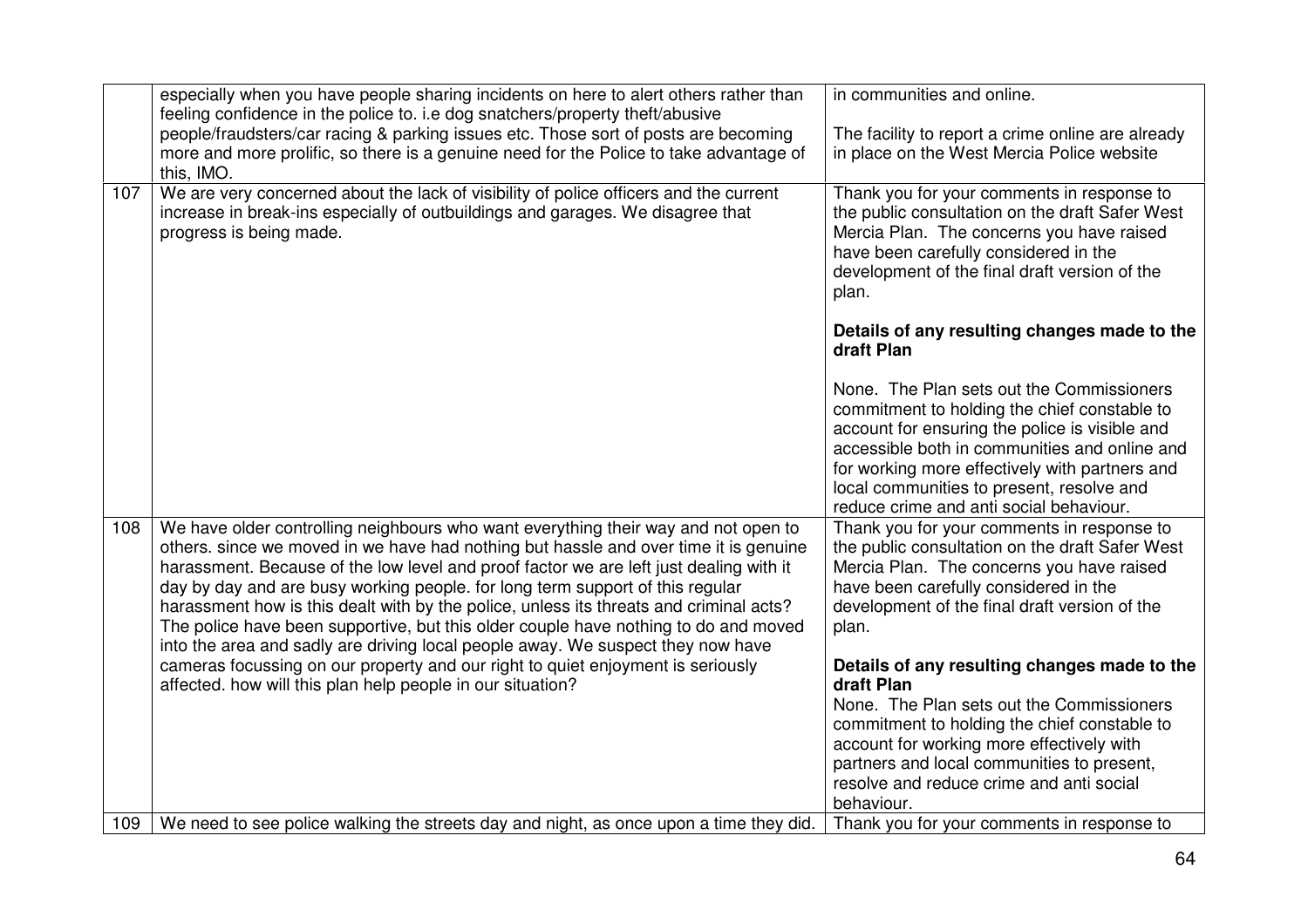|     |                                                                                                                                                                                                                                                                                                                                                                                                                                                                                                                                                                                                                                                                                                                                                                                                             | the public consultation on the draft Safer West<br>Mercia Plan.<br>Details of any resulting changes made to the<br>draft Plan<br>None. The Plan sets out the Commissioners<br>commitment to holding the chief constable to<br>account for ensuring the force is visible and<br>accessible both in communities and online.                                                                                                                                                                                                                                                                                                                          |
|-----|-------------------------------------------------------------------------------------------------------------------------------------------------------------------------------------------------------------------------------------------------------------------------------------------------------------------------------------------------------------------------------------------------------------------------------------------------------------------------------------------------------------------------------------------------------------------------------------------------------------------------------------------------------------------------------------------------------------------------------------------------------------------------------------------------------------|----------------------------------------------------------------------------------------------------------------------------------------------------------------------------------------------------------------------------------------------------------------------------------------------------------------------------------------------------------------------------------------------------------------------------------------------------------------------------------------------------------------------------------------------------------------------------------------------------------------------------------------------------|
| 110 | West Mercia police couldn't look after themselves, let alone the Public. You only ever<br>see them In a garage or Coffee shop drinking. I was an officer up until 1996 and then<br>police men and Woman cared for the public and new all the locals. We now see<br>Warwickshire police officers in rural Leominster!!! How's that work.                                                                                                                                                                                                                                                                                                                                                                                                                                                                     | Thank you for your comments in response to<br>the public consultation on the draft Safer West<br>Mercia Plan.<br>Details of any resulting changes made to the                                                                                                                                                                                                                                                                                                                                                                                                                                                                                      |
|     |                                                                                                                                                                                                                                                                                                                                                                                                                                                                                                                                                                                                                                                                                                                                                                                                             | draft Plan<br>None                                                                                                                                                                                                                                                                                                                                                                                                                                                                                                                                                                                                                                 |
| 111 | Welcome the promises made, and thanks for consulting on this document. However I<br>would like to urge at least some clear stated commitment to combating wildlife crime in<br>particular. Most incidents are probably based on ignorance of the law and/or<br>thoughtlessness (e.g destruction of bird habitat). We don't seem to have a wildlife<br>liaison PC any more, or at least not visibly so. Can that be rectified and their role<br>publicised? Also would like to see WM publicising your work relating to crime specific<br>to rural areas such as farm theft etc. There is nothing mentioned on these in your<br>piece. I'd further like to suggest that the police do more in educating youngsters about<br>civilised behaviour including matters like dropping litter and vandalising trees | Thank you for your comments in response to<br>the public consultation on the draft Safer West<br>Mercia Plan. The concerns you have raised<br>have been carefully considered in the<br>development of the final draft version of the<br>plan.<br>Details of any resulting changes made to the<br>draft Plan<br>None. The Plan sets out the Commissioners<br>commitment to holding the chief constable to<br>account for making sure priorities are heard<br>and acted on from within our rural communities,<br>via the Rural Matters Plan. Wildlife crime forms<br>part of the Rural Matters Plan.<br>The West Mercia Police Website has dedicated |
|     |                                                                                                                                                                                                                                                                                                                                                                                                                                                                                                                                                                                                                                                                                                                                                                                                             | pages on both rural crime, rural matters and on<br>the trained wildlife crime officers within the<br>force.                                                                                                                                                                                                                                                                                                                                                                                                                                                                                                                                        |
| 112 | West Mercia Police support their partner agencies to victimize members of the public.<br>am testament to this behaviour and am still being harassed by Herefordshire Council<br>and West Mercia Police. Nearly 5 years now at taxpayers expense. Perhaps you could                                                                                                                                                                                                                                                                                                                                                                                                                                                                                                                                          | Thank you for your comments in response to<br>the public consultation on the draft Safer West<br>Mercia Plan.                                                                                                                                                                                                                                                                                                                                                                                                                                                                                                                                      |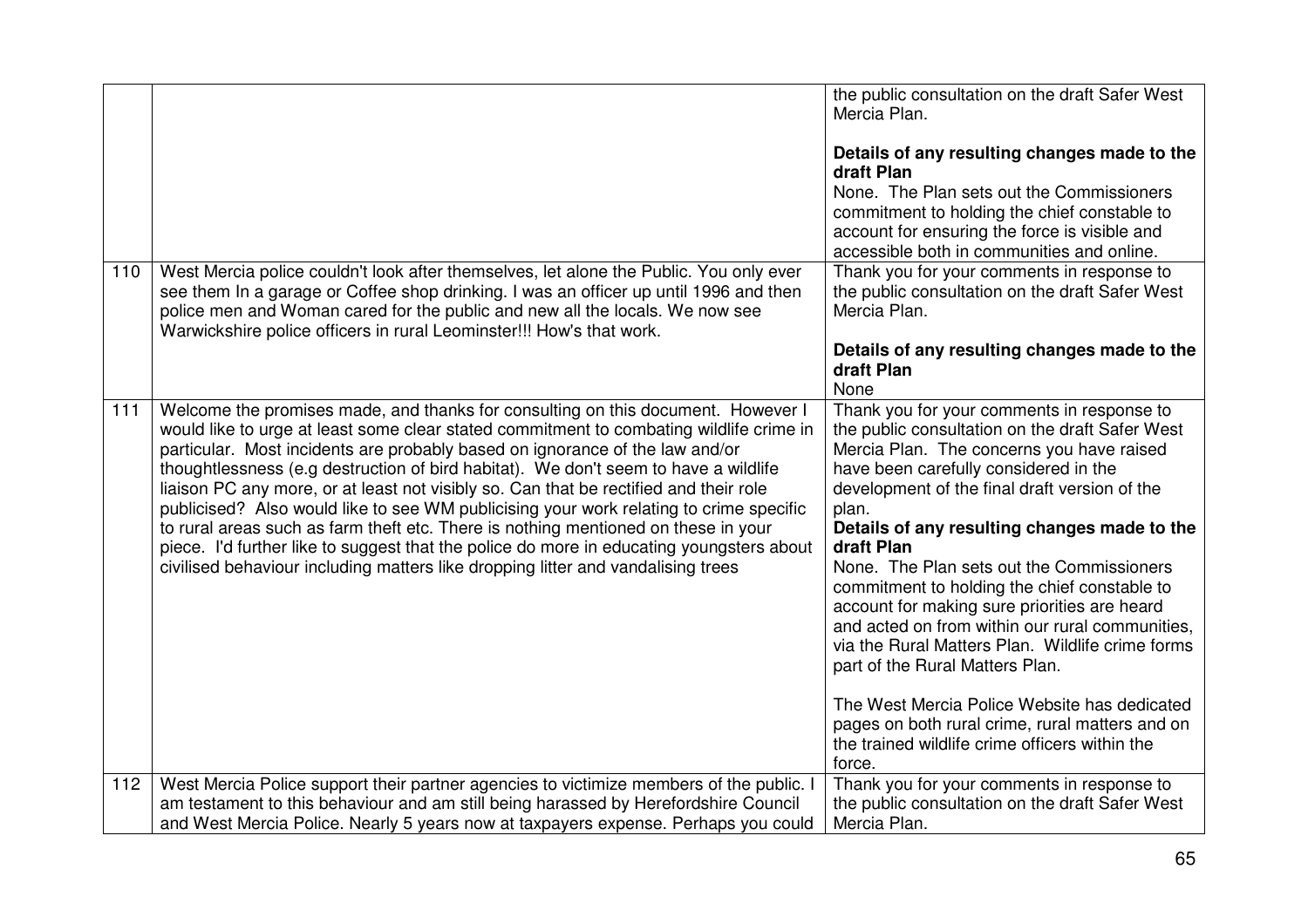|     | gain some respect by sorting out this ongoing torment!                                                                                                                                                                                                                                                                                                                                                                                                                                                                                                                                                                                                                                                                                                                                                                                                                                                 |                                                                                                                                                                                                                                                                                                                                                                                                      |
|-----|--------------------------------------------------------------------------------------------------------------------------------------------------------------------------------------------------------------------------------------------------------------------------------------------------------------------------------------------------------------------------------------------------------------------------------------------------------------------------------------------------------------------------------------------------------------------------------------------------------------------------------------------------------------------------------------------------------------------------------------------------------------------------------------------------------------------------------------------------------------------------------------------------------|------------------------------------------------------------------------------------------------------------------------------------------------------------------------------------------------------------------------------------------------------------------------------------------------------------------------------------------------------------------------------------------------------|
|     |                                                                                                                                                                                                                                                                                                                                                                                                                                                                                                                                                                                                                                                                                                                                                                                                                                                                                                        | Details of any resulting changes made to the<br>draft Plan<br>None                                                                                                                                                                                                                                                                                                                                   |
| 113 | West Mercia police are failing, they don't even care anyway, turn a blind eye to crimes<br>they "can't be bothered dealing with" or just don't have the time                                                                                                                                                                                                                                                                                                                                                                                                                                                                                                                                                                                                                                                                                                                                           | Thank you for your comments in response to<br>the public consultation on the draft Safer West<br>Mercia Plan.                                                                                                                                                                                                                                                                                        |
|     |                                                                                                                                                                                                                                                                                                                                                                                                                                                                                                                                                                                                                                                                                                                                                                                                                                                                                                        | Details of any resulting changes made to the<br>draft Plan<br>None                                                                                                                                                                                                                                                                                                                                   |
| 114 | What are you going to do about the nuisance motorcycles on Burlish top Stourport?<br>And don't say it's covered with extra patrols and it's a priority etc cos we all know it<br>ain't just be honest tell us what you are going to do !                                                                                                                                                                                                                                                                                                                                                                                                                                                                                                                                                                                                                                                               | Thank you for your comments in response to<br>the public consultation on the draft Safer West<br>Mercia Plan. The concerns you have raised<br>have been carefully considered in the<br>development of the final draft version of the<br>plan.                                                                                                                                                        |
|     |                                                                                                                                                                                                                                                                                                                                                                                                                                                                                                                                                                                                                                                                                                                                                                                                                                                                                                        | Details of any resulting changes made to the<br>draft Plan<br>None The Plan sets out the Commissioner's<br>commitment to holding the chief constable to<br>account for working with the West Mercia Safer<br>Roads Partnership (SRP) and other to improve<br>road safety, using practical, evidence led<br>approaches to road safety and education,<br>including motorcycles.                        |
| 115 | When it comes to reform and reassurance, the greatest improvement I would like to<br>see is the knowledge and attitude of many frontline police officers. The law is an<br>incredibly complex issue and there are too many officers at the coalface who either<br>lack the knowledge or intelligence to know the law and enforce it properly, adhering to<br>both its meaning and its spirit. We still also have too many officers who are essentially<br>bullies and appear to be 'in it for the power', rather than to make a difference. Similarly<br>there are also too many officers who lack basic human skills such as empathy or<br>understanding. As society adapts, these are becoming more important to successful<br>policing and rebuilding relationships with local communities. Perhaps more attention<br>needs to be paid to these sorts of things in police recruitment and training. | Thank you for your comments in response to<br>the public consultation on the draft Safer West<br>Mercia Plan. The concerns you have raised<br>have been carefully considered in the<br>development of the final draft version of the<br>plan.<br>Details of any resulting changes made to the<br>draft Plan<br>None. The Reforming West Mercia objective<br>sets out the Commissioners commitment to |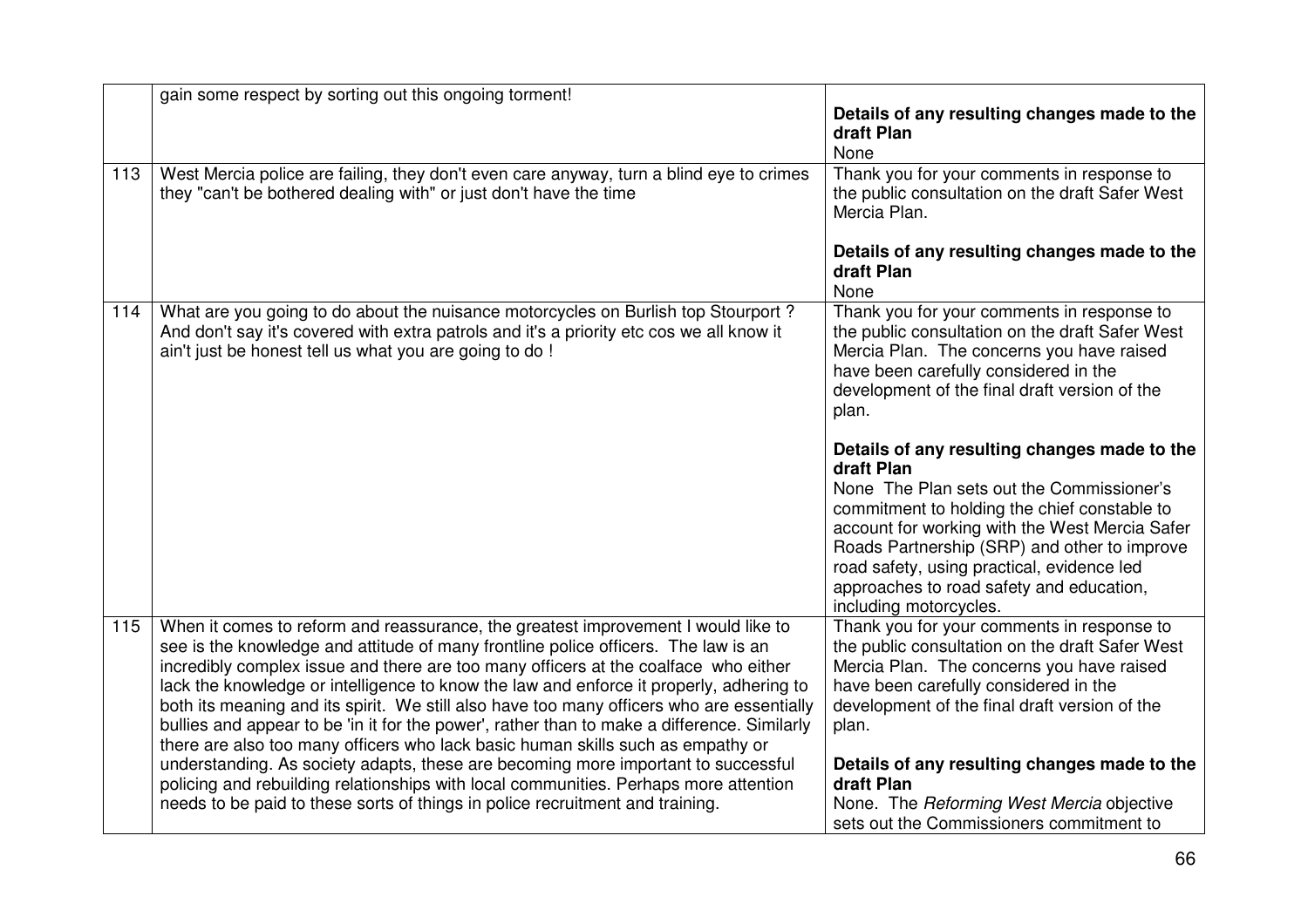|     |                                                                                                                                                                                                                                                                                                                                                                                                                                                                                                                                                                                                                                                                                                                                                                                                                                                                                                                                                                                                                                                              | holding the chief constable to account for<br>investing in and developing the force's officer,<br>staff and volunteers including giving them the<br>skills and tools to do the job.                                                                                                                                                                                                                                                                                                                                                                                                                                                                                                   |
|-----|--------------------------------------------------------------------------------------------------------------------------------------------------------------------------------------------------------------------------------------------------------------------------------------------------------------------------------------------------------------------------------------------------------------------------------------------------------------------------------------------------------------------------------------------------------------------------------------------------------------------------------------------------------------------------------------------------------------------------------------------------------------------------------------------------------------------------------------------------------------------------------------------------------------------------------------------------------------------------------------------------------------------------------------------------------------|---------------------------------------------------------------------------------------------------------------------------------------------------------------------------------------------------------------------------------------------------------------------------------------------------------------------------------------------------------------------------------------------------------------------------------------------------------------------------------------------------------------------------------------------------------------------------------------------------------------------------------------------------------------------------------------|
| 116 | Who pays for all the gun slinging police in london we could do with some of the money<br>spent there in the other parts of the uk                                                                                                                                                                                                                                                                                                                                                                                                                                                                                                                                                                                                                                                                                                                                                                                                                                                                                                                            | Thank you for your comments in response to<br>the public consultation on the draft Safer West<br>Mercia Plan.                                                                                                                                                                                                                                                                                                                                                                                                                                                                                                                                                                         |
|     |                                                                                                                                                                                                                                                                                                                                                                                                                                                                                                                                                                                                                                                                                                                                                                                                                                                                                                                                                                                                                                                              | Details of any resulting changes made to the<br>draft Plan<br>None.                                                                                                                                                                                                                                                                                                                                                                                                                                                                                                                                                                                                                   |
| 117 | With regard to the Safer West Mercia plan can I say the closure of the Battlefield<br>Control room will not go any way at all to making a safer Shropshire. In fact it will be<br>the opposite. We have heard that new technology will be used, but the majority of staff<br>in Battlefield if not all of them (myself included), as well as many officers and members<br>of the public, have been saying from the start that the closure is not safe for the people<br>of Shropshire and the officers who serve them, as you need local knowledge at all<br>levels of the work done in comms. I can give numerous examples of this if required,<br>but to name a few When viewing a crime on cctv - how will a dispatcher be able to<br>direct officers when they do not know the location they are viewing, or the<br>direction/likely direction of offenders? Who will correct the errors on incidents (and<br>there are many - misheard/misspelt locations, identifying landmarks, localised names<br>for roads/towns/buildings) when trying to dispatch | Thank you for your comments in response to<br>the public consultation on the draft Safer West<br>Mercia Plan. The concerns you have raised<br>have been carefully considered in the<br>development of the final draft version of the<br>plan.<br>Details of any resulting changes made to the<br>draft Plan<br>No changes to the plan have been made, but<br>the concerns raised by a number of<br>respondents on the closure of Battlefield will be<br>help inform a specific assurance meeting the<br>PCC has arranged to hold the Chief Constable<br>account on OCC performance, demands and<br>resources. Notes from this meeting will be<br>made available on the PCC's website. |
| 118 | Would be nice to have shown what your doing to ensure we see Police Officers in our<br>communities nothing makes you feel more reassured than Police Officers walking the<br>beat as they did. Surely the old saying remains that Prevention is not only better than<br>cure to the victims but is also cheaper in the long term. We want to see more Police                                                                                                                                                                                                                                                                                                                                                                                                                                                                                                                                                                                                                                                                                                 | Thank you for your comments in response to<br>the public consultation on the draft Safer West<br>Mercia Plan.                                                                                                                                                                                                                                                                                                                                                                                                                                                                                                                                                                         |
|     | doing preventative work NOT PCSO's as there used at present like a smoke and<br>mirror trick without the impact, the community see this.                                                                                                                                                                                                                                                                                                                                                                                                                                                                                                                                                                                                                                                                                                                                                                                                                                                                                                                     | Details of any resulting changes made to the<br>draft Plan<br>None. The Plan sets out the Commissioners<br>commitment to holding the chief constable to<br>account for ensuring the force is visible and                                                                                                                                                                                                                                                                                                                                                                                                                                                                              |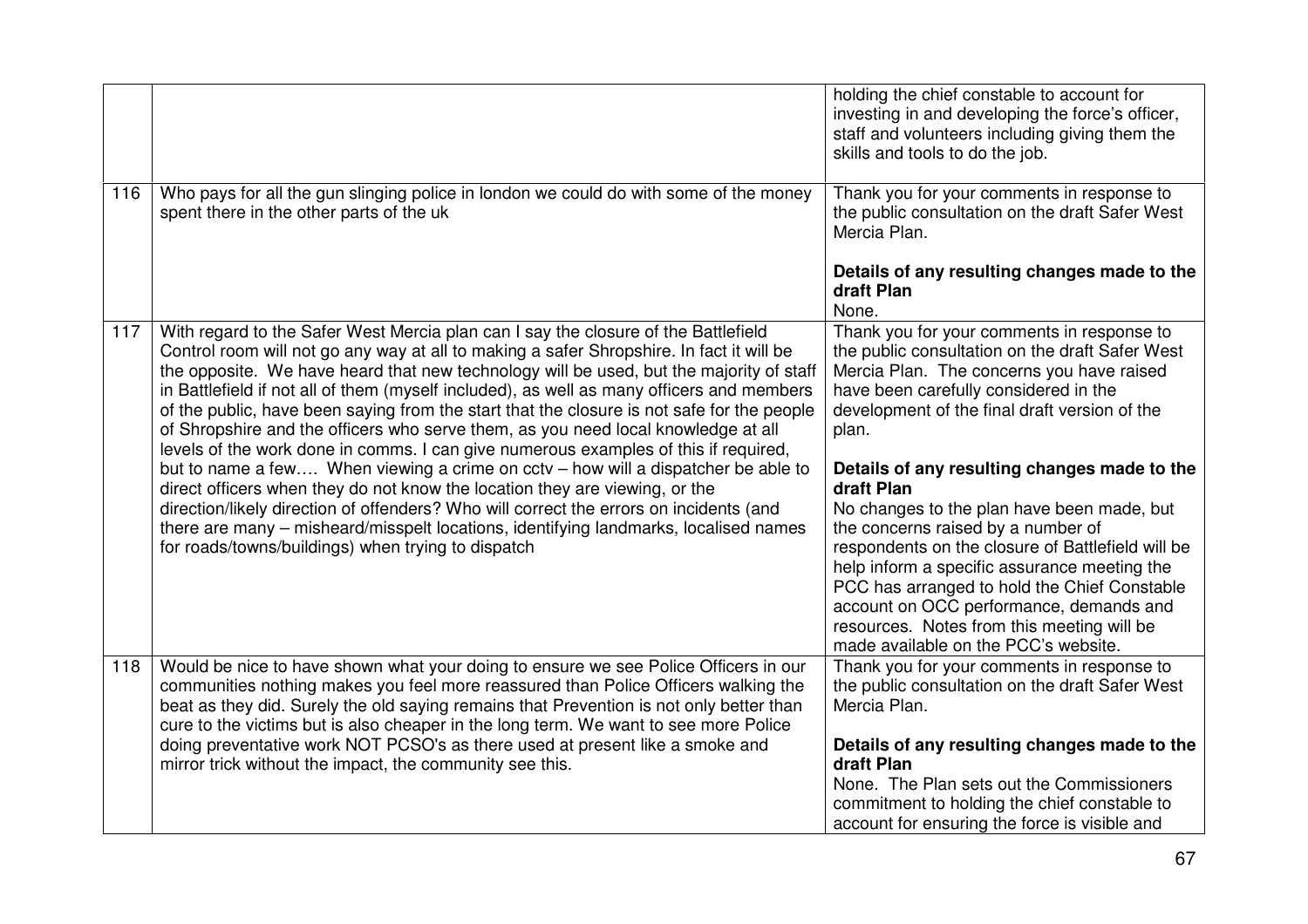|     |                                                                                                                                                                                                                                                                                                                                                                                                                                                                                                                                                                                                                                                                                             | accessible both in communities and online.                                                                                                                                                              |
|-----|---------------------------------------------------------------------------------------------------------------------------------------------------------------------------------------------------------------------------------------------------------------------------------------------------------------------------------------------------------------------------------------------------------------------------------------------------------------------------------------------------------------------------------------------------------------------------------------------------------------------------------------------------------------------------------------------|---------------------------------------------------------------------------------------------------------------------------------------------------------------------------------------------------------|
| 119 | YSS have reviewed the plan at a recent senior management team meeting and would<br>like to give the following feedback:<br>1) the voluntary sector is referred to in various ways throughout the plan, p9, p11, p19 -<br>third sector (not everyone knows that third sector means voluntary sector), p14 the<br>community and voluntary sector and the local and community sector: we recommend a                                                                                                                                                                                                                                                                                           | Thank you for your comments in response to<br>the public consultation on the draft Safer West<br>Mercia Plan.<br>Details of any resulting changes made to the                                           |
|     | consistent language and endorse: voluntary sector or voluntary and community sector.<br>2.) use of acronyms eg p8: HMIC, PEEL and no explanation,<br>3) restorative justice is mentioned in a brief bullet point on p5, over the last couple of<br>years and with previous PCC and police, there was much talk about embedding RJ,<br>using innovative and creative approaches to RJ and nothing appears to have<br>happened, YSS feels this should be covered in more detail in terms of what the<br>intentions are as we feel this is a key area that contributes significantly to the vision (<br>all 4 key areas), we have lots of ideas around this and expertise to contribute to the | draft Plan<br>Grammar, language and spelling has been<br>checked and amended throughout the<br>document for errors and consistency where<br>required.<br>Glossary of terms added                        |
|     | discussion if required,<br>4) on p7 there is a bullet point referring to domestic and sexual abuse, we feel these<br>should be two separate bullet points<br>5) p9 bottom bullet point, maybe to also include private sector partners<br>6) p18 reference to £4.690 million of reserves to be used within the year - how<br>transparent do you want to be? what % is this of total reserves, what are the total                                                                                                                                                                                                                                                                             | Wording on restorative justice is unchanged.<br>Wording throughout the plan is intentionally<br>concise, whilst recognising that there is often<br>significant work to support the commitments<br>made. |
|     | reserves and what are they to be used for<br>7) we felt the picture on the front was a bit naff and dated<br>8) the text layout would benefit in being justified rather than margin to the left to give a<br>crisper presentation                                                                                                                                                                                                                                                                                                                                                                                                                                                           | Wording in the Building a more secure West<br>Mercia objective has been revised and<br>improved to remove the reference to specific<br>crime types and replaced with generic<br>descriptive text        |
|     |                                                                                                                                                                                                                                                                                                                                                                                                                                                                                                                                                                                                                                                                                             | More detailed financial information is provided<br>on the PCCs website.                                                                                                                                 |
|     |                                                                                                                                                                                                                                                                                                                                                                                                                                                                                                                                                                                                                                                                                             | Formatting of text and images within the Plan<br>changed in the final version                                                                                                                           |
| 120 | Yes more police on the beat. Also a crack down on drug dealers in the area. More<br>checks on caravan sites were a lot of dealers hide out and then disappear for months<br>and come back. Also crack down on dodgy site mangers.                                                                                                                                                                                                                                                                                                                                                                                                                                                           | Thank you for your comments in response to<br>the public consultation on the draft Safer West<br>Mercia Plan.                                                                                           |
|     |                                                                                                                                                                                                                                                                                                                                                                                                                                                                                                                                                                                                                                                                                             | Details of any resulting changes made to the<br>draft Plan                                                                                                                                              |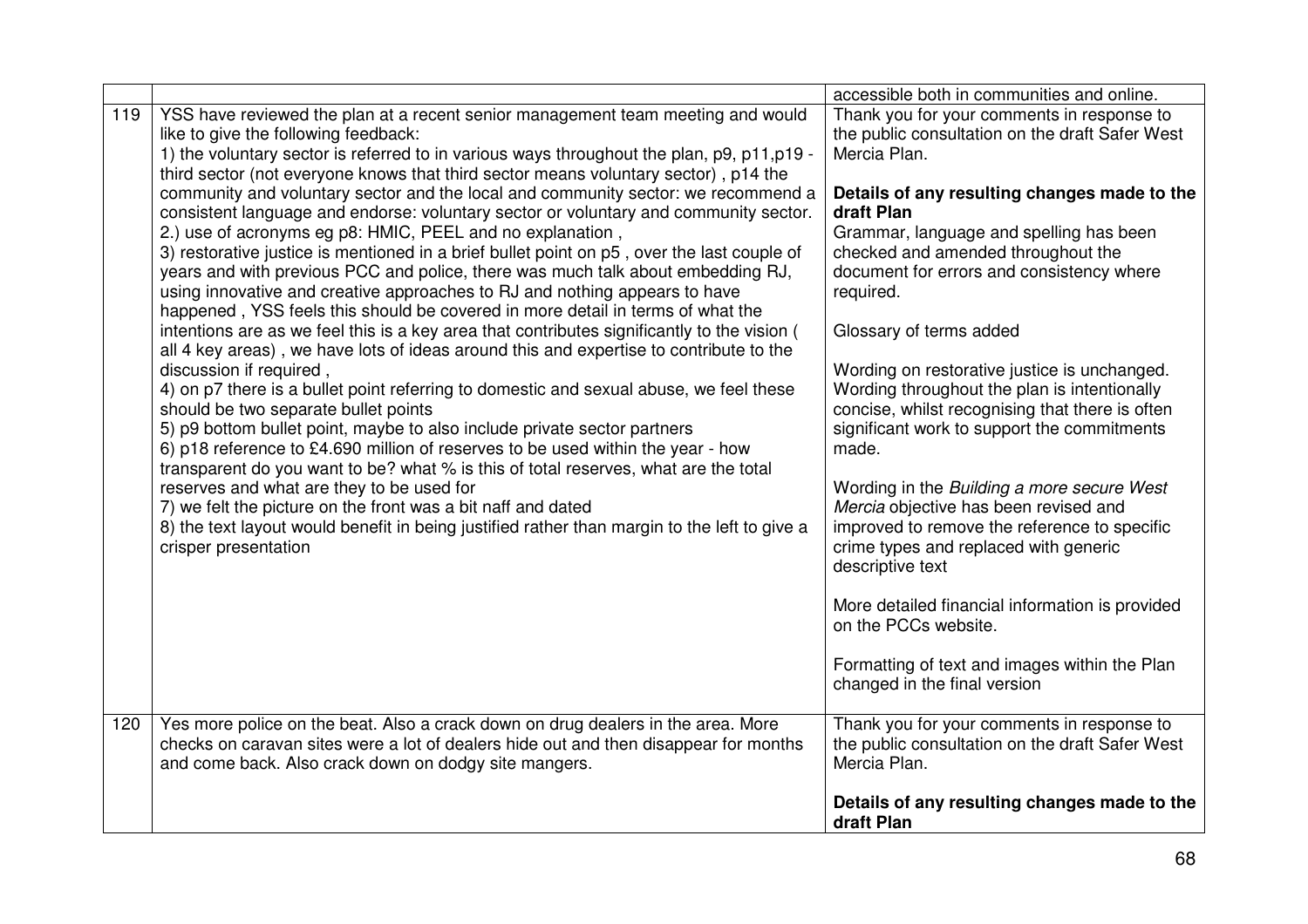|     |                                                                                                                                                                                                                                                                                                                                                                                                                                                                                                                                                                                                                                                                                                                                                                                                                                                                           | None                                                                                                                                                                                                                                                                                                                                                                                                                                                                                                                                                                                                                                                                                                                                                                                          |
|-----|---------------------------------------------------------------------------------------------------------------------------------------------------------------------------------------------------------------------------------------------------------------------------------------------------------------------------------------------------------------------------------------------------------------------------------------------------------------------------------------------------------------------------------------------------------------------------------------------------------------------------------------------------------------------------------------------------------------------------------------------------------------------------------------------------------------------------------------------------------------------------|-----------------------------------------------------------------------------------------------------------------------------------------------------------------------------------------------------------------------------------------------------------------------------------------------------------------------------------------------------------------------------------------------------------------------------------------------------------------------------------------------------------------------------------------------------------------------------------------------------------------------------------------------------------------------------------------------------------------------------------------------------------------------------------------------|
| 121 | You don't mention mental health once, from what I saw when more-or-less speed<br>reading. Yet it is connected to a third of police demand; consuming more resources in<br>West Mercia than it should because of services in the area that work nothing like they<br>are supposed to. And so when I learn that my home town has lost its police officers to<br>a nearby town and have traffic officers telling me that my town is, more or less,<br>unpoliced except reactively, it makes me wonder why were allowing police officers to<br>sit about in mental health units for hours on end staffing NHS facilities because they've<br>chosen not to. We can find six police cars to attend my mentally ill neighbour when<br>she's in crisis, but not when I catch a man in my property with God knows what intent.<br>Just my views.                                   | Thank you for your comments in response to<br>the public consultation on the draft Safer West<br>Mercia Plan. The concerns you have raised<br>have been carefully considered in the<br>development of the final draft version of the<br>plan.<br>Details of any resulting changes made to the<br>draft Plan<br>None. Organisations such as Health England<br>and Clinical Commissioning Groups etc may<br>not be referred to explicitly as they are<br>considered as partner organisations. Reference<br>Partners are made throughout the Plan.                                                                                                                                                                                                                                               |
| 122 | You mention Together the Chief Constable and I will: • Work with local people and<br>partners to give visible reassurance on frontline neighbourhood policing. What I will<br>deliver for West Mercia: • Increased confidence in the police. • Communities feel<br>valued, informed and involved. Newport Shropshire has an excellent Neighbourhood<br>police team which we wouldn't want to lose. They really need a building where the<br>general public can interact with them on a 1-1 basis but the police station has been<br>sold. This was a mistake. Can you take action to rectify it? We, like many other small<br>towns have a huge problem with parking. Can you get Telford & Wrekin Council to<br>introduce CPE as the police do not pursue parking issues per se. We actually pay for a<br>PCSOs time presently to try and keep on top of parking issues. | Thank you for your comments in response to<br>the public consultation on the draft Safer West<br>Mercia Plan. The concerns you have raised<br>have been carefully considered in the<br>development of the final draft version of the<br>plan.<br>Details of any resulting changes made to the<br>draft Plan<br>None. The Plan sets out the Commissioners<br>commitment to holding the chief constable to<br>account for ensuring the force is visible and<br>accessible both in communities and online and<br>ensuring the force has fit for purpose buildings<br>and contact points which best meet the needs<br>of local communities and the organisation.<br>The PCC has met with representatives from<br>Newport Town Council to discuss local policing<br>and community safety concerns. |
| 123 | Man Malvern station quicker response to crime scene in Malvern wasted time means                                                                                                                                                                                                                                                                                                                                                                                                                                                                                                                                                                                                                                                                                                                                                                                          | Thank you for your comments in response to                                                                                                                                                                                                                                                                                                                                                                                                                                                                                                                                                                                                                                                                                                                                                    |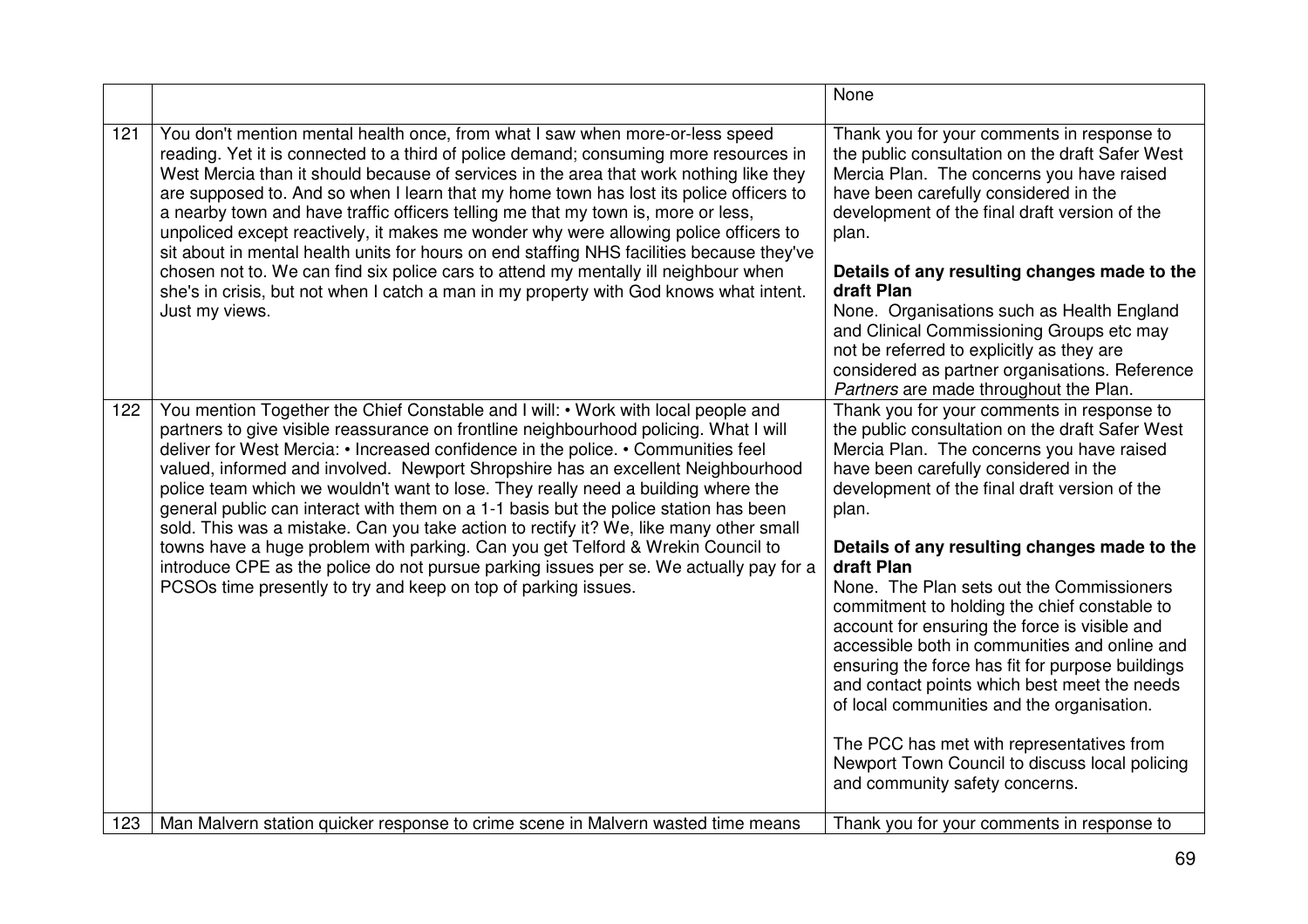|     | criminals get away!!!!                                                                                                                                                                                                                                                                                                                                                                                                                                                                                                                                                                                                                                                                                            | the public consultation on the draft Safer West<br>Mercia Plan.                                                                                                                                                                                                                                                                                                            |
|-----|-------------------------------------------------------------------------------------------------------------------------------------------------------------------------------------------------------------------------------------------------------------------------------------------------------------------------------------------------------------------------------------------------------------------------------------------------------------------------------------------------------------------------------------------------------------------------------------------------------------------------------------------------------------------------------------------------------------------|----------------------------------------------------------------------------------------------------------------------------------------------------------------------------------------------------------------------------------------------------------------------------------------------------------------------------------------------------------------------------|
|     |                                                                                                                                                                                                                                                                                                                                                                                                                                                                                                                                                                                                                                                                                                                   | Details of any resulting changes made to the<br>draft Plan                                                                                                                                                                                                                                                                                                                 |
|     |                                                                                                                                                                                                                                                                                                                                                                                                                                                                                                                                                                                                                                                                                                                   | None. The Plan sets out the Commissioners<br>commitment to holding the chief constable to                                                                                                                                                                                                                                                                                  |
|     |                                                                                                                                                                                                                                                                                                                                                                                                                                                                                                                                                                                                                                                                                                                   | account for ensuring the force is visible and<br>accessible both in communities and online and                                                                                                                                                                                                                                                                             |
|     |                                                                                                                                                                                                                                                                                                                                                                                                                                                                                                                                                                                                                                                                                                                   | provides the right response to incidents at the<br>right time.                                                                                                                                                                                                                                                                                                             |
| 124 | My biggest gripe in Worcester is the attitude of a large number of cyclists who think<br>they are above the law and the police ignore them every time especially with the nights<br>drawing in I see it every night and early morning during the winter months they are all<br>over this city with no lights and it wont be long before one gets and the motorist will be<br>blamed , this is not aimed at all cyclists because there is one guy who is so well lit up<br>that he can be seen from one end of bath road to the other                                                                                                                                                                              | Thank you for your comments in response to<br>the public consultation on the draft Safer West<br>Mercia Plan. The concerns you have raised<br>have been carefully considered in the<br>development of the final draft version of the<br>plan.                                                                                                                              |
|     |                                                                                                                                                                                                                                                                                                                                                                                                                                                                                                                                                                                                                                                                                                                   | Details of any resulting changes made to the<br>draft Plan<br>None The Plan sets out the Commissioner's<br>commitment to holding the chief constable to<br>account for working with the West Mercia Safer<br>Roads Partnership (SRP) and other to improve<br>road safety, using practical, evidence led<br>approaches to road safety and education,<br>including bicycles. |
| 125 | Noticed that west Mercia police are too busy need more officers and a team that will<br>listen and act on hate crime, not very good saying you need an independent witness,<br>not as if you can pull one out of your pocket, video or voice recorder is an<br>independent witness as its not your friend its non bias, and can provide accurate<br>account on the situation and what's been said, but I am told that is not allowed so the<br>perpetrator's can deny it and continue to harass and bully or worse  from recent<br>incidents I have been put off calling the police as I get the same old same old and was<br>told we have more serious incidents to attend than come out and deal with neighbour | Thank you for your comments in response to<br>the public consultation on the draft Safer West<br>Mercia Plan. The concerns you have raised<br>have been carefully considered in the<br>development of the final draft version of the<br>plan.<br>Details of any resulting changes made to the                                                                              |
|     | issues  if this is the case not worth contacting the non urgent line to the police                                                                                                                                                                                                                                                                                                                                                                                                                                                                                                                                                                                                                                | draft Plan<br>Wording on hate crime moved from the                                                                                                                                                                                                                                                                                                                         |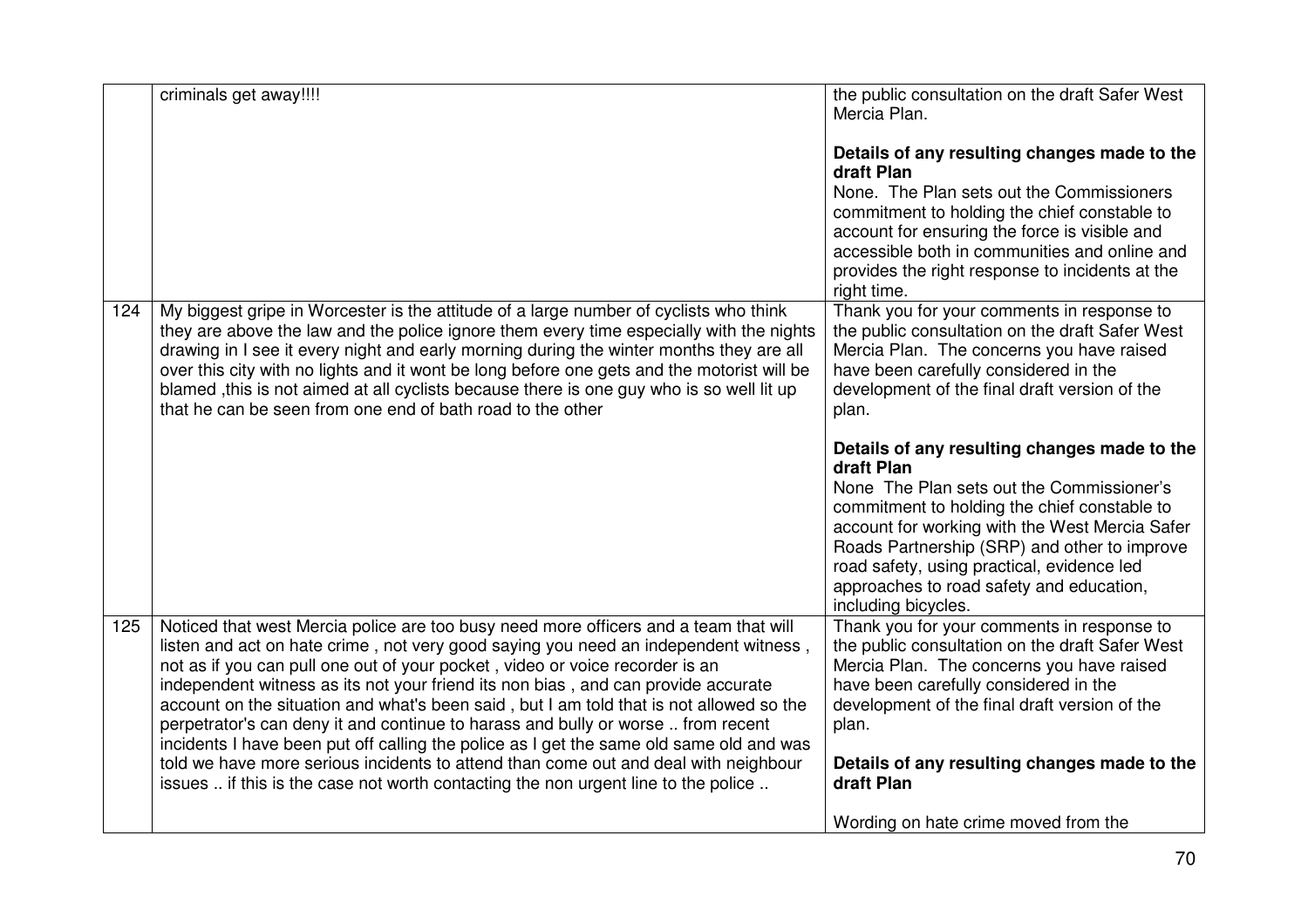|     |                                                                                                                                                                                                                                                                                                                                                                                                                                                                                                                                                                                                                                                                                                                                                            | Reassuring West Mercia's communities<br>objective into the Building a more secure West<br>Mercia objective and a specific commitment for<br>the Chief Constable and PCC to work with<br>partners to increase the proportion of hate<br>crimes reported to the police has been added                                                                                 |
|-----|------------------------------------------------------------------------------------------------------------------------------------------------------------------------------------------------------------------------------------------------------------------------------------------------------------------------------------------------------------------------------------------------------------------------------------------------------------------------------------------------------------------------------------------------------------------------------------------------------------------------------------------------------------------------------------------------------------------------------------------------------------|---------------------------------------------------------------------------------------------------------------------------------------------------------------------------------------------------------------------------------------------------------------------------------------------------------------------------------------------------------------------|
| 126 | It would be helpful if the plan could provide more detail re<br>- actions and objectives in relation to the areas of focus in Building a more secure<br><b>West Mercia</b><br>- the intention of 'the health and wellbeing agenda within the alliance' in Reforming<br><b>West Mercia</b><br>- what is meant by aspiring to a 'market leading support service for policing'?<br>- how the proportion of hate crimes reported to the police will be measured.<br>- the role of other agencies and partners, in addition to the police, in delivering<br>community safety.<br>- how the PCC expects CSPs to contribute to a Safer West Mercia<br>- the proposed outcomes based commissioning framework.<br>- an outcomes framework and performance dashboard | Thank you for your comments in response to<br>the public consultation on the draft Safer West<br>Mercia Plan.<br>Details of any resulting changes made to the<br>draft Plan<br>None. Appendix 2 of the Plan refers to the<br>Assurance Programme. This will contain<br>performance and outcomes information and will<br>be publicly available on the PCC's website. |
| 127 | The document makes quite generic statements regarding safeguarding and still uses<br>the term 'vulnerable adult' in its terminology, this term is now out of date following the<br>Care Act 2014 and the current term is 'adult with care and support needs'.<br>• The PCC plan provides the important reassurance that the role of the police as a<br>statutory partner in adult safeguarding (as outlined in the Care Act 2014) is embedded<br>in local practice and gives a commitment to Safeguarding Adults Boards and the work<br>of those Boards.                                                                                                                                                                                                   | Thank you for your comments in response to<br>the public consultation on the draft Safer West<br>Mercia Plan. The concerns you have raised<br>have been carefully considered in the<br>development of the final draft version of the<br>plan.                                                                                                                       |
|     | • The draft could be strengthened in the following specific areas in relation to<br>safeguarding specifically:                                                                                                                                                                                                                                                                                                                                                                                                                                                                                                                                                                                                                                             | Details of any resulting changes made to the<br>draft Plan                                                                                                                                                                                                                                                                                                          |
|     | Provide assurance by the PCC around how Disability Hate Crime is dealt with and look<br>at any community based initiatives to address these issues.                                                                                                                                                                                                                                                                                                                                                                                                                                                                                                                                                                                                        | Your comments on language are acknowledged<br>however the wording vulnerable adult has been<br>retained as it is recognised within the force and                                                                                                                                                                                                                    |
|     | Reinforce that Crimes Against Older People are dealt with in line CPS guidance.                                                                                                                                                                                                                                                                                                                                                                                                                                                                                                                                                                                                                                                                            | by wider partners.                                                                                                                                                                                                                                                                                                                                                  |
|     | Provide assurance that Safe Places Schemes benefit from local police involvement<br>and input to contribute to the prevention                                                                                                                                                                                                                                                                                                                                                                                                                                                                                                                                                                                                                              | Wording on hate crime moved from the<br>Reassuring West Mercia's communities<br>objective into the Building a more secure West<br>Mercia objective and a specific commitment for<br>the Chief Constable and PCC to work with                                                                                                                                        |